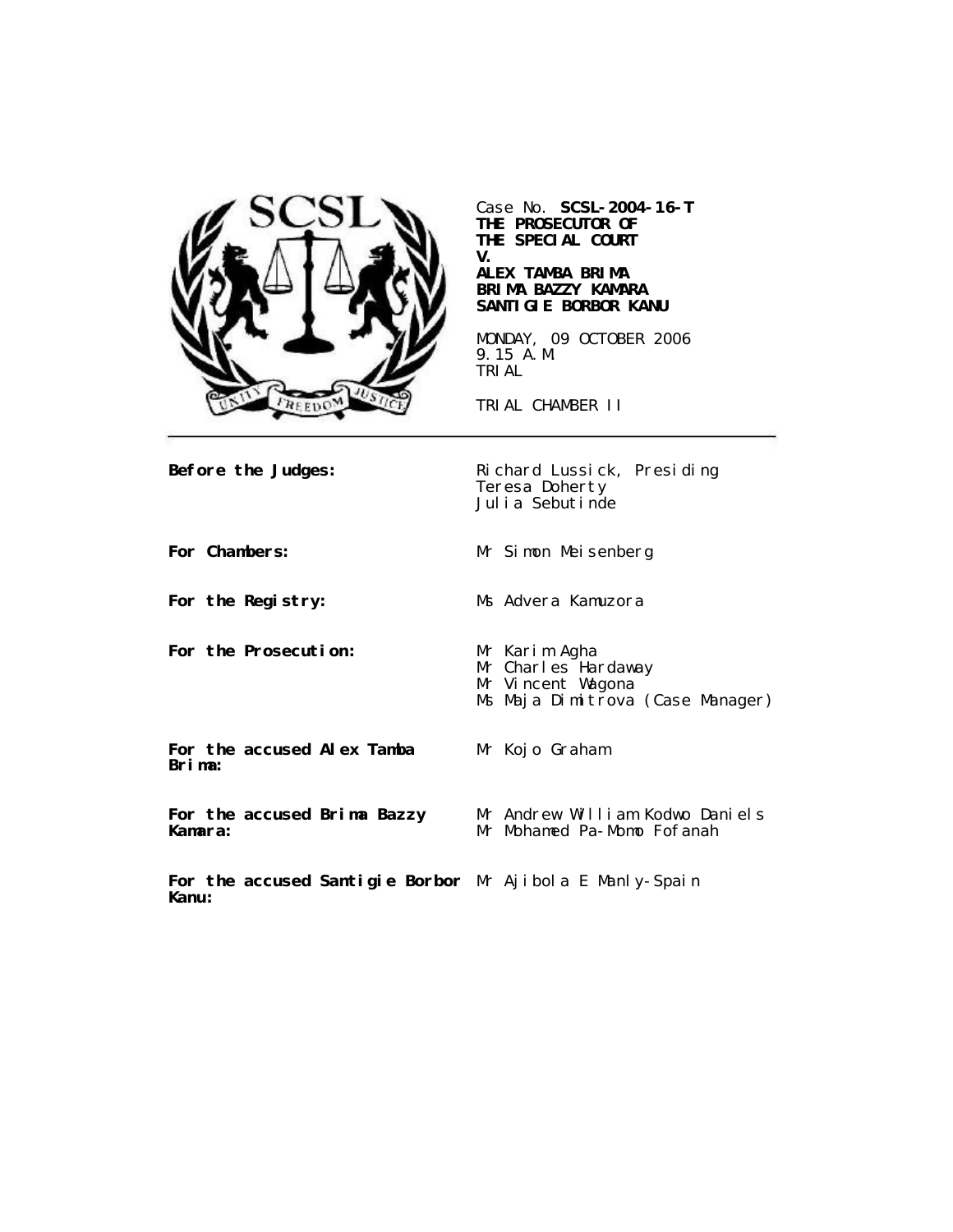1 2 3 4 5 6 7 8 9 10 11 12 13 14 15 16 17 18 19 20 21 22 23 24 25 26 27 28 29 [AFRC090CT06A- MD] Monday, 9 October 2006 [Open session] [The accused present] [The witness entered court] [Upon commencing at 9.15 a.m.] WITNESS: DBK-012 [Continued] [The witness answered through interpreter] PRESIDING JUDGE: Mr Witness, I'll remind you that you are still on that oath to tell the truth that you took last week. MR MANLY-SPAIN: Good morning. PRESIDING JUDGE: Good morning, Mr Manly-Spain. MR MANLY-SPAIN: Thank you. CROSS-EXAMINED BY MR MANLY-SPAIN: [Continued] Q. Good morning, Mr Witness. I'm going to continue -- A. Good morning, sir. Q. -- with the cross-examination. Mr Witness, am I right to say that you were with the movement from the beginning to the end; that is, until the cease-fire? A. Repeat, sir. Q. Am I right to say you were with the movement, the SAJ Musa movement, from the beginning to the end? A. Yes, sir. Q. Mr Witness, during that period you told us that you captured ammunition, weapons et cetera, from ECOMOG. Is that so? A. Yes, sir. So it was, sir. Q. Did you have supply of ammunition from any other source? A. No, sir. Q. Is it not the case that you were supplied ammunition by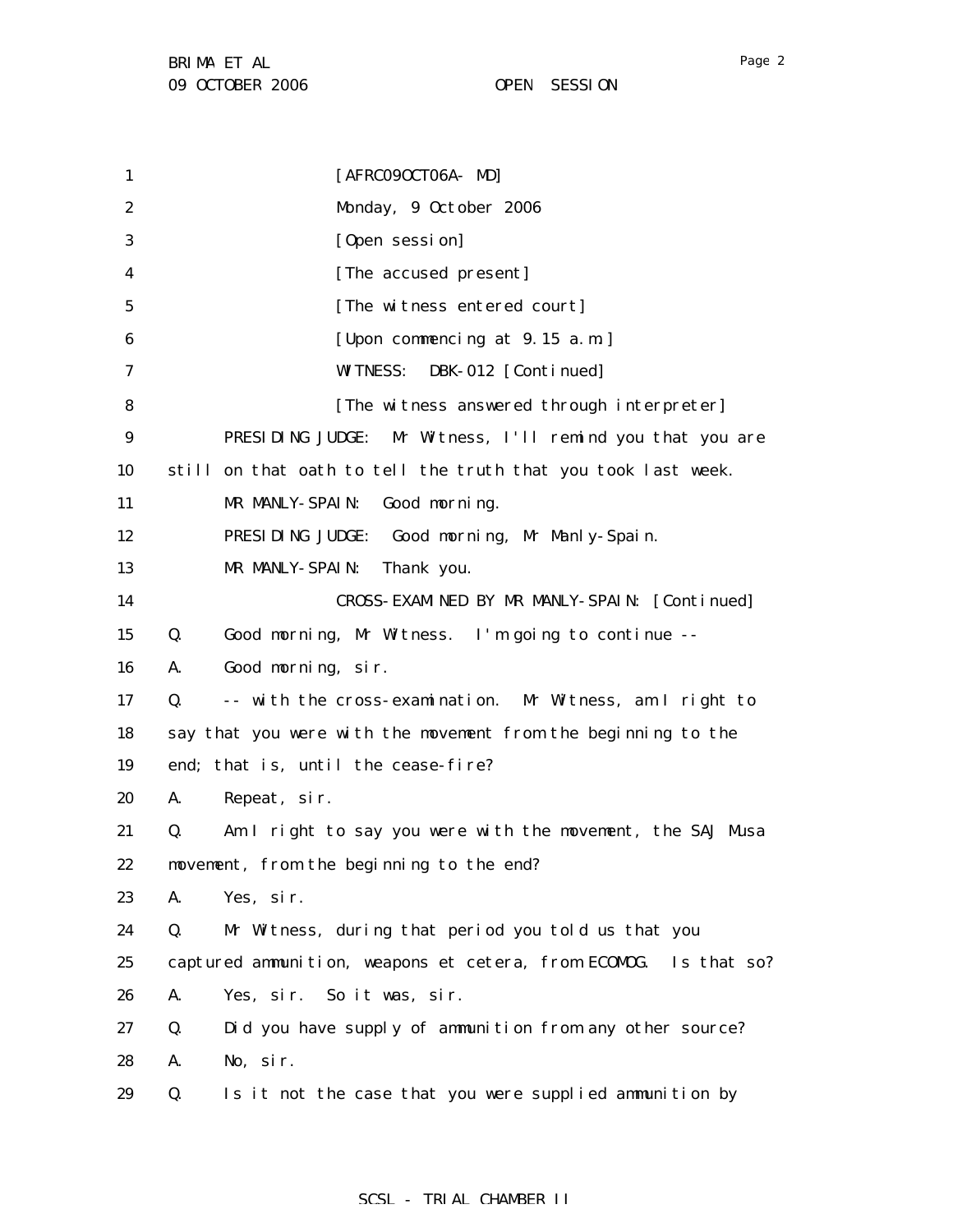| $\mathbf{1}$     |      | Charles Taylor, in Liberia, from Liberia?                        |
|------------------|------|------------------------------------------------------------------|
| $\boldsymbol{2}$ | A.   | No, sir.                                                         |
| 3                | Q.   | Were you not supplied ammunition by, and weapons, by the         |
| $\boldsymbol{4}$ | RUF? |                                                                  |
| $\bf{5}$         | A.   | No, sir. No, sir.                                                |
| 6                | Q.   | Thank you, Mr Witness. Mr Witness, during your, the time         |
| 7                |      | of your participation in these events, firstly, during the time  |
| 8                |      | SAJ Musa was alive, are you aware of any communication between   |
| 9                |      | SAJ Musa and Charles Taylor?                                     |
| 10               | A.   | No, sir. No, sir.                                                |
| 11               | Q.   | During your march to Freetown, are you aware of any              |
| 12               |      | communication between SAJ Musa and Mosquito, Sam Bockarie, the   |
| 13               |      | RUF leader at the time?                                          |
| 14               | A.   | No, sir.                                                         |
| 15               | Q.   | Are you aware of any communication between SAJ Musa and          |
| 16               |      | Issa Sesay of the RUF?                                           |
| 17               | A.   | No, sir. No, sir.                                                |
| 18               | Q.   | Do you know whether after the events at Koinadugu, between       |
| 19               |      | SAJ Musa and Superman, there were further communications between |
| 20               |      | the two of them?                                                 |
| 21               | A.   | Repeat the question, sir, I did not get you clear.               |
| 22               | Q.   | Thank you. Did you know whether after SAJ Musa and               |
| 23               |      | Superman parted, in Koinadugu, whether there were further        |
| 24               |      | communication between them?                                      |
| 25               | A.   | No, sir. No, sir. No, sir.                                       |
| 26               | Q.   | What do you mean? Were there other communication?                |
| 27               | A.   | No, sir.                                                         |
| 28               | Q.   | How do you know that there were no further communication?        |
| 29               | A.   | First of all, Five Star General, he was SLA.<br>0kay.            |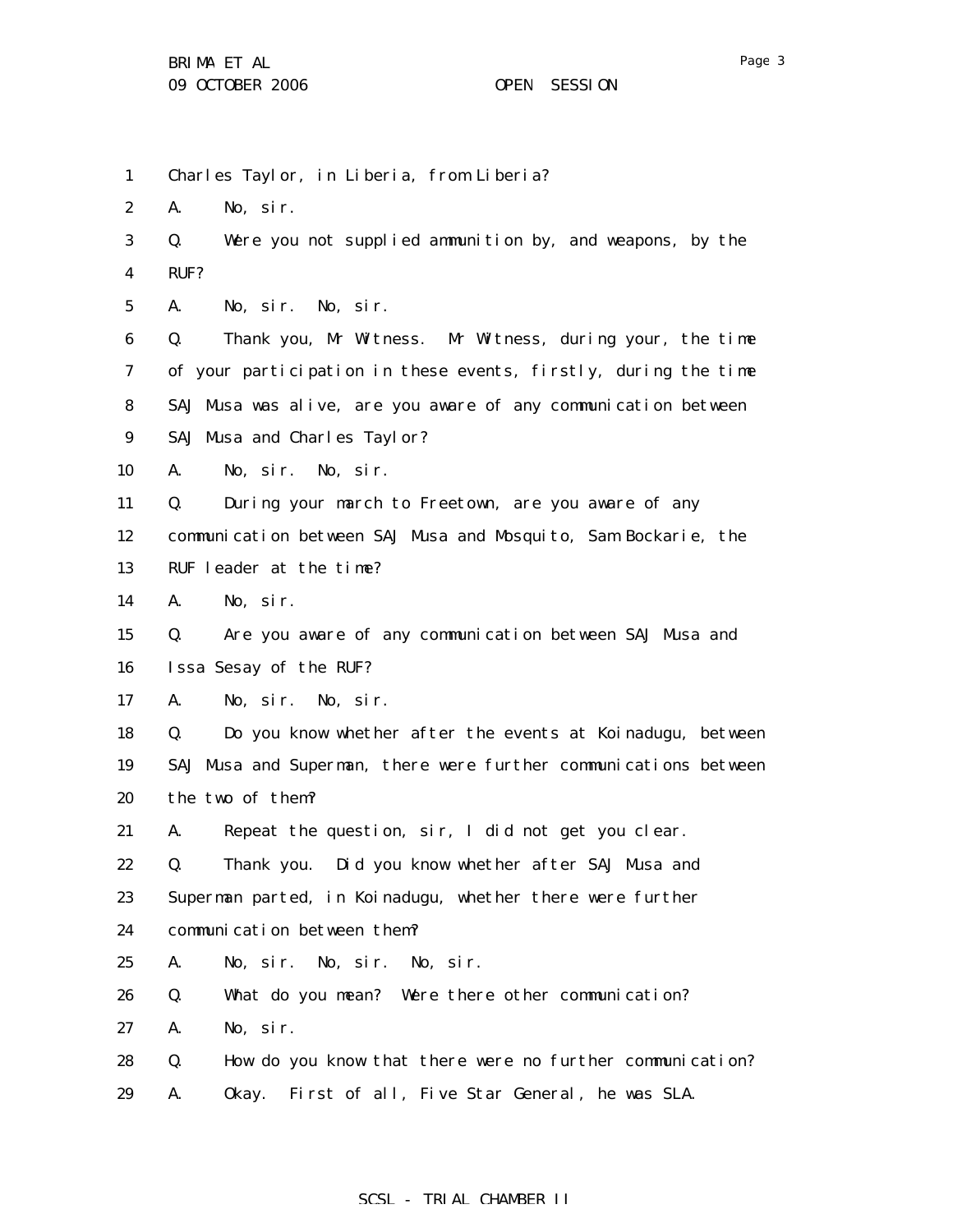1 2 3 4 5 6 7 8 9 10 11 12 13 14 15 16 17 18 19 20 21 22 23 24 25 26 27 28 29 Q. I'm asking Superman. A. There was no communication, sir, because they had been trying to kidnap SAJ Musa, Five Star General, so there was no communication between them. Q. Thank you, Mr Witness. Mr Witness, do you know whether at any time SAJ Musa said anything about Charles Taylor? A. Yes, sir. Q. Were you present when he spoke about him? A. Yes, sir. Q. Do you recall what he said? A. Yes, sir. Q. Please tell this Court. A. Five Star General, he called a muster parade, a brigade muster parade and explained to us about Charles Taylor. He said he was one of the men who was against us, against our movement, because he was the one that encouraged ECOMOG and, from Liberia -- and it was from Liberia that -- THE INTERPRETER: Your Honours, would the witness go a little bit slow. MR MANLY-SPAIN: Q. I missed something too. I want you to go from the muster parade, what he told you? A. Well, from the muster parade, Five Star General, SAJ Musa, he called a brigade muster parade. He explained to us about how the movement was going on, the pressure that we had been getting from the air raid, from, I mean, the Alpha Jet. He said, well now, he knew that the Alpha Jet it was coming from Liberia, Monrovia, from ECOMOG base, coming from ECOMOG base to come and destroy our country. He said it was Charles Taylor who was the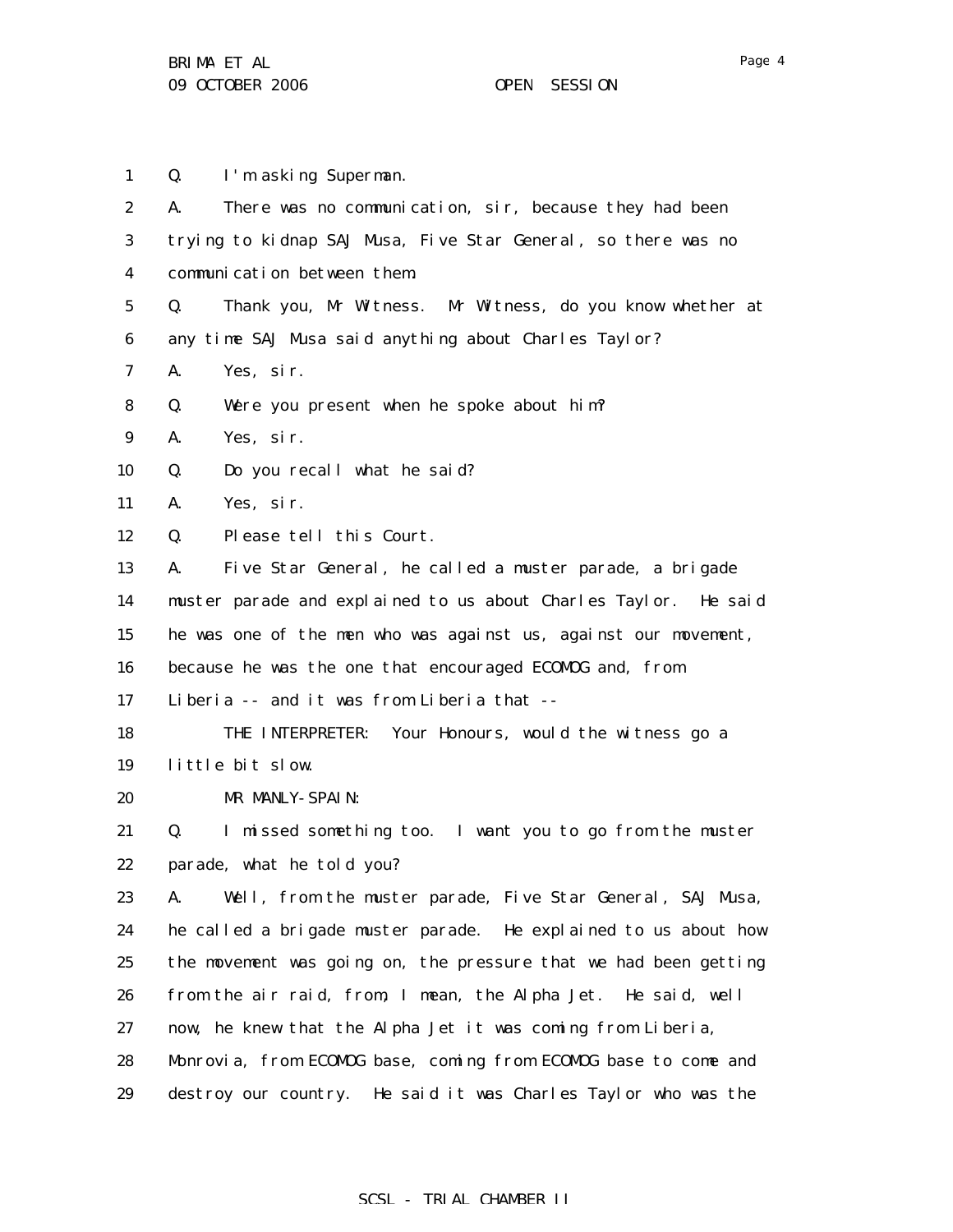| $\mathbf{1}$     | root cause, so Charles Taylor was a bad man for us. So he said      |
|------------------|---------------------------------------------------------------------|
| 2                | he was not going to encourage Charles Taylor. He would not          |
| 3                | encourage any RUF because Charles Taylor was the one who had been   |
| 4                | sending the jet to come and bombard him in his country. So, you     |
| $5\phantom{.0}$  | see, that was the grudge that was between them.                     |
| 6                | Thank you, Mr Witness. Mr Witness, did you come across<br>Q.        |
| $\boldsymbol{7}$ | anyone called Gibril Massaquoi during this movement?                |
| 8                | A.<br>Yes, sir.                                                     |
| $\boldsymbol{9}$ | Q.<br>Do you know him?                                              |
| 10               | Yes, sir.<br>A.                                                     |
| 11               | How do you know him?<br>Q.                                          |
| 12               | A.<br>I knew him as RUF.                                            |
| 13               | And during your movement to Freetown, and your return from<br>Q.    |
| 14               | Freetown, did you meet with Gibril Massaquoi?                       |
| 15               | A.<br>Yes, sir.                                                     |
| 16               | Where was that?<br>Q.                                               |
| 17               | Well, when we had been withdrawing, when I had been<br>A.           |
| 18               | withdrawing -- when I had been withdrawing, January 6, we met       |
| 19               | First of all, we met him in prison when we came and we took<br>hi m |
| 20               | him from prison. We took him to the rear, in the eastern part of    |
| 21               | the Western Area. So from that time, sir.                           |
| 22               | Mr Witness, we have evidence before this Court that at one<br>Q.    |
| 23               | time SAJ Musa declared that the third accused, Santigie Kanu,       |
| 24               | should remain as chief of staff of the movement. Are you aware      |
| 25               | of that?                                                            |
| 26               | A.<br>No, sir. No, sir.                                             |
| 27               | Q.<br>This, I put to you, happened in -- at the muster parade in    |
| 28               | Eddie Town?                                                         |
| 29               | A.<br>No, sir.<br>No, sir.                                          |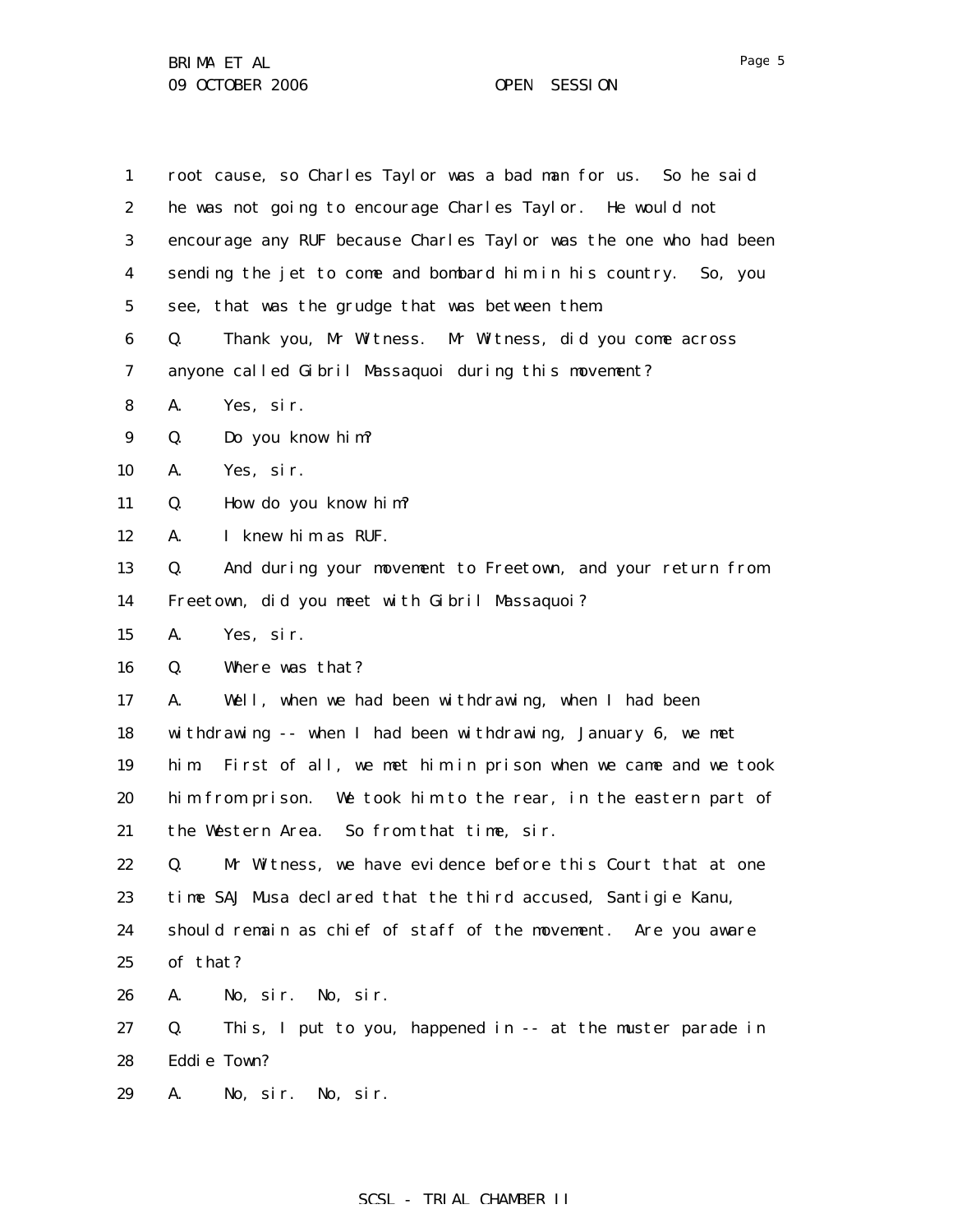Page 6

1 2 3 4 5 6 7 8 9 10 11 12 13 14 15 16 17 18 19 20 21 22 23 24 25 26 27 28 29 Q. Do you know a village called Mare Bulla? A. No, sir. Q. We have evidence that your troops went to that village on your way to Freetown from Eddie Town and burnt it down on the orders of Santigie Kanu, alias Five-Five. Are you aware of that? A. No, sir. No, sir. No, sir. Q. Do you know whether it happened? A. No, no. No. No. It did not happen. Q. Mr Witness, on your march to Freetown from Colonel Eddie Town do you know whether Five-Five, Santigie Kanu, was in a position to give orders to the fighters? A. No, sir. Q. What do you mean by "no, sir"? A. Well, what I meant by that, because he was under arrest. He had no say. The we had our commander, who was Five Star General, SAJ Musa. He was the one that had been giving orders. Q. Are you aware of any time, after any attack, when the commanders who had done the attack went back to report to the third accused, Santigie Kanu, in the company of the first accused and the second accused? A. No, sir. No, sir. MR MANLY-SPAIN: Just a second, Your Honour. [Defence counsel conferred] MR MANLY-SPAIN: Q. Mr Witness, we also have evidence that your troops spent some time at Kissy Road by the cinema called Starco? A. No, sir. Q. Do you know the place? A. Yes, sir, by Kissy Road. Savage Square Junction.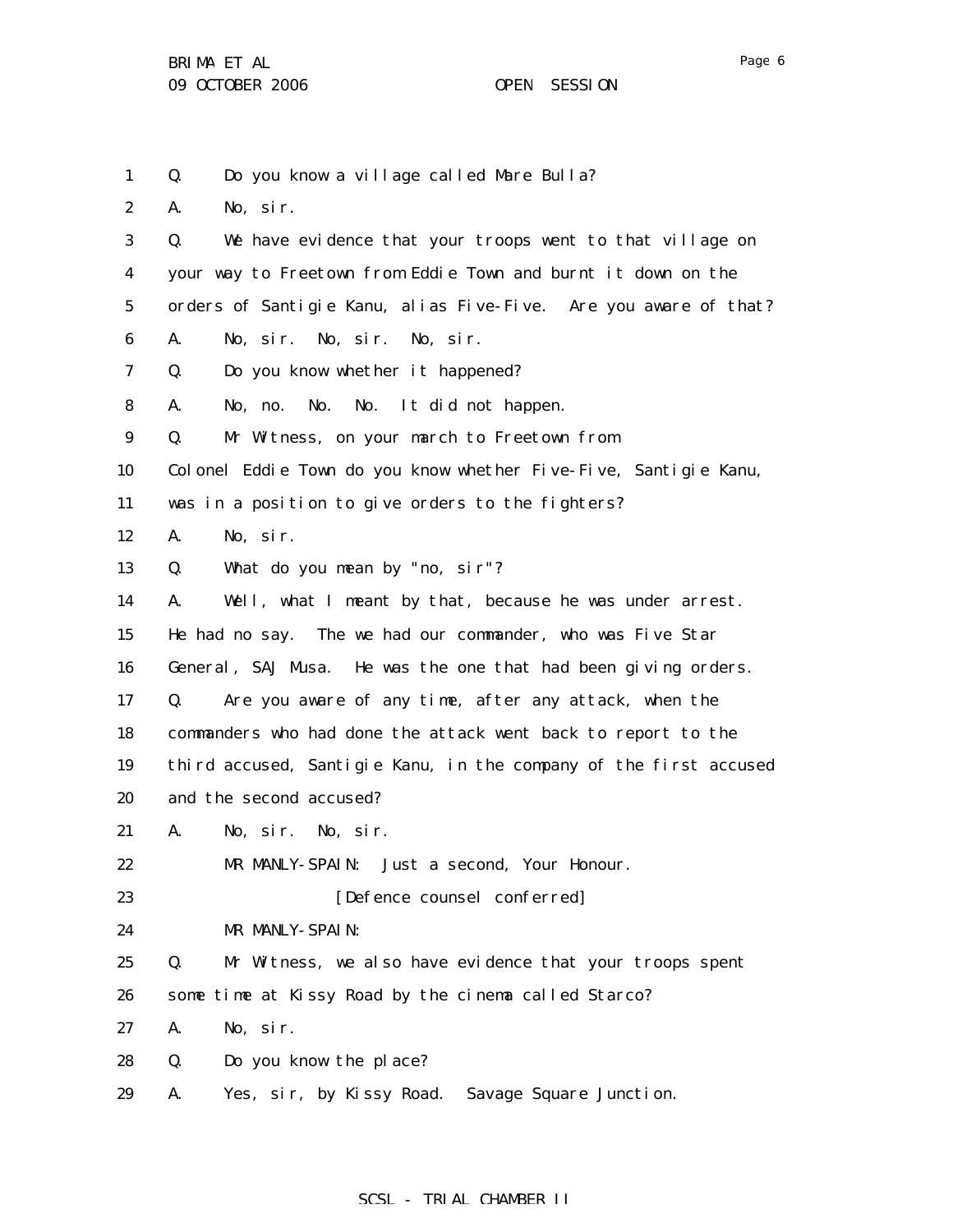1 2 3 4 5 6 7 8 9 10 11 12 13 14 15 16 17 18 19 20 21 22 23 24 25 26 27 28 Q. At the time you were retreating did your troops spend any time there? A. No. Q. We have evidence, Mr Witness, that from that point your troops went into the area known as Fourah Bay and burnt down houses; do you recall your troops going to Fourah Bay and burning down houses? A. I'm not aware, sir. Q. We also have evidence that at that place Santigie Kanu demonstrated how to amputate an arm? Did you ever hear about that? A. No. No, sir. Q. Thank you, Mr Witness. Mr Witness, I want you to recall -- I want you to tell me about the soldiers who were released from Pademba Road Prison, on January 6th. Were there any officers amongst them? A. Yes, sir. Yes, sir. Q. Can you recall who they were? A. Yes, sir. Yes, sir. Q. Please tell the Court. A. Well, when we came on the 6th of January, we met the first officer and the one that we met was Lieutenant Kunateh. He was a military police officer. MR MANLY-SPAIN: K-U-N-A-T-E-H. Q. Yes. Please, continue. A. After that we met with Captain Waritay. He was an officer. Q. W-A-R-I-T-A-Y? A. I cannot recall the other officers but these were the two

29 main officers that I can recall.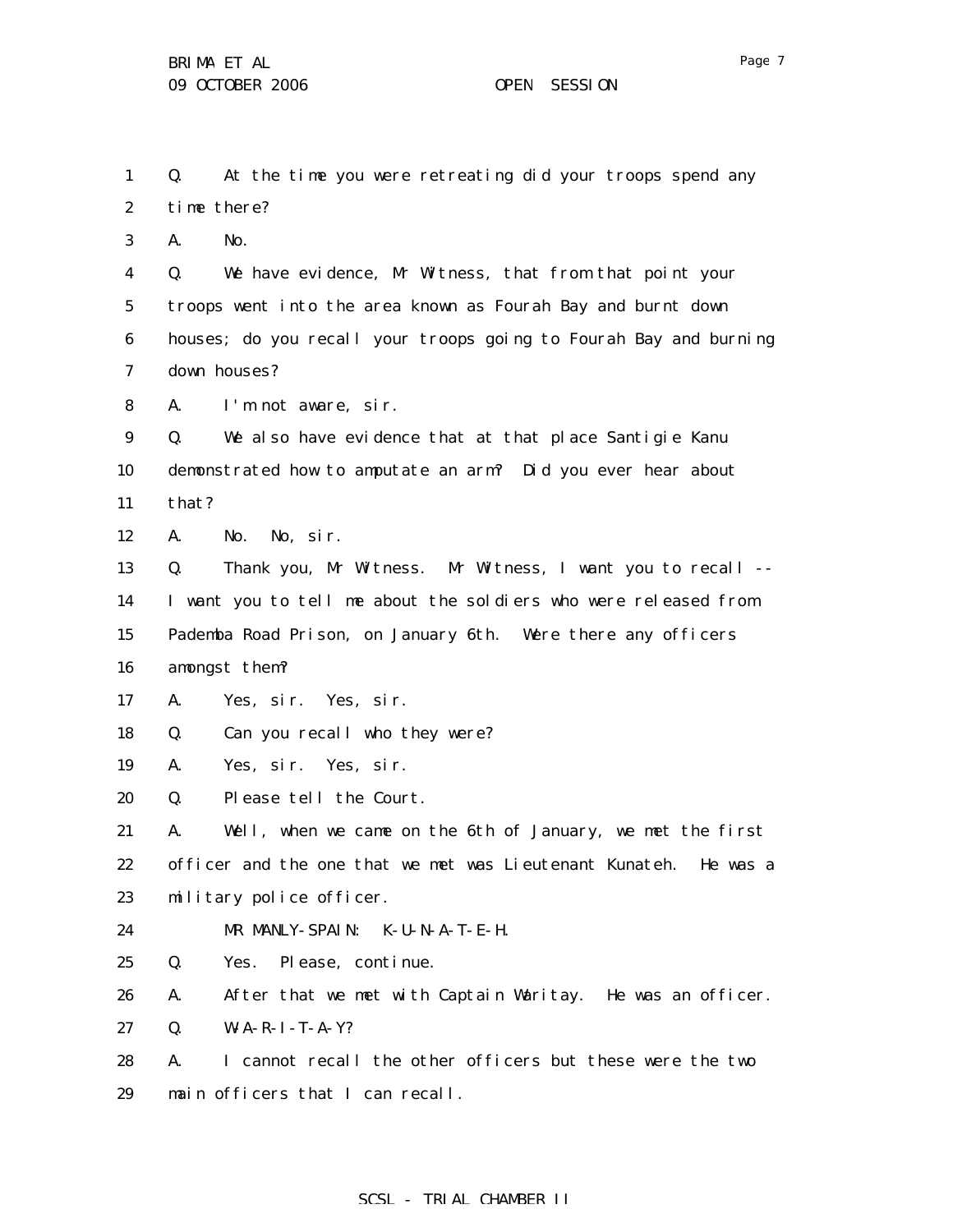29

1 2 3 4 5 6 7 8 9 10 11 12 13 14 15 16 17 18 19 20 21 22 23 24 25 26 27 28 Q. Do you know, Mr Witness, that before you came into Freetown certain officers of the Sierra Leone Army, had been tried and found guilty by the court-martials? A. Yes, sir. Yes, sir. Q. And that some of these officers were executed? A. Yes, sir. Q. Do you know that some of them were also given a pardon - their sentences were commuted from execution to life imprisonment? A. Yes, sir. Yes, sir. Q. Do you know any of these officers, those officers who were not executed and were still at Pademba Road at the time, January 6th, at Pademba Road Prison, at the time of January 6th? A. Well, the officers, whom we met, those are the officers that I called who were not executed and there were others whose names I cannot remember. Q. Thank you, Mr Witness. Mr Witness, whether the officers - you have told us that the soldiers generally went -- the soldiers released from Pademba Road Prison went out of hand and were not under control. Did any of the officers join you in your movement back from Freetown? A. Yes, sir. They all joined us to go to Freetown. To go to the provinces. The two officers, they joined us. Q. Thank you, Mr Witness. Mr Witness, you said that you were back at -- you went and you were there when the place called West Side was founded? A. Yes, sir. Q. By the date of the signing of the peace agreement, that is

## SCSL - TRIAL CHAMBER II

July 1999, were you still there?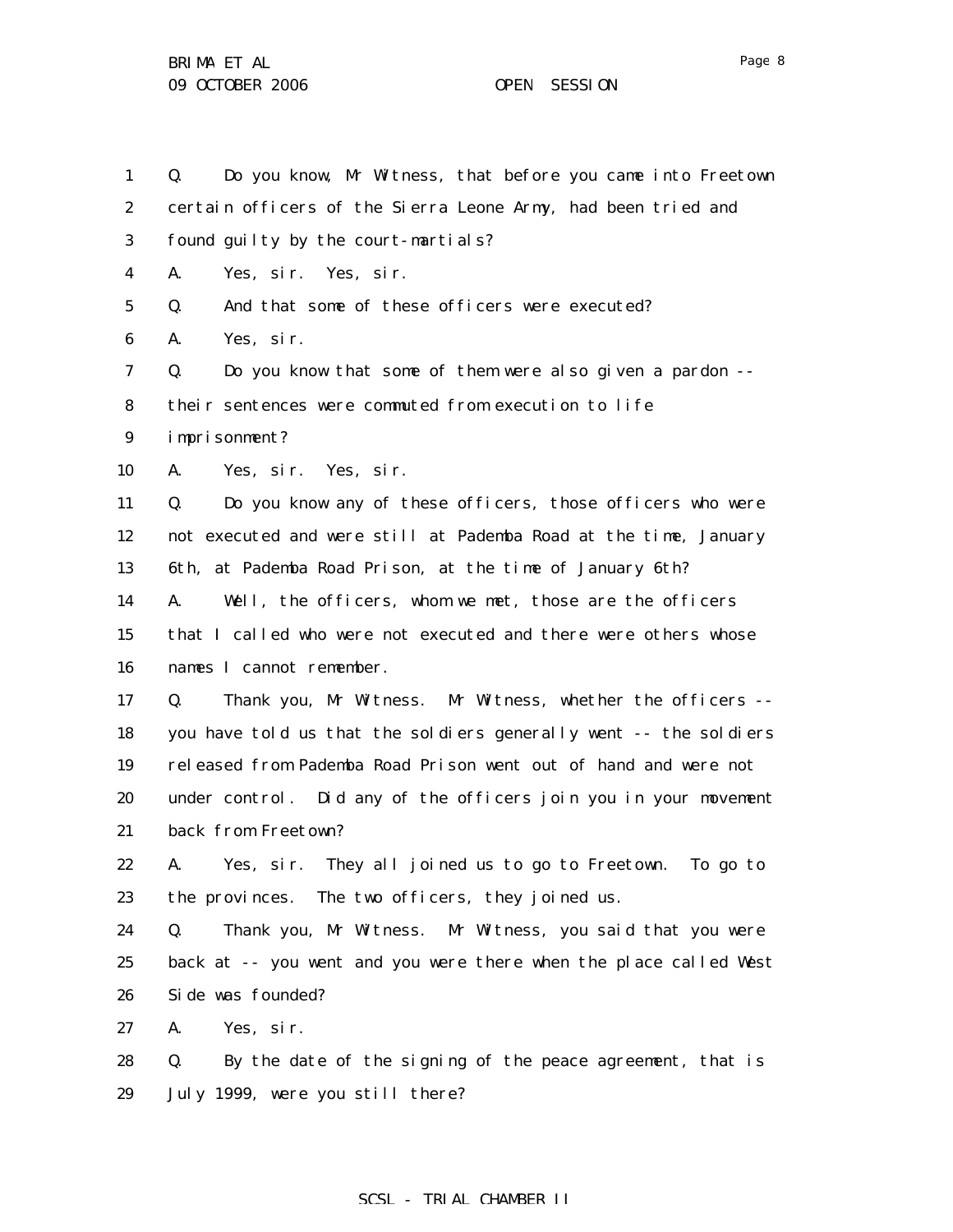1 2 3 4 5 6 7 8 9 10 11 12 13 14 15 16 17 18 19 20 21 22 23 24 25 26 27 28 A. Yes, sir. MR MANLY-SPAIN: That will be all, Your Honour. PRESIDING JUDGE: Thank you, Mr Manly-Spain. Mr Graham, do you have any questions. MR GRAHAM: Just a few questions, Your Honours. CROSS-EXAMINED BY MR GRAHAM: Q. Good morning, Your Honours. Good morning, Mr Witness. A. Good morning. Q. Mr Witness, you told us about your presence in Masiaka during the retreat from Freetown. And, Mr Witness, during the time that you were in Masiaka, did you see the first accused, Tamba Brima? A. No, sir. Q. And during this period did you see Johnny Paul Koroma at Masiaka? A. Yes, sir. Q. And did you get to hear, during the time that you were at Masiaka, whether Johnny Paul Koroma was interviewed by the BBC? A. Yes, sir. Q. When you say yes, what do you mean? Yes, was he interviewed by the BBC or what? A. Yes, sir. He was interviewed over BBC. Q. How do you know that he was interviewed by the BBC? A. Well, it was through radio. And I was there at Masiaka when he came up to the media. Q. Thank you, Mr Witness. Mr Witness, I'm going to take you to Kabala. You've told this Court that you were at Kabala. During the time that you were in Kabala, did you see the first

29 accused, Tamba Brima, Mr Witness?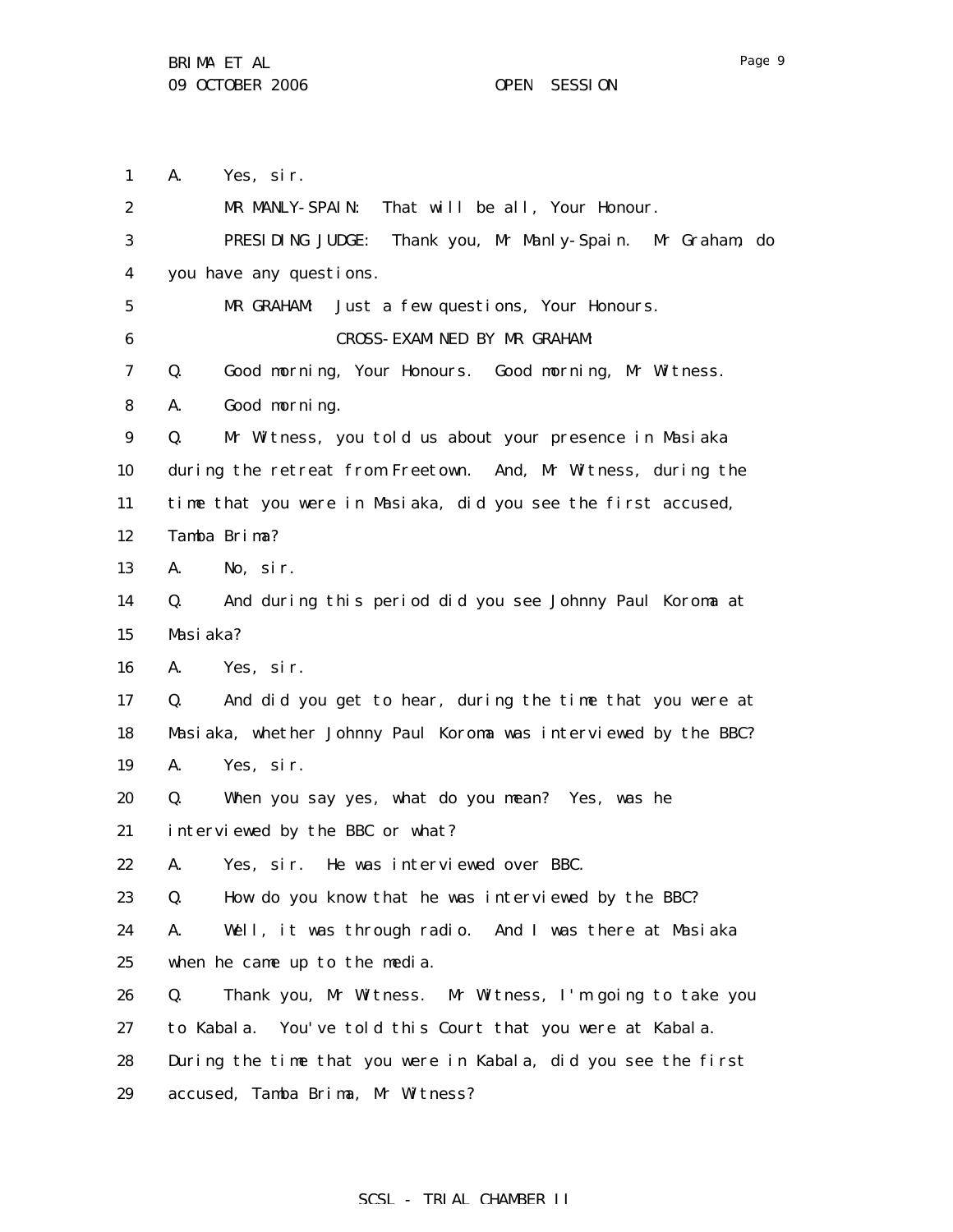1 2 3 4 5 6 7 8 9 10 11 12 13 14 15 16 17 18 19 20 21 22 23 24 25 26 27 28 29 A. No, sir. No, sir. Q. Did any of the fighting forces, who were with you at that time, did anyone tell you they had seen the first accused, Tamba Brima in Kabala, during that time? A. No, sir. Q. Mr Witness, I'm going to take you to Mongo Bendugu. You told this Court about your presence in Mongo Bendugu and during the time that you were in Mongo Bendugu, Mr Witness, did you at any time see the first accused, Tamba Brima? A. No, sir. Q. And did anyone tell you whether they had seen the first accused, Tamba Brima, anywhere in Mongo Bendugu during that time? A. No, sir. Q. What do you mean by "no, sir," Mr Witness? A. I did not see him around. I did not see him in that area. That is why I said no, sir. Q. Okay. Thank you. So, Mr Witness, am I right in saying that if the first accused, Tamba Brima, was in Mongo Bendugu at that time, you would have known about his presence? A. Yes, sir. If he was around, I would have known, but he was not around. Q. Why do you say that if he was around, you would have known, Mr Witness? A. Because every week -- why I said so, every week, Five Star General would call for a brigade muster parade, from the battalion company and each headquarter would come on muster parade. Q. Thank you, Mr Witness. Mr Witness, there is evidence before this Court that the first accused, Tamba Brima, was in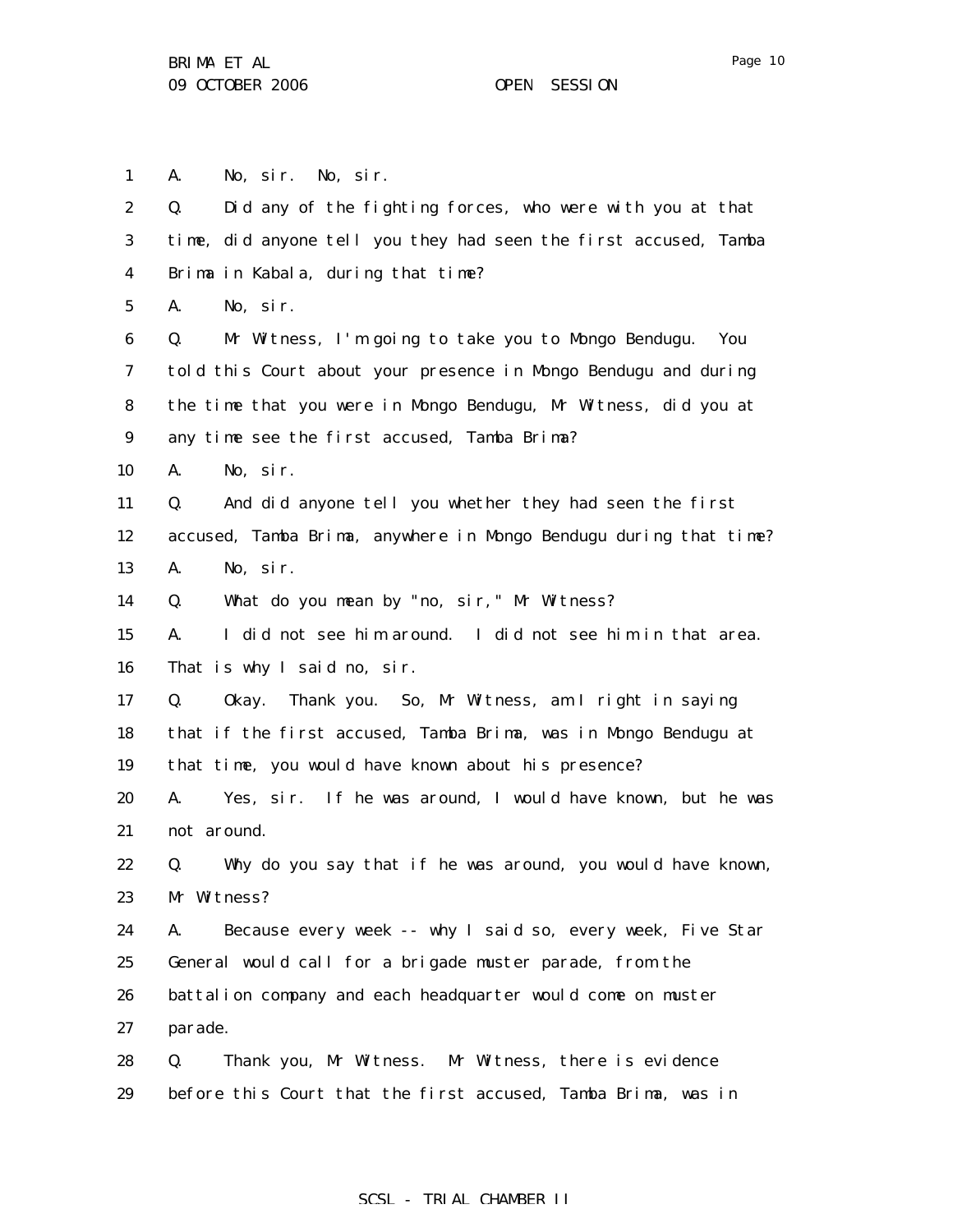| $\mathbf{1}$     | Mongo Bendugu and that he held a closed door meeting with SAJ     |
|------------------|-------------------------------------------------------------------|
| $\boldsymbol{2}$ | Musa, together with other officers. And at that meeting he        |
| 3                | explained how he had been treated in Kailahun and also the        |
| 4                | condition of Johnny Paul Koroma. What would you say to what I've  |
| $\bf{5}$         | just told you, Mr Witness?                                        |
| 6                | A.<br>No, sir.                                                    |
| 7                | What do you mean by "no, sir," Mr Witness?<br>Q.                  |
| 8                | A.<br>I did not -- you see, it's not to my knowledge what you     |
| $\boldsymbol{9}$ | sai d.                                                            |
| 10               | And, Mr Witness, to clarify: If such a meeting had taken<br>Q.    |
| 11               | place in Mongo Bendugu at the time, would you have known?         |
| 12               | Yes, sir. I would have known.<br>A.                               |
| 13               | How would you have known, Mr Witness?<br>Q.                       |
| 14               | I would have known because there was nothing that took<br>A.      |
| 15               | place which was an SLA programme which Five Star SLA would not    |
| 16               | explain to me, because everything would be said openly to         |
| 17               | everybody, to everybody's understanding, so I would have known.   |
| 18               | Thank you, Mr Witness. Mr Witness, there is also evidence<br>Q.   |
| 19               | before this Court that during this period in Mongo Bendugu SAJ    |
| 20               | Musa sent the first accused, Tamba Brima, to move his troops to   |
| 21               | the north, to build a strong defensive there. What would you say  |
| 22               | to that, Mr Witness?                                              |
| 23               | A.<br>I'm not aware of that, sir.                                 |
| 24               | And, Mr Witness, if SAJ Musa had given such an order, would<br>Q. |
| 25               | you have known?                                                   |
| 26               | A.<br>Yes, sir.<br>I would have known.                            |
| 27               | Q.<br>Thank you, Mr Witness.                                      |
| 28               | A.<br>Thank you, sir.                                             |
| 29               | And, Mr Witness, I'm going to take you to Kurubonla.<br>Q.        |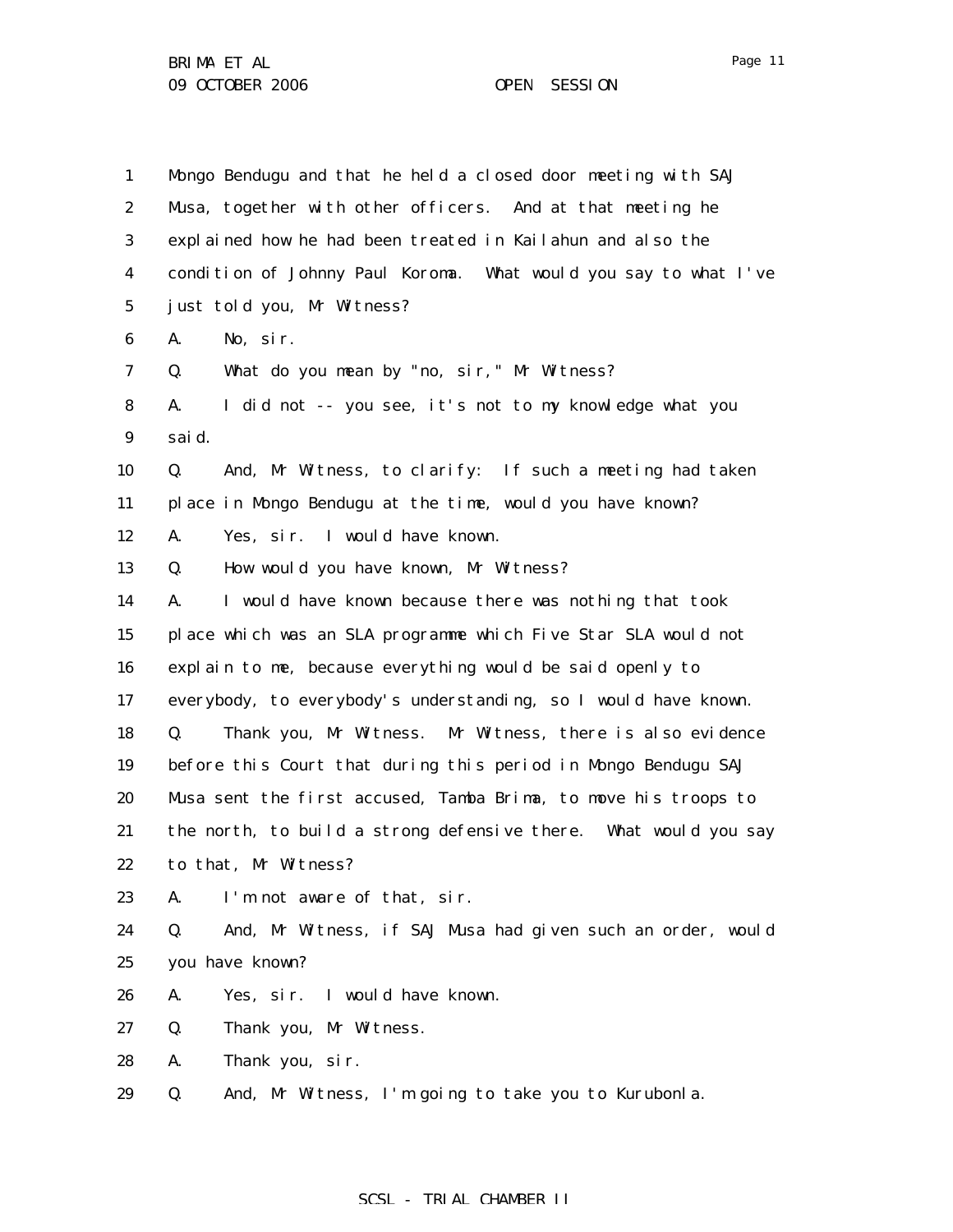1 2 3 4 5 6 7 8 9 10 11 12 13 14 15 16 17 18 19 20 21 22 23 24 25 26 27 28 You've told this Court that you were there. During the period that you were at Kurubonla, did you see the first accused, Tamba Brima, Mr Witness? A. No, sir. I did not see him at Kurubonla, sir. Q. Did any of the fighting forces that you associated with during the time, did any one of them tell you that they had seen or heard that Tamba Brima, the first accused, was in Kurubonla? A. No, sir. Q. Thank you, Mr Witness. And, Mr Witness, you told this - just a second, Your Honour. You told this Court, in the course of your earlier testimony, that you went to a place called Petifu in the Bombali District; am I right? A. Yes, sir. You are correct, sir. Q. And how long did you say at Petifu during that time, Mr Witness? A. Up to a month. Q. And, Mr Witness, do you know Camp Rosos? A. No, sir. Q. And has anyone told you the distance between Petifu and Camp Rosos? A. Yes, sir. Q. And what, as a result of what you've just told us, what is the distance, if you know, between Petifu and Camp Rosos? A. It's a long distance, sir. A long distance. Q. Thank you. And, Mr Witness, I'm going to take you to Colonel Eddie Town. During the time that you got to Colonel Eddie Town, you've told this Court about the first accused. Did you get to hear where the first accused had come

29 from, to Colonel Eddie Town, during the period that you were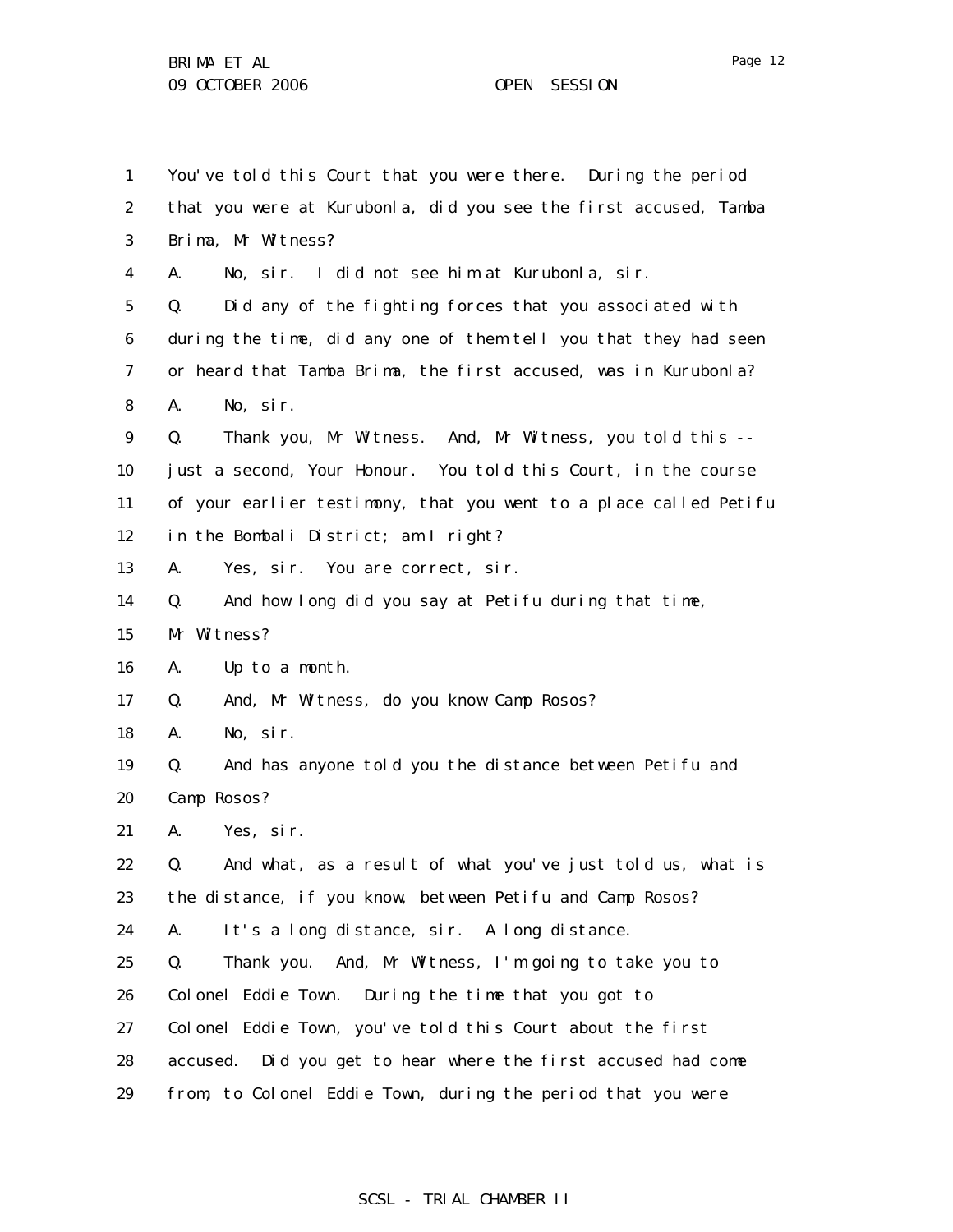Page 13

1 there?

| $\boldsymbol{2}$ | Well, according to information, yes, sir. Yes, sir.<br>A.         |
|------------------|-------------------------------------------------------------------|
| 3                | Yes. According to the information, what did the<br>Q.             |
| $\boldsymbol{4}$ | information say? Please tell this Court, Mr Witness?              |
| $5\phantom{.0}$  | Well, the information said, well, when we had -- I had<br>A.      |
| 6                | information that he was captured in one village, around Kono,     |
| 7                | which was called Yarya, in a farmhouse. There it was said that    |
| 8                | he was captured and that was information that I had.              |
| $\boldsymbol{9}$ | Thank you, Mr Witness. And, Mr Witness, would you be kind<br>Q.   |
| 10               | enough, if you know, to tell this Court where you got that        |
| 11               | information? From whom you got that information?                  |
| 12               | Well, the information, I got it from 0-Five, the operation<br>A.  |
| 13               | commander.                                                        |
| 14               | And did he tell you who arrested Tamba Brima at that<br>Q.        |
| 15               | village in -- called Yarya in Kono; did he tell you that?         |
| 16               | A.<br>He said it was they. It was they. They were the ones that   |
| 17               | arrested him.                                                     |
| 18               | When you say "they were the ones who arrested him," who are<br>Q. |
| 19               | you referring to as "they," Mr Witness?                           |
| 20               | A.<br>$0$ -Five. $0$ -Five.                                       |
| 21               | Thank you, Mr Witness. And, Mr Witness, there is evidence<br>Q.   |
| 22               | before this Court that when SAJ Musa arrived in                   |
| 23               | Colonel Eddie Town he appointed the first accused, Tamba Brima,   |
| 24               | as his -- the second overall, in terms of command. What do you    |
| 25               | have to say to that, Mr Witness?                                  |
| 26               | A.<br>No, sir.                                                    |
| 27               | Q.<br>What do you mean by no, sir, Mr Witness?                    |
| 28               | Well, at the time that Five Star General arrived at Colonel<br>A. |
| 29               | Eddie Town, SAJ Musa, when he arrived at Colonel Eddie Town, he   |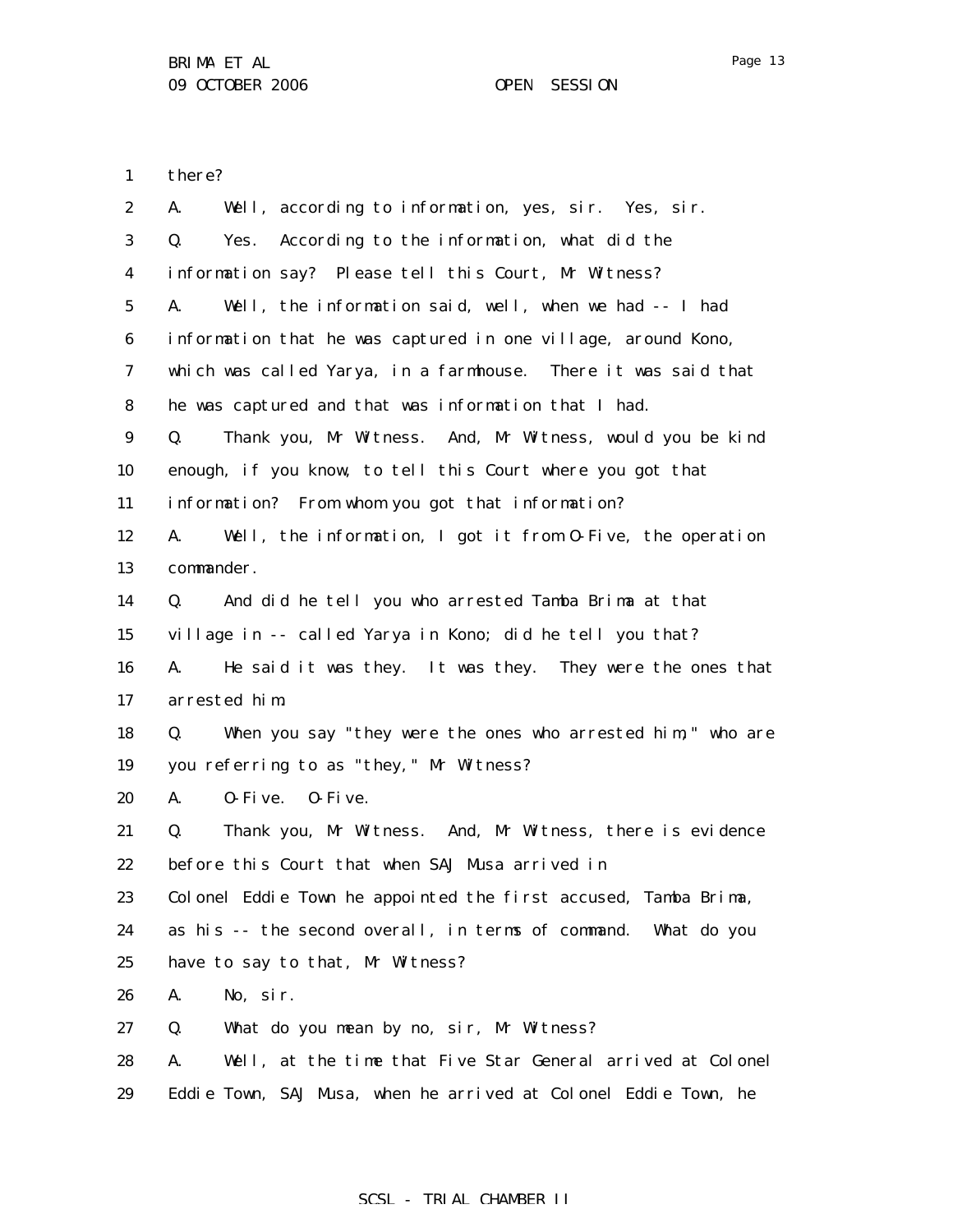1 found them under suppression and detention.

| $\boldsymbol{2}$ | Thank you. And, Mr Witness, during the time that the first<br>Q.    |
|------------------|---------------------------------------------------------------------|
| 3                | accused, Tamba Brima, was in suppression, at Colonel Eddie Town,    |
| 4                | was he in any position to have made any promotions or               |
| $\bf{5}$         | appointments in respect of the fighting forces that were based in   |
| 6                | Colonel Eddie Town at the time?                                     |
| 7                | A.<br>No, sir.                                                      |
| 8                | Why do you say "no, sir," Mr Witness?<br>Q.                         |
| $\boldsymbol{9}$ | Well, why I said "no, sir," because the man was under<br>A.         |
| 10               | detention. Too, we had our Five Star General SAJ Musa, who was      |
| 11               | the commander, the overall commander for the SLA movement.<br>So he |
| 12               | was the only man who would give promotions. No other man.<br>That   |
| 13               | man was under suppression. That man was on detention. So he did     |
| 14               | not have any say. SAJ Five Star General SAJ Musa, he was the        |
| 15               | overall commander. He was the one that had been given               |
| 16               | promotions. He had made he made the command structure. He was       |
| 17               | the overall. He was the only man that everybody had been looking    |
| 18               | up to.                                                              |
| 19               | Thank you, Mr Witness. And, Mr Witness, during this period<br>Q.    |
| 20               | in Colonel Eddie Town, there is also evidence before this Court     |
| 21               | that the second accused, Ibrahim Bazzy Kamara, was also appointed   |
| 22               | as the third in command by SAJ Musa, the Five Star General.<br>What |
| 23               | would you say to that, Mr Witness?                                  |
| 24               | No, sir. No, sir, that's not to my knowledge. No, sir.<br>A.        |
| 25               | Q.<br>And, Mr Witness, during the period that you were in Colonel   |
| 26               | Eddie Town, did SAJ Musa appoint any persons as military            |
| 27               | supervisors, if you know?                                           |
| 28               | SAJ Musa appointed.<br>A.<br>Yes.                                   |
|                  |                                                                     |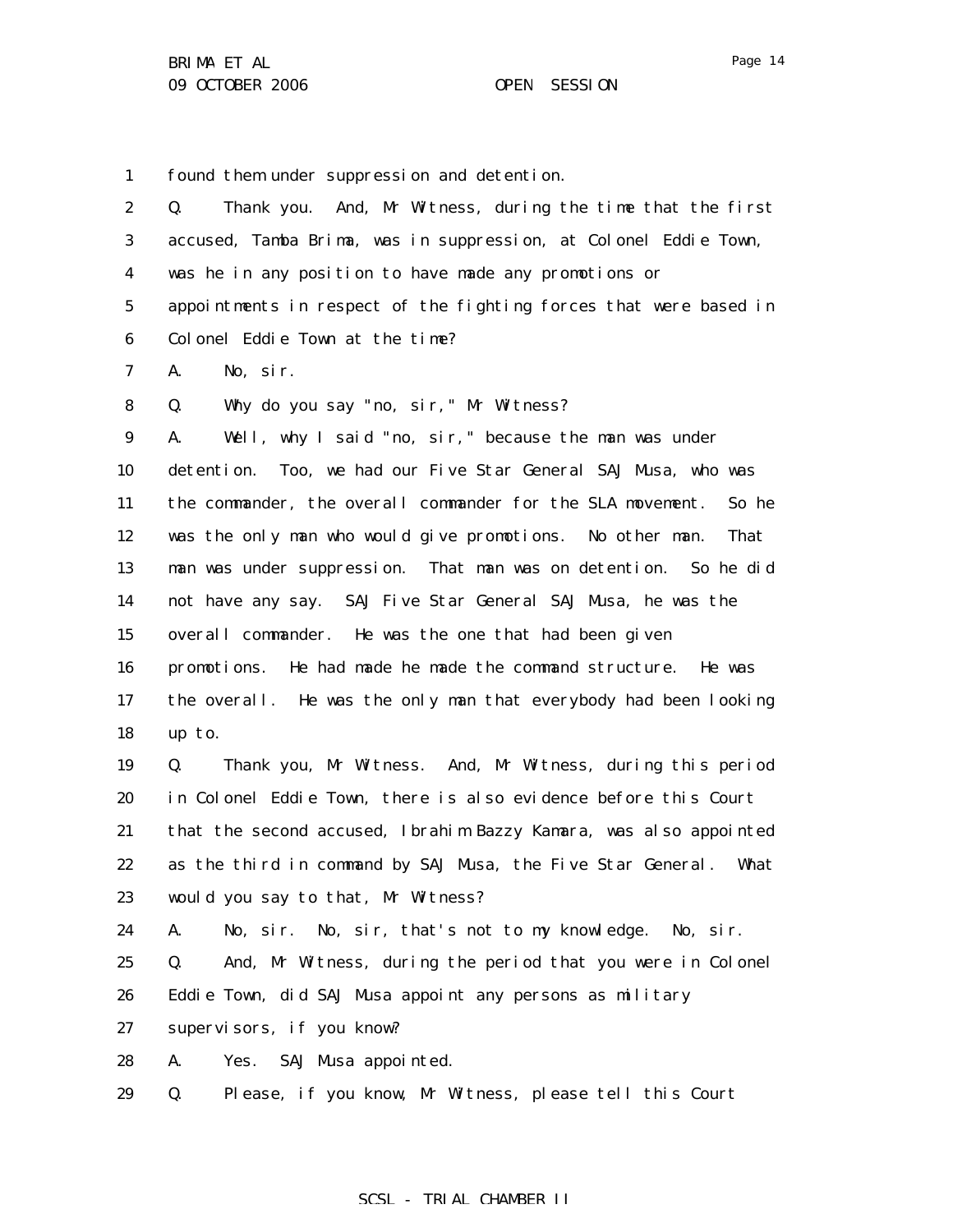whom did SAJ Musa appoint as military supervisors at

2 Colonel Eddie Town?

1

3 A. Captain King. Captain King, he appointed him.

4 5 6 7 Q. Captain King we have heard of that before. And apart from Captain King, do you know of any other person who was appointed as a military supervisor by the Five Star General at Colonel Eddie Town, Mr Witness?

8 A. Well, I cannot recall, sir.

9 Q. Thank you, Mr Witness. Mr Witness, there is evidence

10 before this Court that when O-Five arrived at Colonel Eddie Town,

11 he reported to the first accused, Tamba Brima, that he had

12 arrived and that he had come with 200 manpower. What do you have

13 to say to that, Mr Witness?

14 A. No idea.

15 Q. What do you mean by "no idea," Mr Witness?

16 A. No, no.

17 Q. Do you know that it did not happen, or do you know that

18 it's not true; can you please clarify for the Court?

19 A. It did not happen, sir. It wasn't true.

20 Q. Thank you, Mr Witness.

21 A. Thank you, sir.

22 23 24 25 26 27 Q. Mr Witness, there is also evidence before this Court that during the time that you were in Colonel Eddie Town, the first accused, Tamba Brima, formed a new battalion which was the 5th Battalion, which he named the Red Lion Battalion. And that this battalion was comprised mostly of STF soldiers. What do you have to say to that, Mr Witness?

28 A. Well, I want you to repeat that, sir.

29 Q. I said that there is evidence before this Court that at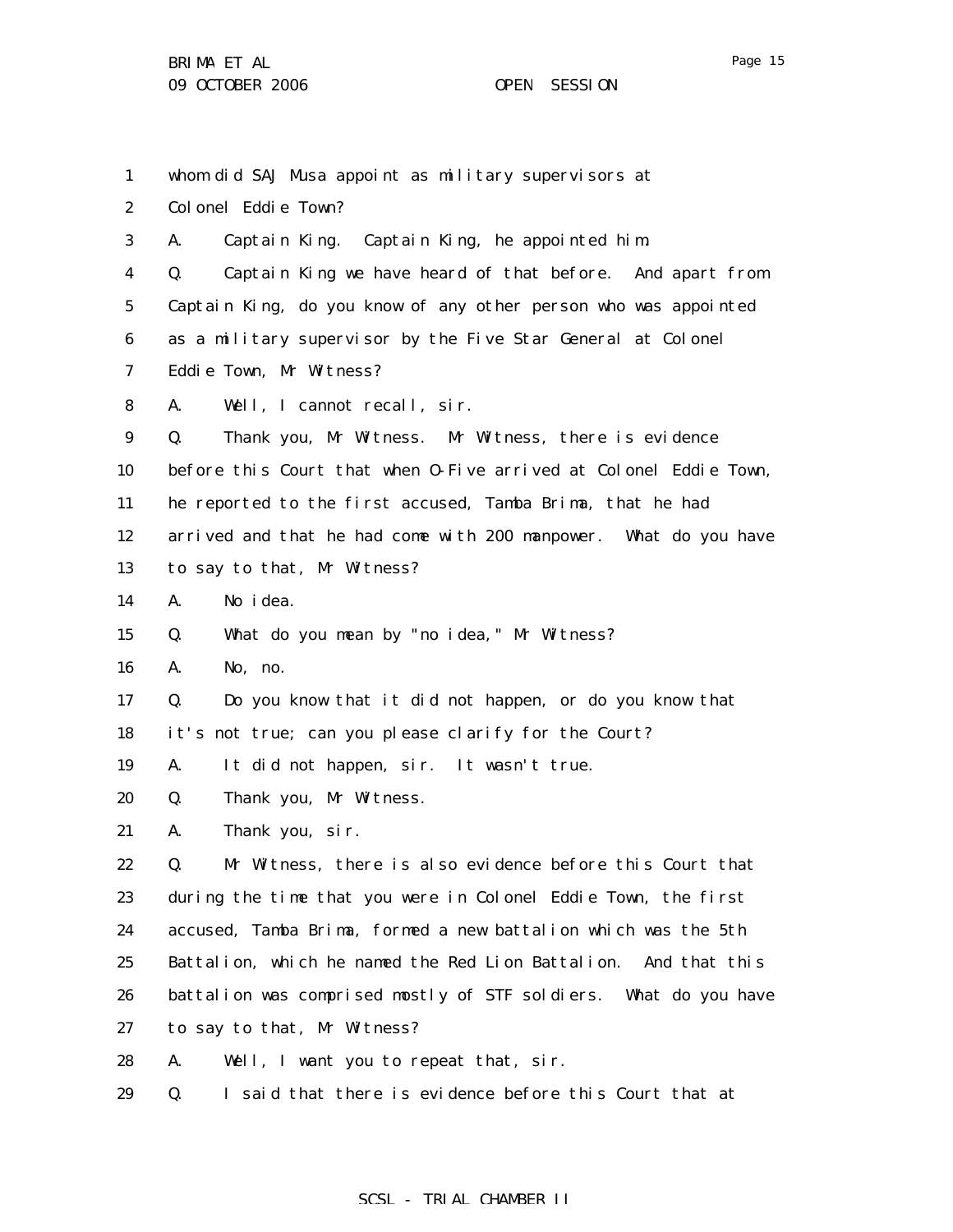1 2 3 4 5 6 7 8 9 10 11 12 13 14 15 16 17 18 19 20 21 22 23 24 25 26 27 28 29 Colonel Eddie Town, the first accused, Tamba Brima, formed a new battalion called the 5th Battalion, which he named the Red Lion Battalion and I'm saying that what do you say to that? JUDGE DOHERTY: Mr Graham, you had an extra element in your question. MR GRAHAM: Yes, I'm sorry. Your Honour, I'm grateful. Q. And that the Red Lion Battalion was comprised mostly of STF soldiers; is that true? A. No, sir. No, sir. Q. What do you mean by "no, sir"? A. It wasn't true. It did not happen. Q. Thank you, Mr Witness. And, Mr Witness, before I go on, the STF, do you know whether the -- Mr Witness, you know the meaning of the STF, do you? A. Yes. Yes, sir. Q. And what is the meaning of the STF, Mr Witness? A. Special Task Force. Q. And, Mr Witness, please tell this Court, if you know, do you know whether the Special Task Force had any special role within the fighting forces at the time you were in Colonel Eddie Town. Let me be specific, please. A. Well, the STF, they were under Five Star General. Q. Yes. My question was that, do you know whether -- what they used to do? Whether they had anything special that they used to do? Any special function within the fighting forces? A. No, sir. Q. Thank you, Mr Witness. Mr Witness, there is also evidence before this Court that during the time that you were at Colonel Eddie Town, an operation was ordered by the -- an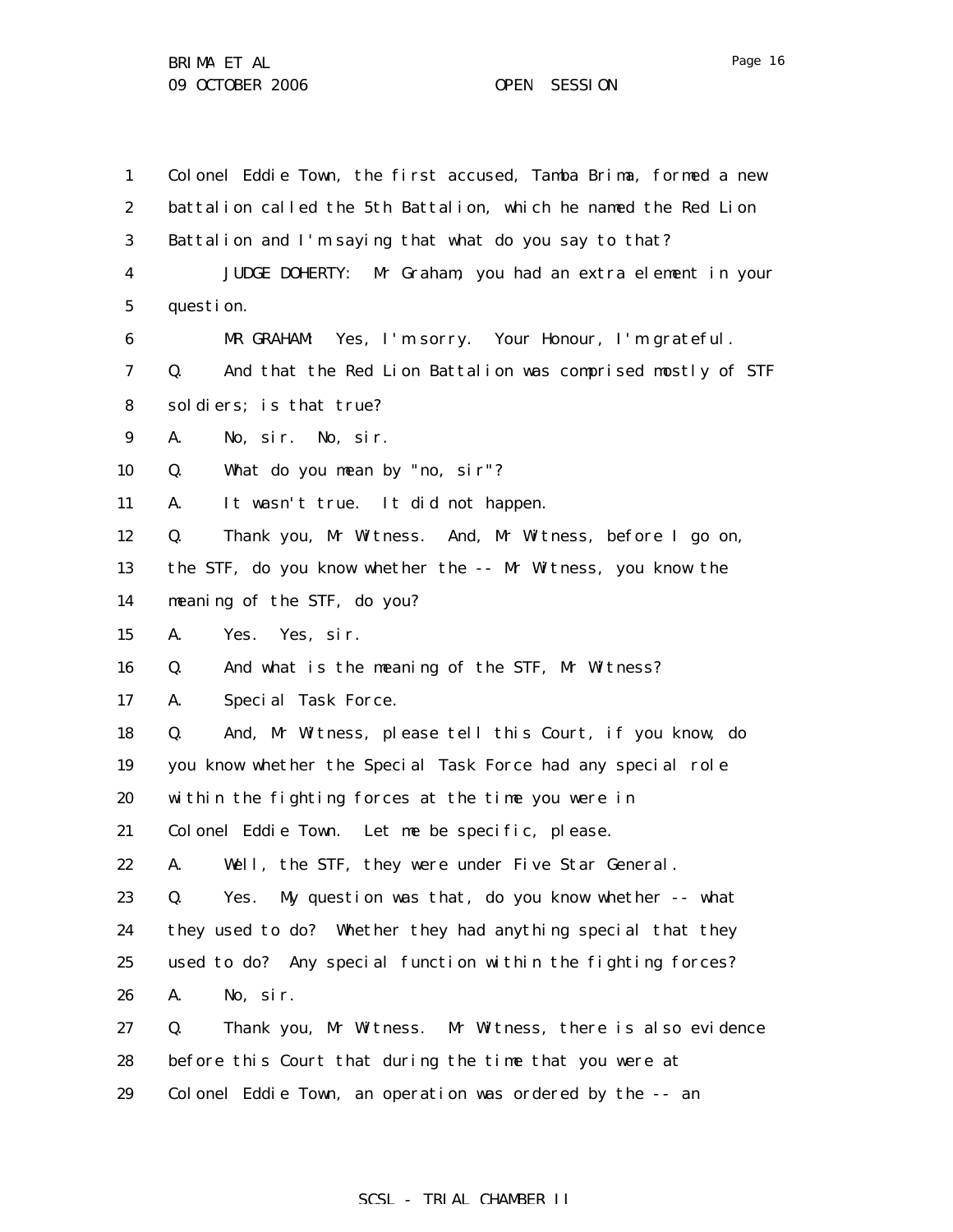1 operation on Kukuna.

| $\boldsymbol{2}$ | Your Honours, Kukuna is spelled K-U-K-U-N-A.<br>MR GRAHAM:        |
|------------------|-------------------------------------------------------------------|
| 3                | Kukuna, in the Kambia District. There is evidence before<br>Q.    |
| 4                | this Court that the first accused, Tamba Brima, ordered an        |
| $\bf 5$          | operation on Kukuna and that he chose the third accused, Santigie |
| 6                | Borbor Kanu, to head that operation. Is that true?                |
| 7                | A.<br>No, sir. It wasn't true, sir.                               |
| 8                | Why do you say it wasn't true, Mr Witness?<br>Q.                  |
| $\boldsymbol{9}$ | Well, why I said it wasn't true, because the men who were<br>A.   |
| 10               | under detention, we had a commander who was there at that time    |
| 11               | and he was FAT, second in command. And Captain Eddie. So it was   |
| 12               | first in command and FAT who gave the order to go on the Kukuna   |
| 13               | operation and I myself was in the Kukuna operation.               |
| 14               | Thank you, Mr Witness. Mr Witness, do you know who headed<br>Q.   |
| 15               | the -- who led the Kukuna operation?                              |
| 16               | A.<br>Yes.                                                        |
| 17               | Please tell this Court?<br>Q.                                     |
| 18               | 0-Five. Colonel 0-Five. He was the one that led the<br>A.         |
| 19               | operation on Kukuna.                                              |
| 20               | Thank you, Mr Witness.<br>Q.                                      |
| 21               | Yes, sir.<br>A.                                                   |
| 22               | And there is also evidence before this Court that during<br>Q.    |
| 23               | the -- sorry, Your Honours. And, Mr Witness, during the time      |
| 24               | that you were in Colonel Eddie Town, did you, at any time, see    |
| 25               | the first accused, Tamba Brima, using any communication           |
| 26               | equipment, or system?                                             |
| 27               | No, sir.<br>A.                                                    |
| 28               | Q.<br>There is evidence before this Honourable Court that during  |
| 29               | the time that you were at Colonel Eddie time, the first accused,  |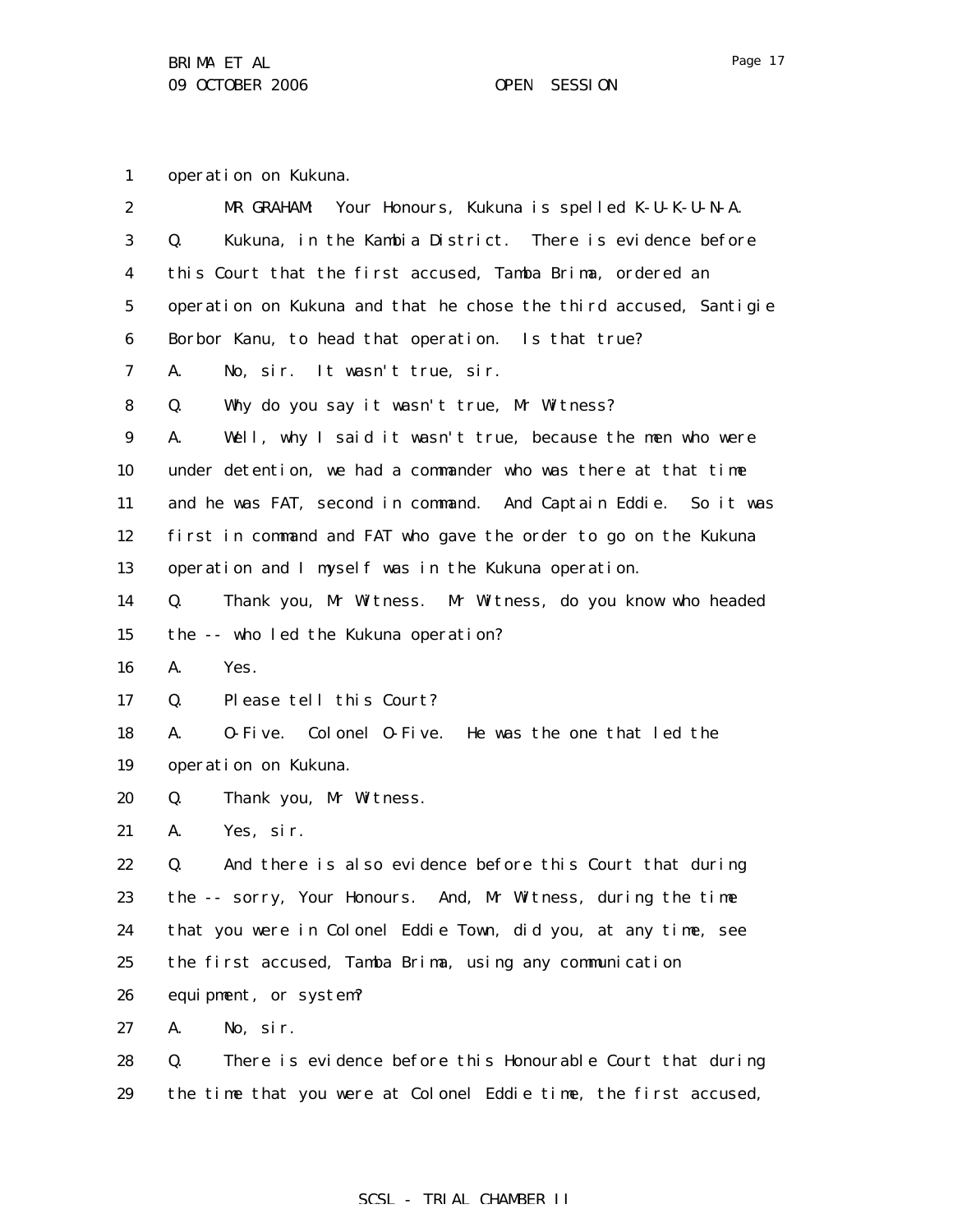true, Mr Witness?

A. No, sir.

A. No, sir.

1

2

3

4

5

6

7

8

9

10

11

12

13

14

15

16

17

18

Tamba Brima, had communications with General Mosquito; is that Q. Why do you say that is not true, Mr Witness? A. Well, why I said it wasn't true, because the men were under detention. How would the man have -- how would he have got - how would he have communicated with Mosquito when he was in the dungeon. It was not possible and he we had an overall commander who had been heading the troop. So it wasn't possible. Q. Thank you, Mr Witness. Mr Witness, there is also evidence before this Court that during the time that you were at Colonel Eddie Town the third accused, Santigie Borbor Kanu, also communicated with Issa Sesay and Morris Kallon; is that true? Q. Why do you say that is not true, Mr Witness? A. Well, why I say it wasn't true, it was because these men were under detention and, first of all, we had a group which comprised communication signallers who were in control of

19 20 21 communication, so it was not everybody that would go around the communication set or the communication area. These people were under detention. No.

22 23 24 Q. Thank you, Mr Witness. And, Mr Witness, did the Five Star General ever talk to the fighting forces about crimes against humanity?

25 A. Well, he gave us an ideology about that.

26 27 Q. What ideology did he give you, did the Five Star General give you? Please tell the Court, Mr Witness.

28 29 A. Well, the ideology, which Five Star SAJ Musa gave to us, is that he said that while we were moving, we should avoid every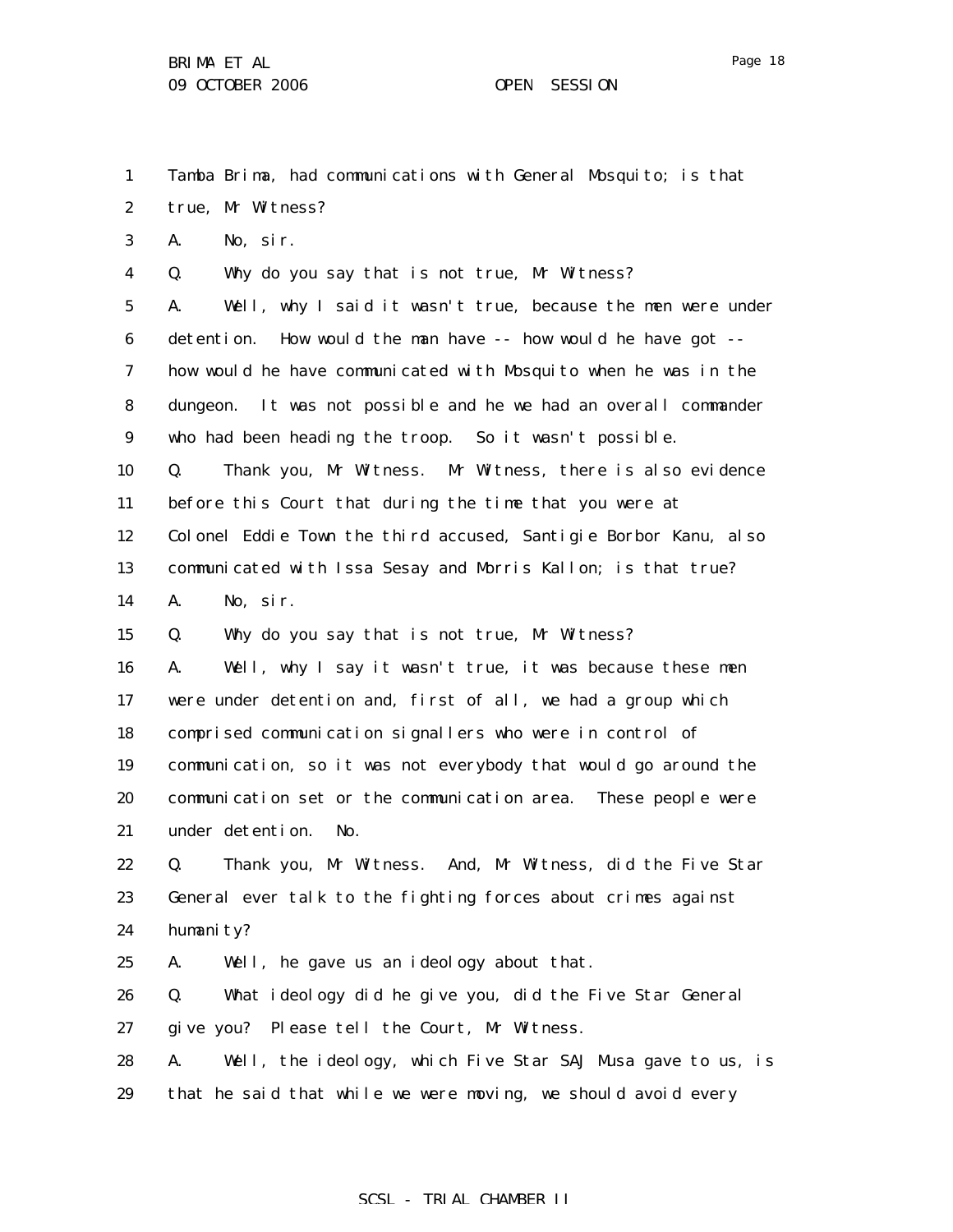| $\mathbf{1}$     | civilian target. We only targeted five ECOMDG soldiers. So that    |
|------------------|--------------------------------------------------------------------|
| $\boldsymbol{2}$ | we will score our goal. He said that if any person made a          |
| 3                | mistake and targeted any civilian, the person would feel the       |
| $\boldsymbol{4}$ | pinch so that caused us to avoid them or wherever civilians were   |
| $\mathbf 5$      | we would avoid that area. We only launched attack where ECOMDG     |
| $\boldsymbol{6}$ | soldiers were, so that never used to happen.                       |
| 7                | And did you, Mr Witness, ever hear that the Five Star<br>Q.        |
| 8                | General punished anyone of the fighting forces for not complying   |
| $\boldsymbol{9}$ | with this advice against attack on civilians?                      |
| 10               | Well, no idea, sir.<br>А.                                          |
| 11               | Thank you. Mr Witness, I'm going to take you to -- I'm<br>Q.       |
| 12               | going to move onto Benguema. And, Mr Witness, during the time      |
| 13               | that you arrived in Benguema, did you know the position of the     |
| 14               | first accused, Tamba Brima, within the fighting forces?            |
| 15               | A.<br>Yes. The man had no position.                                |
| 16               | Why do you say that he has no position, Mr Witness?<br>Q.          |
| 17               | Well, he was under detention. So right from the start Five<br>A.   |
| 18               | Star General SAJ Musa didn't give him any appointment.             |
| 19               | Thank you. And, Mr Witness, after the death of SAJ Musa at<br>Q.   |
| 20               | Benguema, are you -- sorry, Your Honours. Mr Witness, there is     |
| 21               | evidence before this Court that after the death of SAJ Musa, the   |
| 22               | first accused, Tamba Brima, took over overall command of the       |
| 23               | fighting forces; is that true?                                     |
| 24               | No, sir.<br>A.                                                     |
| 25               | There is also evidence that after the death of SAJ Musa --<br>Q.   |
| 26               | there is also evidence before this Court that after the death of   |
| 27               | SAJ Musa, the first accused, Tamba Brima, made a number of         |
| 28               | promotions and appointments within the fighting forces.<br>Is that |
| 29               | true, Mr Witness?                                                  |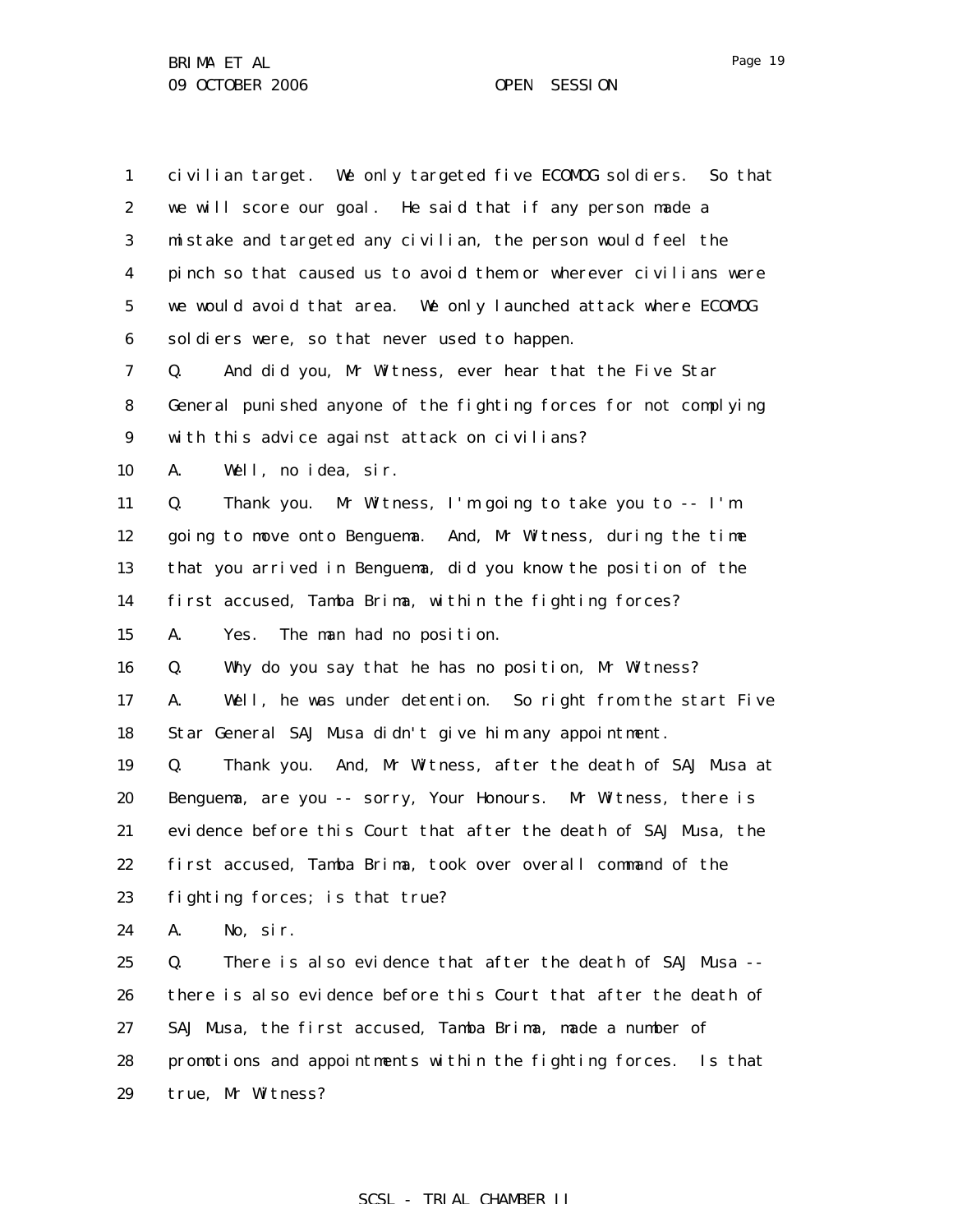Page 20

1 A. No, sir.

2 Q. Why do you say that, Mr Witness?

| 3           | The reason why I said that was because we had a second in<br>A.   |
|-------------|-------------------------------------------------------------------|
| 4           | command after SAJ Musa had died. Second in command took over      |
| $\mathbf 5$ | command as overall commander.<br>FAT.                             |
| 6           | And, thank you. Mr Witness, there is also evidence before<br>Q.   |
| 7           | this Honourable Court that after the death of SAJ Musa, the first |
| 8           | accused, Tamba Brima, made contact with Mosquito and requested    |
| 9           | that he send -- sorry, Your Honours. Made contact with Mosquito   |
| 10          | and informed Mosquito about the lack of logistics that the        |
| 11          | fighting forces were facing; is that true, Mr Witness?            |
| 12          | A.<br>No, sir.                                                    |
| 13          | And, Mr Witness, there's also evidence before this Court<br>Q.    |
| 14          | that after the death of the Five Star General, the first accused, |
| 15          | Tamba Brima, was seen wearing the uniform, the military uniforms  |
| 16          | of SAJ Musa, the Five Star General. Is that true, Mr Witness?     |
| 17          | A.<br>No, sir.                                                    |
| 18          | Why do you say so, Mr Witness?<br>Q.                              |
| 19          | At that time, the reason why I said that, when Five Star<br>A.    |
| 20          | died, we had a second in command, who was FAT. So, so that man    |
| 21          | would not just take Five Star General SAJ Musa's uniform that the |
| 22          | Five Star was on and put it on. It was not possible.              |
| 23          | Thank you. And, Mr Witness, during the time that you were<br>Q.   |
| 24          | in Freetown, that you told this Court that you went to Pademba    |
| 25          | Road Prison, was the first accused, Tamba Brima, part of the      |
| 26          | group that went to break the doors of the Pademba Road Prison     |
| 27          | open?                                                             |
| 28          | No, sir.<br>A.                                                    |

29 Q. Did anyone tell you that they had seen him -- sorry, Your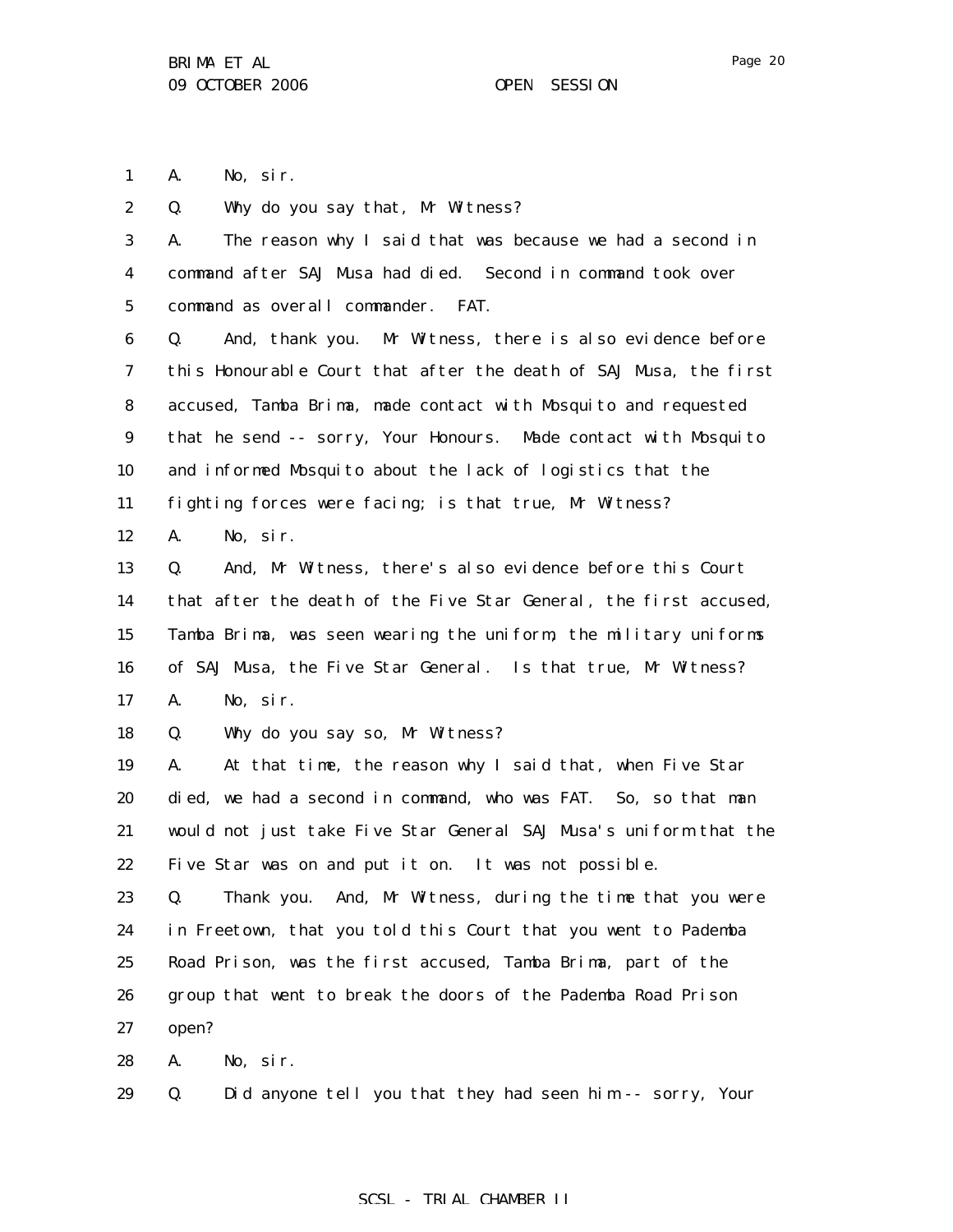1 2 3 4 5 6 7 8 9 10 11 12 13 14 15 16 17 18 19 20 21 22 23 24 25 26 27 28 29 Honours. I withdraw that, Your Honours. And, Mr Witness, during the time that you were in Freetown, that you went to the State House, did you, at any point in time, see the first accused, Tamba Brima? A. No, sir. Q. And, Mr Witness, do you know one Alimamy Bobson Yapo Sesay? A. Yes, sir. Yes, sir. I know him, sir. Q. How do you know him, Mr Witness? A. Well, Bobson Alimamy Yapo Sesay I know him for a long time, and when we came January 6th, he was working under me. He was my 2 IC in operation. He was with me until we came to Freetown and got back from the city. Throughout the movement. Q. And do you know whether this Alimamy Bobson Yapo Sesay, at any point in time after you met him, was sent to Pademba Road Prison? Are you aware? A. Yes, sir. I knew about it. Q. And do you remember which year he was sent to the Pademba Road Prison, Mr Witness? A. Yes, sir. Q. What year was he sent to the Pademba Road Prison, Mr Witness? A. The year 2000. Q. And do you know why he was sent to the Pademba Road Prison? A. Yes, sir. Q. Why was he sent there, Mr Witness? A. Why he was sent there? Well, cease fire was on. The peace process was going on. They came from the West Side with a group of men, with arms and ammunition. They launched an offensive attack --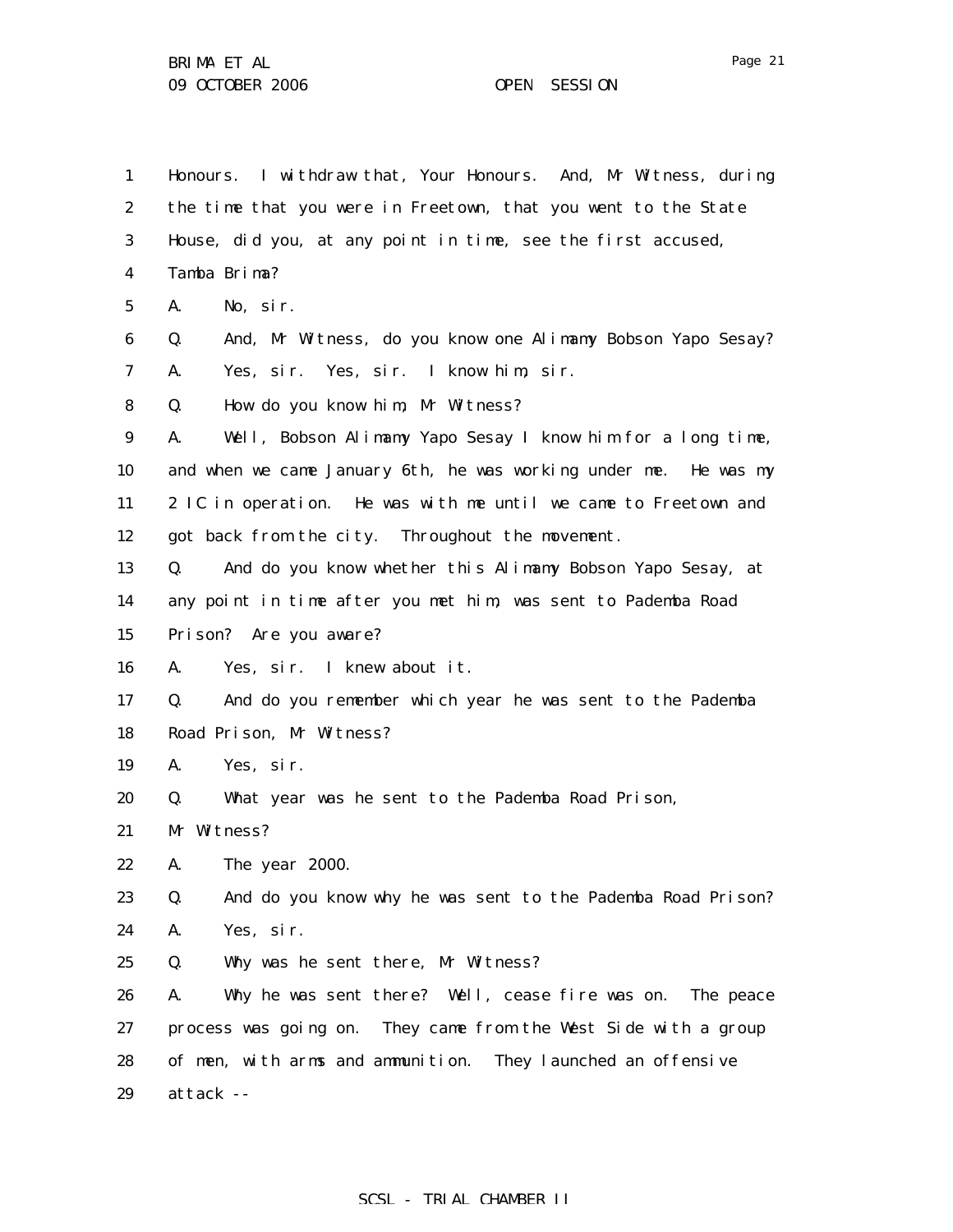1 2 3 4 5 6 7 8 9 10 11 12 13 14 15 16 17 18 19 20 21 22 23 24 25 26 27 28 THE INTERPRETER: Your Honour, please can the witness go over the cease fire portion. MR GRAHAM: Q. Mr Witness, please, can you speak a little bit clearly and please repeat the last part of your testimony relating to the period after the cease fire, please? A. After the cease fire, then they moved, Alimamy Yapo Bobson Sesay, he was the driver. He was driving for Hassan Bangura, alias Bomb Blast. Q. And do you know who sent him to jail? JUDGE SEBUTINDE: Mr Graham, earlier the witness had said something about an attack which he has not repeated. We didn't get that part. MR GRAHAM: Very well. Q. Mr Witness, you heard Your Honour very well. Please, you were earlier on telling this Court about an attack involving Alimamy Bobson Yapo Sesay. Please tell this Court -- complete your account of that? A. Well, when the cease fire had gone on and the peace process, Bobson Alimamy Yapo Sesay he was a driver driving for Hassan Bangura, alias Bomb Blast. So they had an understanding that Tamba Brima and Santigie Borbor Kanu, they went to Hassan Bangura's house, so, so that Hassan Bangura to organise a troop to meet Tamba Brima and Borbor, Santigie Borbor Kanu, up their own place at Juba Hill. So when they gave Hassan Bangura that information, he was annoyed and he organised his men to attack the men. He said they were his enemies. So when he got up to Juba Hill, Bobson Alimamy

29 Yapo Sesay stopped and opened firing, serious firing and the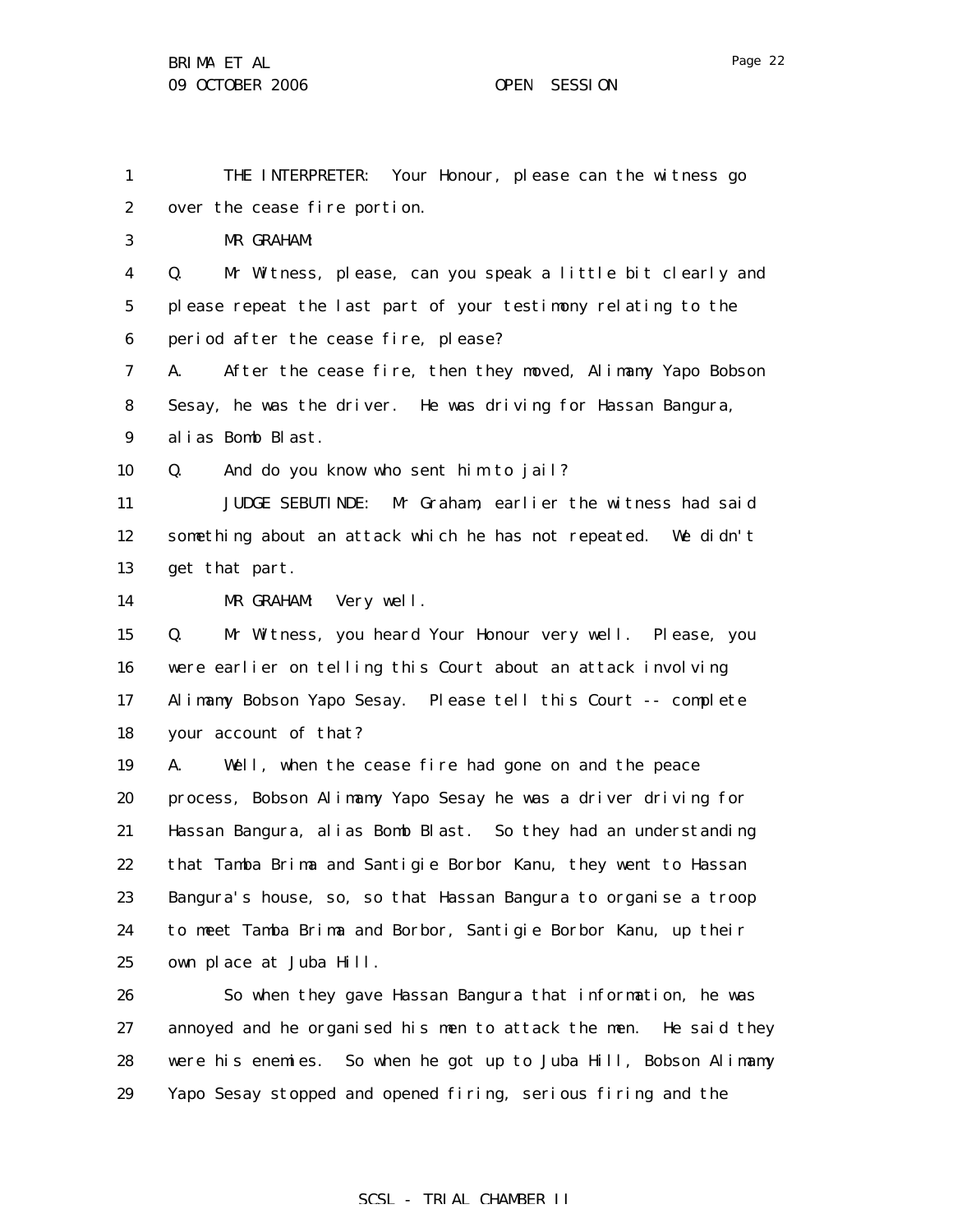1 2 3 4 5 6 7 8 9 10 11 12 13 14 15 16 17 18 19 20 21 22 23 24 25 26 27 28 entire city was in chaos. Vehicles were colliding and vehicles were hitting children and they said the West Side men had come. Alimamy Yapo Sesay had come to overthrow. Later on, they arrested them. They took them to Cockerill. From Cockerill to -- to Pademba Road. Q. And, Mr Witness, do you know how long he was at Pademba Road Prison? A. Yes, from 2002. In fact, I myself, I met him in the prison. I also had a problem. I met him inside the maximum prison. I went there in 2002. I met him there. He went there in 2000. I had an allegation case because they wanted to put me into the RUF or the West Side but they were unable. I had trained under the British. Q. Thank you. Thank you, Mr Witness. A. Yes, sir. Q. Mr Witness, during the period that you were in the Pademba Road Prison with Bobson, did you ever get to talk to him during the period that you were there? A. Yes, sir. I spoke to him, sir. Q. And then what did you talk about, Mr Witness, when you spoke to Alimamy Bobson Yapo Sesay? A. Well, what both of us discussed, the first thing was I told him about the mistake that they had made, when they violated the cease-fire. That was the first thing I told him. I said: "You people didn't do well. You've heard about cease-fire. You came with arms to town and you violated the cease-fire. That is why you people were jailed." Q. Thank you, Mr Witness. And, Mr Witness, there is evidence

29 before this Court that during that period some prisoners in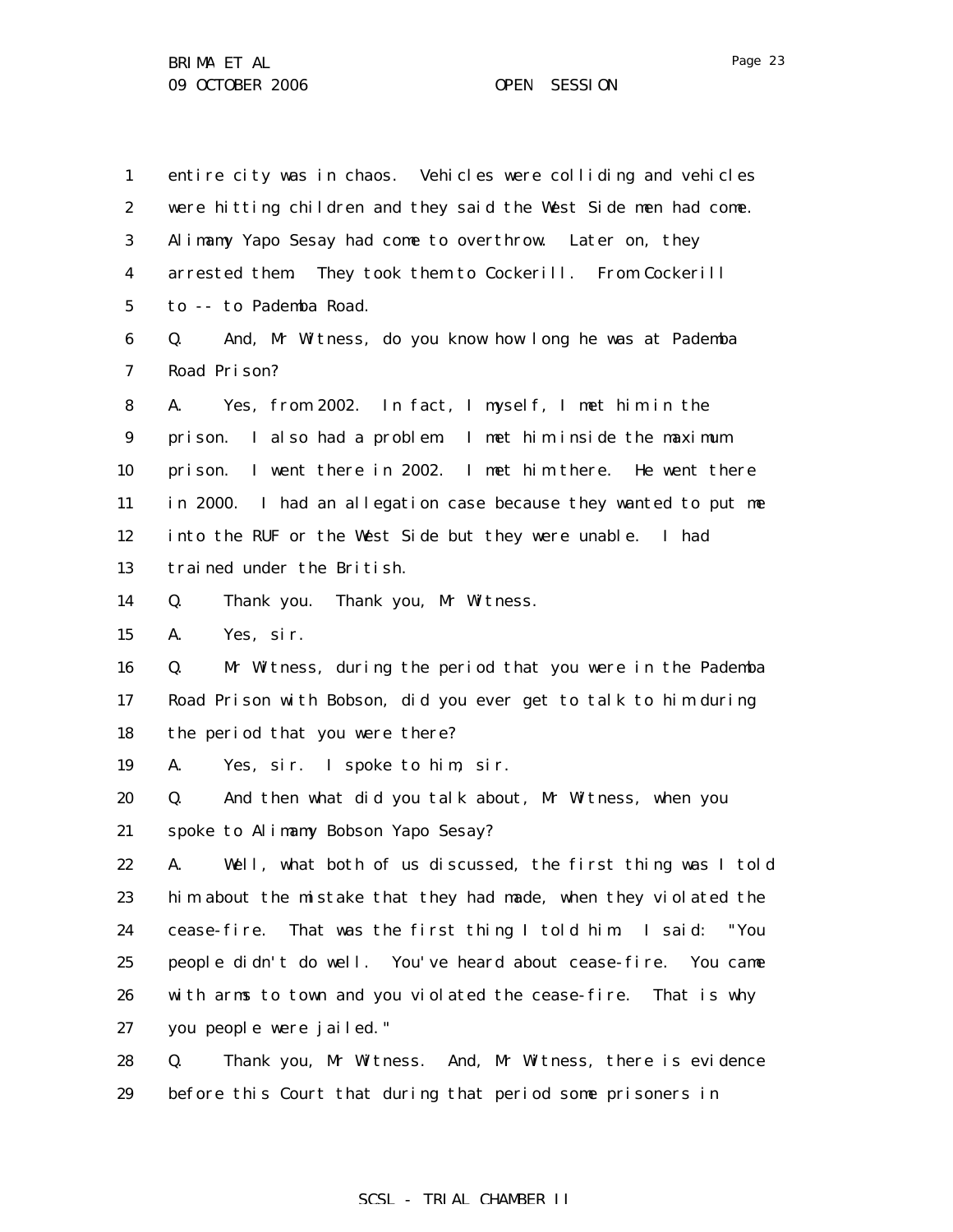1 2 3 4 5 6 7 8 9 10 11 12 13 14 15 16 17 18 19 20 21 22 23 24 25 26 27 28 Pademba Road Prison were contacted by -- sorry, Your Honours. There's evidence before this Court that during the period that -- Your Honours, before I go on, Mr Witness, do you know when Alimamy Bobson Yapo was released from Pademba Road Prison? A. Yes, sir. Q. When was he released? A. He was released in 2004. Q. Thank you. And, Mr Witness, during this period, there is evidence before this Court that certain prisoners, in Pademba Road Prison, received favourable treatment from the authorities. Are you aware of that? A. Yes, I know about it. Q. What do you know about that, Mr Witness? Please tell this Court. A. What I know about that, when we were in prison, we -- we saw a big difference between they and us. They were supplied everything. We were suffering. They used to have everything. They would take them and bring them outside and take them inside again, so there was 80 per cent difference. Q. And, Mr Witness, sorry, I wanted to ask you, when you said "they" were treated, whom are you referring to as "they" were different? Who were they? Do you know some of the people who were treated or received this favourable treatment? A. Like, the ones who had the good treatment, I knew them. Number one, we had the provost, the yard provost, who was Alabama. Q. And apart from Alabama, who else? Do you know whether Alimamy Bobson Yapo Sesay also received that favourable

29 treatment?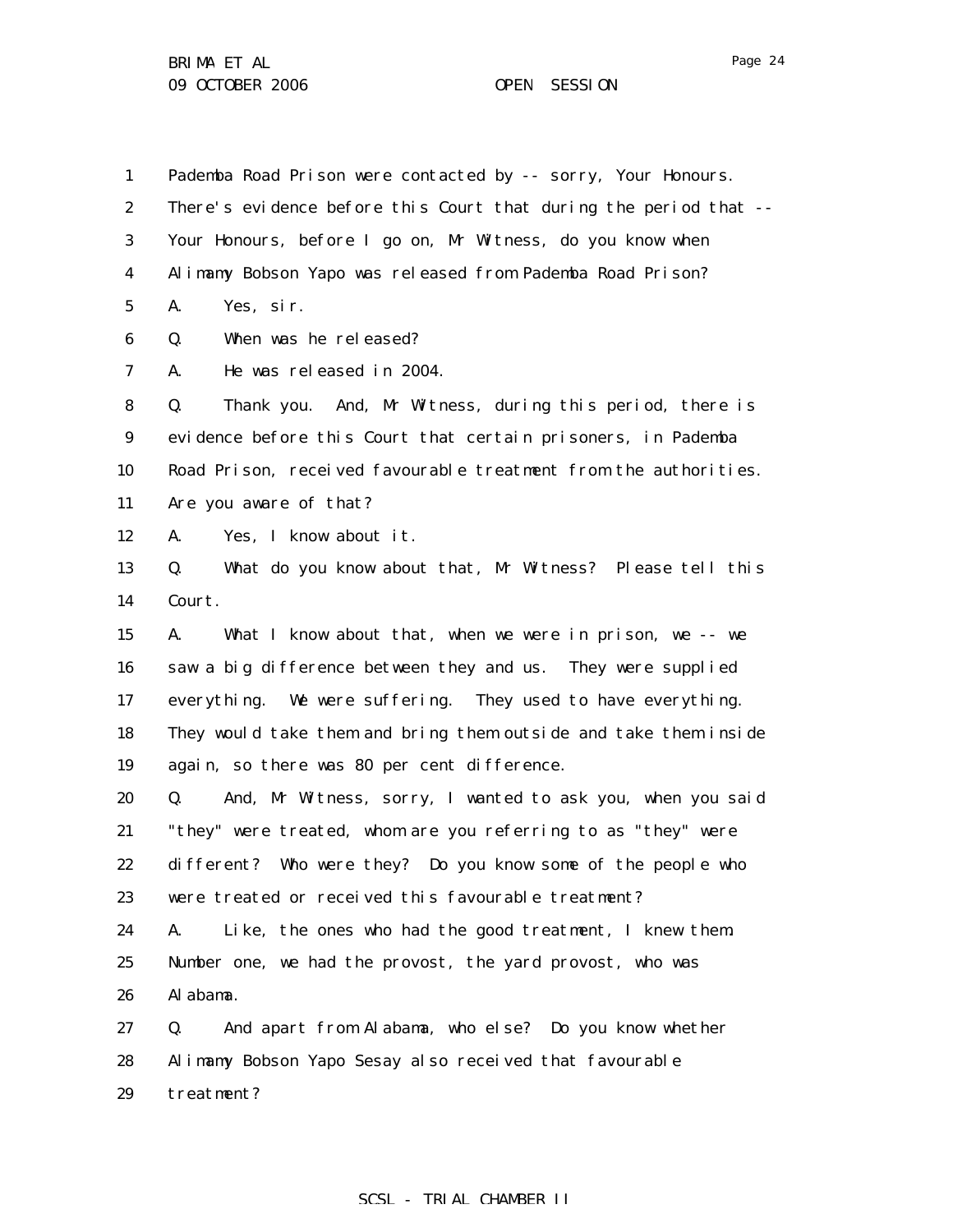1 A. Yes, he had it. 80 per cent.

| $\boldsymbol{2}$ | Thank you, Mr Witness. And, Mr Witness, you also told this<br>Q.  |
|------------------|-------------------------------------------------------------------|
| 3                | Court that they used to come and take them out. Who used to come  |
| 4                | and take these favoured ones out, Mr Witness?                     |
| $\mathbf 5$      | Well, I usually see plain clothes men. They will come and<br>A.   |
| 6                | take them, take them to town. Up to five, seven hours, before     |
| 7                | they would come and meet us in again. When they would come and    |
| 8                | meet us in --                                                     |
| $\boldsymbol{9}$ | And, Mr Witness, how did you know that these favoured ones<br>Q.  |
| 10               | were being taken out?                                             |
| 11               | How I came to know, I would see with my eyes and<br>A.            |
| 12               | information was circulating around, and we will be in groups and  |
| 13               | talk amongst ourselves, gave ourselves different ideas and tell   |
| 14               | them that these people are treated differently. They will come    |
| 15               | and take them and take them outside. And we would see them.       |
| 16               | When they would open the gates for them, they will be neatly      |
| 17               | dressed. They will cross the gates. They will take like six,      |
| 18               | seven hours and come inside again holding polythene [sic] bags in |
| 19               | their hands with provision in them and they would not allow us to |
| 20               | go with such things. Not even a cup. Some of them would hold      |
| 21               | two polythene [sic] bags.                                         |
| 22               | And did you at any point in time see Alimamy Bobson Yapo<br>Q.    |
| 23               | Sesay receive that favoured treatment, of going out and coming    |
| 24               | back with bags of provisions, Mr Witness? Please tell this        |
| 25               | Court.                                                            |
| 26               | Well, when they would go out, and come inside, they will be<br>A. |
| 27               | happy.                                                            |
| 28               | Mr Witness, my question was did you --<br>Q.                      |
| 29               | Yes.<br>A.                                                        |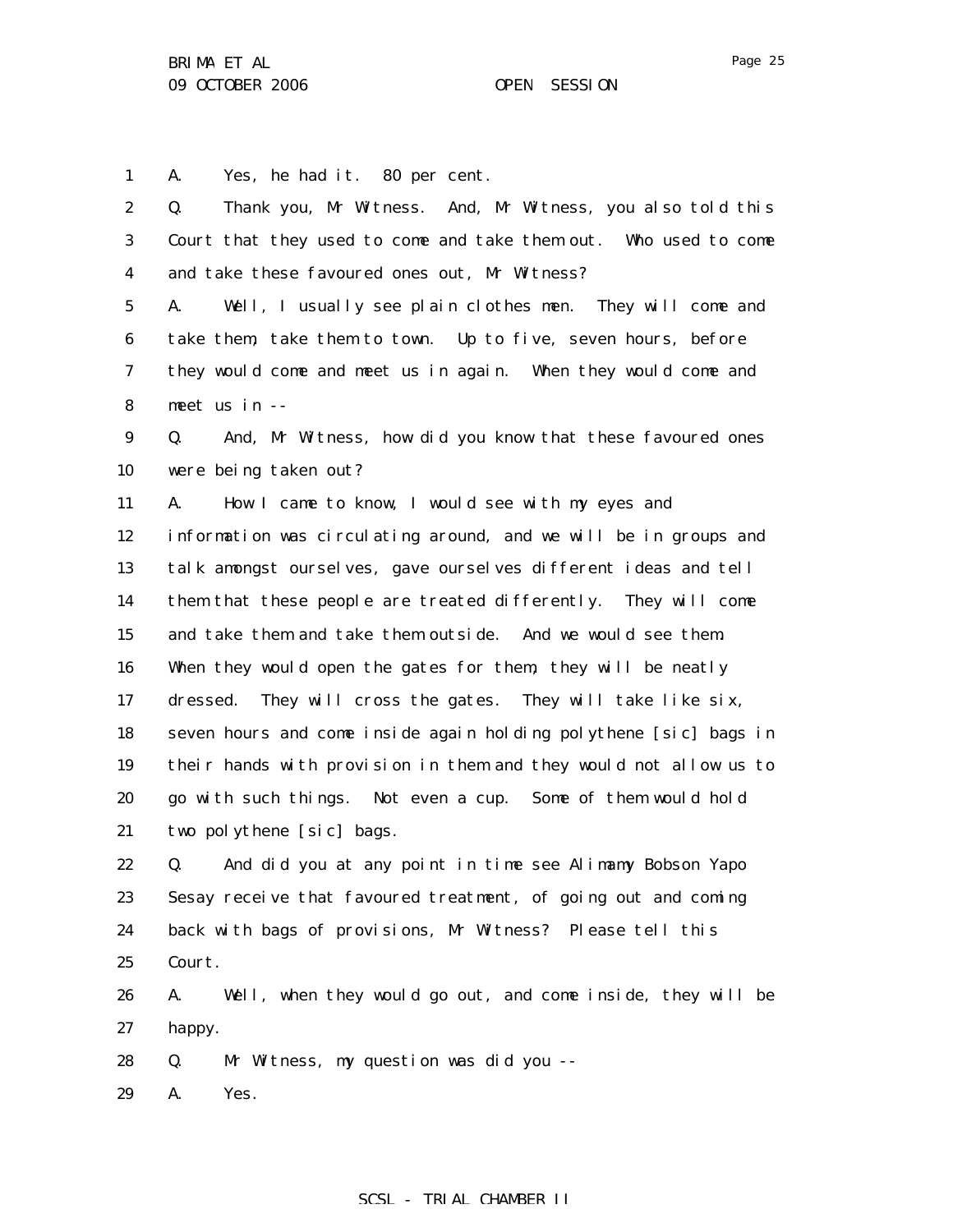| $\mathbf{1}$     | -- please listen to my question. Did you at any point see<br>Q.  |
|------------------|------------------------------------------------------------------|
| $\boldsymbol{2}$ | Alimany Bobson Yapo Sesay being taken out and come back with a   |
| 3                | bag full of provisions? Just answer that, please.                |
| 4                | A.<br>Yes. I've mentioned that, yes. It's not even one, two or   |
| $\mathbf 5$      | three times. It's more than 30 times, in fact.                   |
| 6                | Thank you, Mr Witness. And, Mr Witness, do you know why<br>Q.    |
| 7                | they were receiving that favoured treatment?                     |
| 8                | A.<br>Yes.                                                       |
| $\boldsymbol{9}$ | Why were they receiving that favoured treatment, Mr<br>Q.        |
| 10               | Witness? Please tell this Honourable Court?                      |
| 11               | Well, according to information, they said they wanted to<br>A.   |
| 12               | use them against some men for the Special Court to have them     |
| 13               | gaoled. That was the information we used to have. So that gave   |
| 14               | the cause for us to be afraid of them Everybody kept to          |
| 15               | themselves. They were going their own way and we would go on our |
| 16               | own way inside the prison.                                       |
| 17               | And, Mr Witness, did you -- how did you get this<br>Q.           |
| 18               | information that someone wanted to use them to testify against   |
| 19               | some people? How did you get this information?                   |
| 20               | JUDGE SEBUTINDE: Mr Graham, there is no evidence about           |
| 21               | testifying. He said "use" them.                                  |
| 22               | Sorry, Your Honour. I'm grateful.<br>MR GRAHAM:                  |
| 23               | Mr Witness, I've just been reminded by Your Honours,<br>Q.       |
| 24               | please, I ask that how did you know that someone wanted to use   |
| 25               | them?                                                            |
| 26               | A.<br>Well, how I came to know that was through information and  |
| 27               | what I also saw with my own eyes, they tried to convince other   |
| 28               | people but they refused to do that, so those people revealed the |
| 29               | secrets.                                                         |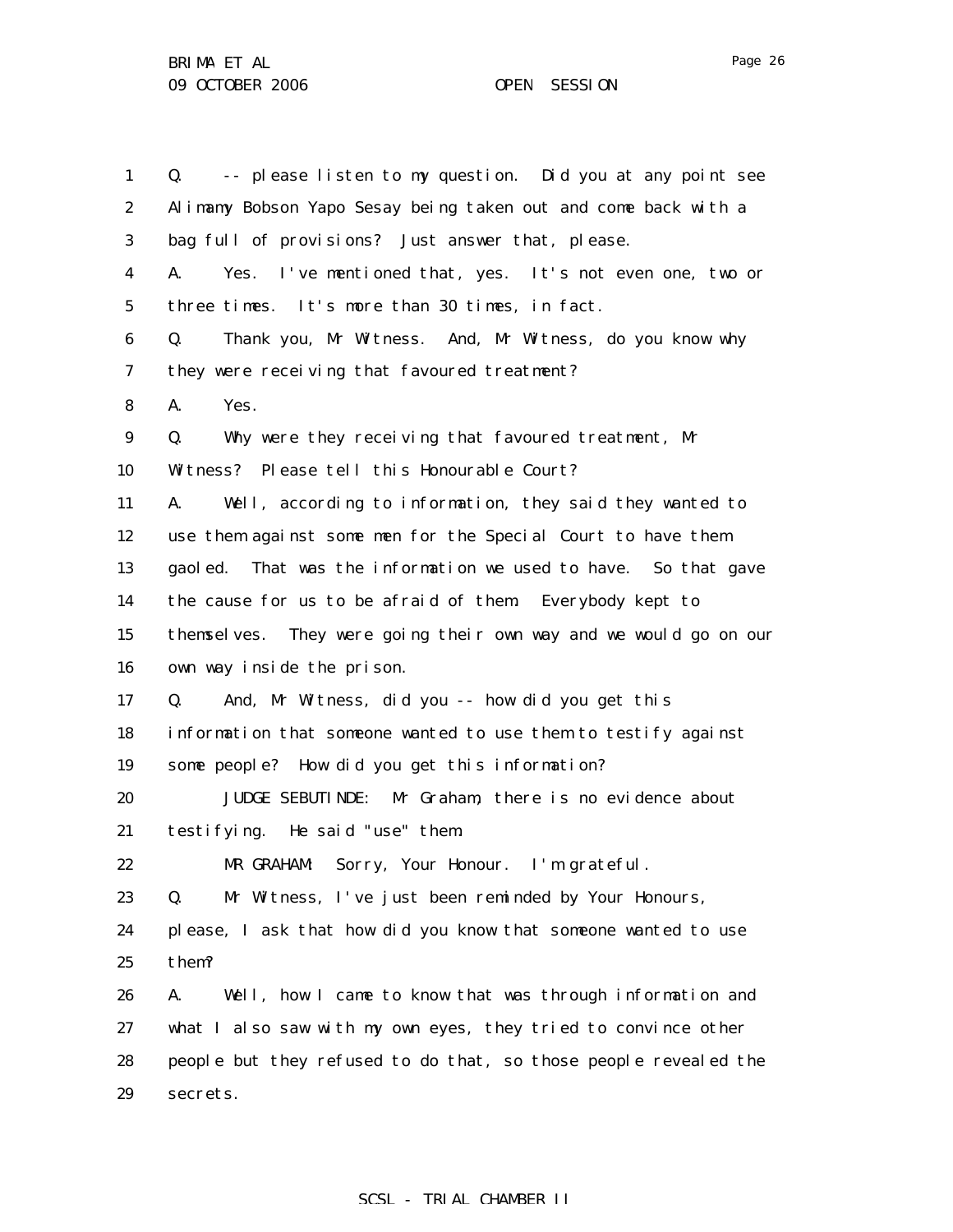1 2 3 4 5 6 7 8 9 10 11 12 13 14 15 16 17 18 19 20 21 22 23 24 25 26 27 28 29 Q. Thank you, Mr Witness. Before I go on, do you know who these people were, who wanted to use these people who were receiving favourable treatment? A. Well, the people, I don't know them. Q. And when they, you said they wanted to use them, what do you mean by they wanted to use them against some people? What do you mean by that? A. What I meant by that was that they wanted to use, they wanted to use them to prosecute in the Special Court, to be witnesses against those who were under arrest. Q. And who were these people who were under arrest that they wanted to use them against? Do you know those people? A. Well, men like Tamba Brima, Bazzy Kamara, and Borbor Santigie Kanu. Those were the three names that we were going around the prison, that they wanted to use men against. Q. Thank you. And, Mr Witness, you told this Court earlier on that they tried to convince others who revealed the secret. Do you know anyone who these people tried to convince? A. Yes. Q. Can you please tell this Court? You`ve mentioned the names of some of those people who they tried to convince. A. Okay. The first person they tried to convince was Ayo Cole. Q. Apart from Ayo Cole, do you know of any other person who they tried to convince? A. The second man was Ranger. Q. Thank you. And, Mr Witness, did you, during this period, did you yourself ever get to talk to Ayo Cole or Ranger yourself? A. Yes.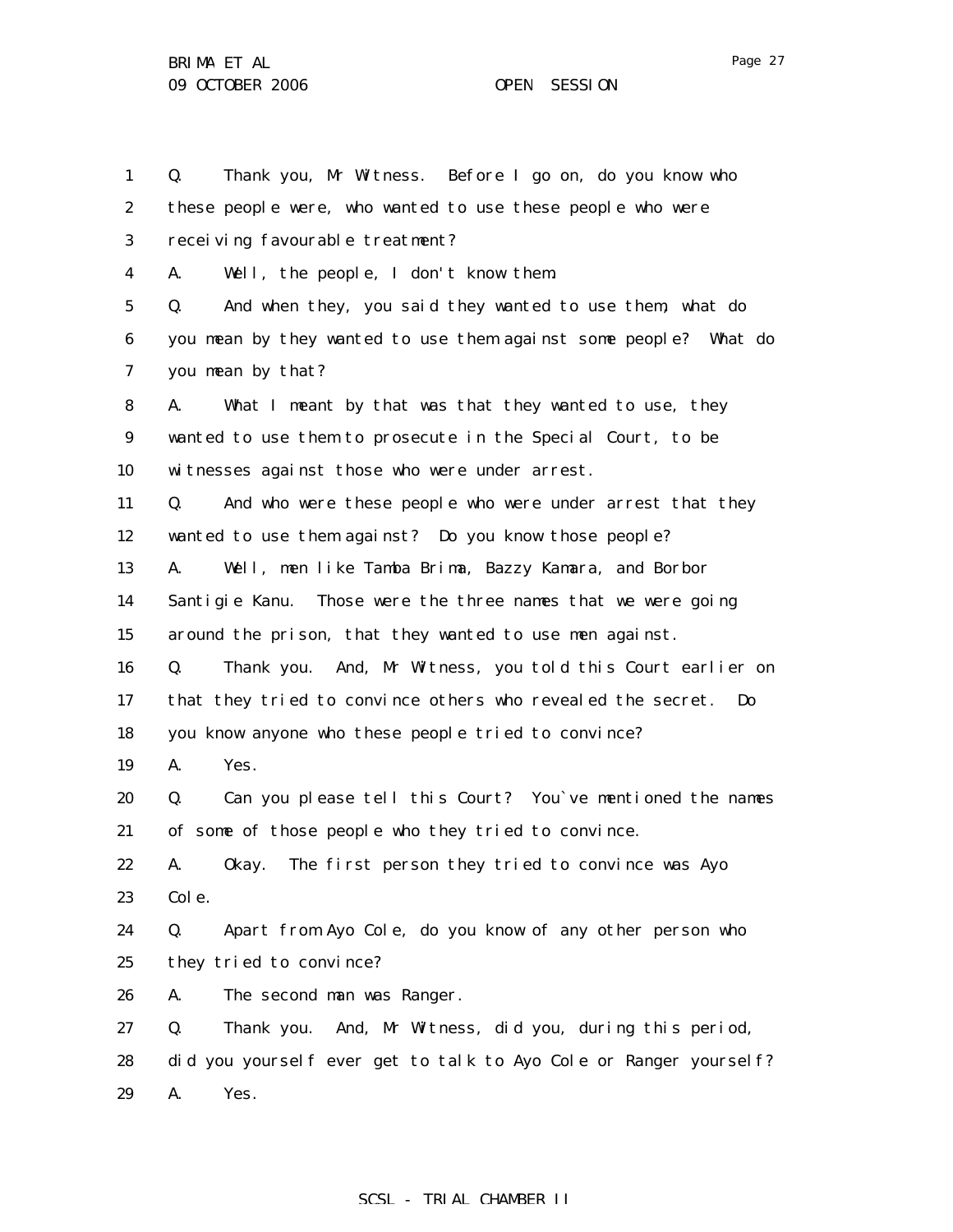29

1 2 3 4 5 6 7 8 9 10 11 12 13 14 15 16 17 18 19 20 21 22 23 24 25 26 27 28 Q. And when you spoke to them, did they tell you anything about the contact that they had made with those who were trying to convince them? PRESIDING JUDGE: Mr Graham, you said -- you asked him did he speak to Ayo Cole or Ranger he said yes. He didn't say which one he spoke to or whether he spoke to both of them. MR GRAHAM: Thank you. Thank you. Q. Mr Witness, for clarification, did you speak first, I will start with Ayo Cole, did you speak with Ayo Cole during this period about the contact they had with those who tried to convince them? A. Yes, sir. Q. And did he tell you anything when you spoke to him? A. Yes, sir. Q. Please tell this Court what he told you when you spoke to him, Mr Witness? A. Well, Ayo Cole, when they removed him from the maximum prison Pademba Road and brought him to town, up to four, five hours, when he went, he said -- I saw him with polythene bags. He went inside to his cell. But we first met at the corridor, and he called me. I went into his cell and he said, "Small brother," he said, "right now, I have been in gaol for how many years? Now, they have called me and briefed me about those men who are in detention at the Special Court to make a case against them." He said, "So, these are the things that they bought for me. They said they will free us from prison and when they free us from prison they will use us against those men." Q. And do you know whether Ayo Cole ever agreed to the offers

SCSL - TRIAL CHAMBER II

that you`ve just told this Court he told you about?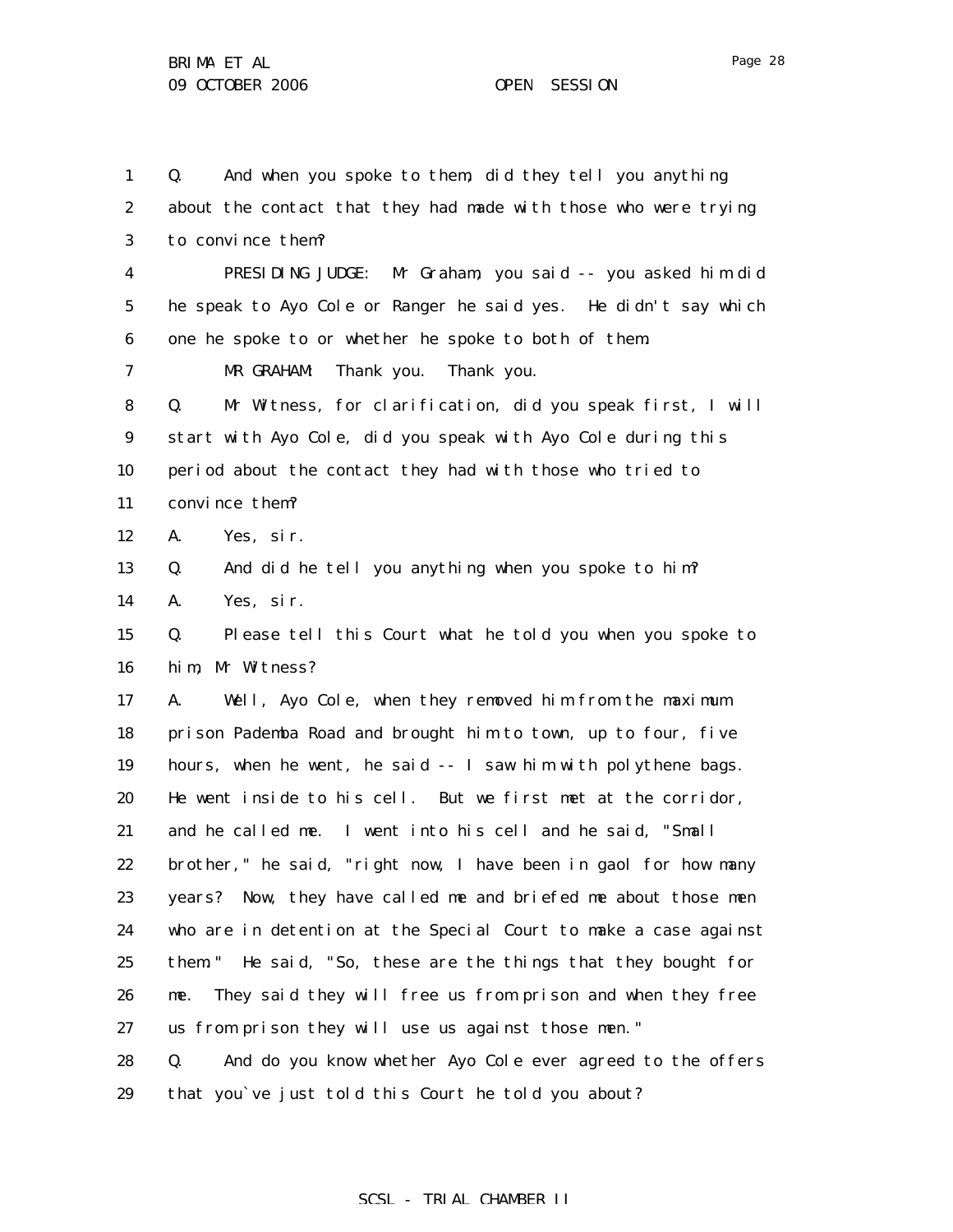29

1 A. I want you to repeat it, sir.

| $\boldsymbol{2}$ | I'm saying that do you know after the conversation you've<br>Q.   |
|------------------|-------------------------------------------------------------------|
| 3                | just told this court you had with Ayo Cole, after that, do you    |
| $\boldsymbol{4}$ | know whether he accepted the offer made to come and testify, to   |
| $\mathbf 5$      | be used against those who were being prosecuted by the Special    |
| 6                | Court?                                                            |
| 7                | PRESIDING JUDGE: Was this fellow a protected witness by           |
| 8                | any chance? Because that will identify him as a Prosecution       |
| 9                | witness.                                                          |
| 10               | He has not been a witness at all, Your Honour,<br>MR GRAHAM:      |
| 11               | to the best of my knowledge. I don't think he is a witness. I'm   |
| 12               | grateful.                                                         |
| 13               | And do you know whether he eventually accepted the offer?<br>Q.   |
| 14               | Yes, he accepted. Yes. He accepted.<br>A.                         |
| 15               | Q.<br>And Ranger, did you get to also talk to Ranger, during this |
| 16               | period?                                                           |
| 17               | A.<br>Yes. Yes, sir.                                              |
| 18               | And did he tell you anything when you spoke to him?<br>Q.         |
| 19               | Yes, sir.<br>A.                                                   |
| 20               | What did he tell you? Please tell this Honourable Court,<br>Q.    |
| 21               | Mr Witness?                                                       |
| 22               | Well, he told me about this Special Court programme, so as<br>A.  |
| 23               | to come and prosecute the men that were arrested by the Special   |
| 24               | Court, so as to prosecute them. He said they told him that he     |
| 25               | would be freed from prison if he prosecuted these men. He would   |
| 26               | be sent overseas and it will make his life, to make him very      |
| 27               | lively in life.                                                   |
| 28               | Thank you, Mr Witness. Mr Witness, were you yourself ever<br>Q.   |
| 29               | contacted by these people who contacted Ayo Cole and Ranger?      |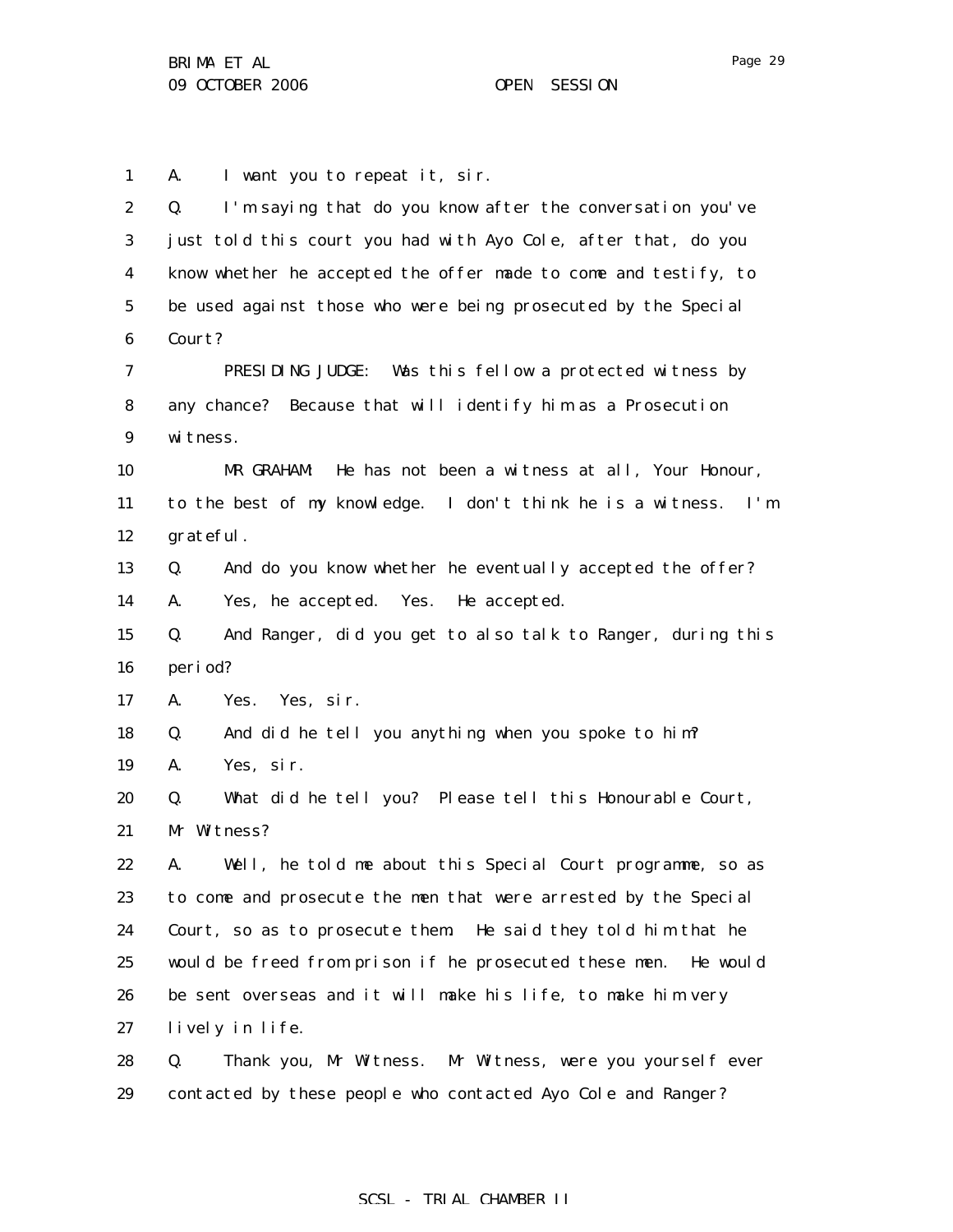Page 30

1 A. Well, yes. They met me.

| $\boldsymbol{2}$ | Before your go on, who met you, Mr Witness?<br>Q.                         |
|------------------|---------------------------------------------------------------------------|
| 3                | Well, I cannot -- I cannot recall the individual who came<br>A.           |
| 4                | to me. He was in plain clothes. He was in the reception, in the           |
| $\mathbf 5$      | maximum prison. He sent for me. I went. He tried to interview             |
| 6                | me, if I knew Tamba Brima, if I knew Bazzy, if I knew Borbor              |
| 7                | Santigie Kanu, and I told him that, yes, I knew them. He then             |
| 8                | said, he said what made me to be in prison, and I told him that           |
| $9\phantom{.0}$  | my own case was different. He said it was an allegation.                  |
| 10               | And after this conversation, after he told you that, did<br>Q.            |
| 11               | you tell him anything?                                                    |
| 12               | A.<br>Yes, sir.                                                           |
| 13               | Please tell this Court what you told him?<br>Q.                           |
| 14               | Well, I told him that, see, I would not be able to.<br>A.<br>$\mathbf{I}$ |
| 15               | would not be able to, to do what he wanted me to because when I           |
| 16               | was in gaol I was thinking about my own case and that I said I            |
| 17               | was praying to God so that God could remove me from prison                |
| 18               | heal thily. Heal thily.                                                   |
| 19               | Thank you. And, Mr Witness, during the -- Mr Witness, you<br>Q.           |
| 20               | know Junior Lion also known as Junior Johnson, don't you?                 |
| 21               | Yes, sir. I knew him.<br>A.                                               |
| 22               | How do you know him, Mr Witness?<br>Q.                                    |
| 23               | How I knew Junior Lion? I knew him. I worked under him.<br>A.             |
| 24               | All of us were together from NPRC days, when he had been working          |
| 25               | as security to [indiscernible] until the AFRC, until the time             |
| 26               | that we went to the bush and I was under him, till we came and I          |
| 27               | was in prison, I heard that he was one of the men.                        |
| 28               | So during the time that you were in Pademba Road Prison was<br>Q.         |
| 29               | Junior Lion also there during that time?                                  |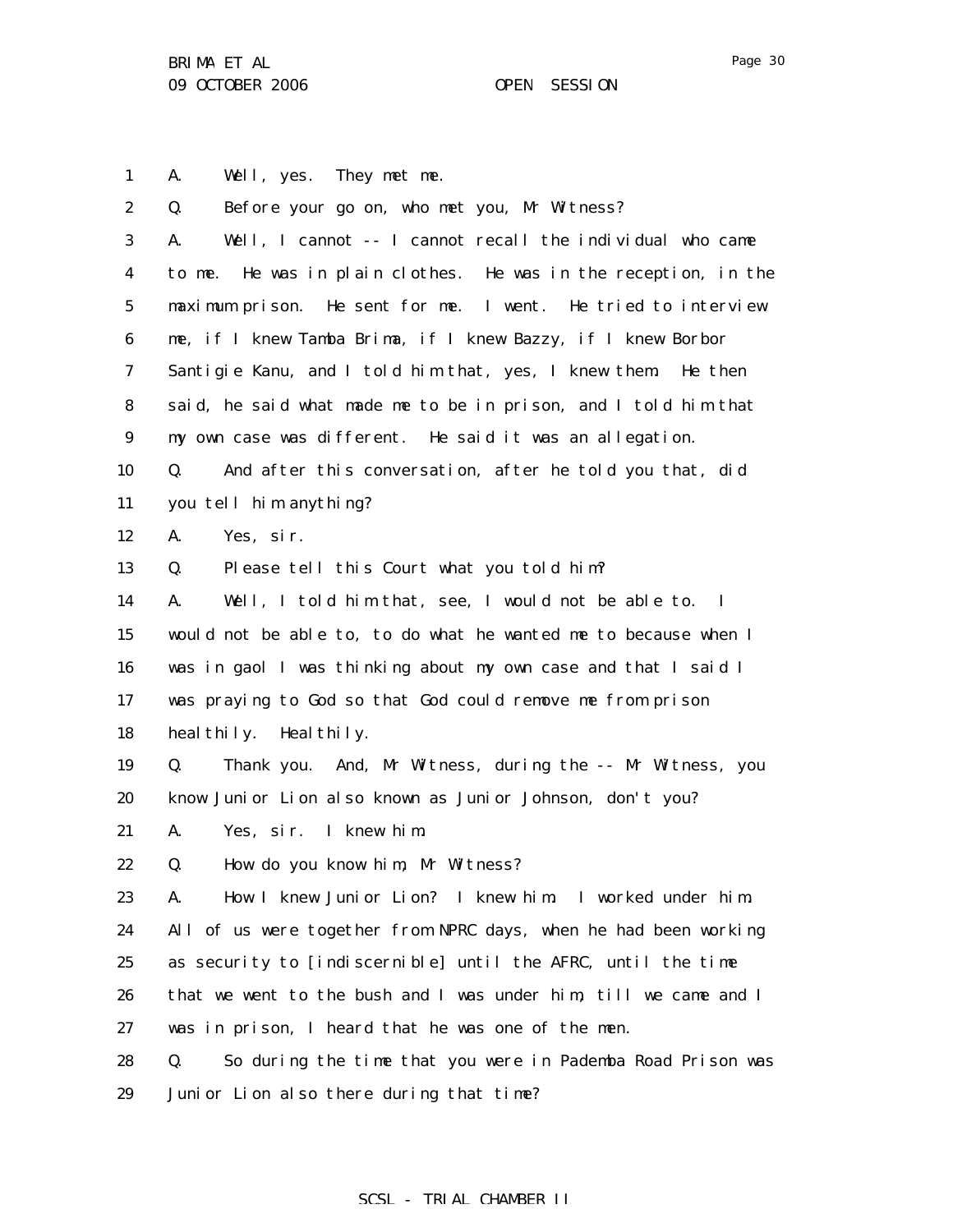| 1                | No, sir. He wasn't there.<br>A.                                  |  |
|------------------|------------------------------------------------------------------|--|
| $\boldsymbol{2}$ | Thank you. And, Mr Witness, do you -- Ayo Cole, and<br>Q.        |  |
| 3                | Ranger, let me take them one by one. During the time that you    |  |
| 4                | were -- were you in Pademba Road Prison when Alimamy Bobson Yapo |  |
| $\mathbf 5$      | Sesay was released?                                              |  |
| $\boldsymbol{6}$ | Yes, sir. I was in prison.<br>A.                                 |  |
| 7                | And did you hear -- did you get to know why he was<br>Q.         |  |
| 8                | rel eased?                                                       |  |
| $\boldsymbol{9}$ | A.<br>Yes, sir.                                                  |  |
| 10               | Please tell this Court why was he released?<br>Q.                |  |
| 11               | Well, why they released Bobson Alimamy Yapo Sesay because<br>A.  |  |
| 12               | he was put under safe custody because of -- because of the       |  |
| 13               | violation of the cease-fire and, after that, he came and I       |  |
| 14               | noticed that there was no safe custody any more.                 |  |
| 15               | Mr Witness, please let me get back to my question again.<br>Q.   |  |
| 16               | My question was: Do you know why Alimamy Bobson Yapo Sesay, do   |  |
| 17               | you know why he was released from Pademba Road Prison?           |  |
| 18               | Yes, sir.<br>A.                                                  |  |
| 19               | Please tell this Court why he was released?<br>Q.                |  |
| 20               | MR HARDAWAY: Objection, Your Honour. He answered that            |  |
| 21               | question.                                                        |  |
| 22               | PRESIDING JUDGE:<br>What was his answer, Mr Hardaway?            |  |
| 23               | He was released because he was under safe<br>MR HARDAWAY:        |  |
| 24               | custody and he was explaining the answer before counsel          |  |
| 25               | interrupted him again. He was in the process of answering the    |  |
| 26               | question.                                                        |  |
| 27               | Well, I think Mr Graham was attempting to<br>PRESIDING JUDGE:    |  |
| 28               | get a direct answer.                                             |  |
| 29               | MR GRAHAM:<br>Yes.                                               |  |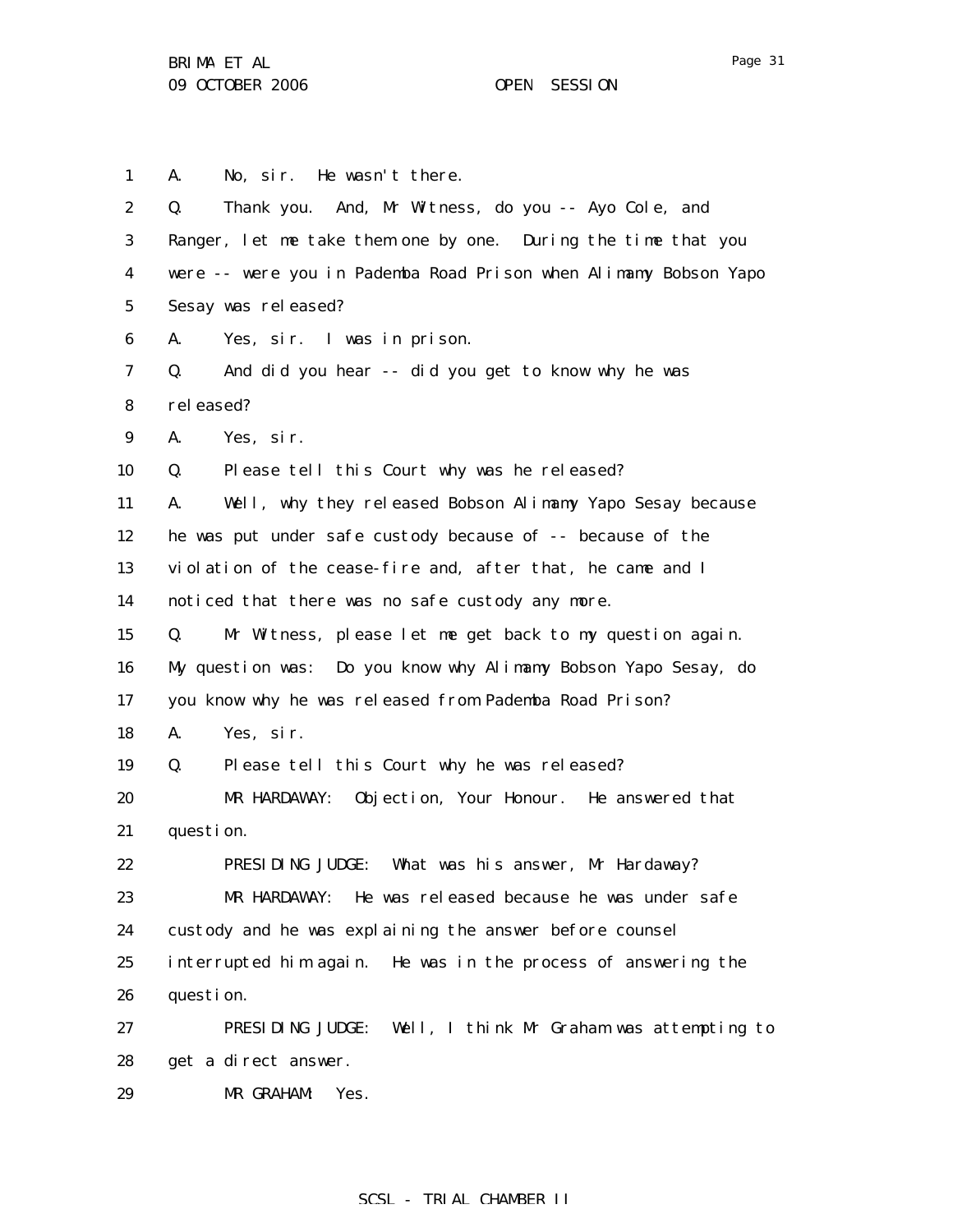1 2 3 4 5 6 7 8 9 10 11 12 13 14 15 16 17 18 19 20 21 22 23 24 25 26 27 28 29 PRESIDING JUDGE: Yes, I will allow that. I will overrule the objection. MR GRAHAM: Thank you. I'm grateful, Your Honour. Q. Mr Witness, and please be concise and direct with your answers. The question was why? Do you know why he was released? A. Why he was released? Because he was, he had two options. The first option, he was under safe custody. Two, because of the Special Court's programme, those were the two options. Q. Mr Witness -- A. Which I was aware of. Q. -- Mr Witness, what do you mean by safe custody? A. Well, what I meant by safe custody, it was -- he was not charged. They did not charge him. He had not been appearing in the courts. He would just come so as to cool him down. Q. And -- A. Yes. Q. -- in respect of the reason, why do you know -- how do you know that he was released because of the Special Court programme, Mr Witness? A. Why I said so, because they would take him and bring him outside. They would obtain statements from him. See, what Six Fingers told me, he is my uncle, both of them would come out and it was through that they gave him the confidence -- they gave him the confidence that he would be released. Q. Thank you, Mr Witness. Mr Witness, who was Six Fingers? A. Ayo Cole. Q. And was Ayo Cole released during the period that you were in Pademba Road Prison, Mr Witness? A. Yes, sir. He also was released.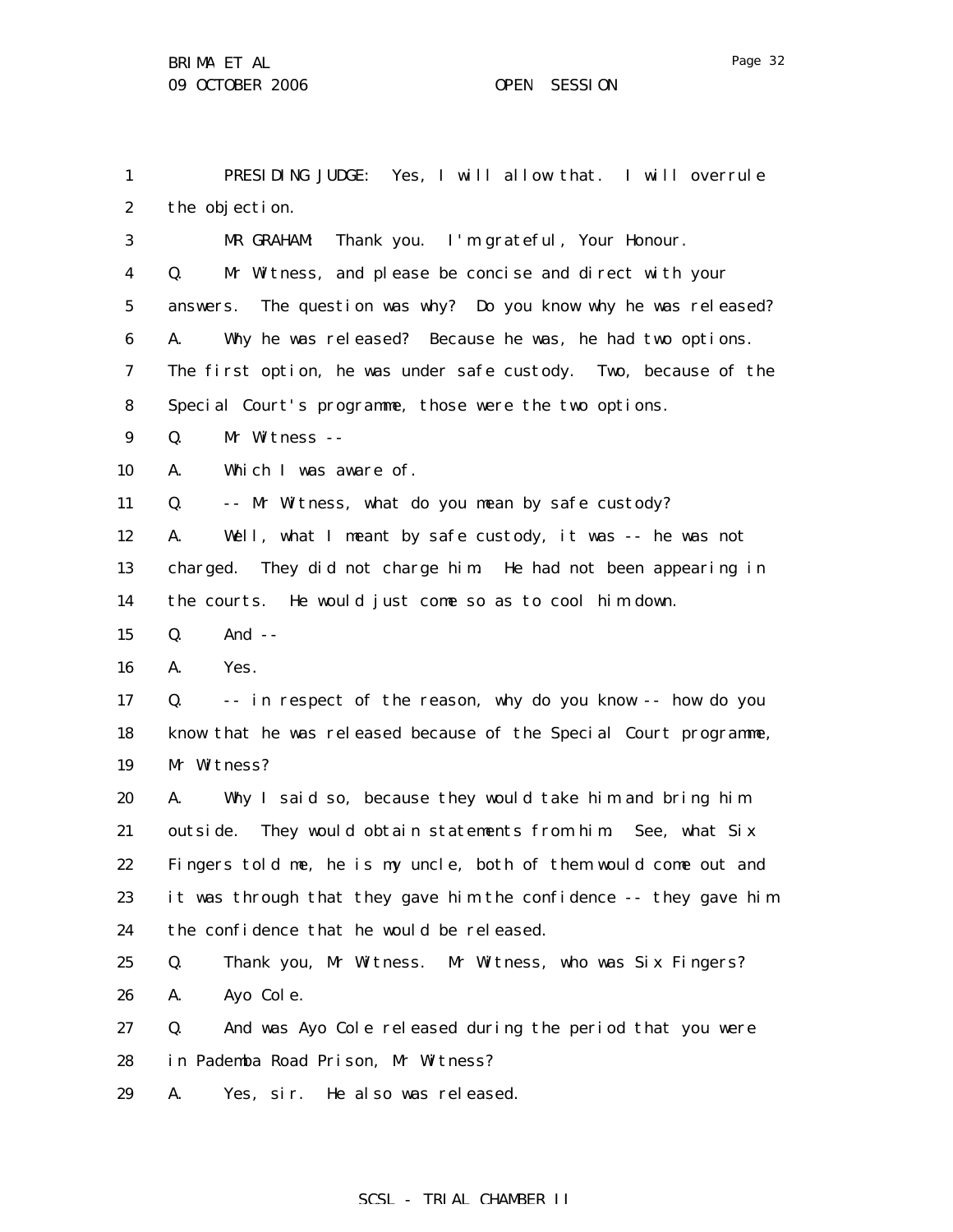1 2 3 4 5 6 7 8 9 10 11 12 13 14 15 16 17 18 19 20 21 22 23 24 25 26 27 28 29 Q. And do you know why Six Fingers, Ayo Cole, was released from Pademba Road Prison at the time? A. Yes. Q. Please tell this Honourable Court why Six Fingers was rel eased? A. Well, Ayo Cole, alias Six Fingers, why he was released, it was because they -- he was charged and he had been appearing in Court up to how many years and he was not found guilty. So, that was why he was released. Q. And did his -- apart from what you`ve just told this court, do you know whether in addition to that his release had anything to do with the Special Court programme, Mr Witness? A. Well, no. Q. Thank you. Thank you, Mr Witness. Mr Witness, Ranger, you told us about Ranger, was -- do you know whether Ranger was released from Pademba Road Prison during the time that you were there? A. No. There Ranger died. Q. Thank you. And, Mr Witness, do you know one Lamin Sidiki, also known as Terminator? A. Yes, sir. Q. How do you know him, Mr Witness? A. Well, I knew him as a soldier. Q. Did you know him as an SLA soldier or as a soldier with the fighting forces during the time that you were in the jungle? A. Well, he was an SLA from the beginning, SLA. Q. And did he remain an SLA -- did he, sorry Your Honours. Mr Witness, during the time that you were in Pademba Road Prison, was Lamin Sidiki, also known as Terminator, was he with you?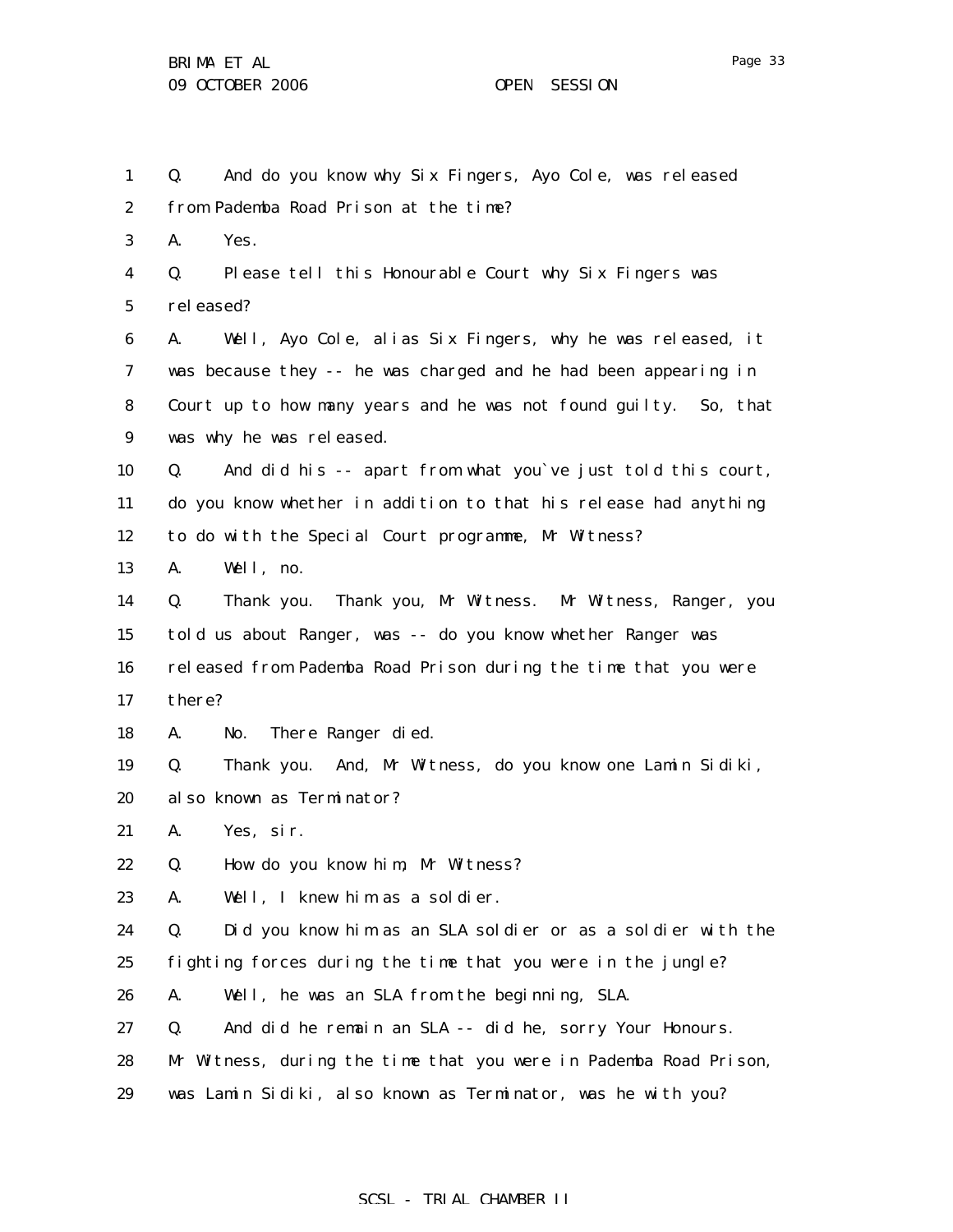Page 34

1 2 3 4 5 6 7 8 9 10 11 12 13 14 15 16 17 18 19 20 21 22 23 24 25 26 27 28 29 A. Yes, sir. I met him in prison. Q. And during the time that you met him in prison, do you know whether he was approached by anyone to be part of the -- what you've called the Special Court programme? A. Well, they approached a lot of people but -- Q. My question was -- A. -- we were so many in the gaol. I cannot tell. Q. My -- well, okay. Fine. Thank you. And, Mr Witness, during the time, there is evidence before this Court that during the time that the fighting forces got to Freetown, the first accused, Tamba Brima, gave orders to the effect that the CID headquarter building be burnt down. Is that true, Mr Witness? A. No, sir. Q. Why do you say that is not true, Mr Witness? A. Why I said that it wasn't true because the man was not there. Q. And, Mr Witness, you told this Court about the release of the detained soldiers from the Pademba Road Prison, and I'm asking you, apart from the detained soldiers that you released from the Pademba Road Prison, did you release any other soldiers anywhere else, apart from the Pademba Road Prison? JUDGE DOHERTY: Just for purposes of clarity, Mr Graham, this is 1999 we are talking about now? MR GRAHAM: Yes, Your Honour. Q. I'm talking about the time that you entered Freetown, and you went to Pademba Road Prison, to break it down and release the prisoners, my question is that: Did you release any soldiers who were detained anywhere else, apart from the prison? A. Yes, sir.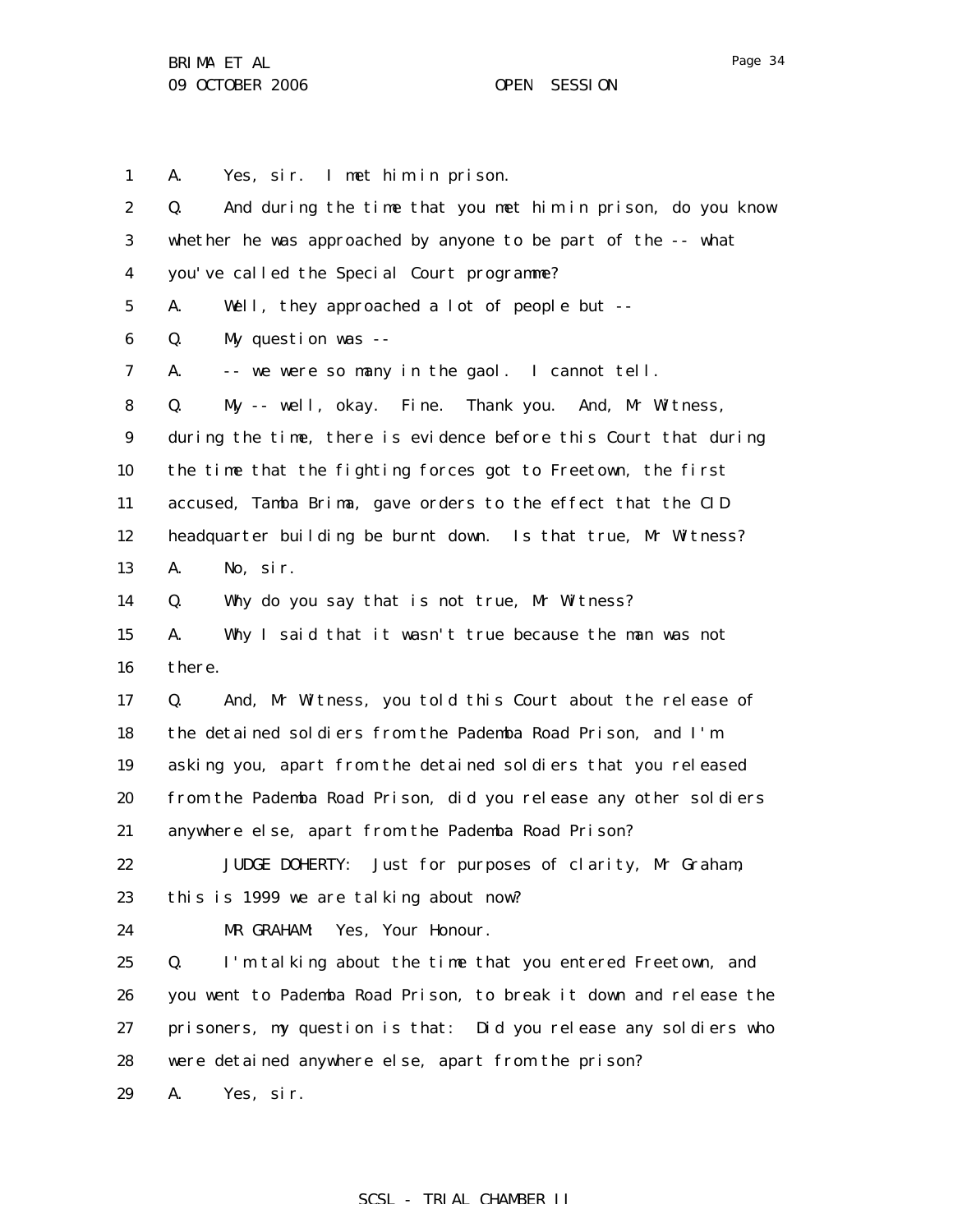1 2 Q. Where did you -- where else did you release the detained soldiers, Mr Witness?

3 4 A. We released -- we released them at the national stadium swimming pool.

5 6 7 Q. How many -- but before I go on, how many soldiers, how many people did you release from the national stadium during this period, Mr Witness?

8 9 10 11 12 13 A. Well, I don't know the number of the men whom we released at the swimming pool. There were many because during that time firing had been going on. There were many. I cannot recall the number, the strength of the manpower which was under the swimming pool. The strength of the manpower which was under the swimming pool.

14 15 16 Q. Mr Witness, can you roughly approximate, was it 200, 300? Could you be a little bit more precise, to assist this Court, in your own roughly estimation?

17 A. Yes.

18 Q. Please do, Mr Witness.

19 A. There were more than 400 soldiers.

20 21 22 Q. Thank you. And were apart from the soldiers, do you know whether there were any civilians being held at the national stadium at the time?

23 A. No, sir.

24 25 26 Q. And, Mr Witness, this about 400 soldiers that you saw at the national stadium, did you get to know why they were there? A. Yes, sir.

- 27 Q. Please tell this Court why they were there?
- 28 29 A. Well, I'm telling the Court now why these people were there, in that particular site, in the swimming pool, it was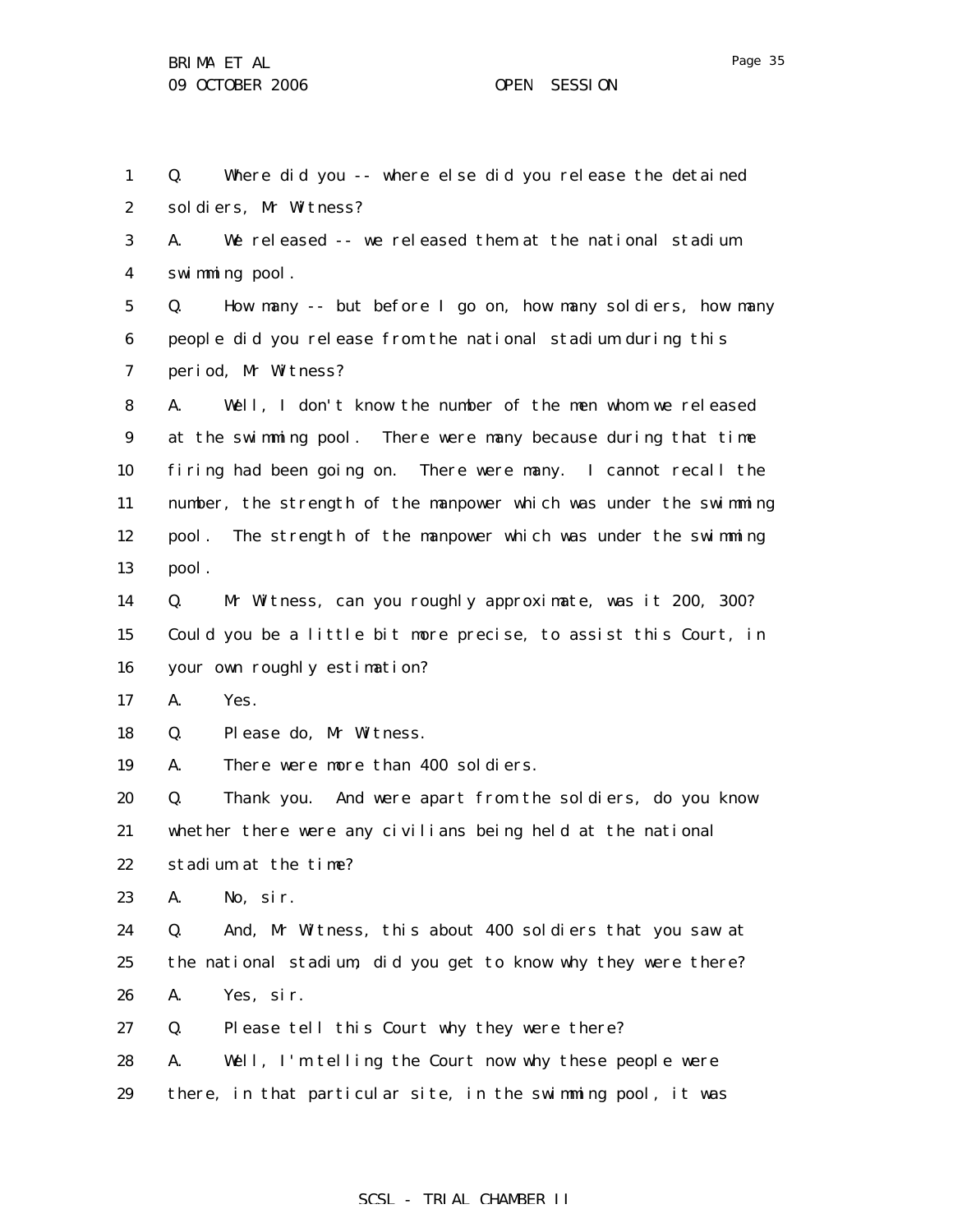BRIMA ET AL 09 OCTOBER 2006 OPEN SESSION

| .,<br>σ.<br>٦١ | n |
|----------------|---|
|----------------|---|

1 2 3 4 5 6 7 8 9 10 11 12 13 14 15 16 17 18 19 20 21 22 23 24 25 26 27 28 29 because they were soldiers. First of all, one, they were soldiers. Two, they said it was the soldiers that overthrew government of the SLPP. Q. And the soldiers that you saw, when you saw them, where were they? Which part of the stadium were they; do you know? A. Yes, sir. Q. Where were they, Mr Witness? A. They were down at the swimming pool. Q. They were down at the swimming pool. Are you saying they were inside the swimming pool? A. Yes, sir. Q. And was there water in the swimming pool at the time? A. Well, the water was drained. It was in there that they were there -- that they were. Q. And did you observe the mood of the soldiers who were being held in the swimming pool when you got to the national stadium. A. Yes. Yes, sir. Q. Can you please tell this Court the mood of the about 400 soldiers that you saw at the stadium? A. Yes, sir. Q. Please -- A. So -- Q. -- please go on, Mr Witness. A. Okay. So the mood in which I met them in the swimming pool, because I was in the field, we were the ones that went for them. They were under serious treatment, bad treatment. They were being tortured. They told them that it was -- "Your brothers have come and that we are going to kill all of you here. You." He said, "Before these people would come and rescue you,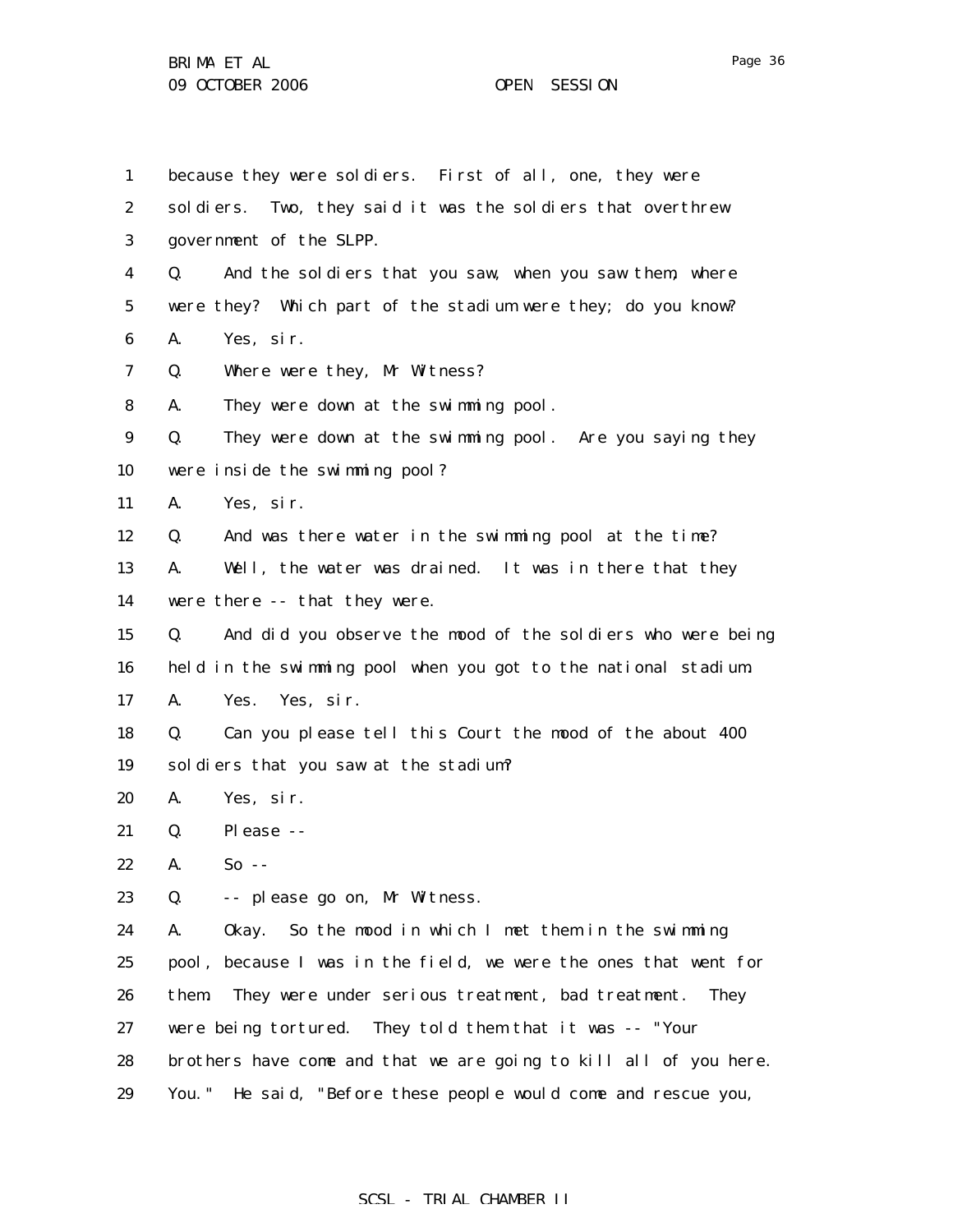1 2 3 4 5 6 7 8 9 10 11 12 13 14 15 16 17 18 19 20 21 22 23 24 25 26 27 28 29 we would kill all of you." It was not up to 15 minutes. We came around the area and we attacked the area and they moved owl the all ECOMOG. We repelled them. I myself went down the swimming pool and when I was coming out, two bombs were dropped in the swimming pool. Two mortar, 82mm. THE INTERPRETER: Your Honours, would the witness go a little bit slow so as to enable the interpreter to catch up with him. MR GRAHAM: Mr Witness, please -- Your Honours, I will let him finish his response and then we can take the break. Q. Mr Witness, please be patient and then this finish this part of your testimony. PRESIDING JUDGE: Yes, please start where the two mortar bombs landed in the swimming pool. MR GRAHAM: Thank you, Your Honour. A. Well, when I was coming out, moving some people from the place, I understood that two communications mentioned that we, the SLA, had come to rescue our brothers from the swimming pool. So the ECOMOG force, which was at Congo Cross, they launched two, 82mm mortar, so the two bombs came and landed in the swimming pool and killed soldiers whom I do not know about. So we withdrew, tactically. We got out from the national stadium. Q. Thank you, Mr Witness. MR GRAHAM: Your Honours, with your kind permission, at this point in time, I would request that we take our morning break and I will come back and quickly finished the second part of my cross-examination of the witness. PRESIDING JUDGE: Yes. We will have a break now. Mr Witness, I will remind you don't discuss the evidence with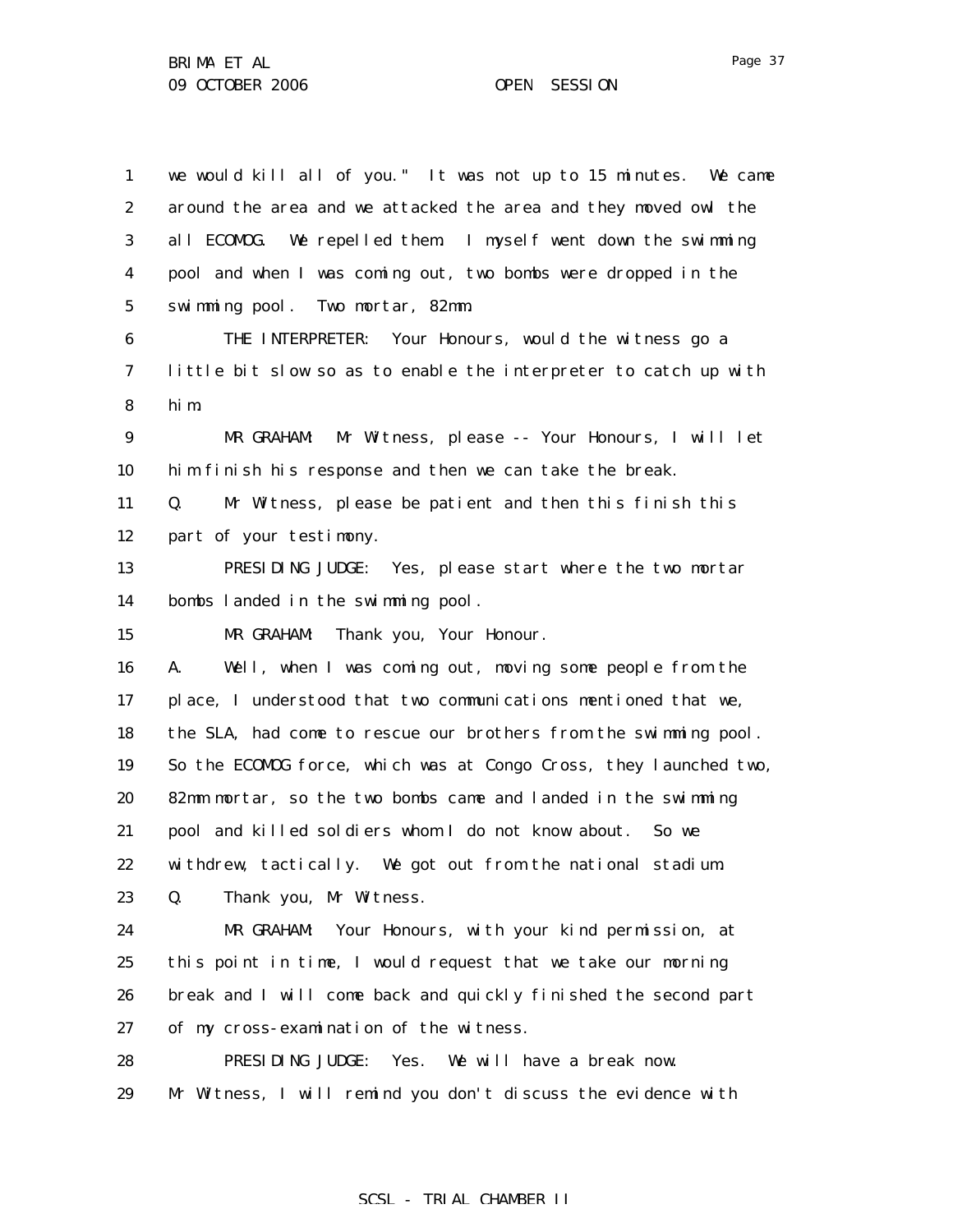1 2 3 4 5 6 7 8 9 10 11 12 13 14 15 16 17 18 19 20 21 22 23 24 25 26 27 28 29 anybody, or the case. So we will adjourn until five past 11.00. [Break taken at 10.48 a.m.] [Upon resuming at 11.08 a.m.] PRESIDING JUDGE: Yes. Go on, Mr Graham. MR GRAHAM: Thank you, Your Honour. Q. Mr Witness, just before we left for the short recess, you were telling this Court about your movement to national stadium. And, Mr Witness. You told this Court that the soldiers that were there were being treated badly and were being tortured. How did you know that? A. Well, how I came to know that, it was through the men themselves and I went and saw with my own eyes, in the swimming pool, how they were treated. I did not meet them being treated but I saw them being -- THE INTERPRETER: Your Honours, let the witness go a little bit slow. MR GRAHAM: Q. Mr Witness, please go a little bit slowly and just focus please on the questions that I ask you, as briefly and concisely as you can. My question, you've answered you said what you saw. What did you see, in terms of the treatment, the condition of the soldiers at the stadium? What did you see in respect of their treatment? A. The condition under which I met them, there was no place for them to sleep. So they had been sleeping on the cement, the bare cement. That was the first condition. The, two, they were all emaciated, and they were not healthy, to a certain extent. Q. Thank you, Mr Witness. And, Mr Witness, these soldiers, do you know who was in control of them, prior to your arrival at the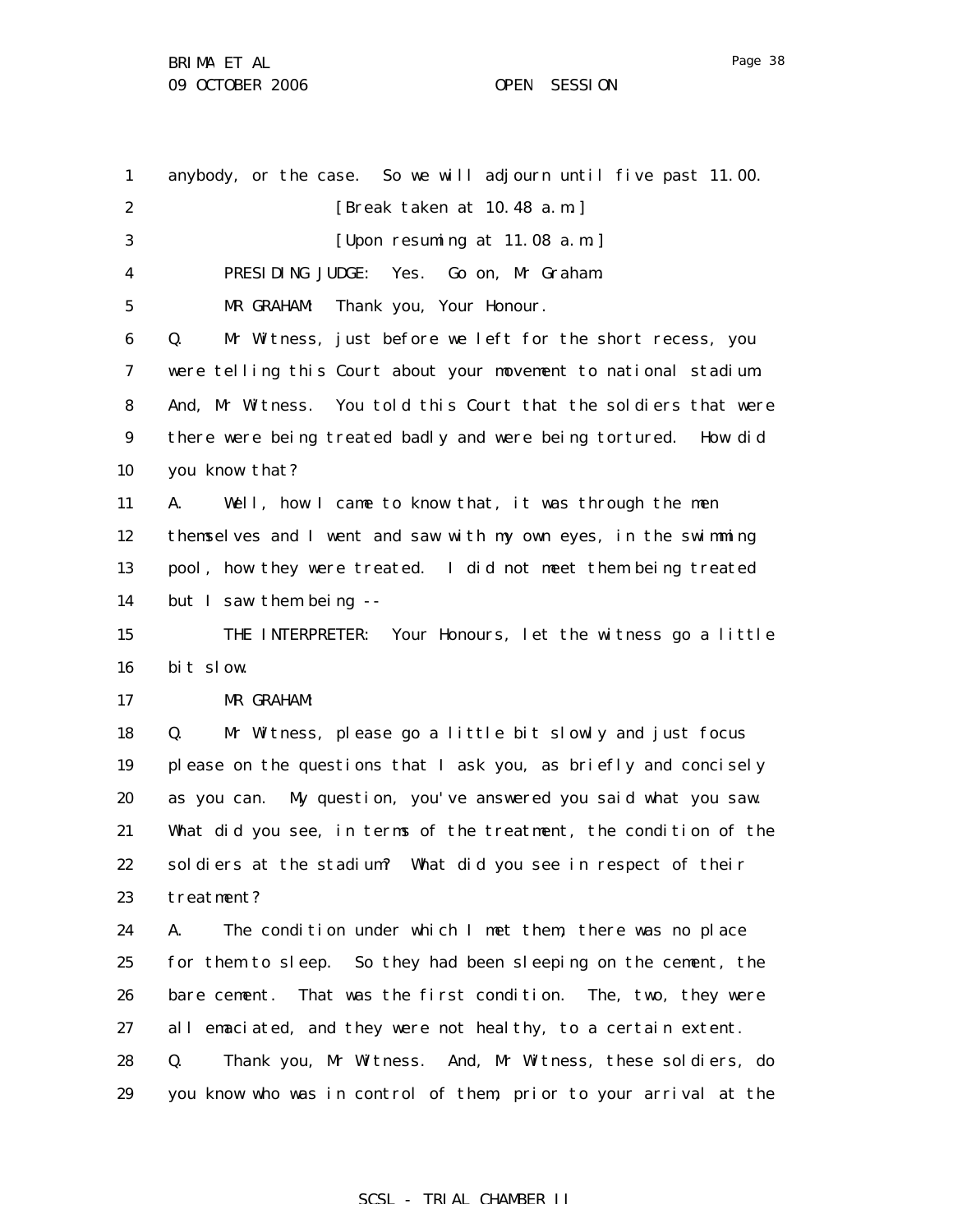1 stadium?

2 A. Yes, sir.

3 Q. Please tell this Court, Mr Witness.

4 A. They were under ECOMOG soldiers, the Nigerians.

5 Q. How did you know --

6 A. They were the ones.

7 Q. How did you know that, Mr Witness?

8 9 10 11 A. Well, how I came to know that, it was through the firing, and our -- and we shot three down, when we had been exchanging firing, so we saw the marks, see, on their jaws so that's how we came to know that they were soldiers, Nigerian soldiers.

12 13 14 Q. And, Mr Witness, you also told us that the -- some mortar bombs were fired by ECOMOG from Congo Cross; how did you know that, Mr Witness?

15 16 17 18 19 20 A. Well, how I came to know that, because we had repelled ECOMOG up to the bridge. We were in the swimming pool. ECOMOG were at Congo Cross, by Water Street. It was from there -- it was from the enemy position that the bomb came and it came and dropped in the swimming pool so that was how I came no know that it was they that sent the bomb. It was 82mm bomb.

21 22 23 24 Q. And, Mr Witness, you told this Court some soldiers were killed as a result of that. Did you get to know how many soldiers were killed as a result of the ECOMOG bombing to the stadium?

25 26 A. No, I did not know the number of soldiers that died, but they did die, because it was a bomb.

27 28 Q. And did you eventually release the soldiers that were being detained at the national stadium?

29 A. Yes, sir.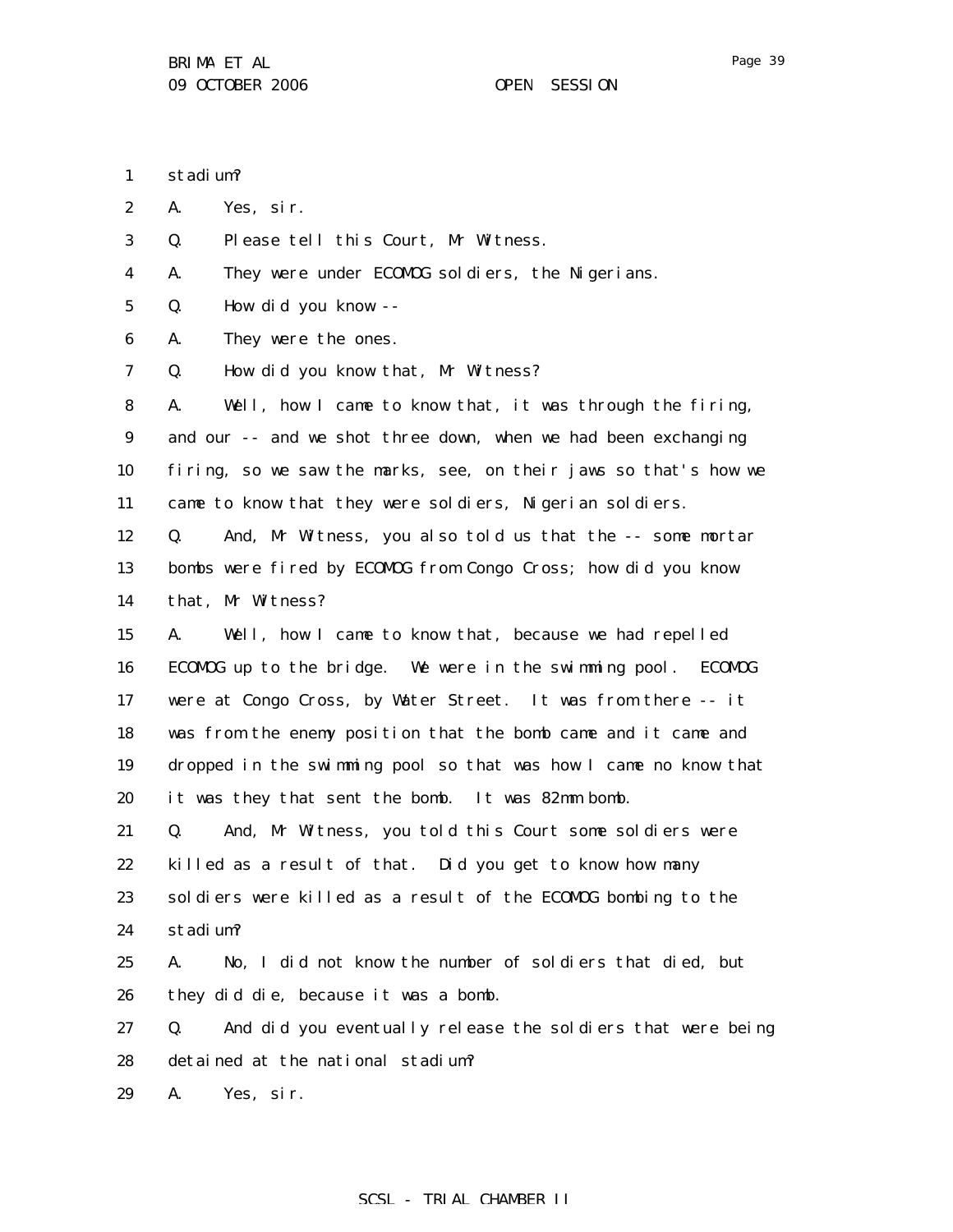1 Q. And when you released them, did they go anywhere,

2 Mr Witness?

3 A. Yes, sir.

4 Q. Where did they go, Mr Witness?

5 6 7 8 A. Some of them, they came to our own side. Some, I did not know where they went. But I understood that they went and surrendered again to the ECOMOG soldiers, and that they started firing at them.

9 10 11 12 13 14 15 Q. How did you get to know that, the surrender and the firing? A. Well, how I came to know, it was from the same men who came and rescued. When they went to King Tom area, they met an ECOMOG ambush. When they fired at them, two, three men withdrew and came and met us. These were the men that informed us that the men who went down, whom we rescued, had fallen into an ambush and that they had been killed at King Tom.

16 17 18 Q. Thank you. And, Mr Witness, do you know whether these soldiers who were released by your forces at the national stadium, do you know whether they did anything bad in Freetown?

19 A. Yes.

20 Q. What did they do, Mr Witness?

21 22 23 A. Well, when we released them, they were disgruntled. They were the ones who had been creating problems because there was no control. They had been creating problems in the city.

24 25 Q. And when they were released at the national stadium, do you know whether they were given any arms and ammunition?

26 A. Well, yes. ECOMOG gave them arms and ammunition so as

27 to -- some of them -- so as to come and fight against us, again.

- 28 Q. And how did you get to know that some of these soldiers
- 29 that you released from the national stadium were doing -- causing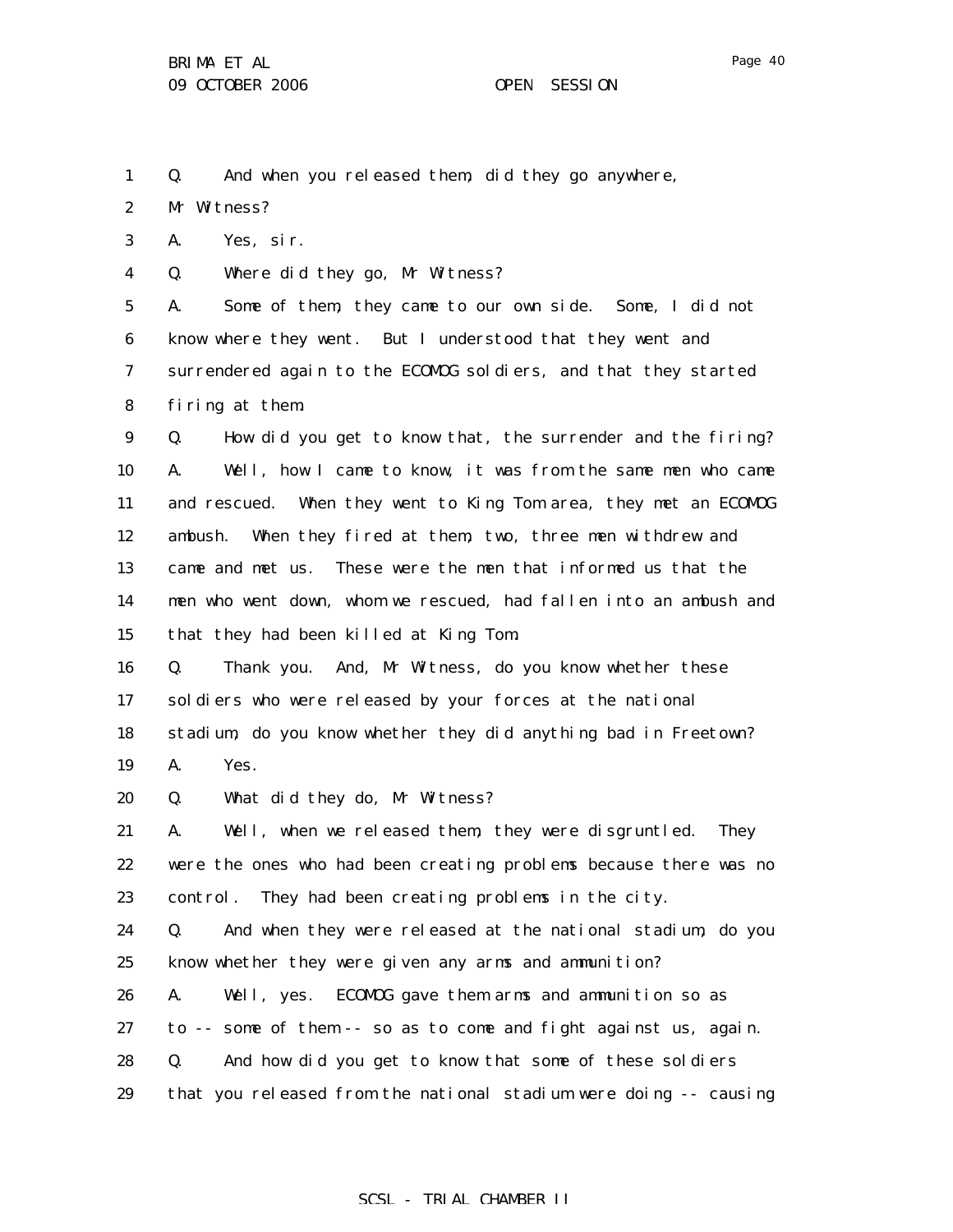1 trouble in Freetown?

| $\boldsymbol{2}$ | I want you to repeat it so that I can get it clearly.<br>A.       |
|------------------|-------------------------------------------------------------------|
| 3                | You told us about the conduct of those. I'm asking that<br>Q.     |
| 4                | how did you get to know that the disgruntled soldiers, as you     |
| $\bf{5}$         | call them, that were released from the national stadium, caused   |
| 6                | trouble, did bad things in Freetown?                              |
| 7                | A.<br>Well, it was through information and we, ourselves, saw.    |
| 8                | See, when they were doing these bad things and we -- we tried,    |
| $\boldsymbol{9}$ | you know, to fight against that. We told them that that was not   |
| 10               | one of the aims of our movement.                                  |
| 11               | Thank you. And, Mr Witness, if you talk about bad --<br>Q.        |
| 12               | sorry, I used the word "bad things". Did you hear whether these   |
| 13               | disgruntled soldiers engaged in any burning of houses in          |
| 14               | Freetown?                                                         |
| 15               | Yes, we stopped them. We told them that that was not part<br>A.   |
| 16               | of our programme. We were SLA. No matter, although they had       |
| 17               | been burnt in the city, they had killed their children, you have  |
| 18               | to forget about that. Let us fight to reinstate the national      |
| 19               | army.                                                             |
| 20               | You just said that, you said that even though their<br>Q.         |
| 21               | children had been killed they should forget about that. What do   |
| 22               | you mean by that?                                                 |
| 23               | What I meant by that, I said they should forget because we<br>А.  |
| 24               | were in the jungle. We had information about how ECOMOG had been  |
| 25               | treating soldiers and civilians had been burning soldiers,        |
| 26               | burning their children, looting the property of soldiers and      |
| 27               | killing the mothers of soldiers, saying that they were the ones   |
| 28               | that gave birth to the soldiers, so had that information.<br>So.  |
| 29               | when we came they wanted to revenge. So we controlled them.<br>We |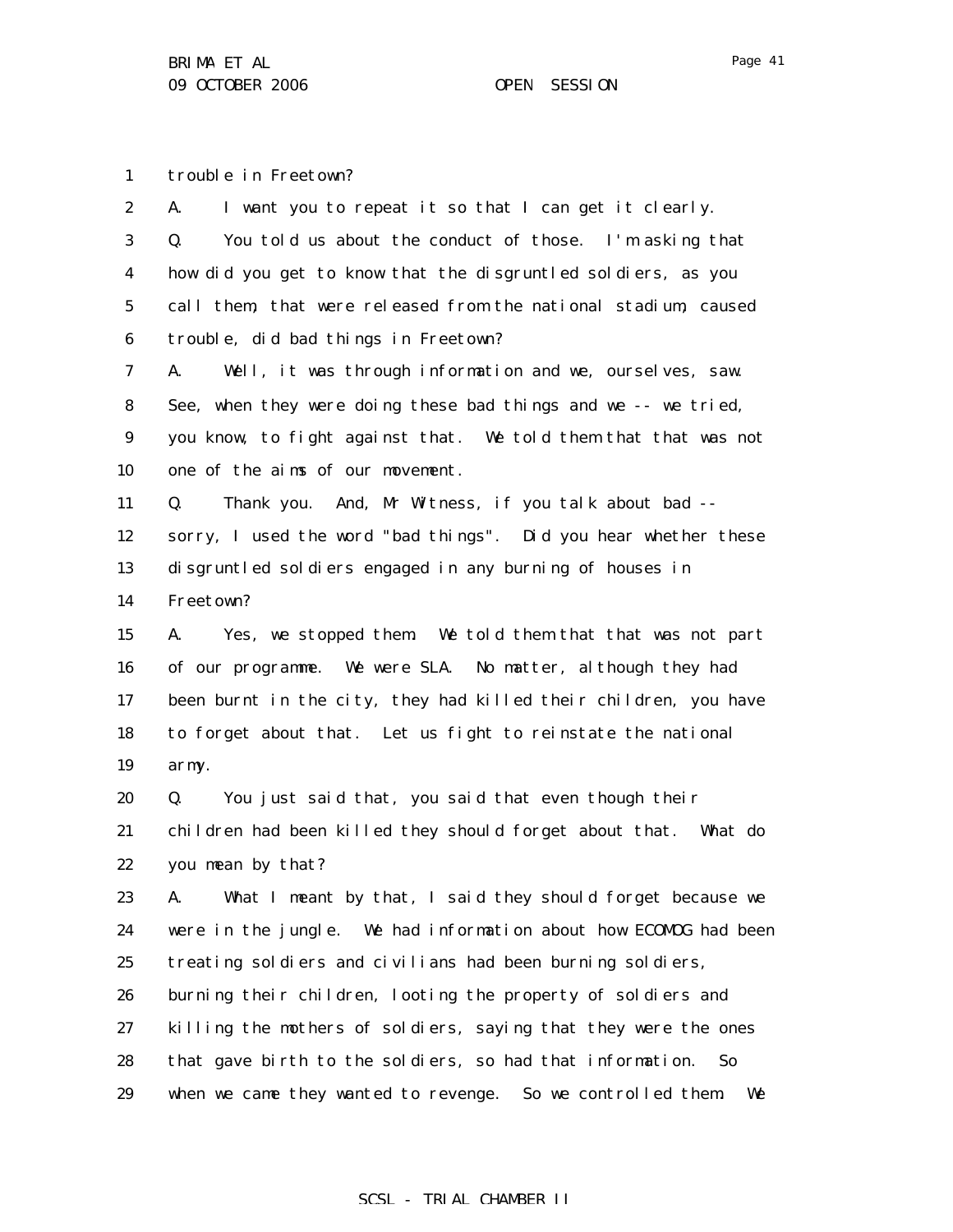1 2 3 4 5 6 7 8 9 10 11 12 13 14 15 16 17 18 19 20 21 22 23 24 25 26 27 28 29 said no, you should stop that and forget about all that had happened, so let us try to fight for our goal and that was what -- reinstate the national army. Q. Mr Witness, earlier on you mentioned Congo Cross where you said ECOMOG launched the attack. Could you please clarify for this Court: Are you referring to Congo Cross or the Congo Cross Bridge, Mr Witness, from where you said ECOMOG launched the attack on the national stadium? A. I'm talking about the roundabout, Congo Cross roundabout. It's not the bridge. Congo Cross roundabout. By the police station. Q. Thank you for the clarification, Mr Witness. Mr Witness, there is evidence before this Court, but before I go on, let me ask you a few questions about these detained soldiers from the national stadium. Apart from the burning of houses, did you hear whether these released soldiers did anything else, apart from burning of houses whilst they were -- after they were released from the stadium? A. Well, you should know, because it was a revenge. Q. My question is: I don't know, Mr Witness, my question was apart from the burning, let me go further. Did you hear whether they engaged in any killings in Freetown? A. Well, I did not see that. Q. My question was but did you hear, if you did not see, did you hear about that? A. Well, I heard about that, but I did not see with my own eyes. Q. And did you see or hear whether these disgruntled soldiers had conducted -- engaged in any amputations of civilians in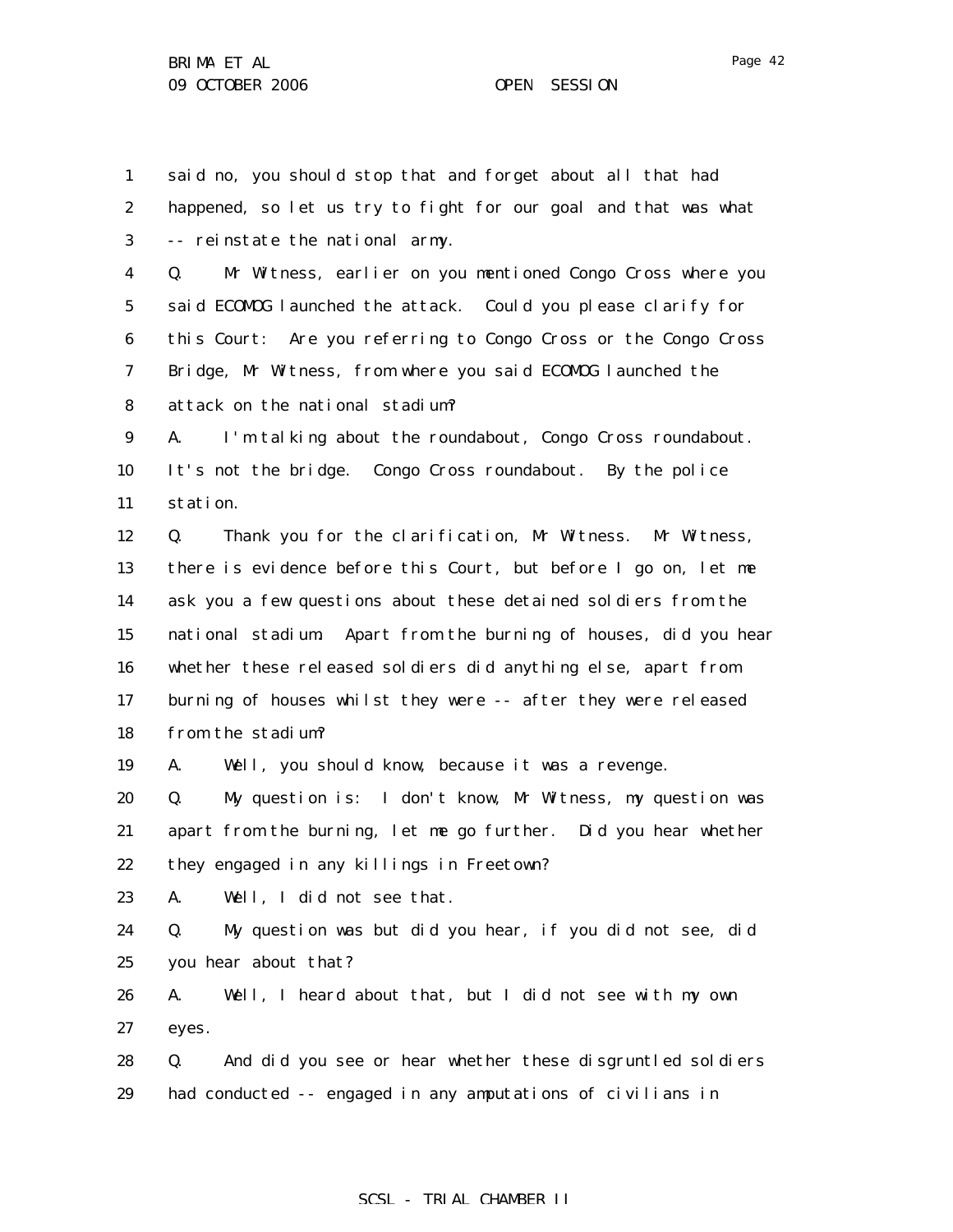1 2 3 4 5 6 7 8 9 10 11 12 13 14 15 16 17 18 19 20 21 22 23 24 25 26 27 28 29 Freetown; did you see or hear? A. No, I did not see. Q. But did you hear? A. Yes, I heard about that. Q. And did you see these disgruntled soldiers engage in any looting in Freetown, after they were released? A. Well, yes, they were disgruntled men. You should know what a disgruntled man does. PRESIDING JUDGE: Will you answer the question, please. THE WITNESS: Yes, sir. Yes, sir. Yes, sir. MR GRAHAM: Q. Mr Witness, what does a disgruntled man do? PRESIDING JUDGE: Look, let's not get into that. Disgruntled men can do anything. They can go and seek psychiatric care but we are looking at what is relevant evidence here. MR GRAHAM: All right. Q. Mr Witness, did you see the soldiers that were - disgruntled soldiers that were released from the -- did you see them engage in any looting in Freetown? A. Well, I did not see with my eye but I was told about that. Yes. Yes. Q. Who told you about that, Mr Witness? A. Well, it was my colleague soldiers who told me about that. Q. Thank you, Mr Witness. Mr Witness, there is evidence before this Court that the first accused, Tamba Brima, was the one who ordered the troops to go and capture and break into Pademba Road Prisons; is that true? A. No, sir.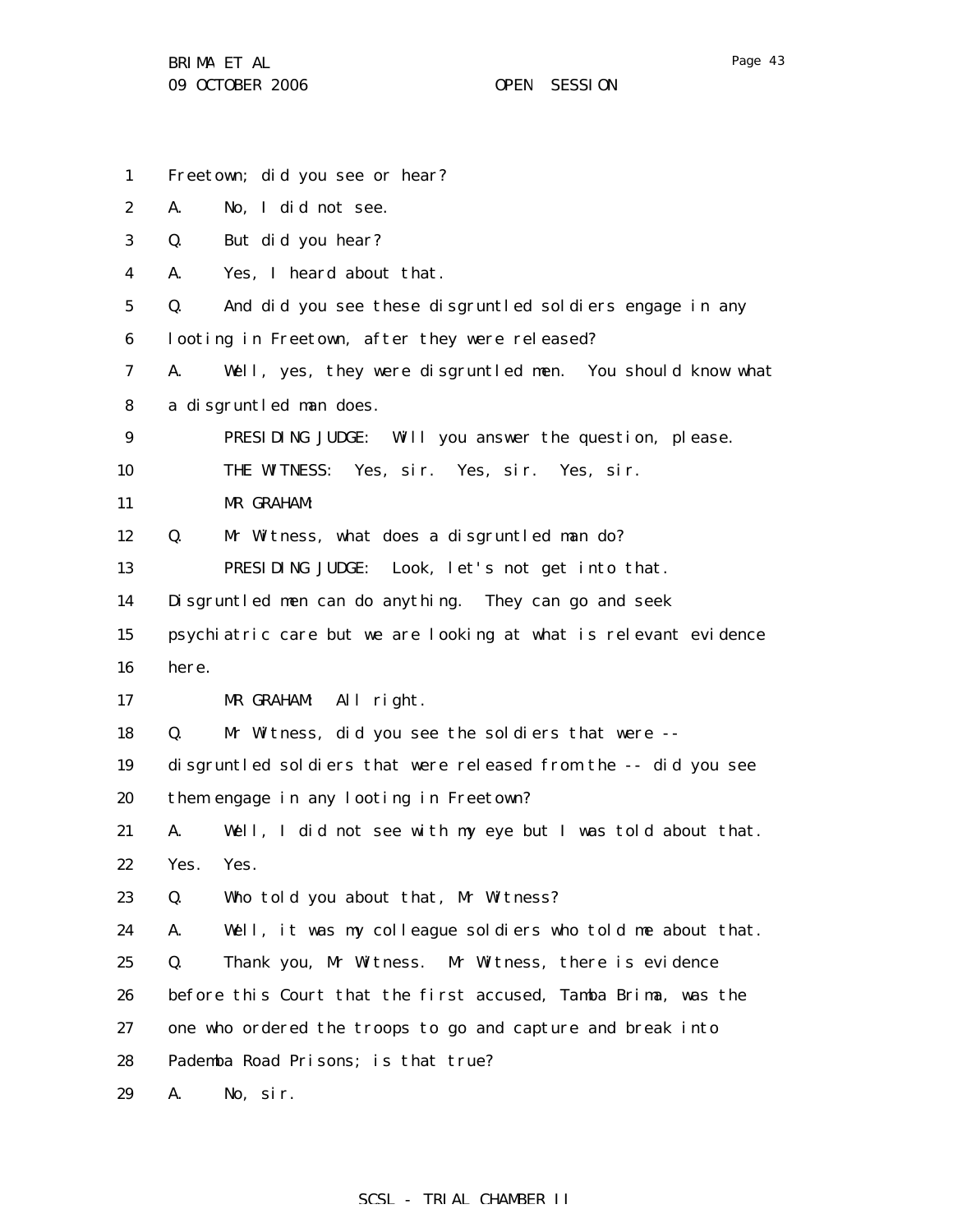1 2 3 4 5 6 7 8 9 10 11 12 13 14 15 16 17 18 19 20 21 22 23 24 25 26 27 28 29 Q. Why do you say that is not true, Mr Witness? A. Why I said it wasn't true, it was because Five Star General SAJ Musa had made his plan for the advance into Freetown, so it was his plan. The second in command had been working on his plan, so there was no other plan which was worked on, except that of Five Star General's plan. So it wasn't true. Q. So, did the break-in of the Pademba Road Prison, are you saying that that was part of the Five Star General's plans? A. Yes, sir. Q. And do you recall at which time, if at all, the Five Star General made the break-in of the Pademba Road Prison as part of the overall plan? A. I want you to repeat that so that I can get it clearly. Q. I'm saying that do you remember at which point in time of your movement did the Five Star General declare the breaking in of Pademba Road Prison as part of his overall plan? A. Yes, it was part of his plan. Q. And my question was: Do you remember when it became part of the plan? A. Yes. Q. When was this? Please tell this Court, Mr Witness? A. Around November the 21st, 1998, at Colonel Eddie Town. There he made his plan. Q. Thank you, Mr Witness. Mr Witness -- A. Yes. Q. -- there is evidence before this Honourable Court that during the time that the fighting forces were at the State House, in Freetown, the third accused, Santigie Borbor Kanu made an announcement on radio saying that he was chief of staff and that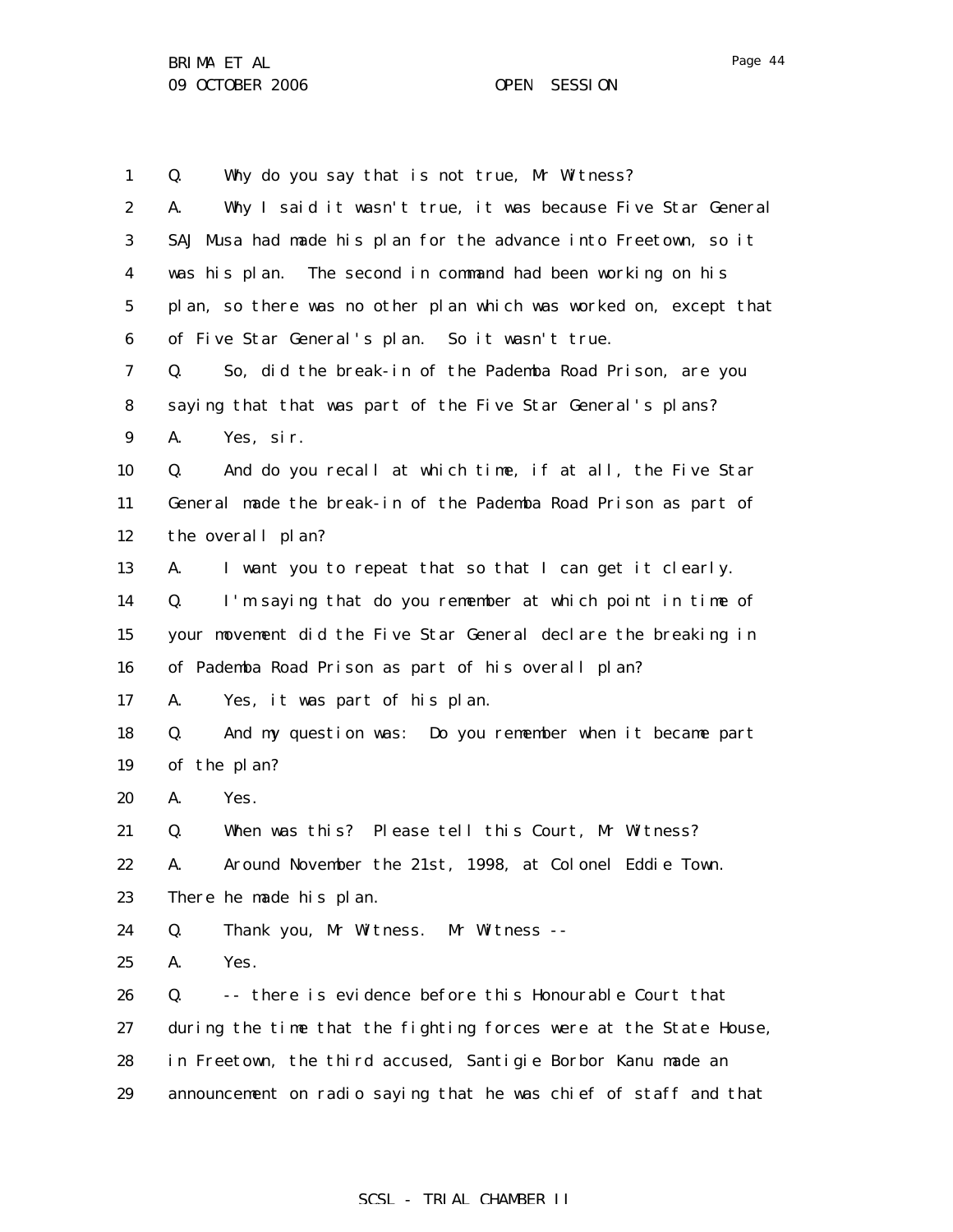1 the army had taken over the government of President Kabbah and

2 that the first accused would be the overall commander. Is that

3 true, Mr Witness?

4 A. No idea. No idea.

5 6 7 8 9 10 11 12 13 14 15 Q. There is also evidence before this Court that FAT Sesay was on the radio during the time that the fighting forces were in Freetown, and he spoke on the radio to the effect that the Kabbah government had been taken over by the army and that the new leader was the first accused, Tamba Brima. Did you hear, did you at any time hear this announcement on the radio, Mr Witness? A. Well, I did not hear the announcement, but I heard FAT`s announcement on the BBC, but I cannot talk about Tamba Brima. Q. And the statement that you heard on the radio by FAT, did that statement make any reference to the first accused, Tamba Brima?

16 A. No, sir.

17 18 19 Q. And, Mr Witness, there is also evidence before this Court that the first accused, Tamba Brima, was in overall command of the fighting forces at the State House; is that true?

20 A. No, sir.

21 22 23 24 Q. There is also evidence before this Court that during the time that the fighting forces were -- had captured the State House, 14 ECOMOG soldiers were captured and brought to the State House. Did you hear about that, Mr Witness?

25 26 A. Yes, sir. I heard about that, as prisoners of war. I did not see them.

27 28 29 Q. Thank you. And, Mr Witness, if I told you that there is evidence before this Court that the first accused, Tamba Brima, shot and killed two of the ECOMOG soldiers, what would you say to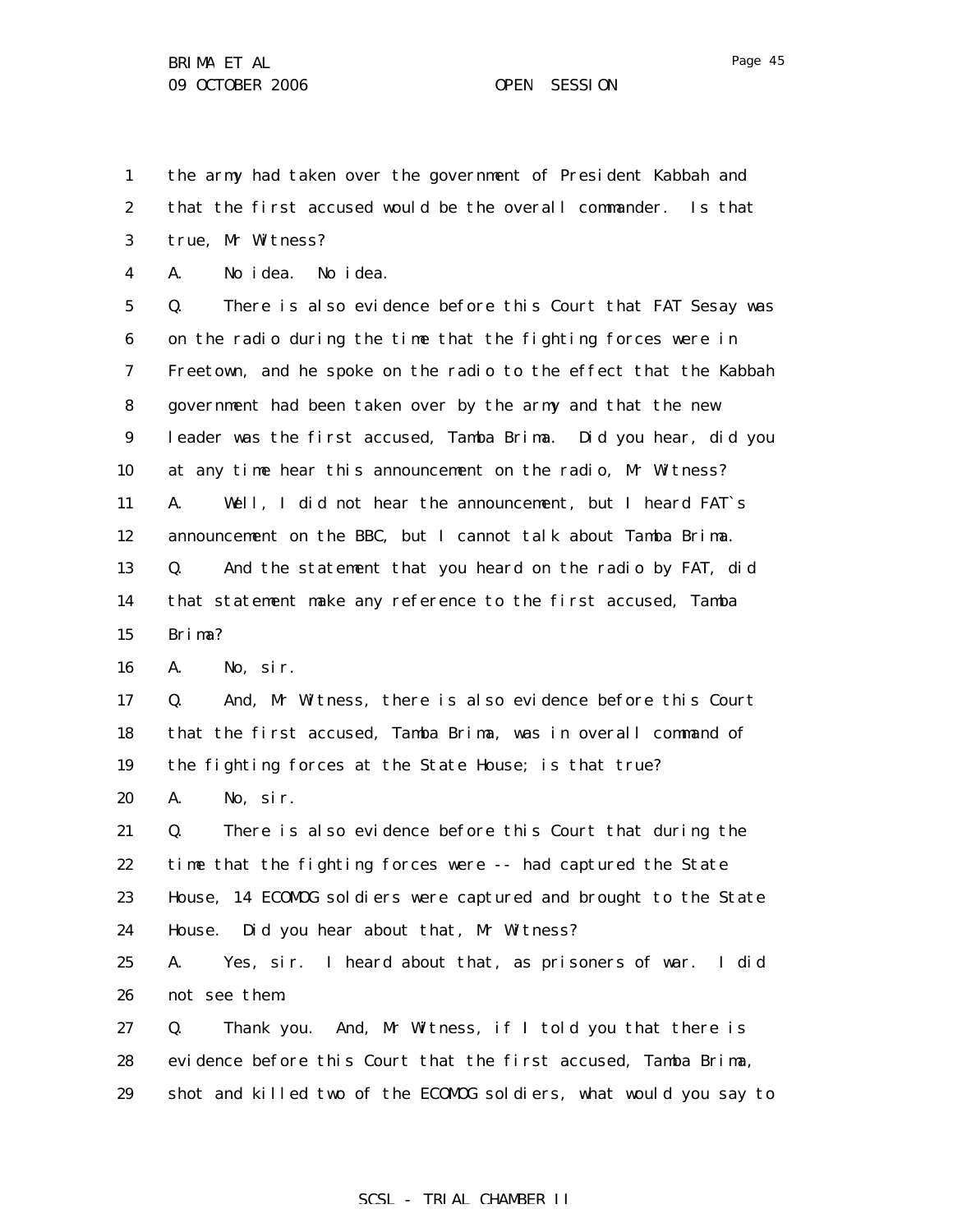1 2 3 4 5 6 7 8 9 10 11 12 13 14 15 16 17 18 19 20 21 22 23 24 25 26 27 28 29 that, Mr Witness? A. I did not know about that. Q. But, Mr Witness, if the first accused had shot these two ECOMOG soldiers, would you have heard about that? A. Yes, sir. Q. Why would you have heard about that, Mr Witness? A. Well, if the man had come to town, and that happened, I would have known, but he did not come to town. He was at the front. So, no. Q. Thank you. Mr Witness, there is also evidence before this Court that soldiers brought women to the State House and raped them openly. Did you hear of that? A. No, sir. Q. Did you see any raping in the State House during that period yourself, Mr Witness? A. No, sir. Q. And if it had happened, as I've told you, Mr Witness, would you have known? A. Yes, sir. Q. Mr Witness -- JUDGE SEBUTINDE: Mr Graham, what is the point of these hypothetical questions, if such-and-such would have happened? Is there any point, evidential value, in that after a witness says "I didn't see", "I didn't hear"? MR GRAHAM: Well, it's kind of a -- if I may -- JUDGE SEBUTINDE: In other words, when he has given those answers, does the next hypothetical question add value? MR GRAHAM: Your Honours, if you may be a little bit clear. I'm a bit lost.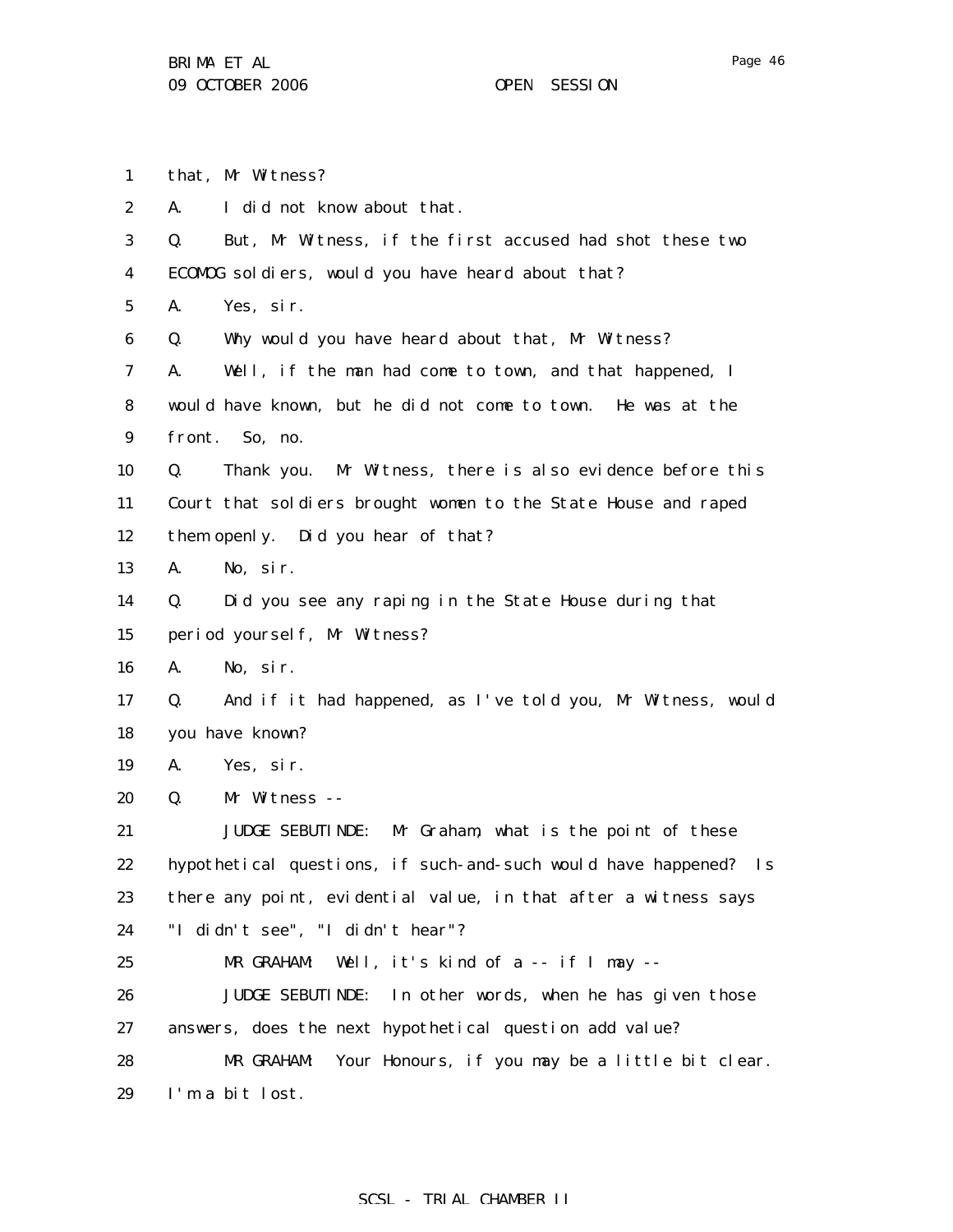| 1                | JUDGE SEBUTINDE: I thought it was obvious when a witness          |
|------------------|-------------------------------------------------------------------|
| $\boldsymbol{2}$ | says I didn't see, I didn't her X happening, you then go further  |
| 3                | to ask if it had happened, would you have known about it.<br>That |
| 4                | last question is hypothetical, and I'm saying, does it add value  |
| $5\phantom{.0}$  | to your evidence?                                                 |
| 6                | MR GRAHAM: Do I understand if one is in a position of             |
| 7                | authority what he doesn't see or doesn't hear may well be         |
| 8                | reported to him by any of the fighting forces. We've had          |
| $\boldsymbol{9}$ | evi dence.                                                        |
| 10               | JUDGE SEBUTINDE: In that case you simply ask: Did anyone          |
| 11               | report to you? Which I think you have already asked, did you      |
| 12               | hear, and he has told you no.                                     |
| 13               | Very well, Your Honours. I would take the cue<br>MR GRAHAM:       |
| 14               | from the Bench. I am grateful.                                    |
| 15               | Mr Witness, are you all right?<br>Q.                              |
| 16               | Yes, yes.<br>A.                                                   |
| 17               | Were you in any command position during the time that you<br>Q.   |
| 18               | were at the State House in Freetown?                              |
| 19               | Yes.<br>A.                                                        |
| 20               | What was your command position, Mr Witness?<br>Q.                 |
| 21               | Well, I was with D Company and I was a major.<br>А.               |
| 22               | Thank you. Mr Witness, there is evidence before this Court<br>Q.  |
| 23               | that the first accused, Tamba Brima, ordered Tito to shoot 12 --  |
| 24               | the remaining 12 ECOMOG soldiers that were captured and brought   |
| 25               | to the State House. Are you aware of that?                        |
| 26               | A.<br>No, sir.                                                    |
| 27               | There's also evidence that during the time that the<br>Q.         |
| 28               | fighting forces were at the State House, beautiful young girls    |
| 29               | were brought to the first, second and third accused for purposes  |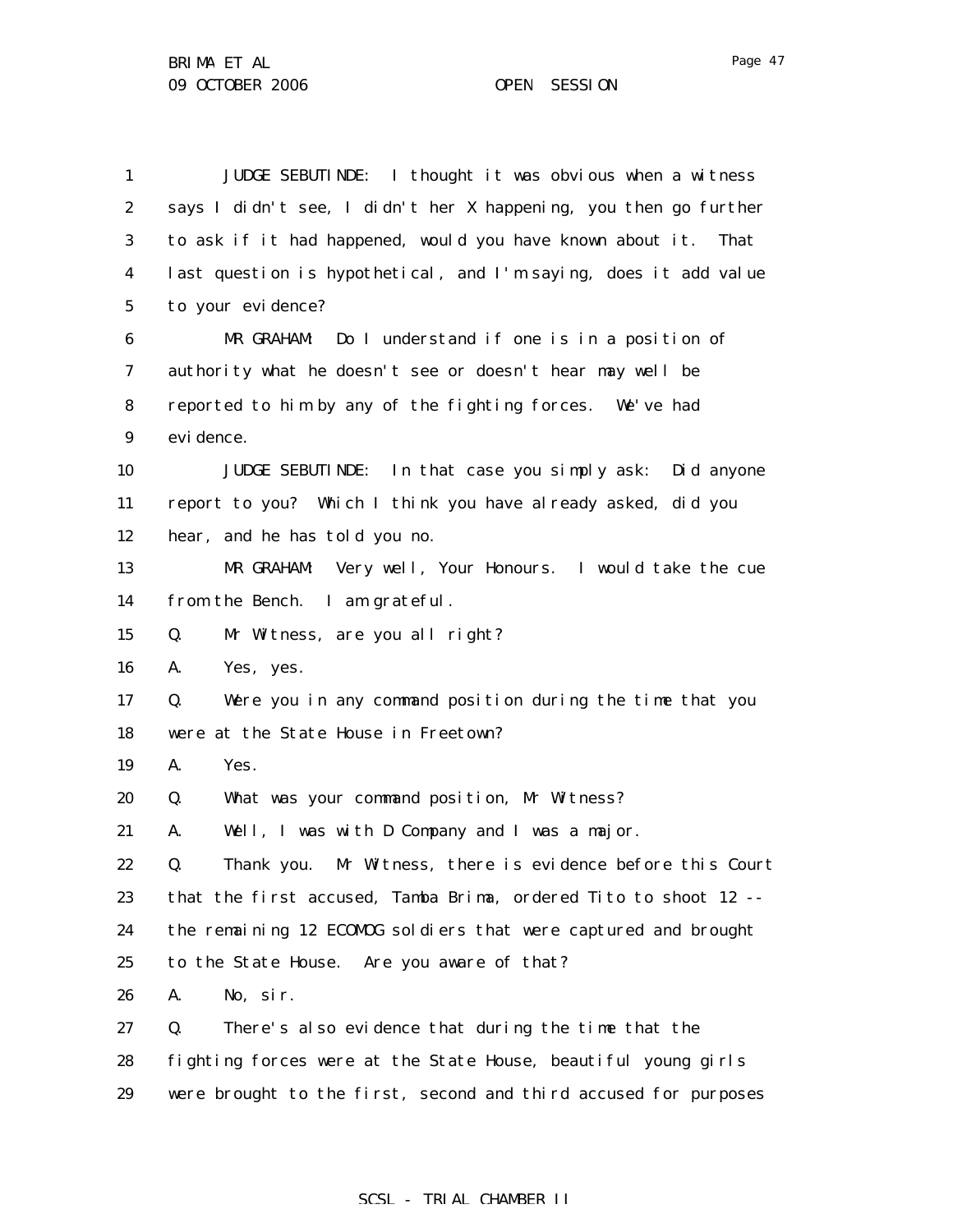| $\mathbf{1}$     | of sex. Did you see that during the period you were there,        |
|------------------|-------------------------------------------------------------------|
| $\boldsymbol{2}$ | Mr Witness?                                                       |
| 3                | A.<br>No, sir.                                                    |
| $\boldsymbol{4}$ | Did you hear of that during the period that you were there?<br>Q. |
| $\mathbf 5$      | A.<br>No, sir. No, sir.                                           |
| 6                | Did any one of the fighting forces on your command, did any<br>Q. |
| 7                | one of them report anything like that to you, Mr Witness?         |
| 8                | A.<br>No, sir.                                                    |
| 9                | Mr Witness, there's also evidence before this Court that<br>Q.    |
| 10               | the first accused, Tamba Brima, ordered 0-Five, Commander 0-Five, |
| 11               | to burn down the harbour police station in Freetown. Did you      |
| 12               | hear of this?                                                     |
| 13               | A.<br>No, sir.                                                    |
| 14               | Did any one of the fighting forces under your command<br>Q.       |
| 15               | report anything about -- like that to you, Mr Witness?            |
| 16               | No, sir. No, sir.<br>A.                                           |
| 17               | There is evidence before this Court that the first accused,<br>Q. |
| 18               | Tamba Brima, ordered the fighting forces to go to Fourah Bay, in  |
| 19               | Freetown, to go and revenge the killing of one of the soldiers;   |
| 20               | is that true?                                                     |
| 21               | A.<br>No, sir.                                                    |
| 22               | And do you -- during the time that you were in Freetown,<br>Q.    |
| 23               | did you hear of any of the fighting forces going to Fourah Bay,   |
| 24               | to kill any civilians?                                            |
| 25               | A.<br>No.                                                         |
| 26               | Thank you, Mr Witness. And, Mr Witness, what time did you<br>Q.   |
| 27               | leave -- were you released from Pademba Road Prison?              |
| 28               | 2005.<br>A.                                                       |
| 29               | And after you left Pademba Road Prison, did you ever get to<br>Q. |

# SCSL - TRIAL CHAMBER II

Page 48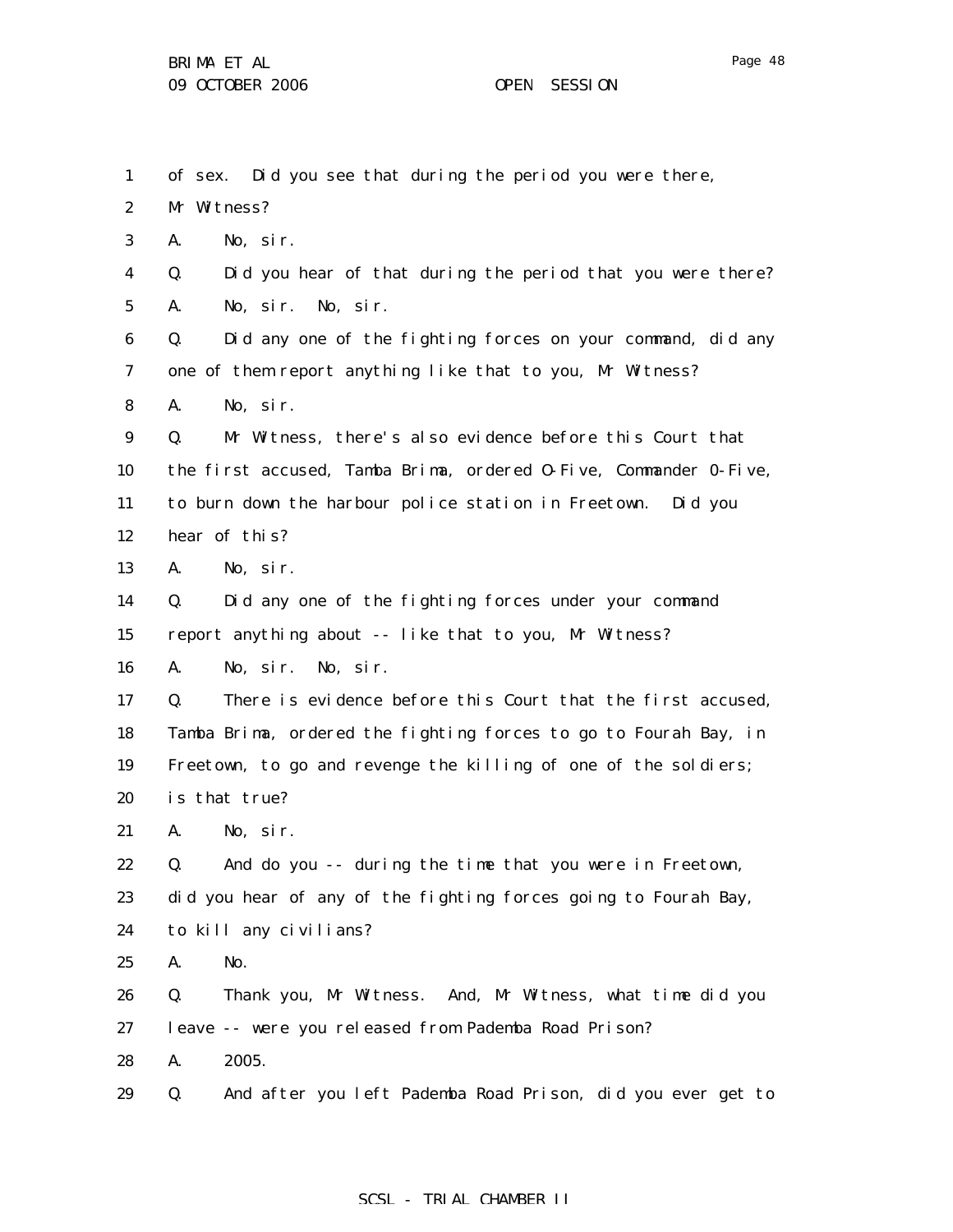A. No, sir.

3

Page 49

1 2 hear that Junior Lion had been detained at the Pademba Road Prison?

4 5 6 7 8 9 10 11 12 13 14 15 16 MR GRAHAM: Thank you, Your Honours. I don't have any further questions of the witness. I'm grateful for the time. PRESIDING JUDGE: Thank you, Mr Graham. Yes, Mr Hardaway. MR HARDAWAY: Yes. At this point the Prosecution would ask for an adjournment of the cross-examination of this witness until 18 October. The basis for the request for the adjournment is that this was one of the summaries that was disclosed on 29 September, thus in violation of the 21-day rule, and the 21 days would expire on 18 October. And we would need the full time, not just for the full investigation of his chief but also through the extensive cross by my learned friends, and also to investigate to any possible issues of credibility. PRESIDING JUDGE: That is 18 October, was it?

17 18 MR HARDAWAY: That's correct, Your Honour. I believe it's a Wednesday.

19 20 PRESIDING JUDGE: Yes, does the Defence have anything to say to the application?

21 22 MR GRAHAM: Your Honours, we have no objections to the humble application of my learned friend.

23 24 25 26 PRESIDING JUDGE: Thank you, Mr Graham. Well, we note that there is no objection to that application, Mr Hardaway, and the application is granted. That will be to -- it's a Wednesday, is it? Wednesday morning, 18 October?

27 28 29 MR HARDAWAY: I believe it's a Wednesday, Your Honour, yes. PRESIDING JUDGE: Well, Mr Witness, we are going to ask you to come back to finish your evidence on Wednesday of next week.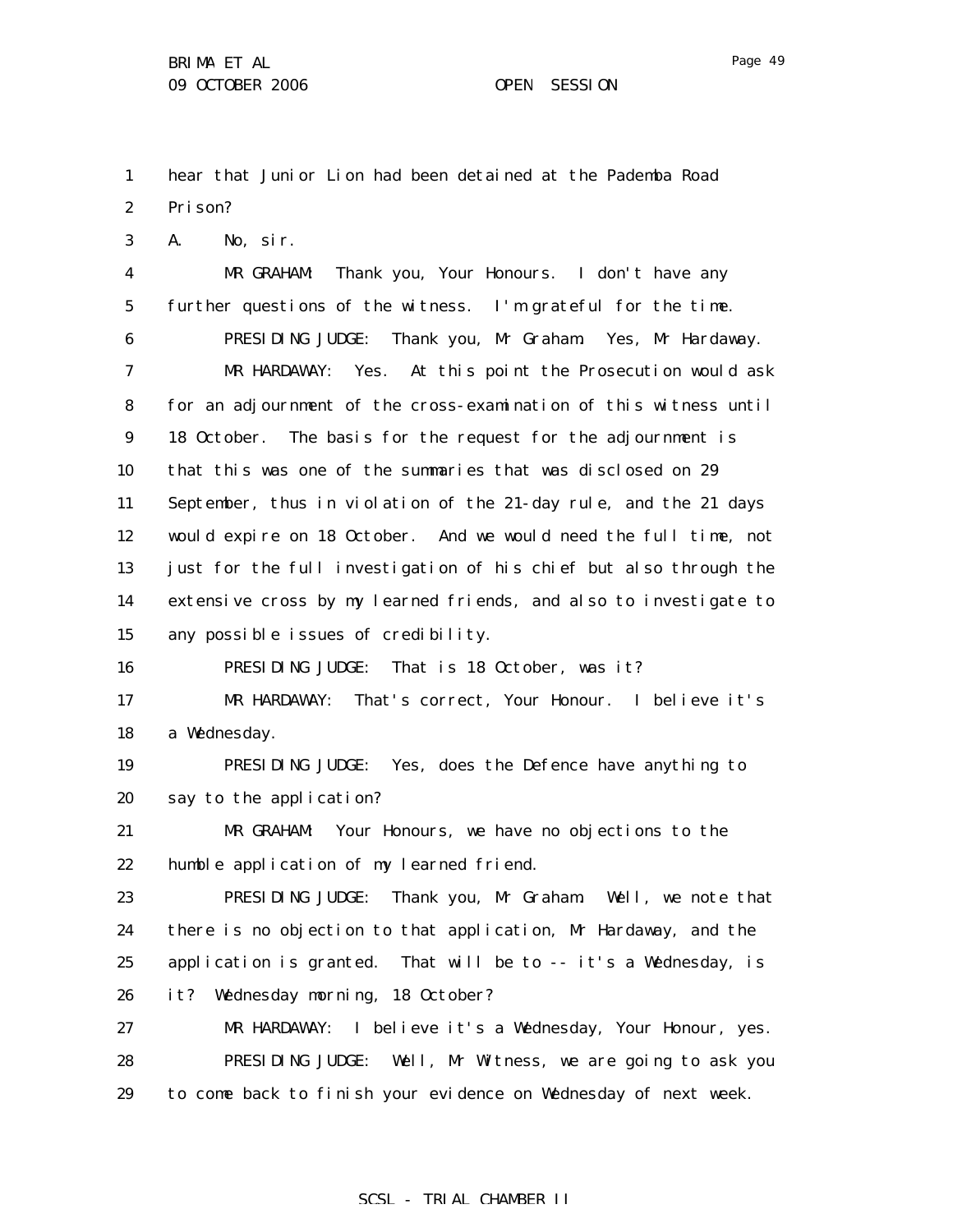1 2 3 4 5 6 7 8 9 10 11 12 13 14 15 16 17 18 19 20 21 22 23 24 25 26 27 28 29 That is not the coming Wednesday of this week but Wednesday of next week, which is 18 October. And you would by now be familiar with the warning we give you, that you must not discuss this case, or the evidence, in the meantime, with any other person. THE WITNESS: Yes, sir. Thank you, sir. PRESIDING JUDGE: Thank you, Mr Witness. If you just sit there for a moment we will make arrangements for you to leave the Court. [The witness stood down] PRESIDING JUDGE: Mr Hardaway, that cross-examination could well clash with the expert witnesses. I believe Defence are calling their experts commencing on the 16th. MR HARDAWAY: I understand that, Your Honour, and when I made the request we did have that in mind but, again, based upon the evidence as presented in chief and through the cross, we feel we need the entire time. PRESIDING JUDGE: All right. We will deal with that problem when we come to it. MR HARDAWAY: Very well, Your Honour. MR FOFANAH: Good morning, Your Honours. PRESIDING JUDGE: Good morning, Mr Fofanah. MR FOFANAH: Respectfully, the next witness shall be another Kamara individual witness. He carries the pseudonym DBK-129. He will be testifying in Krio. JUDGE DOHERTY: Mr Fofanah, I note in the email of the 5th of this month, a particular pseudonym is attributed to DBK-129 and on the summary the name or pseudonym is attributed to DBK-131. Could we just clarify who it is that is being called? MR FOFANAH: Yes, Your Honour. We noticed the error and in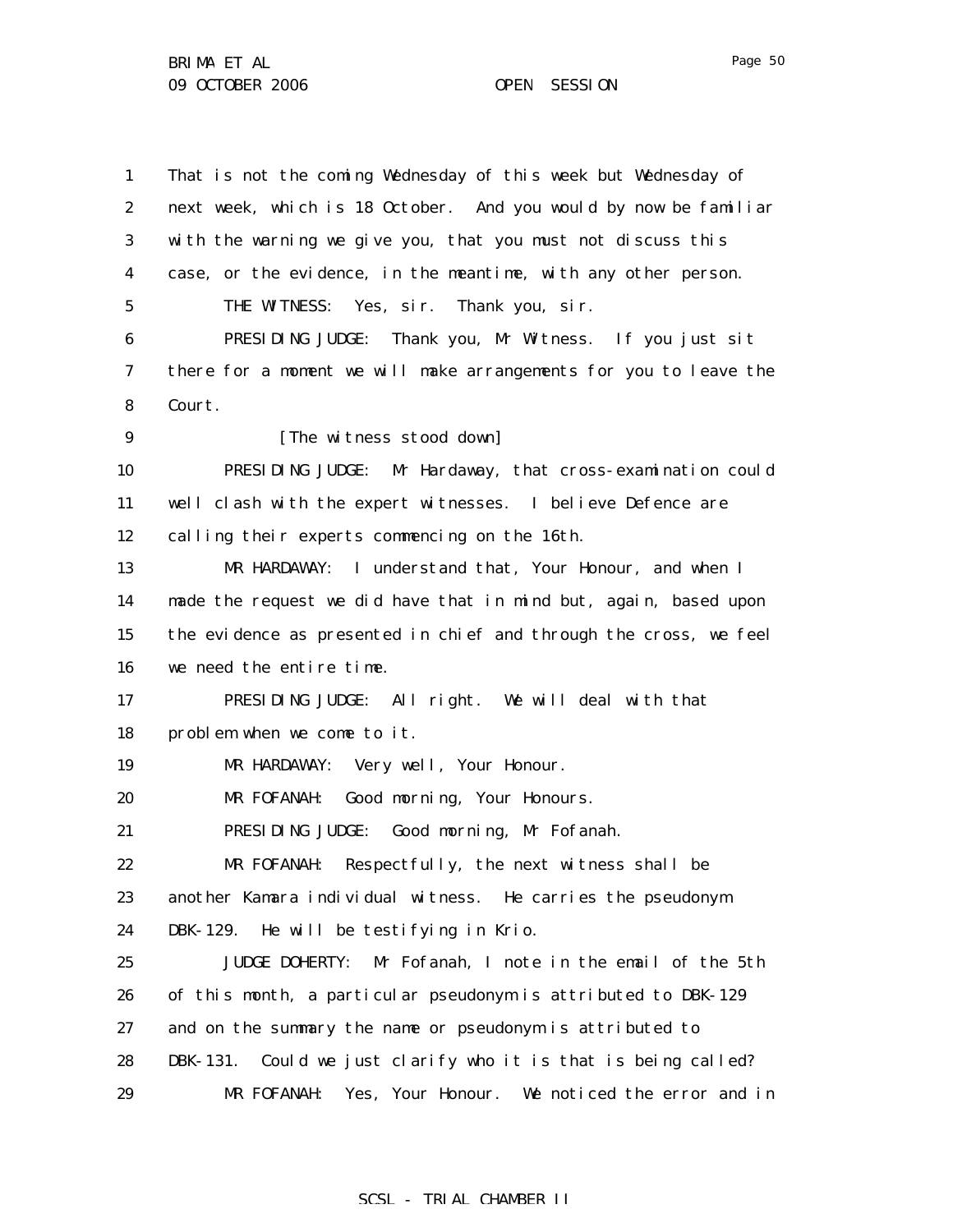BRIMA ET AL 09 OCTOBER 2006 OPEN SESSION

| $\mathbf{1}$     | one email which was copied to the Court through the legal officer |
|------------------|-------------------------------------------------------------------|
| $\boldsymbol{2}$ | we indicated that DBK-131 appeared twice in the summary and this  |
| 3                | particular witness is not 131 but 129, and there is another       |
| 4                | witness who is actually DBK-131, and he will be called later.     |
| 5                | <b>JUDGE DOHERTY:</b><br>Thank you.                               |
| 6                | MR FOFANAH:<br>Thank you.                                         |
| 7                | JUDGE SEBUTINDE: So, Mr Fofanah, this witness appears as          |
| 8                | number 1 on the Kamara list.                                      |
| 9                | MR FOFANAH: Yes, Your Honour, at page 19113 of the                |
| 10               | records.                                                          |
| 11               | <b>DBK-129</b> [Sworn]<br><b>WITNESS:</b>                         |
| 12               | [The witness answered through interpreter]                        |
| 13               | <b>EXAMINED BY MR FOFANAH:</b>                                    |
| 14               | Good morning, Mr Witness?<br>Q.                                   |
| 15               | Yes, good morning, sir.<br>A.                                     |
| 16               | Mr Witness, I will be asking you questions about certain<br>Q.    |
| 17               | events that happened in Sierra Leone and, after I finish asking   |
| 18               | you questions, my colleagues on this side may ask you questions   |
| 19               | and then my colleagues on the other side shall also ask you       |
| 20               | questions about your testimony. Please listen attentively to the  |
| 21               | questions and give your answers as precisely as you can; do you   |
| 22               | understand?                                                       |
| 23               | A.<br>Yes.                                                        |
| 24               | Mr Witness, you were born on 5 May 1972 at the 34 Military<br>Q.  |
| 25               | Hospital, Wilberforce, Freetown?                                  |
| 26               | Yes.<br>A.                                                        |
| 27               | Mr Witness, you are married and you have four children?<br>Q.     |
| 28               | Yes.<br>A.                                                        |
| 29               | You attended the Wilberforce Barracks Primary School?<br>Q.       |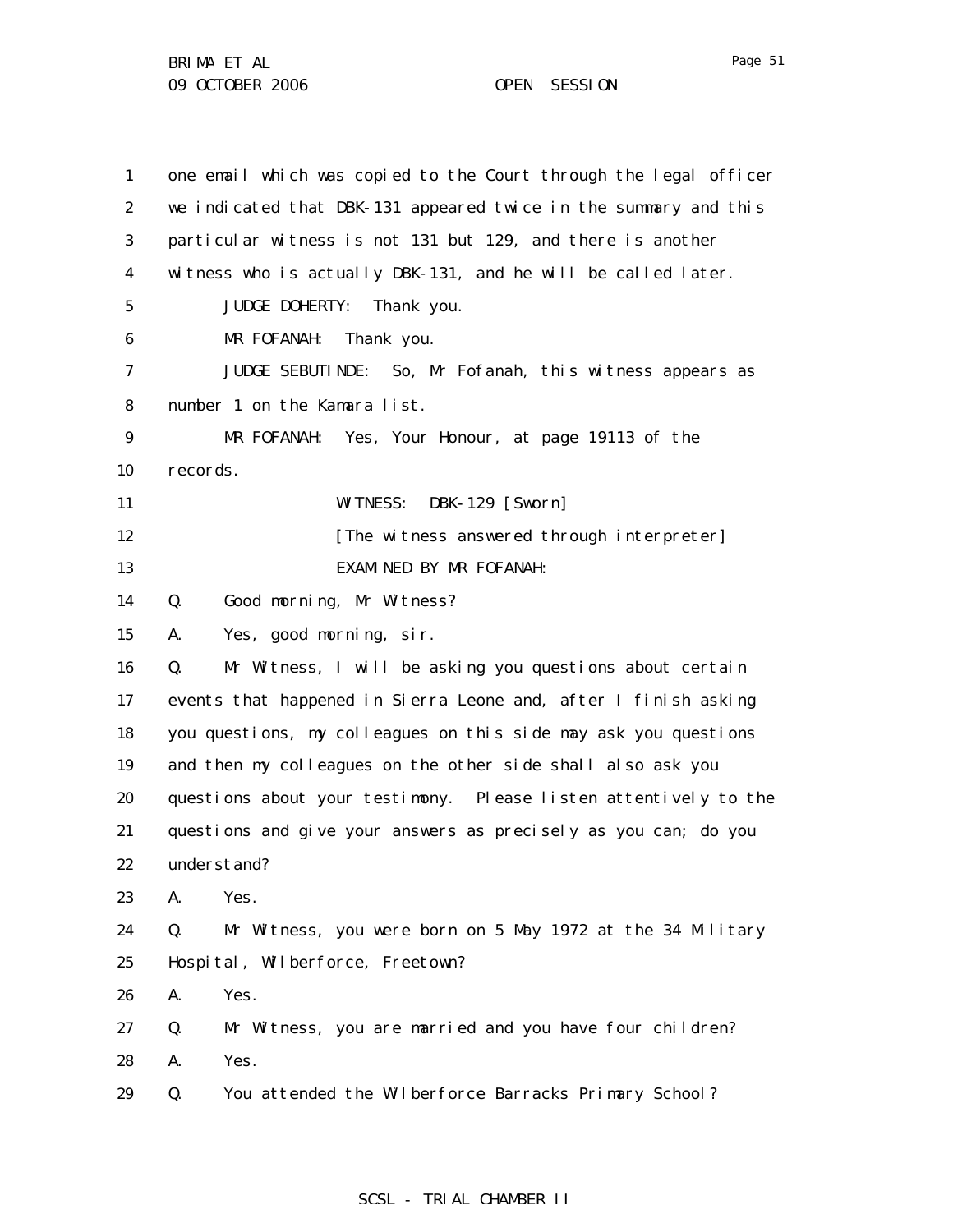1 2 3 4 5 6 7 8 9 10 11 12 13 14 15 16 17 18 19 20 21 22 23 24 25 26 27 28 29 A. Yes. Q. As well as you did your secondary education at the Services Secondary School Juba Hills, Freetown? A. Yes. Q. You can read and write? A. Yes. Q. Your occupation at the moment is that of a footballer, playing at second division level? A. Yes. Q. In 1991, May, you were enrolled in the Sierra Leone Army? A. Yes. Q. Now, if given a pen and a paper, will you be able to write down -- let me ask the question first, I'm sorry. Now, when you were enrolled, were you given a military number? A. Yes. Q. Now, if given a pen and a paper, will you be able to write down your military number? A. Yes. Q. And by military number, I mean your Sierra Leone Army number? A. Yes. MR FOFANAH: Respectfully, Your Honours, may the witness be given a sheet of paper and a pen so that he can write down his military number. Q. Mr Witness, you can also write your name. You can also write your full names on that sheet of paper. Now, apart from your full names, Mr Witness, do you have a nickname which I don't want you to call? Do you have a nickname? A. Yes.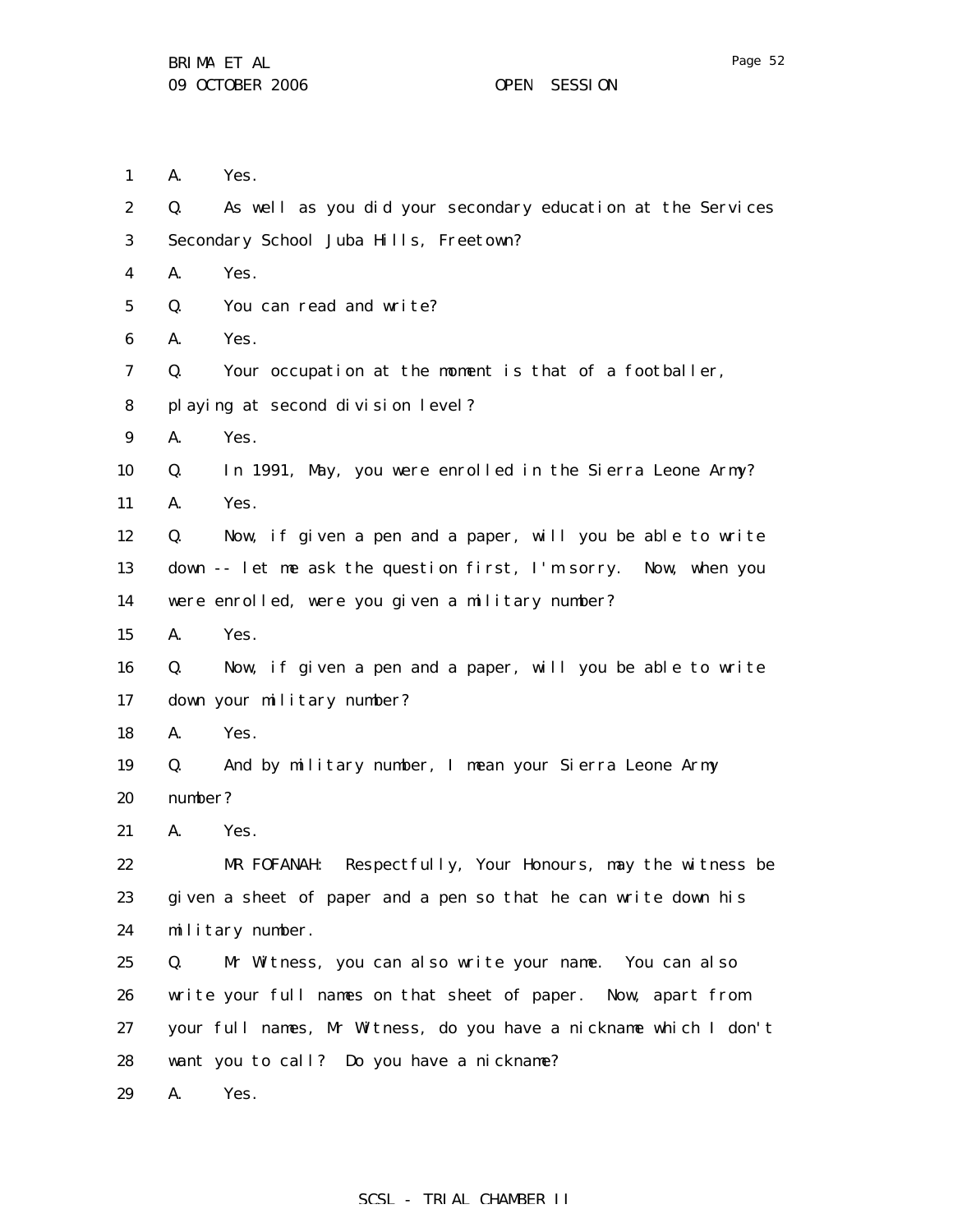1 2 3 4 5 6 7 8 9 10 11 12 13 14 15 16 17 18 19 20 21 22 23 24 25 26 27 28 29 Q. Can you write out your nickname on that piece of paper as well? A. Yes, I'm writing it. I've written it. Q. Thank you. PRESIDING JUDGE: Yes, Mr Fofanah. MR FOFANAH: At this stage Your Honours, I'm respectfully applying that for purposes of protecting the witness, that the document bearing his full names, nickname and SLA number, be kept under seal. PRESIDING JUDGE: You are tendering it, are you? MR FOFANAH: Yes, I'm tendering it as an Exhibit, to be kept under seal. PRESIDING JUDGE: Well, is there any objection from the Prosecution? MR WAGONA: No, objection, Your Honours. PRESIDING JUDGE: Right. Thank you. Well, this document giving the witness's military number, his name and his nickname, will be admitted into evidence as Exhibit D31. [Exhibit No. D31 was admitted] MR FOFANAH: Grateful, Your Honours. PRESIDING JUDGE: Madam Court Attendant, will you take custody of this Exhibit? Go ahead, Mr Fofanah. MR FOFANAH: Grateful, Your Honours. Q. Mr Witness, when you enrolled in the Sierra Leone Army, where were you enrolled? A. At 1st Battalion. Q. And where is that? A. Up Wilberforce. Q. Now, were you given any form of military training during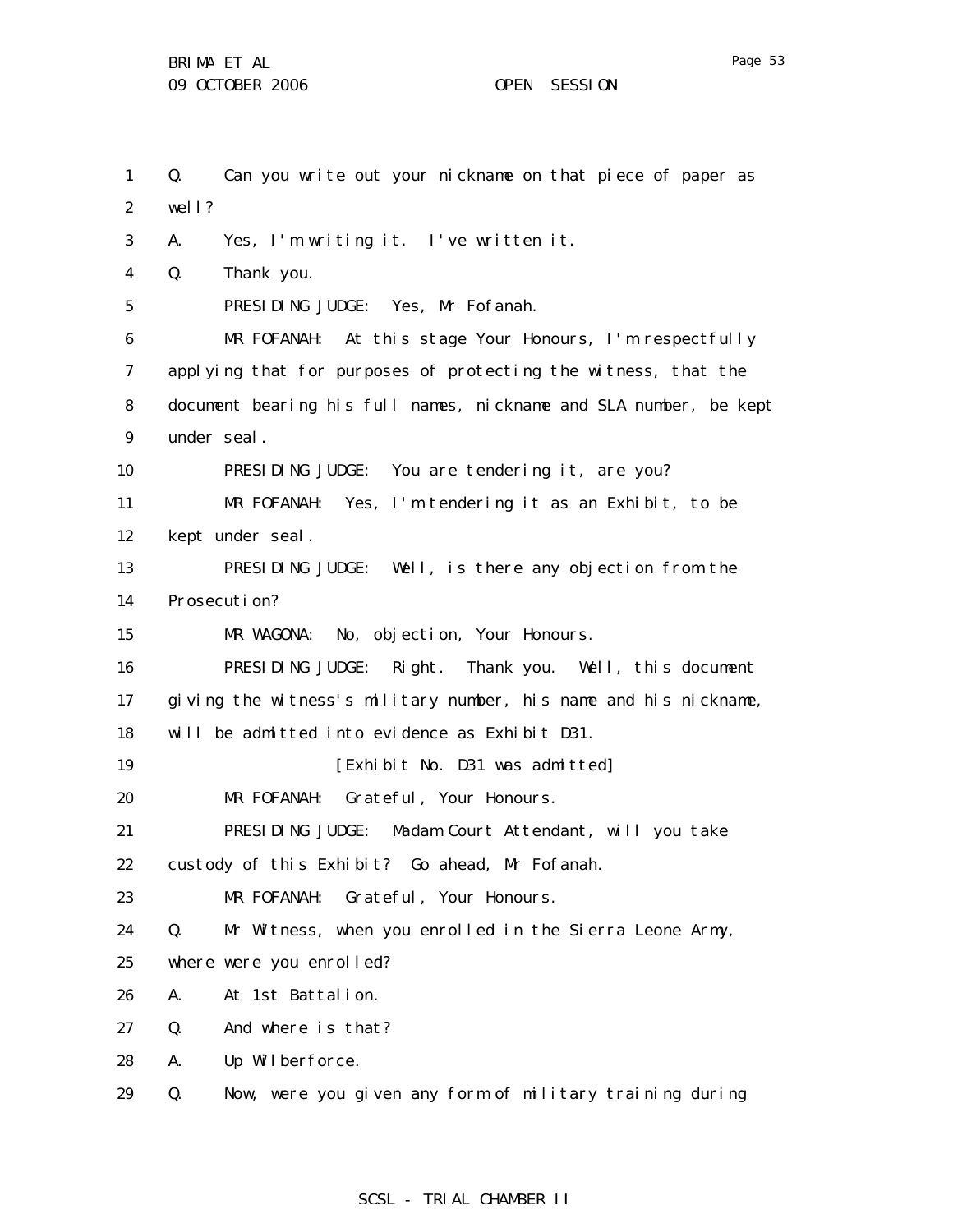- 1 your enrolment?
- 2 A. Yes.
- 3 Q. How long were you trained for?
- 4 A. I was trained for six months.
- 5 Q. And what kind of training were you given?
- 6 A. Infantry training.
- 7 Q. And what do you mean by infantry training?
- 8 A. Well, I was trained to fight, to go to the war front, so I
- 9 am an infantry man.
- 10 Q. Were you trained in the use of weapons?
- 11 A. Yes.
- 12 Q. What kind of weapon?
- 13 A. Yes. I was trained with AK-47. GPMG, heavy support
- 14 weapon. Anti-aircraft weapon, AA.
- 15 Q. Now was your training, this six month training, was it
- 16 continuous?
- 17 18 A. Well, I was in the training school. From there I was moved to the front but I was in the training school for six months.
- 19 Q. Thank you. Now, what front were you moved to?
- 20 A. I was moved straight off to Gandorhun, in Kono.
- 21 Q. What year was that?
- 22 A. '91.
- 23 Q. Do you recall the name of your training officer, at the
- 24 military school?
- 25 26 A. Well, my platoon commander was Lieutenant TB Mansaray. And my CO was --
- 27 28 THE INTERPRETER: Your Honour, I didn't get the name of the CO.
- 29 MR FOFANAH: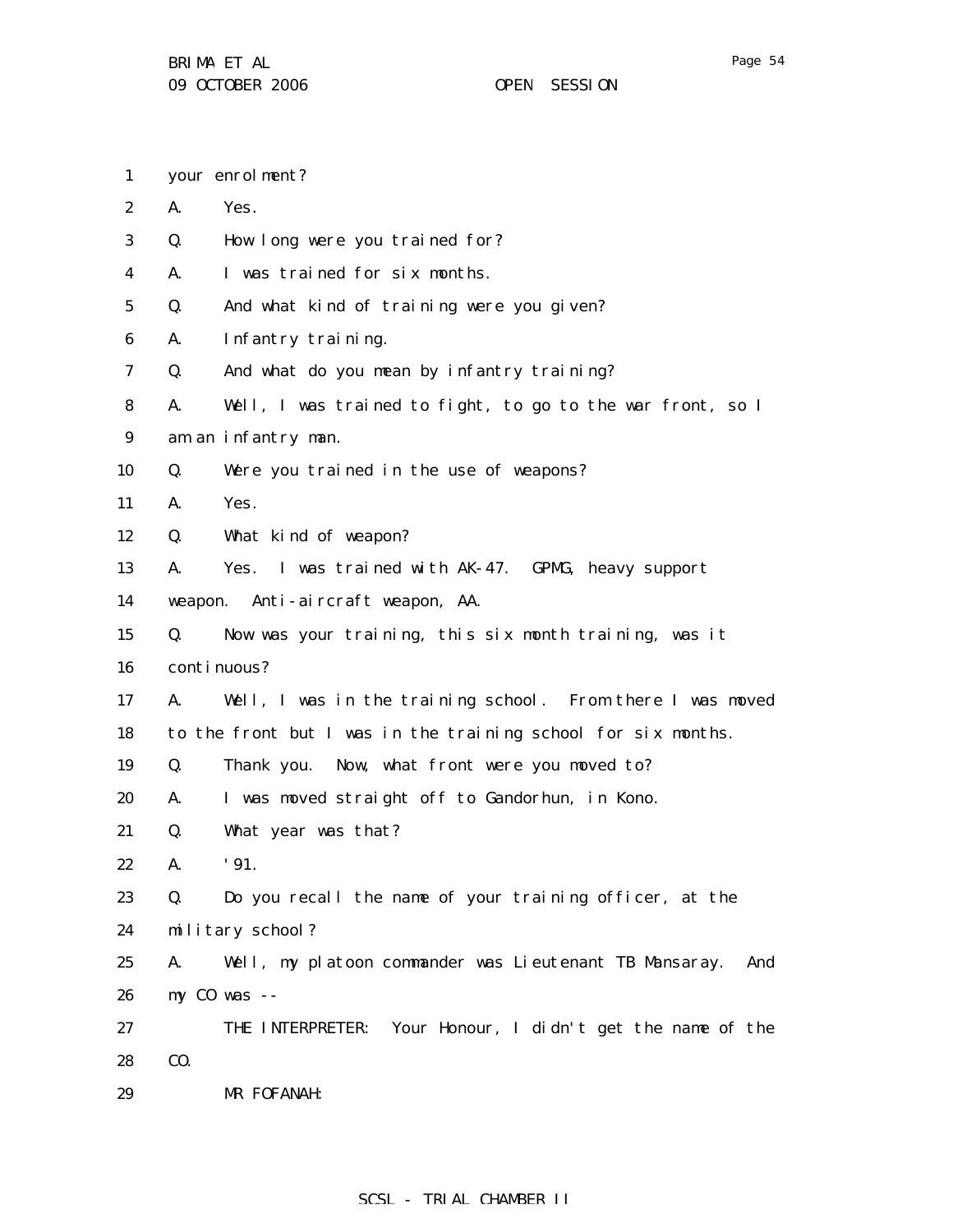1 2 3 4 5 6 7 8 9 10 11 12 13 14 15 16 17 18 19 20 21 22 23 24 25 26 27 28 29 Q. Mr Witness, please go slowly. Your testimony is being interpreted. Can you kindly go over the last bit of your testimony? Did you have training commanders? PRESIDING JUDGE: Well, we`ve got your platoon commander, Mr Witness. We already have your platoon commander. Can you give us the name of your CO? You mentioned it but the interpreter did not register it. THE WITNESS: My CO was Major Samura. MR FOFANAH: Q. What do you mean by CO? A. Commanding officer. Q. Mr Witness, do you know the second accused in this case, Ibrahim Bazzy Kamara? A. Yes. Q. How do you know him? A. I knew him where he was and where I was very close. He was by the barracks and I was by Wilberforce Village. So we were staying close to each other and we used to see each other. Q. Was this during your training, your military training, or before? A. No. Q. Which one? A. We used -- I had known him before the training and we used to see each other. Q. Can you describe him as a close friend of yours? A. Yes. He was not my close friend. He was a colleague. We were in different areas. He was at the village and I was at the barracks. Q. Okay. Thank you. Mr Witness, after your posting at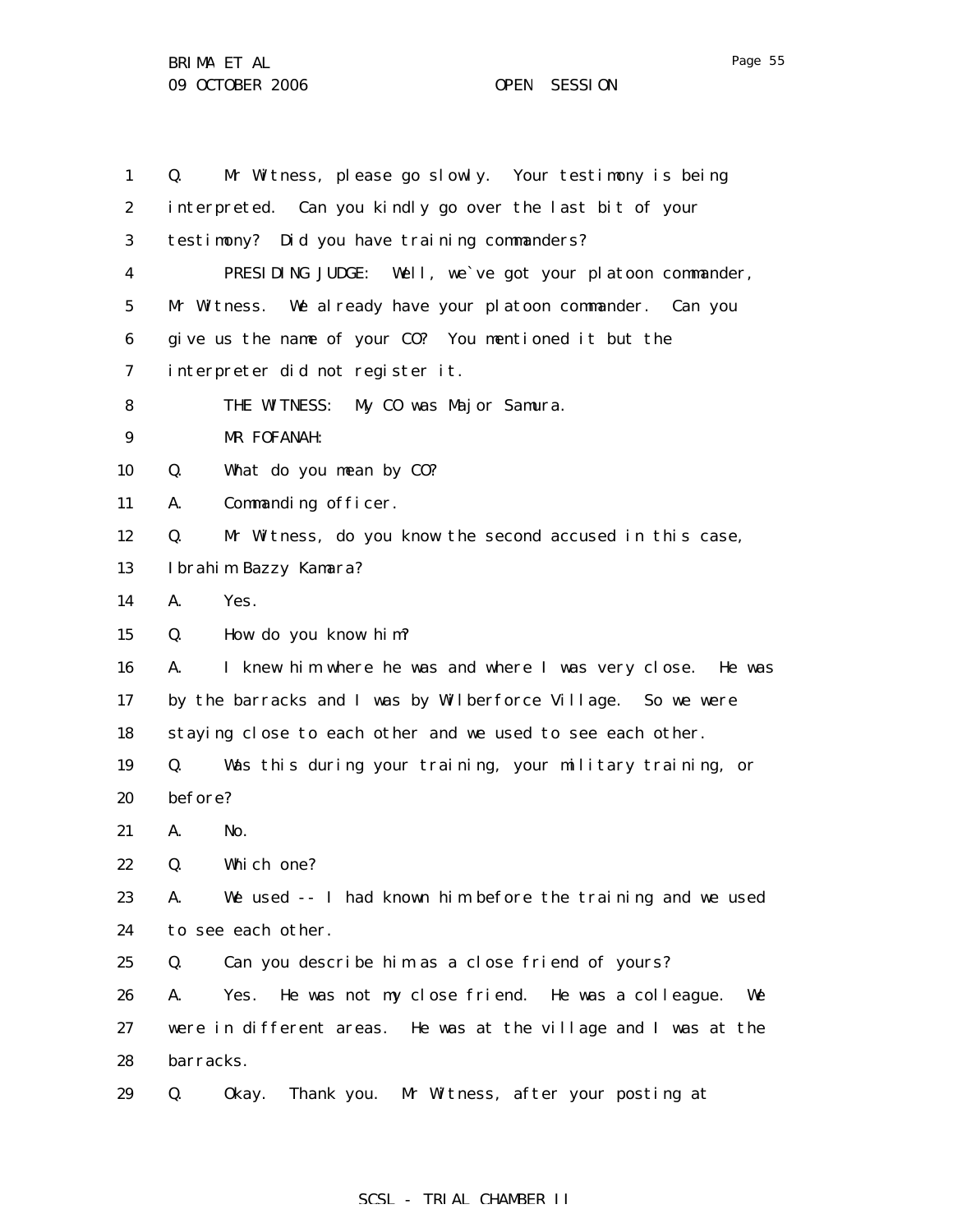1 2 3 4 5 6 7 8 9 10 11 12 13 14 15 16 17 18 19 20 21 22 23 24 25 26 27 28 29 Gandorhun, in Kono, did you go anywhere? A. No. From Gandorhun I continued to fight on to Bandajuma, Yawie. Q. Who were you fighting during that period? JUDGE SEBUTINDE: Please supply some spelling. MR FOFANAH: Q. Did you say you continued to fight until Bandajuma? A. At that time it was RUF time, not the SLA -- it was the SLA time when I joined the military. Q. Okay. We will come to that. I just want to get the name. You said from Gandorhun -- Your Honours , I think we`ve had Gandorhun before. And then from Gandorhun, where did you go to? A. From Gandorhun I was deployed in Bandajuma. Q. Bandajuma, Your Honours, is B-A-N-D-A-M-A-J-U-M-A [sic]. So I`ll ask you the question: Who were you fighting? You said you fought from Gandorhun to Bandajuma. Who were you fighting during that period? A. Well, at that time it was the RUF. I was with the government troop. I was a soldier. Q. What do you mean by RUF? A. Well, at that time it was during the rebels. When I left training school I was sent to the war front. Q. Okay. Mr Witness, do you -- where were you in 1997, the year 1997? A. At that time I was in Freetown. Q. Do you recall May 25th, 1997? A. Yes, I can recall that day. Q. Now where were you on May 25th, 1997? A. I was in the billet. I was in the football team. I was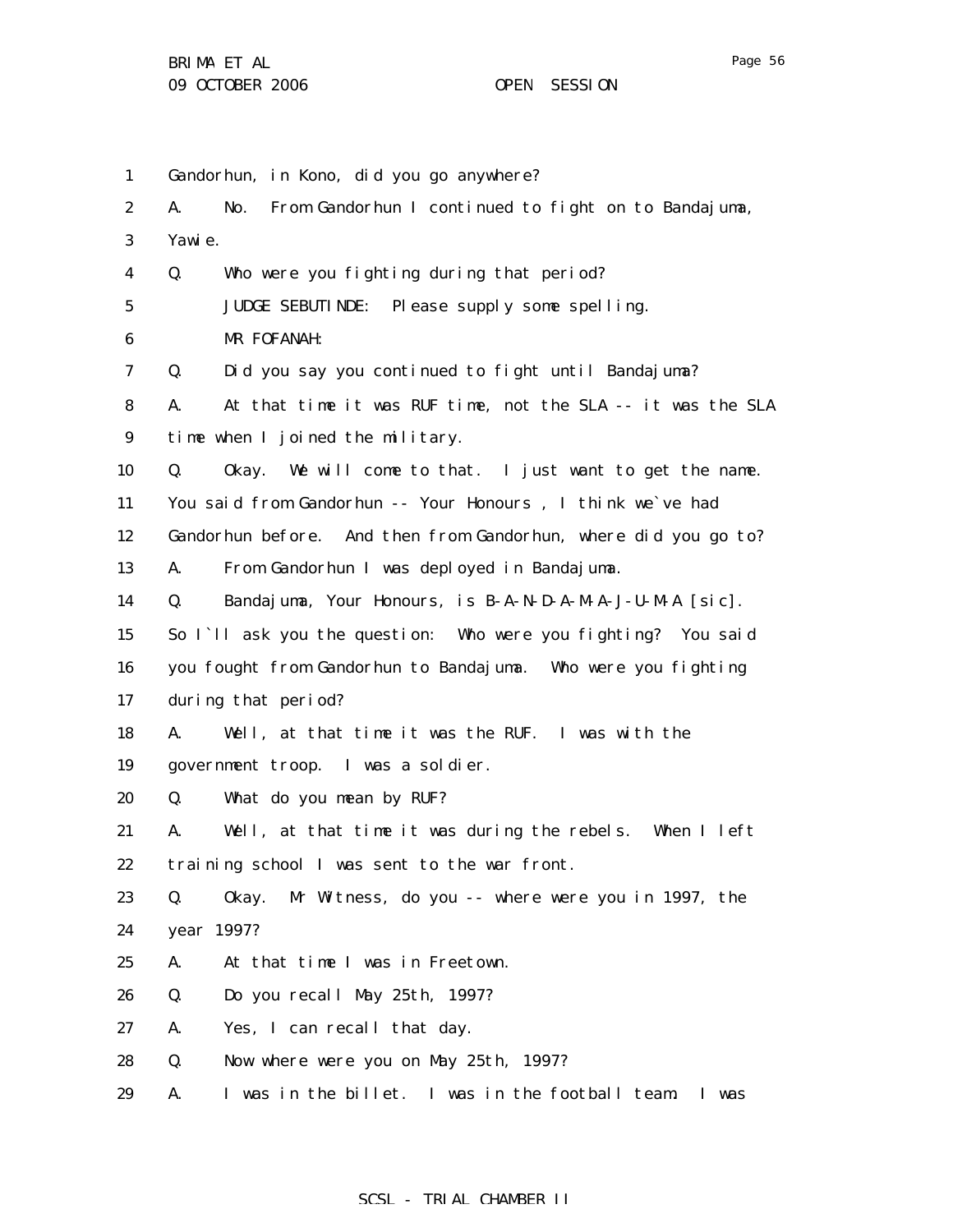| 1                |       | playing football with my team, so I was with them in the billet. |
|------------------|-------|------------------------------------------------------------------|
| $\boldsymbol{2}$ | Q.    | What team was that?                                              |
| 3                | A.    | The army football team. We were in camp, in the billet,          |
| $\boldsymbol{4}$ |       | the army football team.                                          |
| $5\phantom{.0}$  | Q.    | And by army, do you mean the Sierra Leone Army football          |
| $\boldsymbol{6}$ | team? |                                                                  |
| 7                | A.    | Yes.                                                             |
| 8                | Q.    | How many of you were in camp on that day?                        |
| 9                | A.    | Almost 31 in number.                                             |
| 10               | Q.    | Did you have a coach?                                            |
| 11               | A.    | Yes.                                                             |
| 12               | Q.    | Who was the coach?                                               |
| 13               | A.    | Abu Sankoh, alias Zagalo, the late man.                          |
| 14               | Q.    | Now, can you recall those who formed part of the army            |
| 15               |       | football team, the 31 people, do you know -- did you know all of |
| 16               | them? |                                                                  |
| 17               | A.    | Yes, I can recall some of them.                                  |
| 18               | Q.    | Was the second accused, Ibrahim Bazzy Kamara, a member of        |
| 19               |       | the army football team?                                          |
| 20               | A.    | Never. He was not in the army team.                              |
| 21               | Q.    | Was the first accused, Tamba Brima, a member of the army         |
| 22               |       | football team?                                                   |
| 23               | A.    | He was not in the army team.                                     |
| 24               | Q.    | Was the third accused, Santigie Borbor Kanu, a member of         |
| 25               |       | the army football team?                                          |
| 26               | A.    | He was not in the army team.                                     |
| 27               | Q.    | So who else can you recall as being part of the army             |
| 28               |       | football team, apart from yourself and the coach?                |
| 29               | A.    | Well, I had my captain, who was Maxim Sesay, and the             |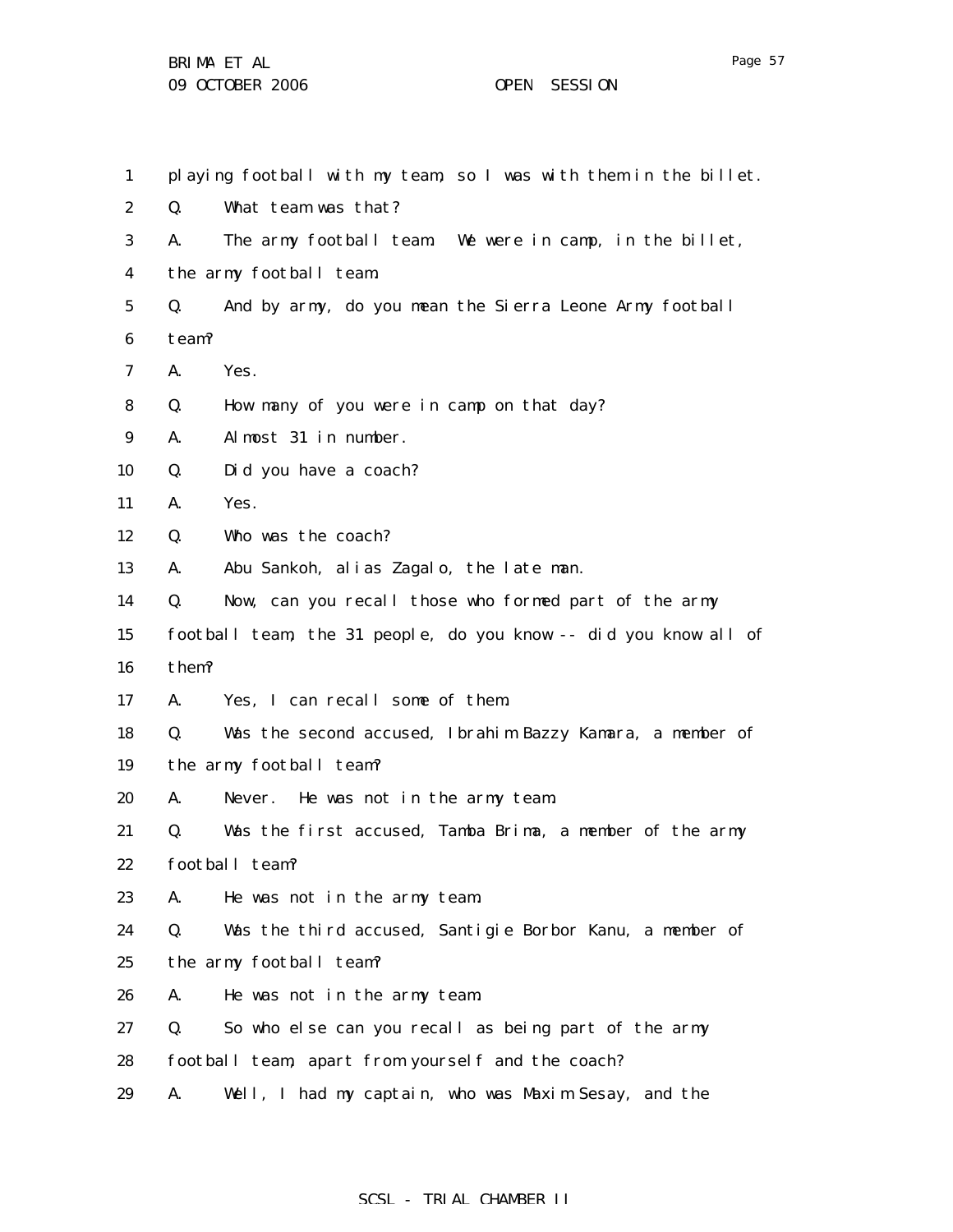assistant --

1

2 3 4 5 6 7 8 9 10 11 12 13 14 15 16 17 18 19 20 21 22 23 24 25 26 27 28 29 Q. I have to spell the names. Maxim, Your Honours, is M-A-X-I-M and Sesay is S-E-S-A-Y. You say Maxim Sesay was the captain, who else? A. The assistance captain was Panel. Q. Panel, I think, as in the English word panel. Yes. Go on. A. We had Basky Kambolai. Q. Basky, B-A-S-K-Y. Kambolai, K-A-M-B-O-L-A-I. Do you recall any other names? A. We had Issa. Q. I-S-S-A. A. Lamina. Q. Lamina, L-A-M-I-N-A. Okay. Mr Witness, you said you were in total 31 in the team, not so? And the three accused were not members of the team? A. Not at all. Q. Now, you said you recall events of May 25th, 1997. What exactly happened on that day whilst at the billet? A. Well, I slept in the billet. Around 6.30 I heard gunshots around Cockerill area, so I moved. I went to my home in the barracks so I was there until it was -- the place was cleared. So around 7 -- Q. Hold it there; where is Cockerill? You said you heard gunshots from the Cockerill direction. A. Cockerill is around Wilkinson Road. Q. And what place is Cockerill? A. At the headquarters, the military headquarters. Q. So did you go home after hearing the gunshots? A. Yes, I went to my house.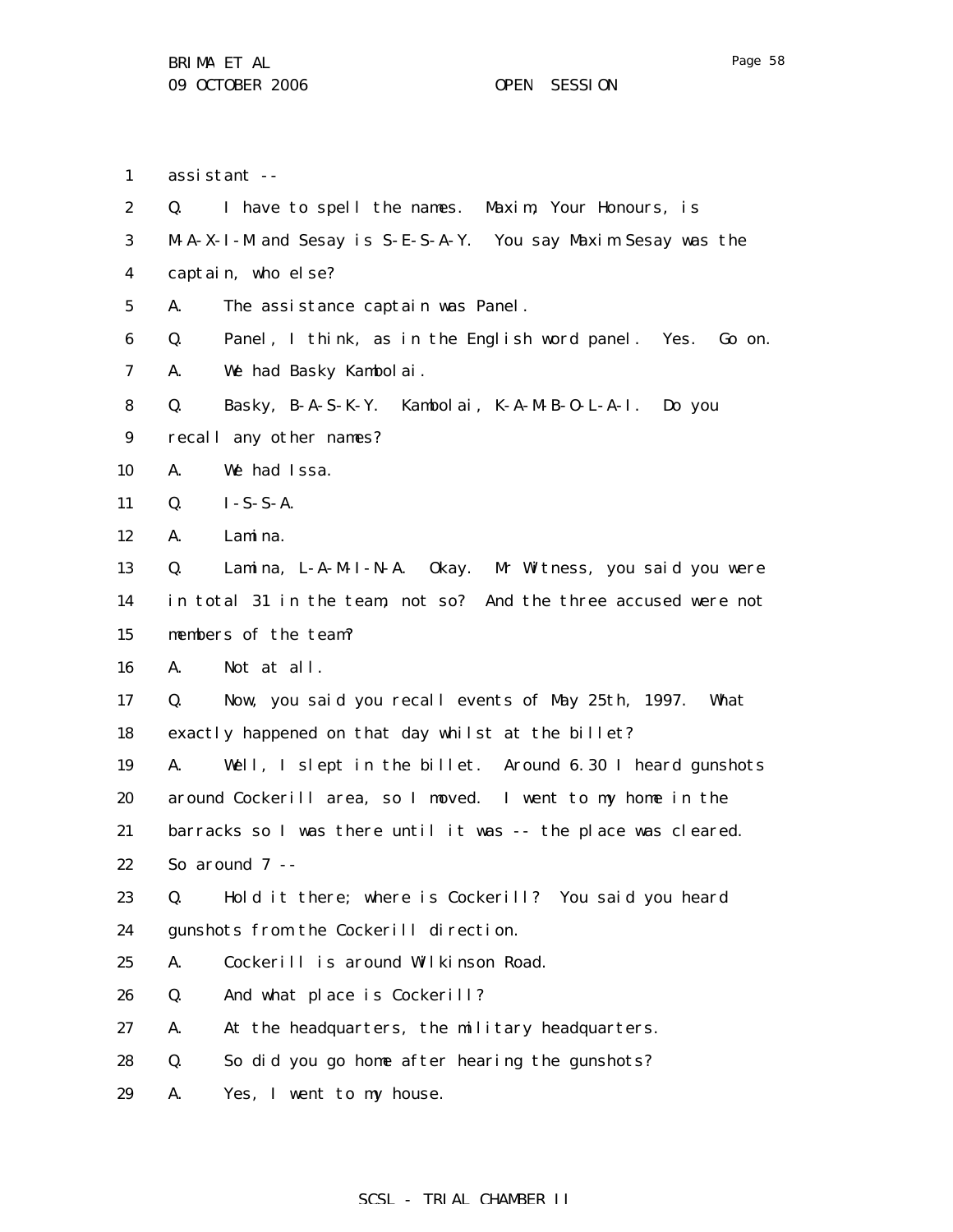1 2 3 4 5 6 7 8 9 10 11 12 13 14 15 16 17 18 19 20 21 22 23 24 25 26 27 28 Q. And apart from going home on that day, did anything else happen which you can recall? A. Well, I saw soldiers passing up and down and from then I heard an announcement from one Corporal Gborie. I heard the announcement that the SLPP government had been overthrown. Q. Do you know this Corporal Gborie, who made the announcement? A. I had known him as a soldier. Q. Was he a member of the Sierra Leone Army football team. A. No. Q. And after hearing about the announcement that a coup had occurred, did you do anything? A. No. Q. Did you go anywhere? A. I went to my house. From there, I stayed with my family. I stayed with my family. Q. Now you've talked about a coup. Do you know who the coup plotters were? A. Well, I didn't know the people who made the coup. It was the announcement I heard from Corporal Gborie over 99.9. Q. And do you know if any member of the Sierra Leone Army football team was part of those who plotted the coup? A. No, I didn't hear about them. I only heard the announcement that Gborie made because I was in the camp. Q. Now, as a soldier, having heard the announcement and having gone home to your family, did you report to the military headquarters after hearing the coup? A. Yes. Later I asked what had happened. I saw my colleagues

29 and I reported at the 1st Battalion.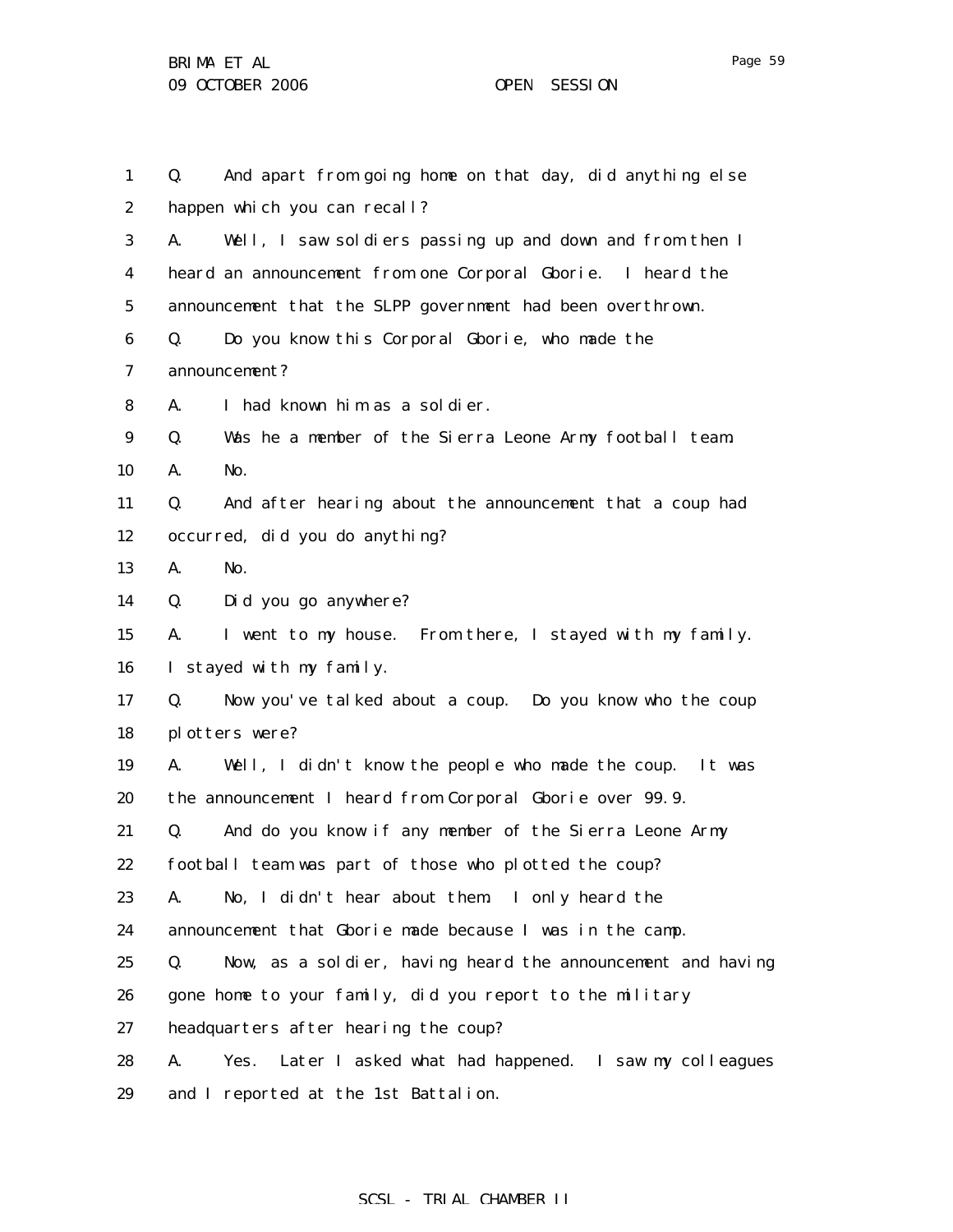BRIMA ET AL 09 OCTOBER 2006 OPEN SESSION

| 1                | Q.      | And where was the 1st Battalion?                               |
|------------------|---------|----------------------------------------------------------------|
| $\boldsymbol{2}$ | A.      | Up Wilberforce Barracks.                                       |
| 3                | Q.      | And did anything happen after you reported for normal duty?    |
| 4                | A.      | Well, I saw soldiers going up and about. Nothing had           |
| $\mathbf{5}$     |         | happened to me, so I only reported to my battalion.            |
| 6                | Q.      | Now, do you know if a government was formed following the      |
| 7                |         | announcement of the coup?                                      |
| 8                | A.      | Yes, they formed a government.                                 |
| 9                | Q.      | What government was it?                                        |
| 10               | A.      | The AFRC government.                                           |
| 11               | Q.      | Did that government have any leader that you know?             |
| 12               | A.      | Yes.                                                           |
| 13               | Q.      | Who was the leader?                                            |
| 14               | A.      | JP Koroma was the leader.                                      |
| 15               | Q.      | Does the letters JP stand for anything that you know?          |
| 16               | A.      | Repeat please.                                                 |
| 17               | Q.      | You said JP Koroma was the leader. Does the letters JP         |
| 18               |         | stand for anything that you know?                              |
| 19               | A.      | Well, when I heard the announcement, I knew JP as the          |
| 20               | leader. |                                                                |
| 21               | Q.      | What does the letters JP mean to you?                          |
| 22               | A.      | Johnny Paul Koroma.                                            |
| 23               | Q.      | Now, apart from Johnny Paul Koroma who you've described as     |
| 24               |         | leader of the AFRC, did you know any other members of the AFRC |
| 25               |         | government?                                                    |
| 26               | A.      | Yes, I heard some appointment that JP gave.                    |
| 27               | Q.      | What sort of appointments did you hear about?                  |
| 28               | A.      | I heard about SAJ Musa, chief secretary of state.<br>Then,     |
| 29               |         | Bazzy, as a PLO 2.                                             |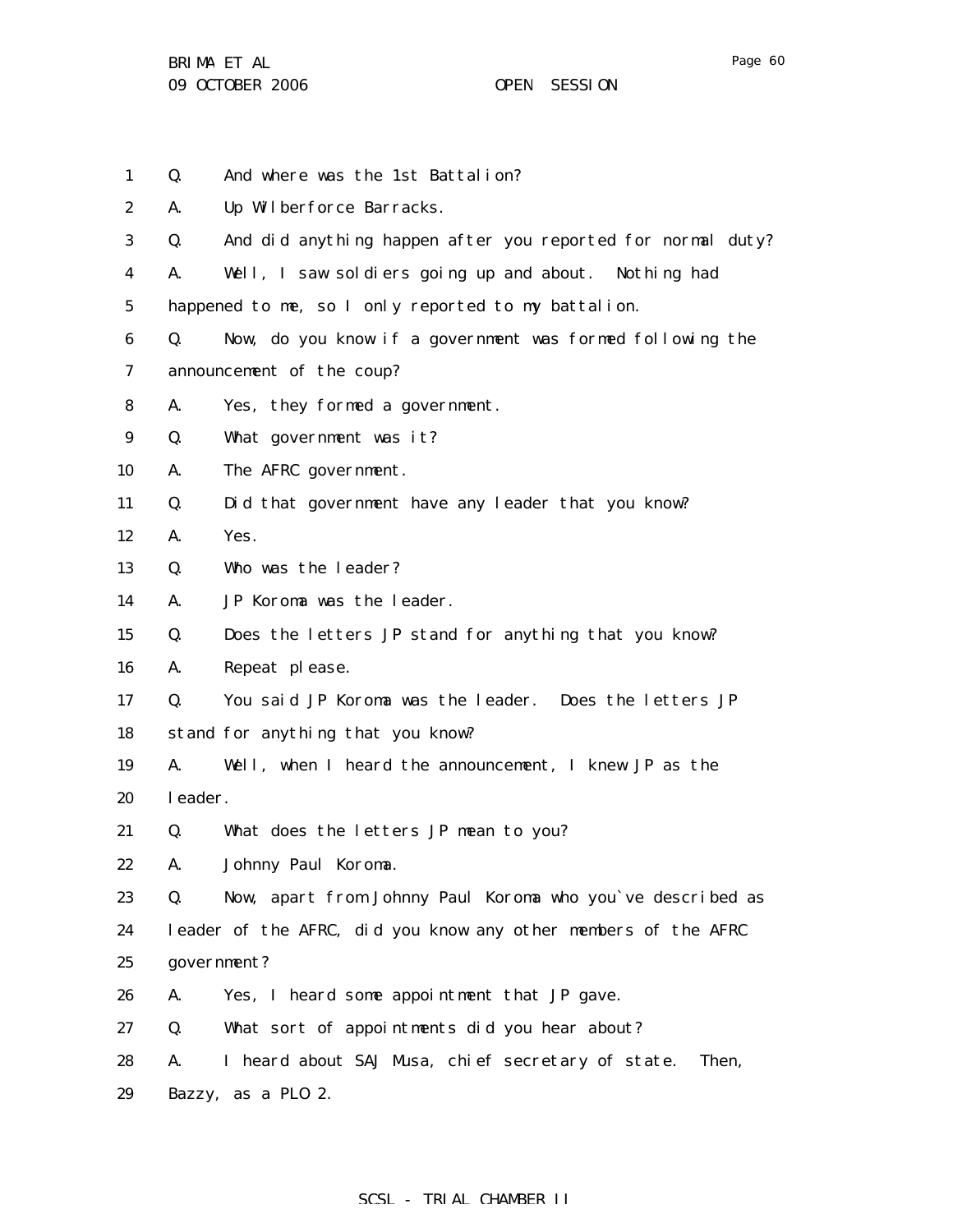| $\mathbf{1}$     | Q.     | Hold it. By Bazzy --                                       |
|------------------|--------|------------------------------------------------------------|
| $\boldsymbol{2}$ | A.     | Sorry.                                                     |
| 3                | Q.     | -- by Bazzy are you referring to the second accused,       |
| 4                |        | Ibrahim Bazzy Kamara?                                      |
| $\mathbf{5}$     | A.     | Ibrahim Bazzy Kamara, second accused.<br>Yes.              |
| 6                | Q.     | You said he was PLO what?                                  |
| 7                | A.     | PL0 3.                                                     |
| 8                | Q.     | Yes. Apart from Bazzy and SAJ Musa, who else did you hear  |
| 9                | about? |                                                            |
| 10               | A.     | I heard about other appointments, like Tamba Brima.        |
| 11               | Q.     | What appointment was given to Tamba Brima?                 |
| 12               | A.     | PL0 2.                                                     |
| 13               | Q.     | Anyone el se?                                              |
| 14               | A.     | Abu Sankoh, Zagalo, PLO 1.                                 |
| 15               | Q.     | Anyone el se?                                              |
| 16               | A.     | Yes, there were other men who were given appointments.     |
| 17               | Q.     | Now, do you know what the letters PLO stand for?           |
| 18               | A.     | No.                                                        |
| 19               | Q.     | And do you know if Ibrahim Bazzy Kamara performed any      |
| 20               |        | functions as PLO 3?                                        |
| 21               | A.     | Well, by then, I was with my boss. I had been deployed to  |
| 22               |        | my boss, SAJ Musa, as security.                            |
| 23               | Q.     | So you served as security to SAJ Musa during this period?  |
| 24               | A.     | Yes.                                                       |
| 25               | Q.     | How long did you serve as security for, to SAJ Musa, after |
| 26               |        | the overthrow of the SLPP government?                      |
| 27               | A.     | Well, the time he came -- when he came from overseas, that |
| 28               |        | was the time I was with him. When he came to Sierra Leone. |
| 29               | Q.     | So for how long were you with him?                         |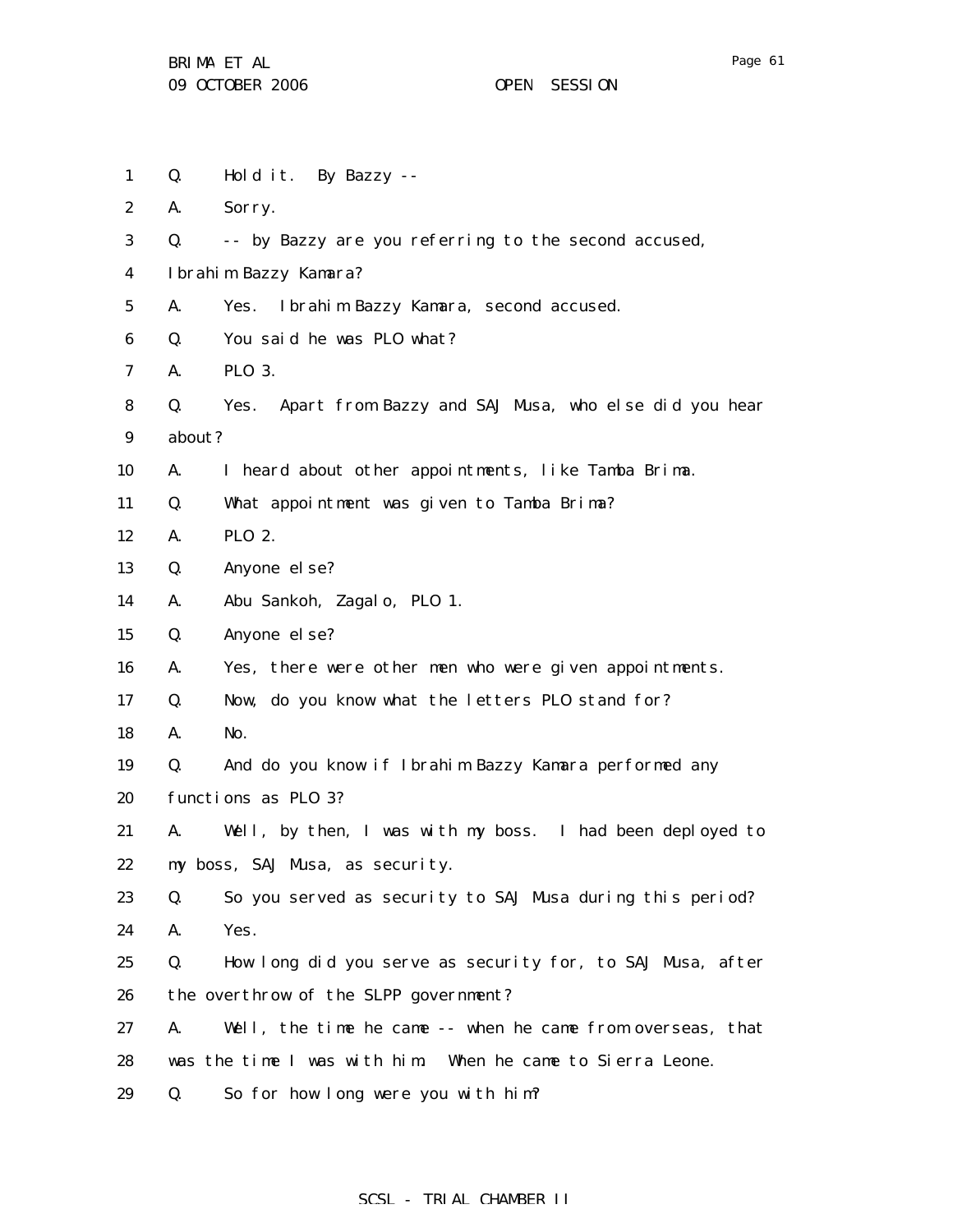1

2

3

4

5

6

7

8

9

10

11

12

13

14

15

16

17

18

19

20

21

22

23

24

25

26

27

28

A. I was with him until the intervention. Q. Now, were you always with him during the AFRC period? A. Yes. Q. Did you know during that period if SAJ Musa attended AFRC meetings? A. Well, we used to go to JP but it was during the night but I always stayed outside and he would go inside. Q. So how many times did you go to JP during the night? A. Any time he would go, if I would be fortunate, then I will go with him. Q. And during those trips that you made to JP Koroma, did you see the second -- JUDGE SEBUTINDE: What does JP -- "I will go to JP", what is that? What is JP? Is that a place? MR FOFANAH: Your Honour, I think I've asked him that question before and he said it was Johnny Paul. JUDGE SEBUTINDE: You asked him with regard to the name, the initials JP, but it's not clear from this evidence what JP means. MR FOFANAH: I will clarify that. Thank you, Your Honour, I will clarify it. Q. Mr Witness, when you said you went, you, yourself and SAJ Musa went to JP, what do you mean by JP? A. Johnny Paul Koroma, the leader of AFRC. Q. And where were you -- where was it that you went to him? I mean, what place? A. It was down Spur Road, around the British High Commission. Q. During those visits did you see the second accused, Ibrahim

29 Bazzy Kamara, also paying visits?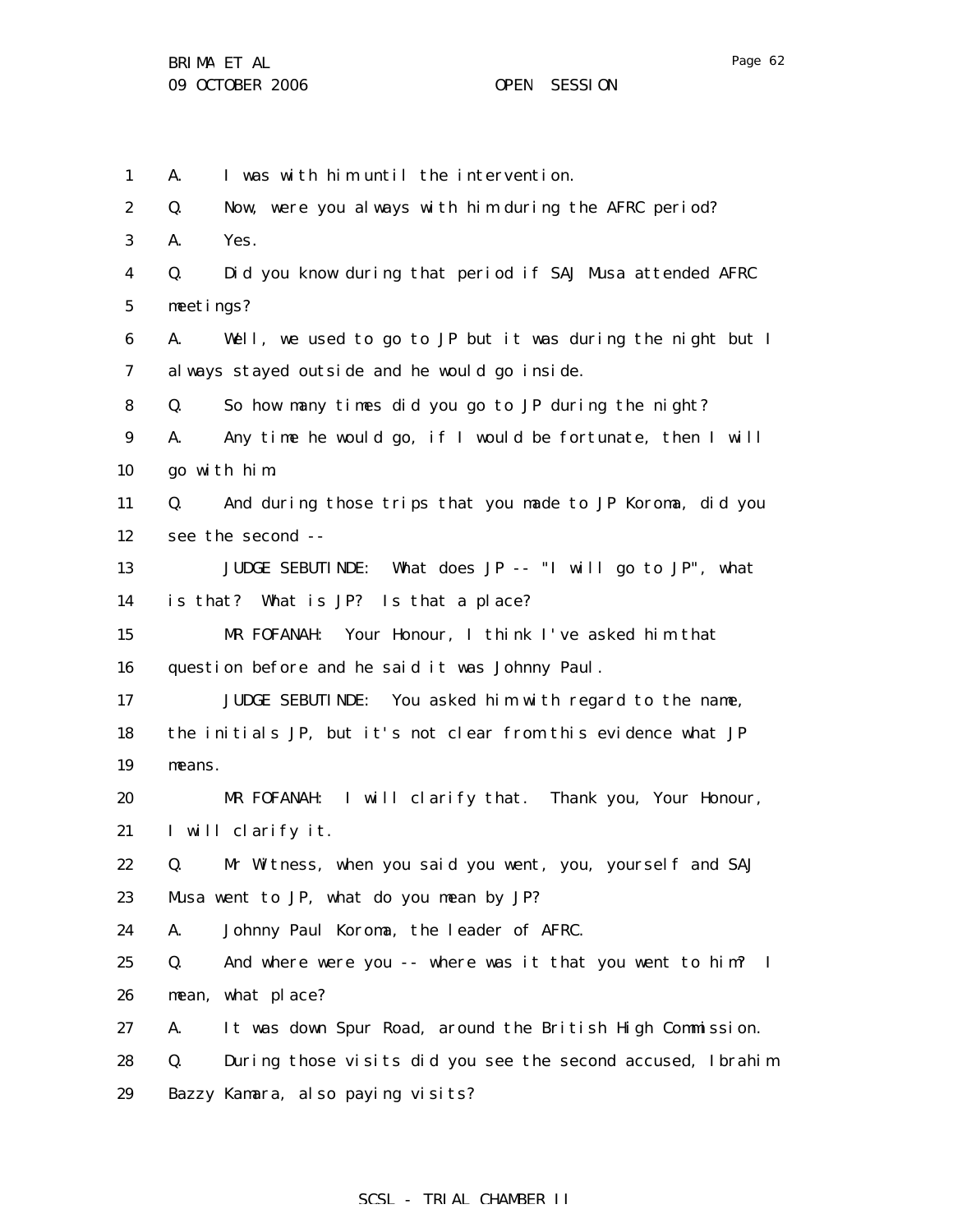1 2 3 4 5 6 7 8 9 10 11 12 13 14 15 16 17 18 19 20 21 22 23 24 25 26 27 28 29 A. I never -- I never saw him there. Q. Did you see the first accused, Tamba Brima, during the visits? A. I never saw them there. Q. What about the third, Santigie Borbor Kanu? A. I didn't used to see them. Q. Now, you said you were SAJ Musa throughout the AFRC period until the time of the overthrow. Do you know when -- do you recall events of the AFRC period, in particular, regarding the conduct of SLA soldiers during the AFRC period? A. Well, by then, I was with my boss. I was with SAJ Musa. Q. Now, apart from SLA soldiers, were there any other armed group of people in Freetown at that time? A. I didn't know whether there was another group. There were SLA soldiers. Q. You've mentioned the word RUF before. Do you know if RUF soldiers were in Freetown during that period? A. During the time of the government? Q. During the time of the AFRC government, yes? A. Yes. Q. Was anyone leading them or commanding them, that you know? A. Well, Sam Bockarie, Mosquito. Q. Was he based in Freetown during the AFRC period? A. He was not in Freetown. Q. Now do you recall February 1998? A. Yes. Q. Where were you, in February 1998? A. February '98, I can't recall that, except you explain. Q. Did you hear about the ECOMOG intervention into Freetown in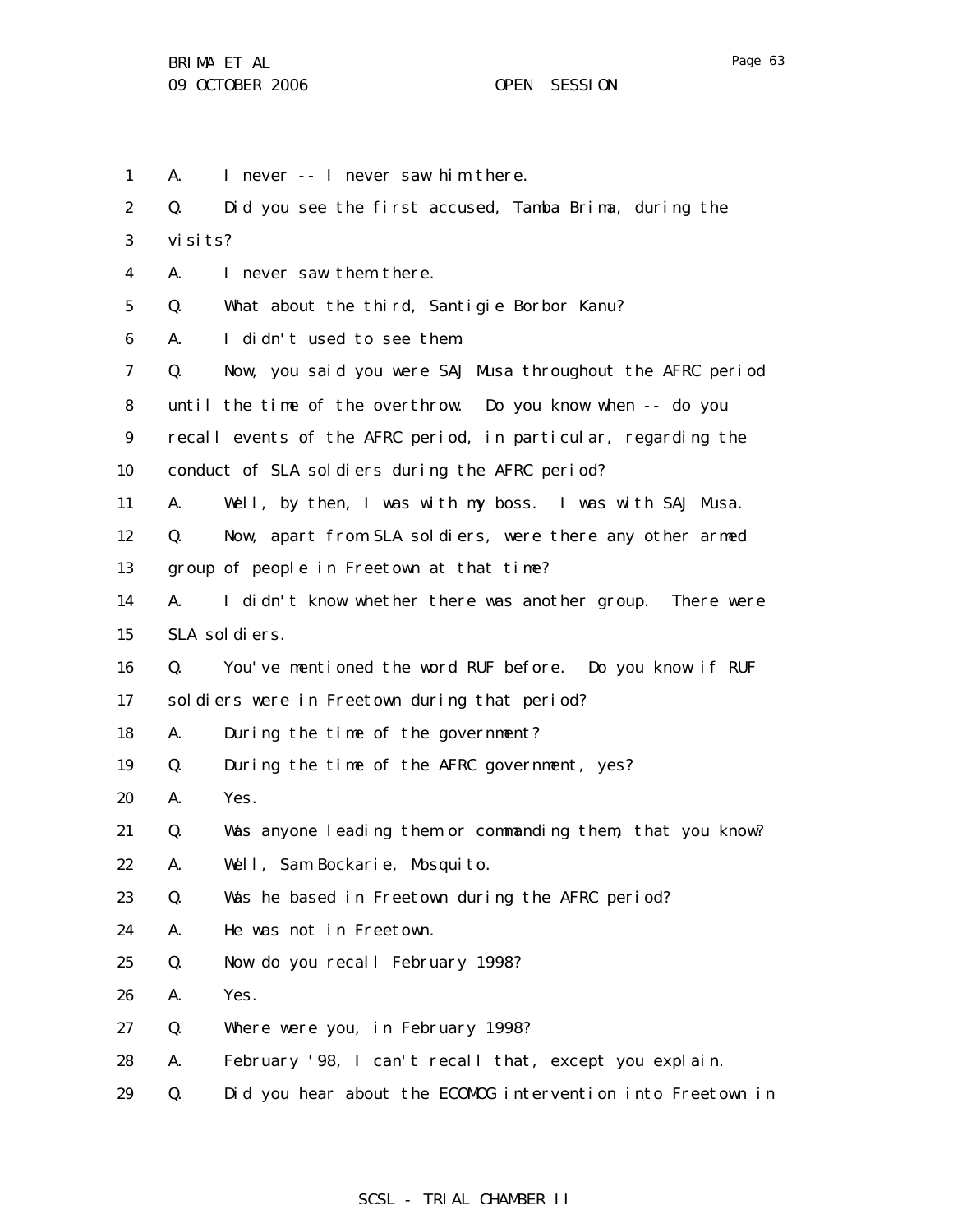- 1 February 1998?
- 2 A. Yes. Yes.
- 3 Q. So where were you during that intervention?
- 4 A. That time I was with my boss.
- 5 Q. And by your boss, you mean who?
- 6 A. SAJ Musa.
- 7 Q. So did anything happen during that month in Freetown?
- 8 A. At that time ECOMOG started to fight.
- 9 Q. From where did they start to fight?

10 11 A. They first start from the city, along Mammy Yoko area, on to Wellington area.

- 12 Q. Now, did you do anything during the ECOMOG fight?
- 13 14 15 A. Yes, I was with my boss. I was a soldier. So I tried to secure him in order for us to locate where we would be for the moment.
- 16 Q. Now, did you stay in Freetown throughout the month of
- 17 February 1998?
- 18 A. No.
- 19 Q. Where did you go to?
- 20 A. I pulled out with my boss.
- 21 Q. Where did you go to?
- 22 A. We went to Tombo.
- 23 Q. And where is Tombo?
- 24 A. Around the peninsular.
- 25 26 Q. Now, before you left for Tombo, in Freetown, as a result of the right that you have referred to, waged by ECOMOG, do you know
- 27 if anything happened to Freetown during that fight?
- 28 A. No, I can't remember.
- 29 Q. Okay. So, from Tombo in the peninsular, where did you go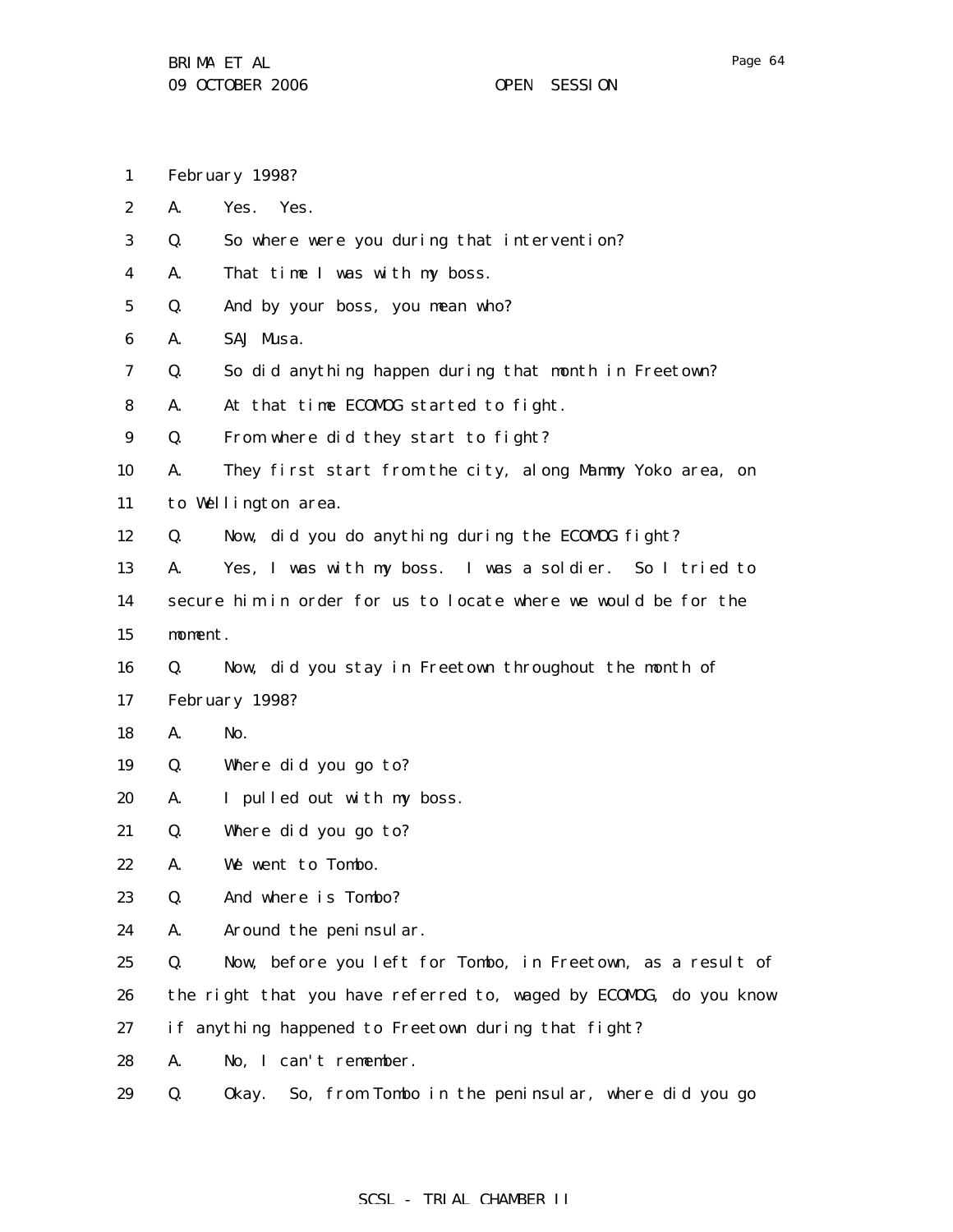- 1 to?
- 2 A. We crossed to RDF camp; Sumbuya.
- 3 Q. What do you mean by RDF?
- 4 5 A. RDF is Rapid Deployment Forces, something like a camp made for soldiers.
- 6 Q. And from RDF camp at Sumbuya, did you go anywhere?
- 7 A. We moved to Masiaka.
- 8 Q. Did you meet people at Masiaka?

9 A. Yes, I met a lot of people at Masiaka.

- 10 Q. Who and who were at Masiaka?
- 11 A. We were many. I saw a lot of soldiers. I saw JP Koroma,

12 Johnny Paul Koroma, I saw SAJ Musa, Superman and some other

13 soldiers.

- 14 Q. Who is Superman?
- 15 A. Superman was an RUF commander.
- 16 17 Q. Now, when you arrived at Masiaka, did anything happen at Masiaka?
- 18 A. Yes.
- 19 Q. Please tell the Court.
- 20 A. When we got to Masiaka JP Koroma, Johnny Paul Koroma,
- 21 summoned a meeting. He encouraged us to come back to Freetown.
- 22 He spoke to the Guineans. The Guineans said they wouldn`t be
- 23 able except they are giving money for ammunition.
- 24 25 Q. Now, you said JPK encouraged you to come back to Freetown. What do you mean by that?
- 26 27 A. JP said we should stand up as soldiers and fight to come back to Freetown.
- 28 29 Q. And you said the Guineans said you should give them money for what?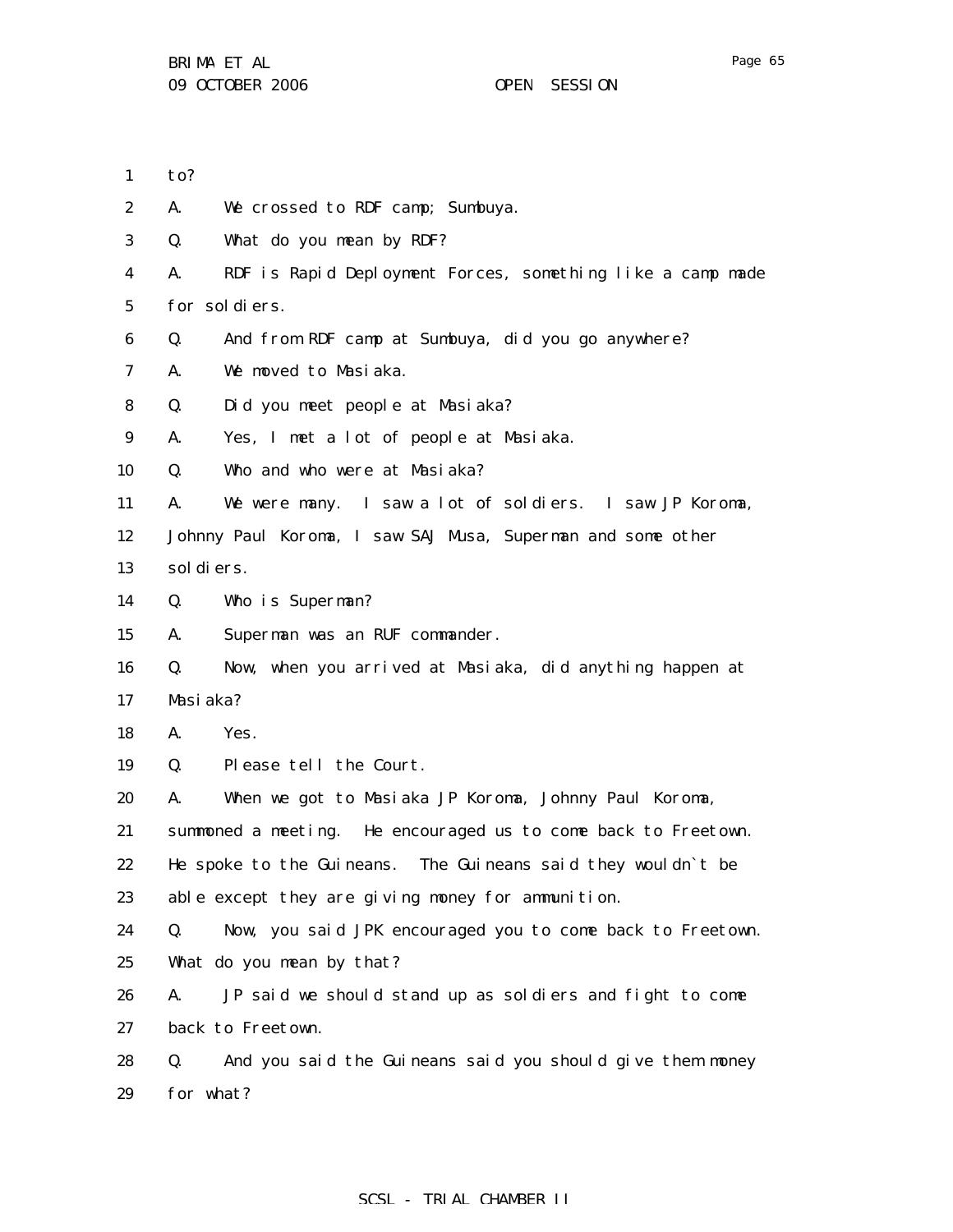- 1 A. For ammunition.
- 2 Q. Who were these Guineans?
- 3 A. The Guineans soldiers.
- 4 Q. Where were they based at that time?
- 5 A. They were at Masiaka.
- 6 Q. Were you present when they demanded money for ammunition?
- 7 A. I was present.
- 8 Q. How much money was demanded?
- 9 A. \$10,000.

10 Q. And to the best of your knowledge was the sum of \$10,000

- 11 given for any ammunition?
- 12 A. No.

13 14 15 Q. So what was the relationship like between the SLAs and the RUFs you met at Masiaka, as against the Guinean soldiers who were there?

16 17 A. Well, the Guineans were in their own areas, area, and we were in our own area at Masiaka.

18 19 Q. Was there any form of communication between the Guinean soldiers and the SLAs and the RUF?

20 21 A. We were not able to talk to them. They were in their own area and we were in our own area.

22 23 Q. So how did you reach the conclusion, then, that they were demanding money for ammunition?

24 25 26 A. At that time, I was there when they were talking about the ammunition. I was at the parade that JP had called, the one that JP Koroma had called.

27 28 Q. So who talked about the ammunition; was it the Guineans or JP Koroma?

29 A. It was JP Koroma who demanded for ammunition from them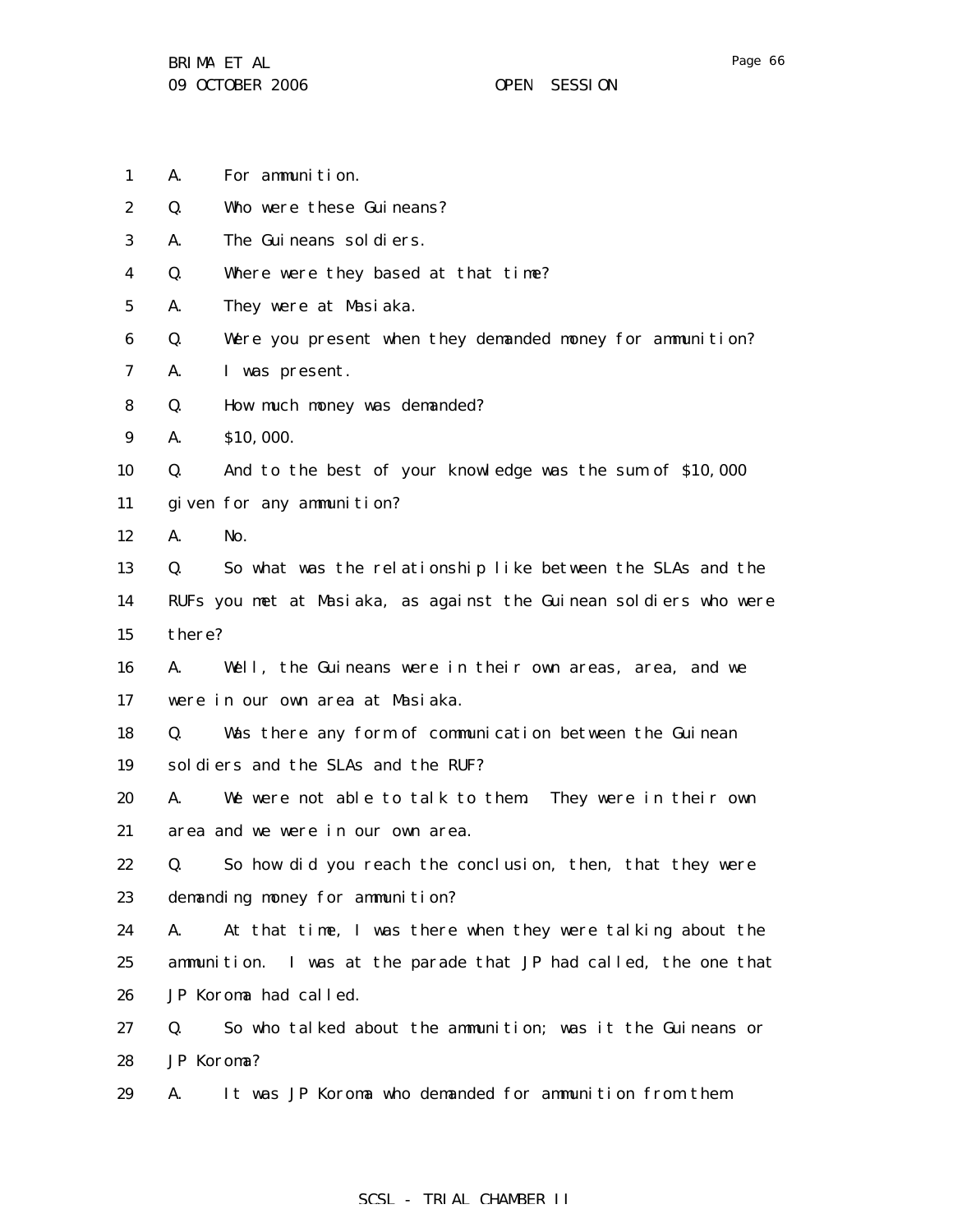| 1                | because he was in need of ammunition, but they didn't settle     |
|------------------|------------------------------------------------------------------|
| $\boldsymbol{2}$ | that.                                                            |
| 3                | Q.<br>Okay. Now apart from the demand for ammunition, did JP     |
| 4                | Koroma do or say anything in -- at Masiaka?                      |
| $5\overline{ }$  | A.<br>Yes.                                                       |
| 6                | Q.<br>What did he do or say?                                     |
| 7                | Well, when he summoned the soldiers, he spoke to the<br>A.       |
| 8                | soldiers, so everybody took a stand in order to fight; in order  |
| 9                | to reinstate our army.                                           |
| 10               | Q.<br>Did you come back to Freetown to reinstate your army as a  |
| 11               | result of what JP Koroma said?                                   |
| 12               | A.<br>Yes.                                                       |
| 13               | So from Masiaka, where did you go to?<br>Q.                      |
| 14               | To Kabala.<br>Kabal a.<br>A.                                     |
| 15               | Q.<br>Now, did you see the second accused at Masiaka, Ibrahim    |
| 16               | Bazzy Kamara?                                                    |
| 17               | Yes, I saw him at Masiaka.<br>A.                                 |
| 18               | Was he alone when you saw him?<br>Q.                             |
| 19               | A.<br>He was with his family.                                    |
| 20               | Did you see him at Kabala when you travelled to Kabala?<br>Q.    |
| 21               | We only saw each other at Masiaka. I didn't see him in<br>A.     |
| 22               | Kabal a.                                                         |
| 23               | Q.<br>Did you travel alone to Kabala?                            |
| 24               | No, I went with my colleagues, other soldiers. All of us<br>A.   |
| 25               | went to Kabala.                                                  |
| 26               | Just one moment. You said you saw Ibrahim Bazzy Kamara,<br>Q.    |
| 27               | the second accused with his family. Now, apart from his family,  |
| 28               | did you see him controlling or commanding any troops at Masiaka? |
| 29               | He only told me that he was going to Port Loko, to<br>No.<br>A.  |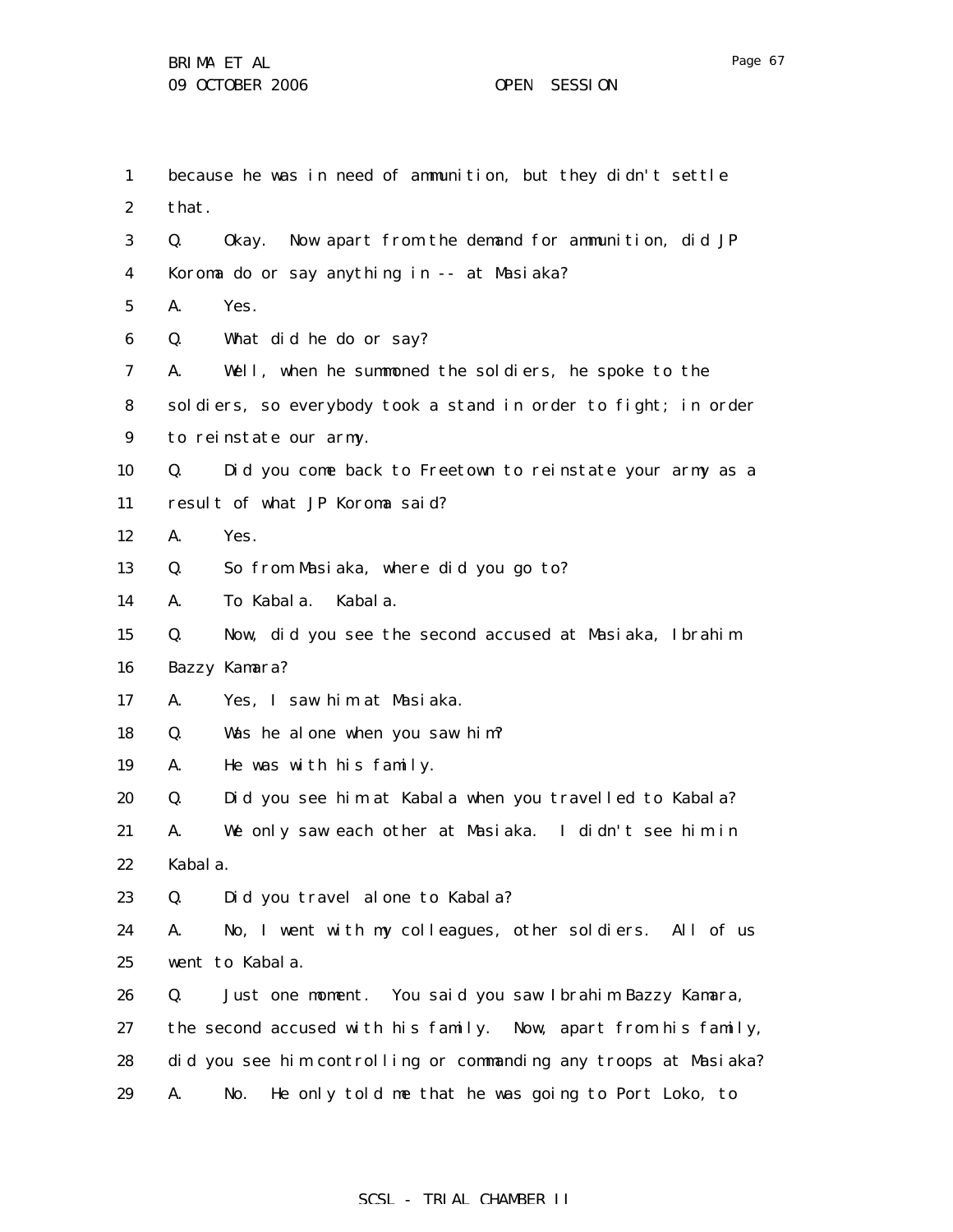- 1 leave his family there, his wife.
- 2 Q. Did he tell you what part of Port Loko he was going to
- 3 settle his family?
- 4 A. No, he didn't tell me.
- 5 Q. Now, when you arrived at Kabala, did you meet people there?
- 6 A. Yes, I met plenty people in Kabala.
- 7 Q. Were they armed men or civilians?
- 8 A. You mean soldiers or civilians?
- 9 10 Q. The people that you met, were they civilians or armed men or both?
- 11 A. Well, the time we were dislodged from Freetown --
- 12 13 THE INTERPRETER: Your Honours, I didn't get the last bit of the witness.
- 14 MR FOFANAH:
- 15 Q. Mr Witness, can you come close to the mic a bit, please,
- 16 17 18 19 and please be as audible as you can. My question is: You said you went to Kabala from Masiaka. When you arrived at Kabala, the people that you met, were they civilians or armed men? By that I mean soldiers or both?
- 20 A. We met a lot of people; both soldiers and civilians.
- 21 22 Q. Now, the soldiers you met, do you know if they had any overall commander at Kabala?
- 23 A. Yes. SAJ Musa was the overall commander.
- 24 25 26 Q. Now, you've told the Court that you left -- when you went to Masiaka, SAJ Musa was there. Did you travel together with SAJ Musa to Kabala?
- 27 A. No, we didn't travel together.
- 28 Q. But when you arrived at Kabala you met him there?
- 29 A. Yes.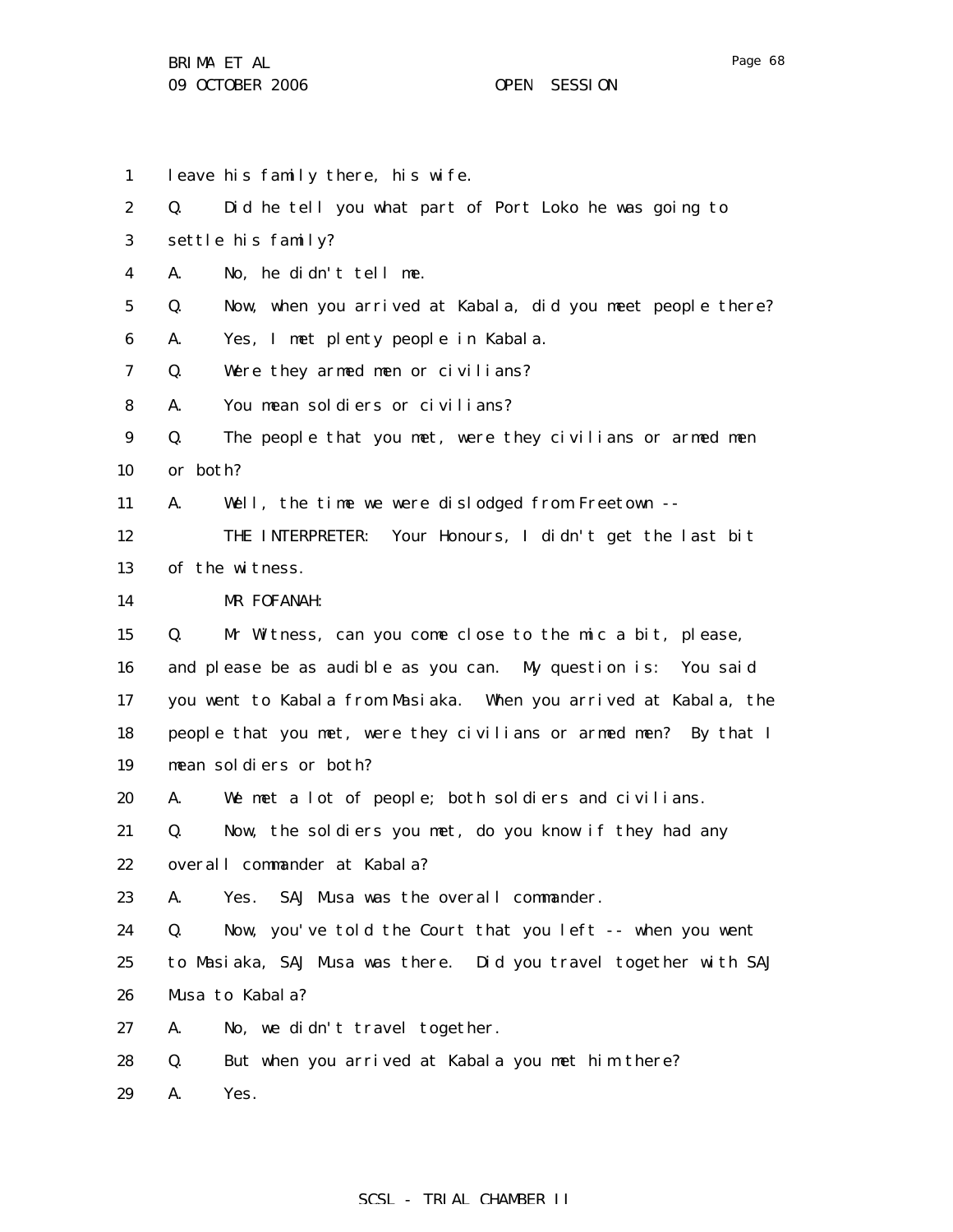1 2 3 4 5 6 7 8 9 10 11 12 13 14 15 16 17 18 19 20 21 22 23 24 25 26 27 28 Q. Apart from SAJ Musa who you said was the overall commander of the soldiers, do you know any other person who had a command position at Kabala? A. Yes, Superman was there. Denis Mingo. They were all in Kabala, the RUF. Q. So what was the relationship like between the soldiers and the RUF when you arrived at Kabala? A. The relationship, they didn't appear to be good because everybody was on their own defensive. The RUF were there and the soldiers were there. Q. Did you stay in Kabala when you arrived there? A. Yes. Yes. Q. Do you recall what month and year it was that you arrived at Kabala? A. No, I can't recall the month. Q. But do you recall the year? A. From the time that we were dislodged from Freetown `97, that was the time we arrived in Kabala. Q. Did you say you were dislodged from Freetown in 1997? A. Yes. '98. Q. Okay. So you said you stayed in Kabala for a while. Whilst at Kabala, did anything happen, that you can recall? A. When I arrived in Kabala, because we had to move back into the small villages, so we had been going up and down. So we were in Kabala. From Kabala we went to Kono. Q. When you say "we went to Kono from Kabala," who are the "we"? A. We all went to Kono. We went and left JP. JP. We went

29 and left him in Kono. JP.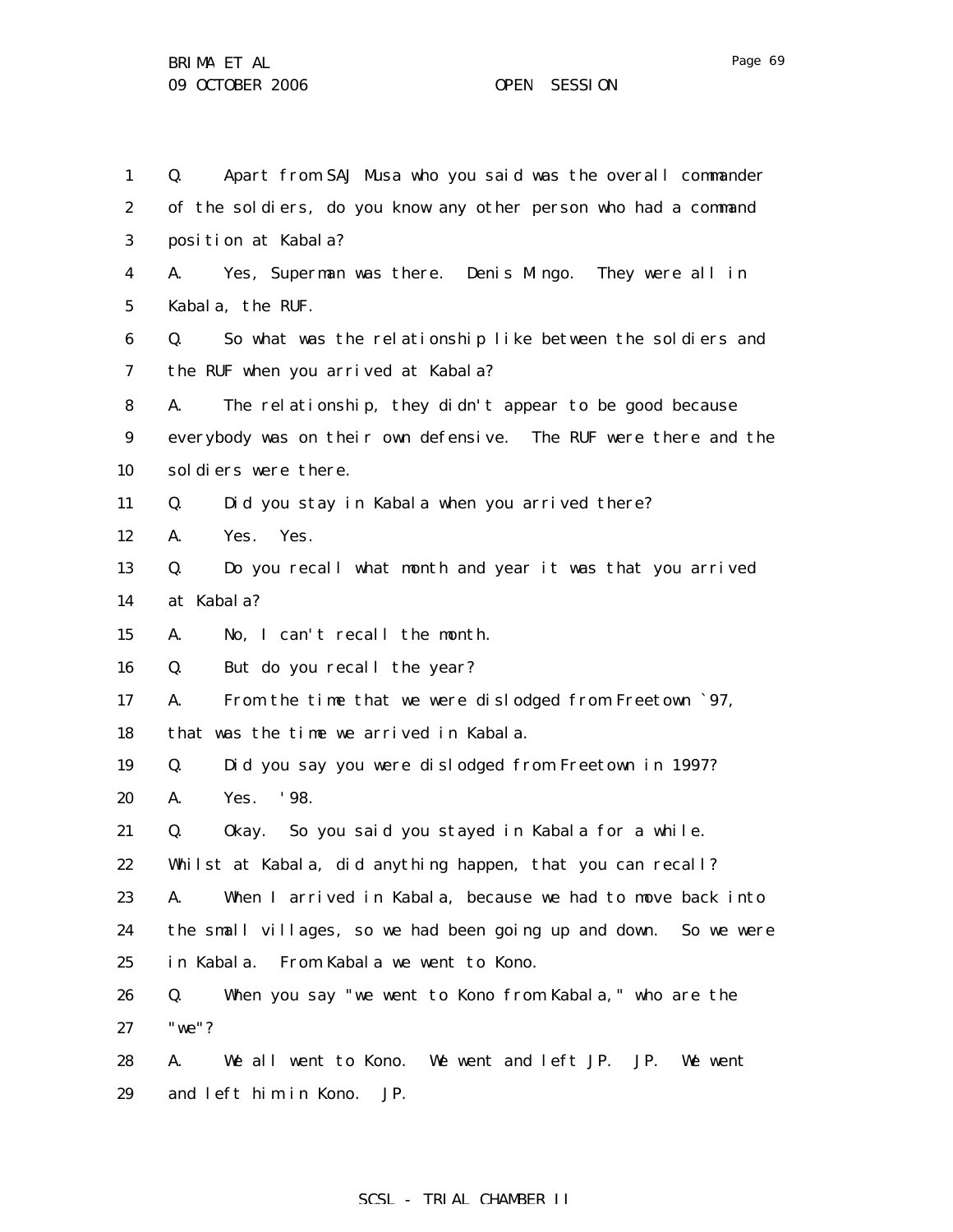- 1 Q. Who is JP?
- 2 A. Johnny Paul Koroma, AFRC leader.
- 3 4 Q. So did you reach Kono, when you went with JP? Did you arrive at Kono?
- 5 A. Yes. I arrived in Kono.

6 7 Q. Now, do you know how large the troops were that went to accompany JP at Kono?

8 A. Well, we were many, who entered Kono.

9 10 Q. Did SAJ Musa go with the troops that went to accompany JP to Kono?

11 A. No, SAJ didn't go to Kono.

12 Q. Now, when you arrived at Kono, did you meet people there?

13 A. Yes. We met RUF, RUF fighters in Kono.

14 15 Q. And do you know if they had any overall commander at Kono, the RUF?

16 A. Yes, Superman was the overall commander in Kono.

17 Q. How did you know that?

18 19 20 21 A. Because I myself, I was in Kono. I was there. They were the only people that had been controlling and commanding the area so when they sent the SLA there they were not many, so they were in control.

22 Q. Do you know if Superman had any second in command?

23 24 A. Yes, he had a second in command, who was Peleto. He was RUF also.

25 26 27 Q. Peleto, Your Honours, is P-E-L-E-T-O. Now, when you arrived there, together with Johnny Paul Koroma, did you stay in Kono?

- 28 A. Yes, I was in Kono for some time.
- 29 Q. And can you recall how long; was it up to a month?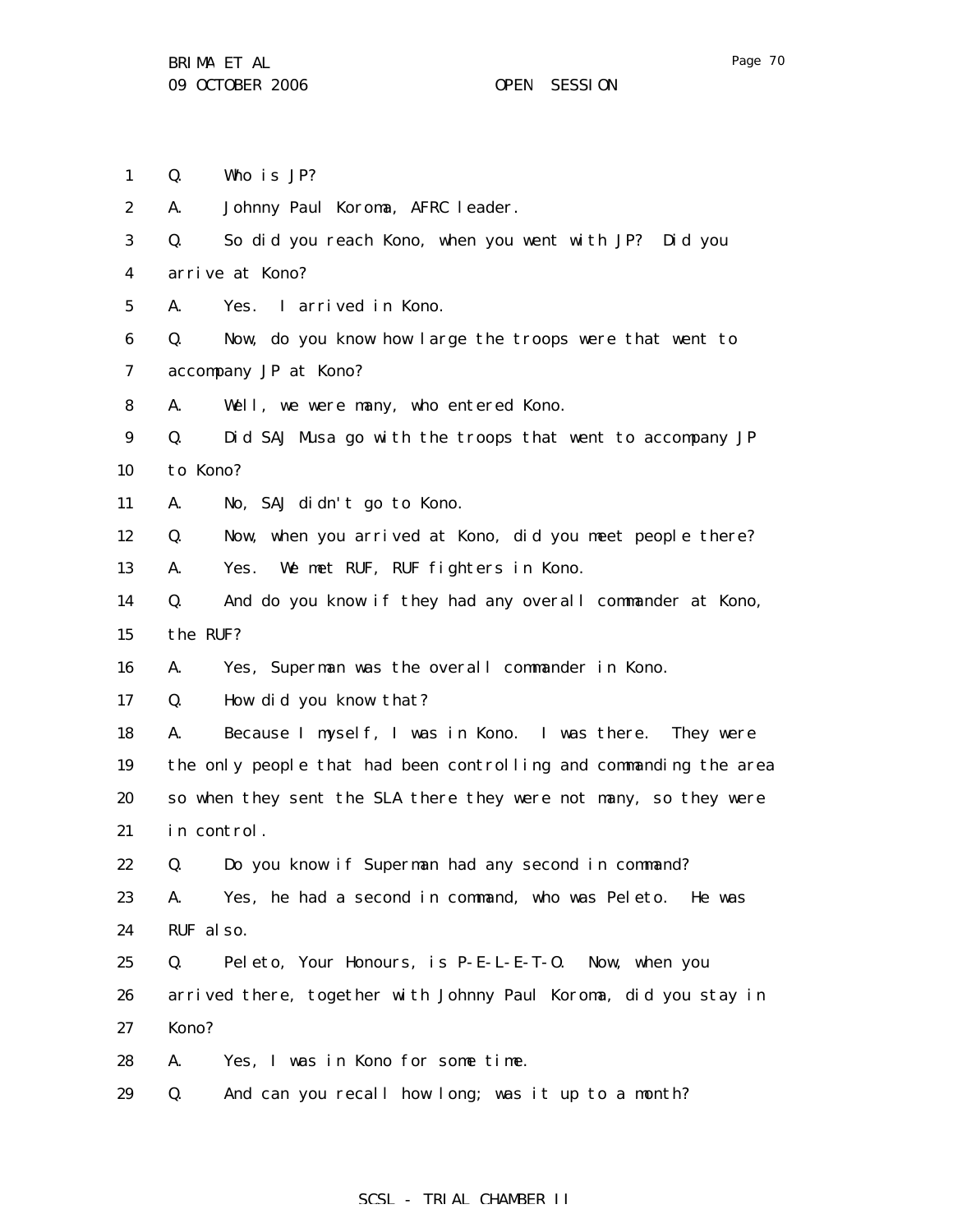1 2 3 4 5 6 7 8 9 10 11 12 13 14 15 16 17 18 19 20 21 22 23 24 25 26 27 28 A. No, I did not spend up to a month there. Q. During that time, did the SLAs have a commander whilst you were in Kono? A. It was the RUF that had the commander, in Kono, and they had the overall command. Q. Did you see Ibrahim Bazzy Kamara, the second accused, in Kono, during that time? A. No. Q. Did you also see the other two accused Tamba Brima and Santigie Borbor Kanu in Kono during that time? A. No. Q. Now you said that the SLA, the RUF had -- they were in control in Kono, they were in command. Those of you who went as SLAs with Johnny Paul Koroma, were you under the RUF or did you have your own commander? A. No, we were under RUF, because they had the command because they were in the town. Q. Did Johnny Paul Koroma stay in Kono? A. No, he went to Kailahun. Q. From Kono, did you go anywhere? A. I had to return to Kabala. Q. Before your return to Kabala, did you see or hear about any mining activities in Kono? A. No. Q. Did you see or hear about any looting being done by SLA soldiers in Kono during that period? A. No. Q. Did you see or hear about any rape being done by SLA

29 soldiers during that period?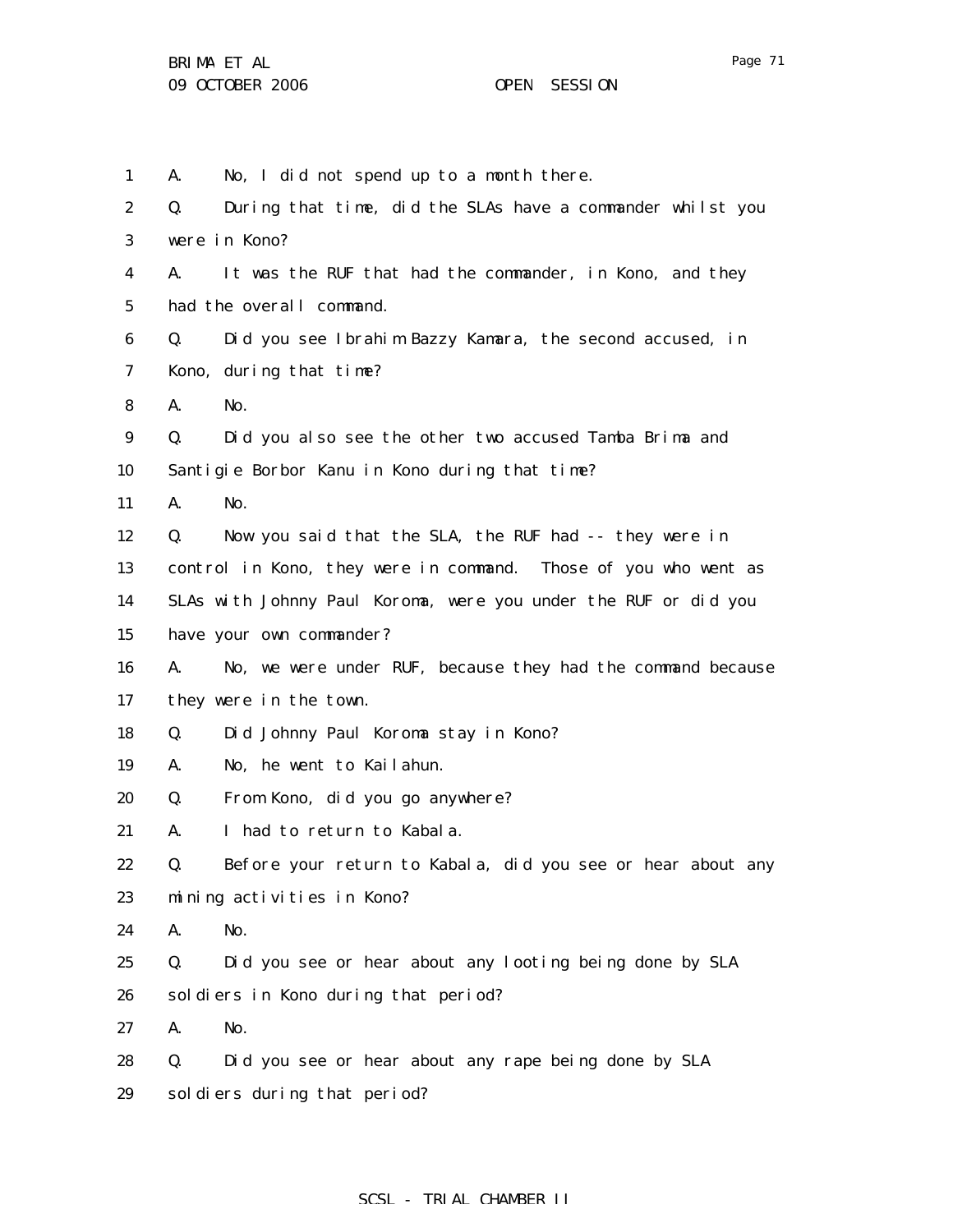1 2 3 4 5 6 7 8 9 10 11 12 13 14 15 16 17 18 19 20 21 22 23 24 25 26 27 A. No. Q. Did you see or hear about any burning of houses or other property in Kono during that period? A. No. It was the RUF that had been burning houses because I was there when the RUF had been burning houses. Q. So which of -- who -- do you know who ordered the burning of houses? Which of the RUFs? A. It was Superman that had been giving orders because he was the commander. Q. And do you know how many houses he had burnt down in Kono? A. I cannot recall the number of houses that were burnt. Q. Do you recall any particular place or street where houses were burnt? A. Well, because I was down at this place, Five-Five, and the fire was right up by -- up by -- by the police station. There they had been setting fire on the houses and I was by Five-Five because during the time I had not been working in Kono but it was the RUF that was in control. Q. Did you see or hear about the killing, killing of civilians, during that period? A. No. Q. Now, you said you left Kono after staying there for a while. Where did you go to, from Kono? A. Well, I had to return to Kabala. Q. Did you go alone? A. No. I went with some other soldiers to Kabala again. Q. Did you reach Kabala?

28 A. Yes.

29 Q. When you arrived there, did you meet anybody in Kabala?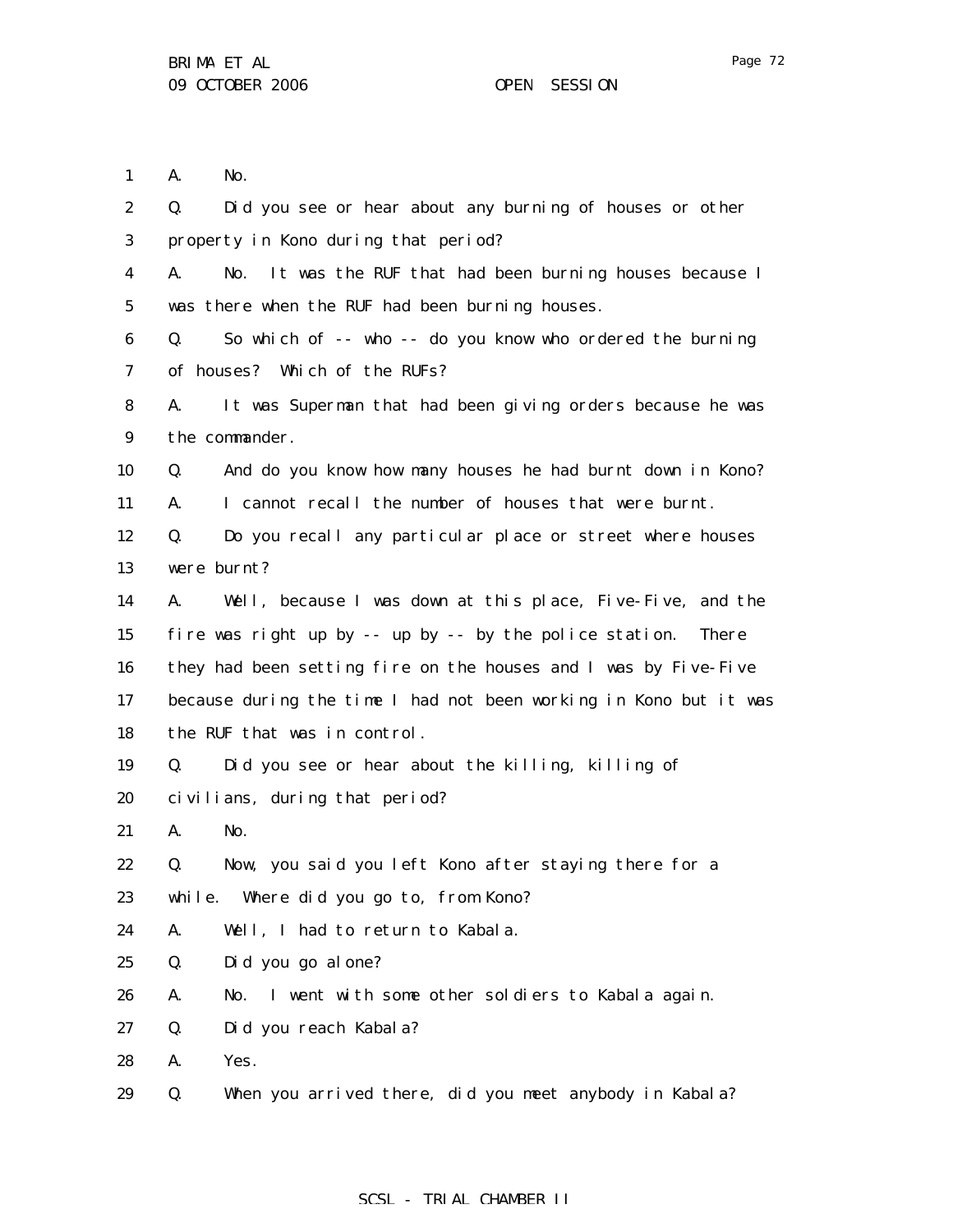1 2 3 4 5 6 7 8 9 10 11 12 13 14 15 16 17 18 19 20 21 22 23 24 25 26 27 28 29 A. Yes, I met soldiers there in Kabala. Q. Did the soldiers you met have any commanding officer? Was there anyone who was in overall command of the soldiers you met? A. Yes. I met SAJ Musa again in Kabala. Q. And by this time, did you have any relationship with SAJ Musa? A. Yes, I had a relationship with SAJ Musa. Q. So did you continue to be his bodyguard, his security, around this time? A. Yes; during that time I was with him. Q. And did you stay in Kabala when you returned? A. Well, I stayed in Kabala for some weeks. Q. And where did you go to from Kabala? A. I had to leave. I went to the villages, some villages after Kabala. Some other villages, by Kurubonla. Q. Now, just one question back on Kono. Can you tell the Court why you left Kono for Kabala? A. Yes. Q. Why did you leave Kono? A. Because the command, I was not pleased with the command that was in Kono, I as a soldier, so I decided to return to Kabala. Q. What command was in Kono that you were not pleased with? A. Because it was the RUF that had the command. Q. Okay. So let's come back to Kurubonla. You said when you left Kabala you went to Kurubonla; did you go to Kurubonla alone? A. No, I went with soldiers. My colleagues. Q. And when you went to Kurubonla, did you stay there? A. I stayed there for some weeks.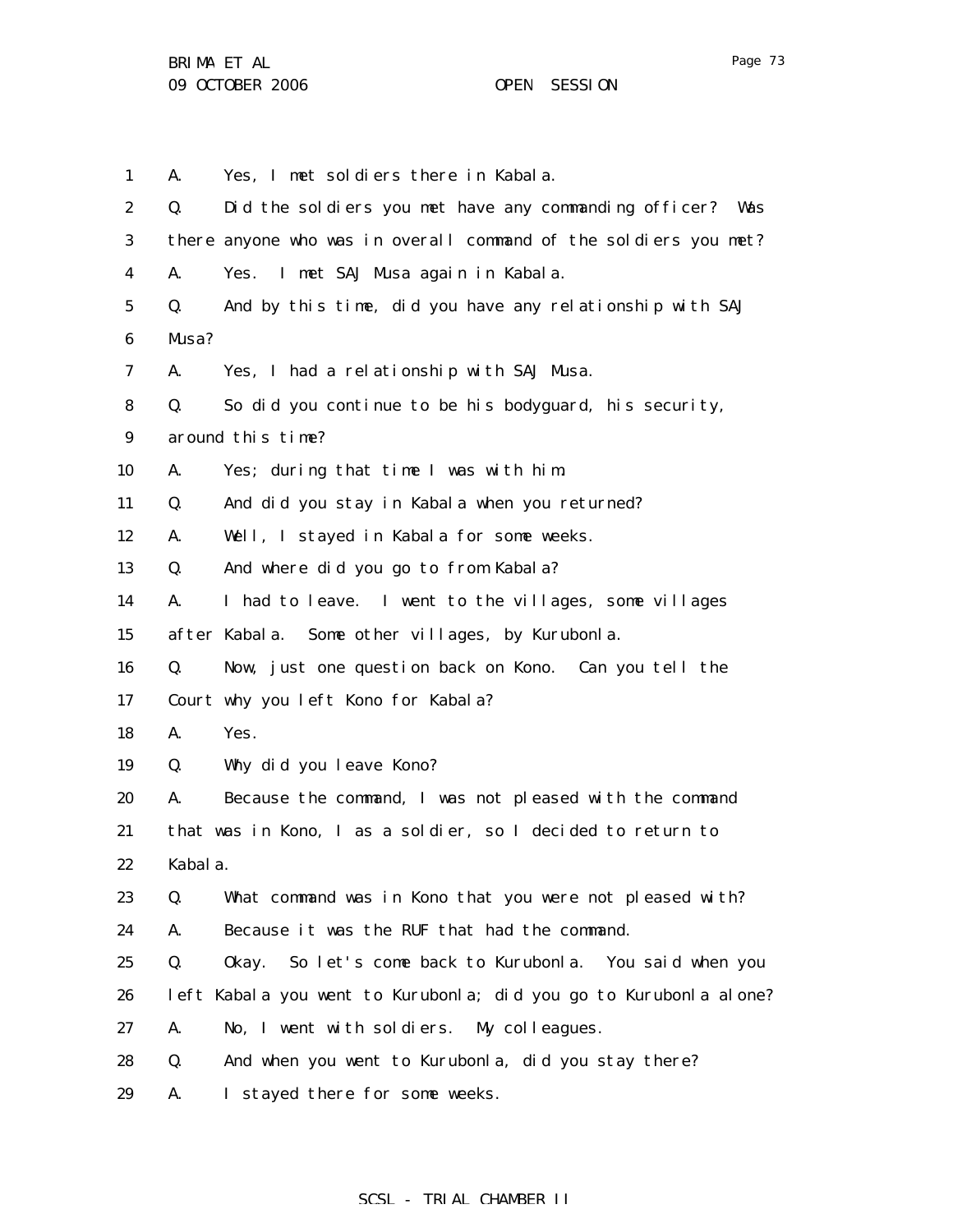1 2 3 4 5 6 7 8 9 10 11 12 13 14 15 16 17 18 19 20 21 22 23 24 25 26 27 28 29 Q. Did you meet people at Kurubonla? A. Yes, soldiers were there, again. I met soldiers there in Kurubonla. Q. Now, you've earlier told the Court that when you first came to Kabala, that is before you went with JP to Kono, Superman was at Kabala. Now, upon your return, did you meet Superman in Kabala? A. No, when I returned, I did not meet Superman in Kabala. Q. The soldiers at Kurubonla, do you know if they had any overall commander? A. Yes. During that time it was SAJ Musa that was the overall commander. Q. And how do you know that? A. Well, SAJ Musa was my boss-man, so wherever he was I had to trace him so as to know that he was around. Q. And do you know if he had any second in command, during that time? A. Yes, he had a second in command. Q. Who was his second in command? A. The second in command during that time was Superman because they had been operating together during that time. Q. Now, you've told the Court that when you came back to Kabala Superman was not there. Was Superman SAJ Musa's second in command at Kabala when you returned? MR WAGONA: Objection. Leading. MR FOFANAH: I'm merely to clarify, Your Honours. PRESIDING JUDGE: Well, it is leading, Mr Fofanah. MR FOFANAH: Thank you, Your Honour. Q. When was Superman SAJ Musa's second in command?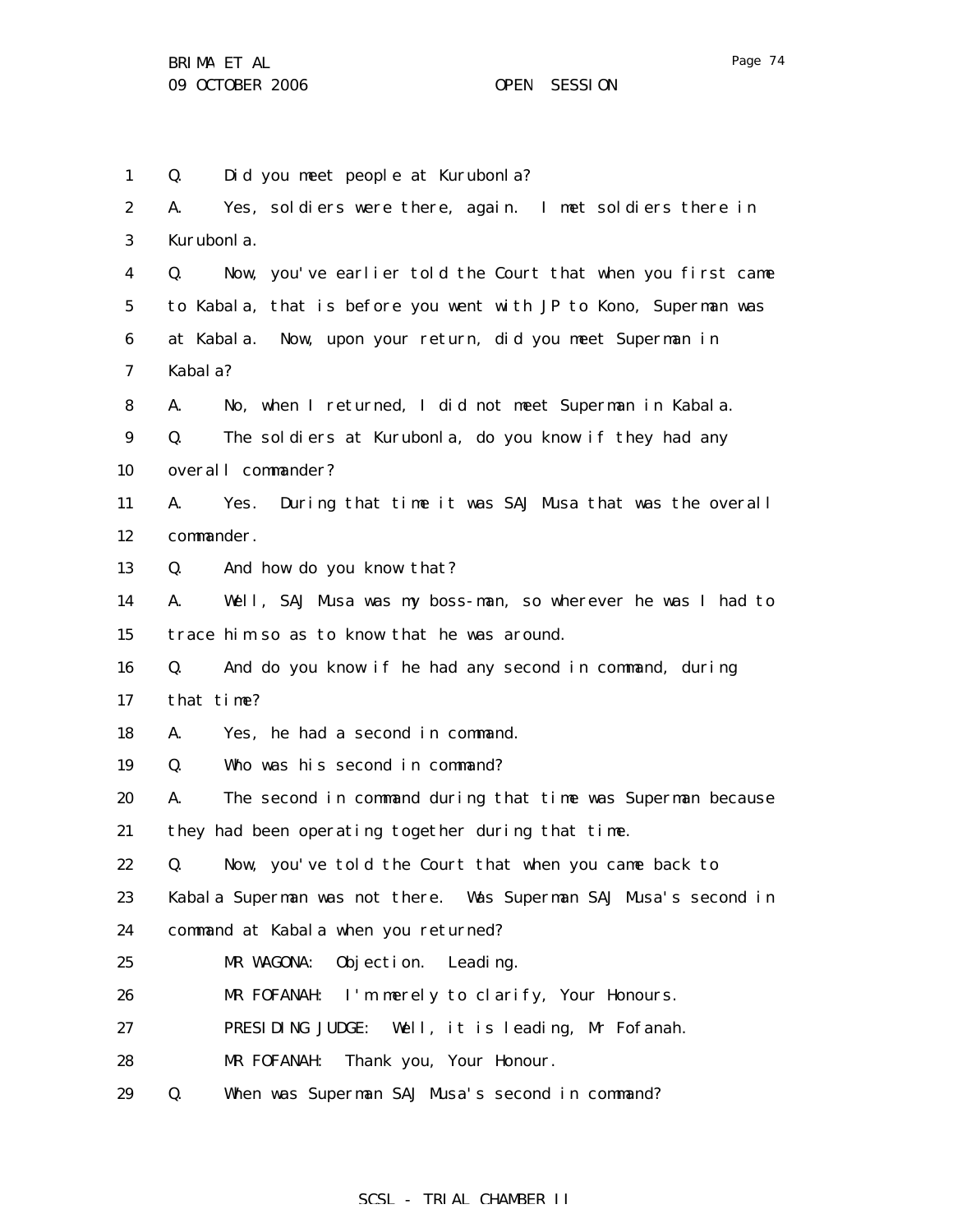| $\mathbf{1}$     | Well, Superman himself went to Kono, so he returned to<br>A.         |
|------------------|----------------------------------------------------------------------|
| $\boldsymbol{2}$ | So he and SAJ Musa had been operating because he did not<br>Kabal a. |
| 3                | go to Kailahun. He was not fortunate to go to Kailahun. He was       |
| 4                | fortunate to go to Kabala area. He did not operate in Kailahun,      |
| $5\phantom{.0}$  | the Kailahun area. He operated in the north.                         |
| 6                | So did you see Superman in Kurubonla when you arrived<br>Q.          |
| 7                | there?                                                               |
| 8                | A.<br>Yes, they were together. I saw Superman.                       |
| $\boldsymbol{9}$ | Q.<br>So from Kurubonla, did you go anywhere?                        |
| 10               | I went to Mongo.<br>A.                                               |
| 11               | Did you see the second accused at Kurubonla, Ibrahim Bazzy<br>Q.     |
| 12               | Kamara?                                                              |
| 13               | A.<br>I did not see him at Kurubonla.                                |
| 14               | Did you see the first accused, Tamba Brima, at Kurubonla?<br>Q.      |
| 15               | No.<br>A.                                                            |
| 16               | Did you see the third accused, Santigie Borbor Kanu, at<br>Q.        |
| 17               | Kurubonla?                                                           |
| 18               | A.<br>No.                                                            |
| 19               | Now, upon your return at Kabala, did you see any of the<br>Q.        |
| 20               | three accused persons I have mentioned at Kabala?                    |
| 21               | A.<br>No.                                                            |
| 22               | Now, you said you went to Mongo. Mongo, Your Honours, we<br>Q.       |
| 23               | have had that before. When you arrived -- did you reach Mongo?       |
| 24               | A.<br>Yes, I reached Mongo.                                          |
| 25               | And did you meet anybody at Mongo?<br>Q.                             |
| 26               | Well, because from Kurubonla when I came to Mongo, I met my<br>A.    |
| 27               | boss again there, in Mongo, SAJ Musa.                                |
| 28               | PRESIDING JUDGE:<br>I think we will pause there, Mr Fofanah.         |
| 29               | I'm grateful, Your Honours.<br>Thank you.<br>MR FOFANAH:             |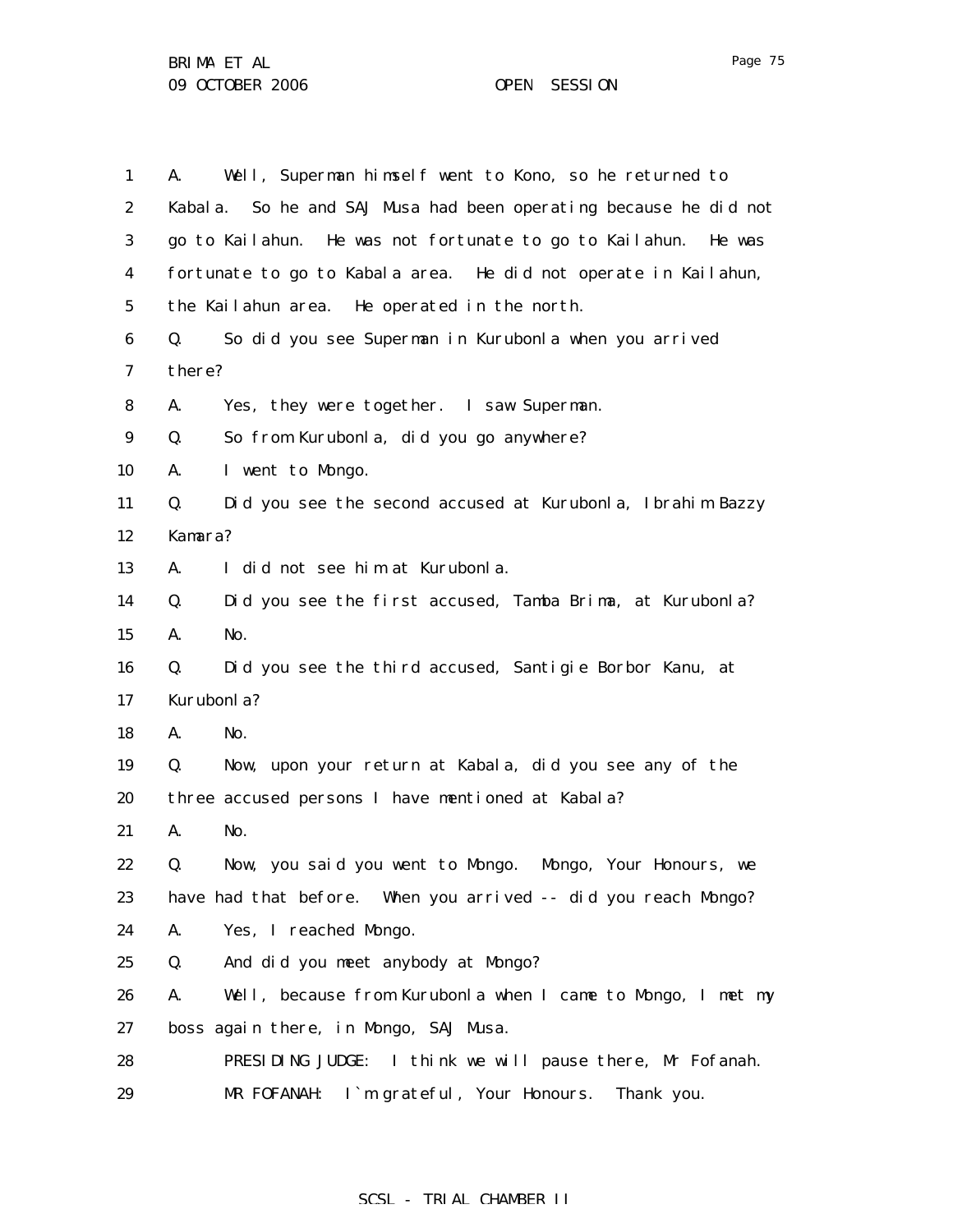| 1                |        | PRESIDING JUDGE: Mr Witness, we are going to take the          |
|------------------|--------|----------------------------------------------------------------|
| $\boldsymbol{2}$ |        | lunch break now. I will caution you that while you are in the  |
| 3                |        | course of giving evidence you are not permitted to discuss the |
| 4                |        | evidence or the case with any other person; is that clear?     |
| 5                |        | THE WITNESS:<br>Yes.                                           |
| 6                |        | PRESIDING JUDGE: We will adjourn until 2.15.                   |
| 7                |        | [Luncheon recess taken at 12.45 p.m.]                          |
| 8                |        | [AFRC090CT06B-RK]                                              |
| $\boldsymbol{9}$ |        | [Upon resuming at 2.15 p.m.]                                   |
| 10               |        | Yes, Mr Fofanah.<br>PRESIDING JUDGE:                           |
| 11               |        | Good afternoon, Your Honours.<br>MR FOFANAH:                   |
| 12               | Q.     | Good afternoon, Mr Witness.                                    |
| 13               | A.     | Good afternoon.                                                |
| 14               | Q.     | Mr Witness, when we broke off you had told the Court that      |
| 15               |        | you left Kurubonla and went to Mongo; do you remember?         |
| 16               | A.     | Yes, I left Kurubonla and went to Mongo.                       |
| 17               | Q.     | You said when you arrived at Mongo you also met soldiers       |
| 18               | there? |                                                                |
| 19               | A.     | Yes.                                                           |
| 20               | Q.     | So who were the soldiers that you met at Mongo?                |
| 21               | A.     | I met SLAs and the RUF soldiers.                               |
| 22               | Q.     | Now, were those soldiers under any command?                    |
| 23               | A.     | Yes.                                                           |
| 24               | Q.     | Who was their overall commander?                               |
| 25               | A.     | The overall commander was SAJ Musa in Mongo.                   |
| 26               | Q.     | And do you know if there was any command structure at          |
| 27               | Mongo? |                                                                |
| 28               | A.     | Yes.                                                           |
| 29               | Q.     | Can you describe to the Court the command structure you met    |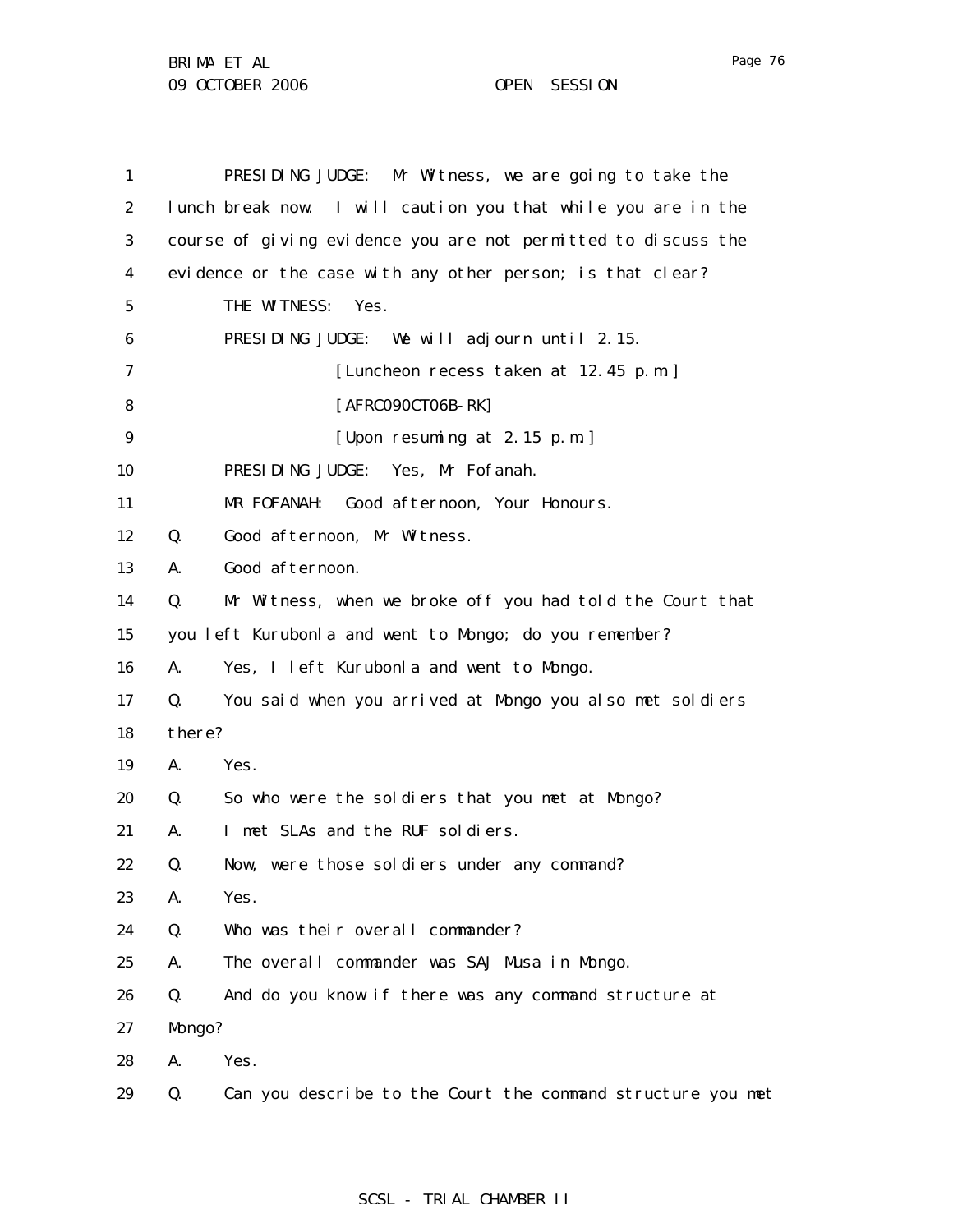1 2 3 4 5 6 7 8 9 10 11 12 13 14 15 16 17 18 19 20 21 22 23 24 25 26 27 28 29 at Mongo when you arrived there? A. After SAJ Musa was an RUF commander; I can't recall the name. That was how it used to go. After that, the RUF commander, after SAJ. Q. Now, do you know how the troops were structured at Mongo? A. Everybody was in Mongo, the RUFs and the SLAs, but I did not spend a long time in Mongo. We -- I withdrew. Q. So, how did you know that those whom you referred to as RUF were, in fact, RUF soldiers? A. I was on the ground for some time before I left to go to Guinea. Q. Now, apart from SAJ Musa, were there any other SLA commanders that you can recall at Mongo? A. Yes. You have SLA Rambo. Q. Go on. A. SLA Rambo, and you have Alabama who was there, the late Alabama, he was there. Q. Now, who was SLA Rambo, within the military structure at Mongo? A. I was a commander myself. THE INTERPRETER: Correction, interpreter. He too was a command. MR FOFANAH: Q. What about Alabama; who was he within the SLA structure at Mongo? A. He was a commander too. Q. Apart from these two and SAJ Musa, did you recall any other commanders who were SLAs at Mongo? A. We were among the juniors, and we used to be promoted to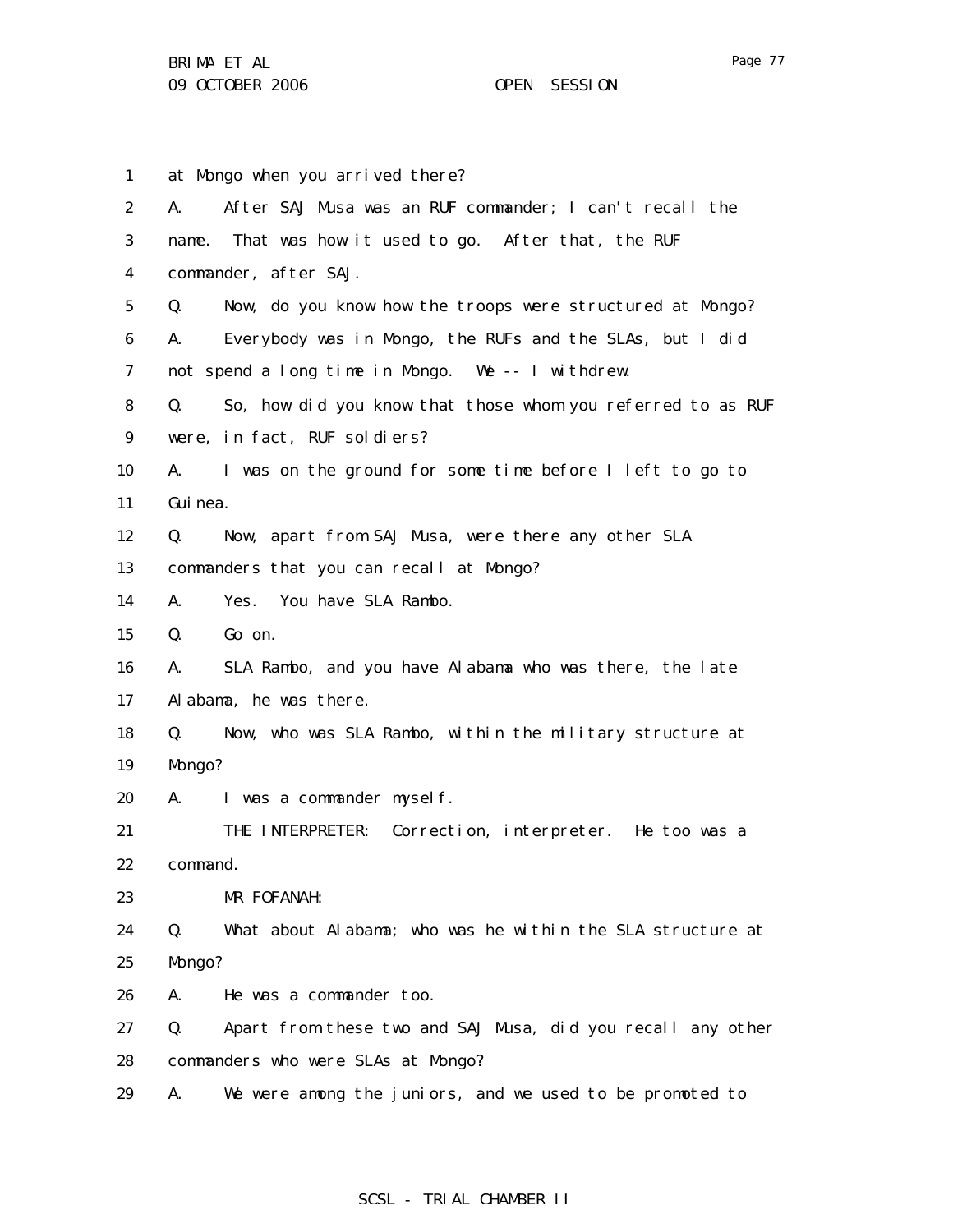1 captain, lieutenant, major.

| $\boldsymbol{2}$ | Q.       | So whilst there, did you receive any promotion?                  |
|------------------|----------|------------------------------------------------------------------|
| 3                | A.       | Yes, I had a promotion as a lieutenant.                          |
| 4                | Q.       | And, apart from that promotion, did you have any position?       |
| $\bf{5}$         |          | Were you given any assignment?                                   |
| 6                | A.       | Yes, I had an assignment to go to a village. After that          |
| 7                |          | village, I laid an ambush and I was bulldozed to Guinea.         |
| 8                | Q.       | What do you mean you were bulldozed to Guinea?                   |
| $\boldsymbol{9}$ | A.       | By the ECOMOG, because they were advancing to our area, so       |
| 10               |          | I was removed from that area and I found myself in Guinea.       |
| 11               | Q.       | So what village did you attack when you were at Mongo?           |
| 12               | A.       | I can't recall the village. It is Koranako village, but I        |
| 13               |          | can't remember the name of the village.                          |
| 14               | Q.       | So you said you went to Guinea; how did you leave Mongo for      |
| 15               | Gui nea? |                                                                  |
| 16               | A.       | I went through Waliya. I crossed with my family, because I       |
| 17               |          | had my child and my wife. I had to cross through the Waliya      |
| 18               |          | border to come to Guinea.                                        |
| 19               |          | MR FOFANAH: Waliya, Your Honours, is spelt W-A-L-I-Y-A.          |
| 20               | Q.       | So, when you came into Guinea, did you go anywhere in            |
| 21               | Gui nea? |                                                                  |
| 22               | A.       | I was in Guinea and I went back to Liberia.                      |
| 23               | Q.       | How long did you take in Guinea?                                 |
| 24               | A.       | I did not stay very long in Guinea, just about, about three      |
| 25               |          | to four weeks.<br>Then I went to Liberia; I returned to Liberia. |
| 26               | Q.       | Did you go to Liberia alone?                                     |
| 27               | A.       | Yes, I was the only one who went to Liberia.                     |
| 28               | Q.       | So what part of Liberia did you go to?                           |
| 29               | A.       | In the city. Monrovia city, Freeport.                            |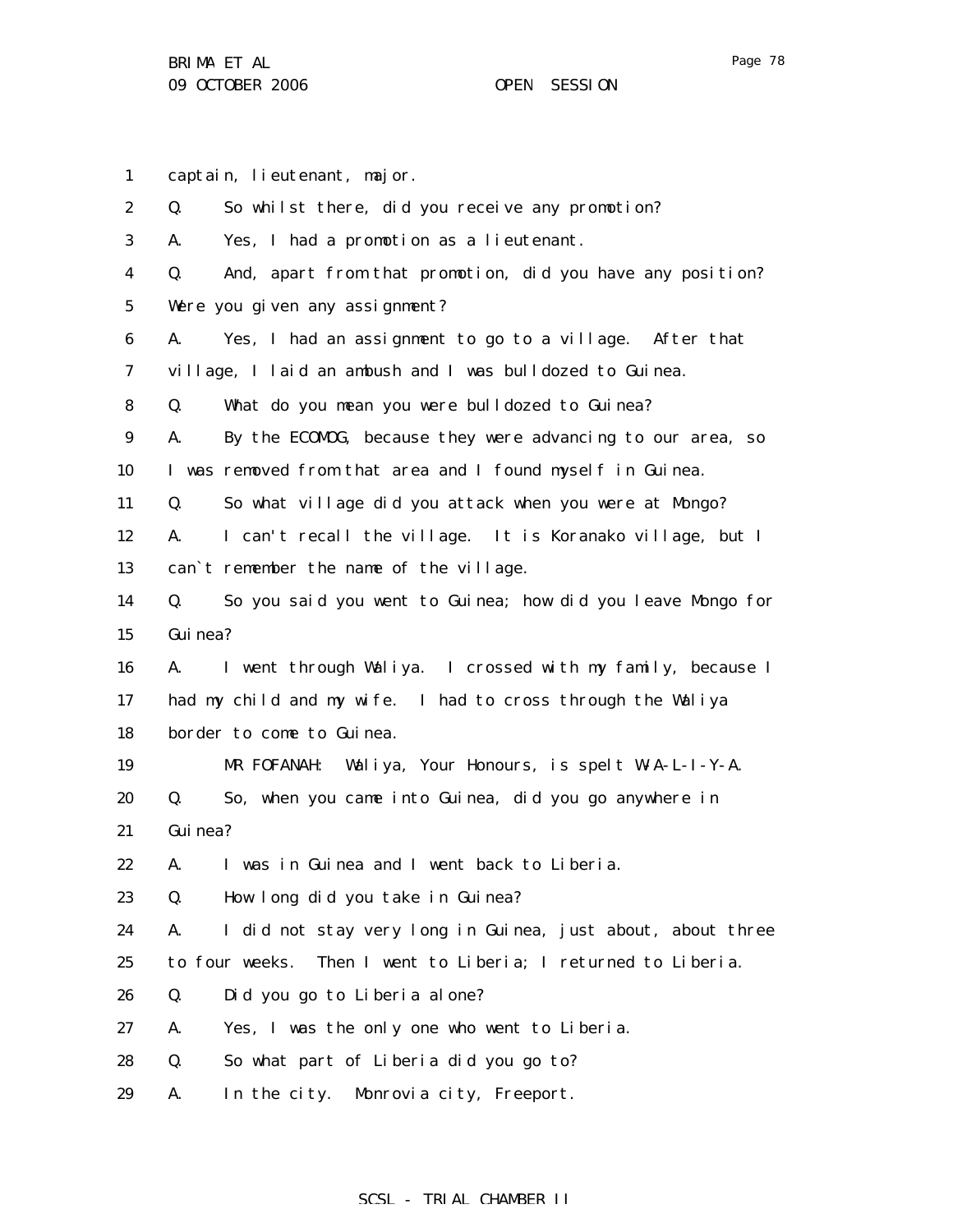1 2 3 4 5 6 7 8 9 10 11 12 13 14 15 16 17 18 19 20 21 22 23 24 25 26 27 28 29 Q. And did you stay in Monrovia when you arrived there? A. I stayed there for a week and I went on to Kailahun. Q. Whilst in Monrovia were you in contact with any SLA soldiers? A. Because I did not spend a long time there, I was unable to speak to any of them. I went, I, in fact, I tried to go to Kailahun. Q. So how did you travel to Kailahun? A. I used a vehicle from Monrovia to Kailahun. From Kailahun I arrived under the commander of Mosquito. I spent some time in Kailahun and then went to Tongo. Q. Now, let's talk about Kailahun a bit. So, did you spend time in Kailahun when you left Liberia for Kailahun, when you arrived in Kailahun? A. Yes, I spent some time in Kailahun. Q. Do you know how -- roughly how long you took there? A. I did not spend a long time, because I was in a hurry to come, so I did not spend a long time in Kailahun. Q. Did you meet SLA soldiers in Kailahun when you arrived? A. I met a few, but the RUF are in control of Kailahun, they are there, but I did not see soldiers. Q. So who was the overall commander of the RUFs in Kailahun, if you know? A. Sam Bockarie, Mosquito. Q. And how did you know that he was the overall commander? A. Because when I arrived, he received me and he took me to the head commander, so, so I saw him. Q. Now, did you see the second accused, Ibrahim Bazzy Kamara, in Kailahun, whilst you were there?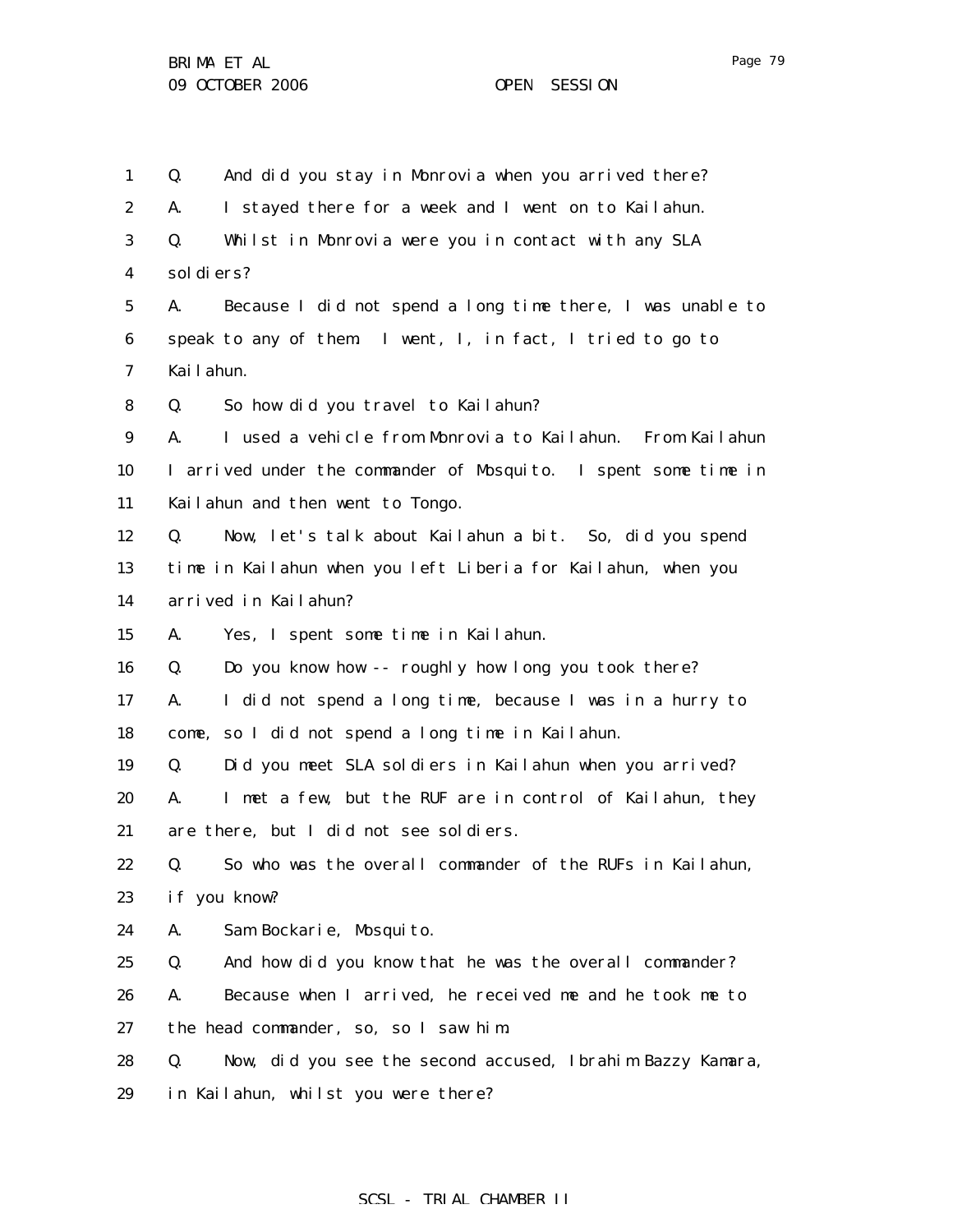| $\mathbf{1}$     | A.        | No.                                                               |
|------------------|-----------|-------------------------------------------------------------------|
| 2                | Q.        | Did you see the first accused, Tamba Brima, in Kailahun,          |
| 3                |           | whilst you were there?                                            |
| 4                | A.        | No.                                                               |
| $\mathbf 5$      | Q.        | Did you hear about the presence of Tamba Brima, the first         |
| $\boldsymbol{6}$ |           | accused, in Kailahun, during your brief stay there?               |
| 7                | A.        | No.                                                               |
| 8                | Q.        | Did you hear or see Santigie Borbor Kanu in Kailahun whilst       |
| 9                |           | you were there?                                                   |
| 10               | A.        | No.                                                               |
| 11               | Q.        | Now, whilst in Kailahun, did you hear or see any incident         |
| 12               |           | of rape in Kailahun?                                              |
| 13               | A.        | No, because I did not stay long in Kailahun. I proceeded          |
| 14               | to Tongo. |                                                                   |
| 15               | Q.        | Now, during your brief stay in Kailahun, did you hear or          |
| 16               |           | see any incident of killing of civilians in Kailahun?             |
| 17               | A.        | No.                                                               |
| 18               | Q.        | Did you hear or see children below the age of 15 years            |
| 19               |           | being used as soldiers in Kailahun, during your brief stay there? |
| 20               | A.        | No.                                                               |
| 21               | Q.        | Did you hear or see any houses being burnt down in                |
| 22               |           | Kailahun, whilst you were there?                                  |
| 23               | A.        | No.                                                               |
| 24               | Q.        | So you said you came to Tongo.<br>Do you know what district       |
| 25               |           | Tongo is?                                                         |
| 26               | A.        | Tongo, I know the district.                                       |
| 27               | Q.        | What district is it?                                              |
| 28               | A.        | I don't know the district of Tongo.                               |
| 29               | Q.        | So did you meet people in Tongo when you arrived there?           |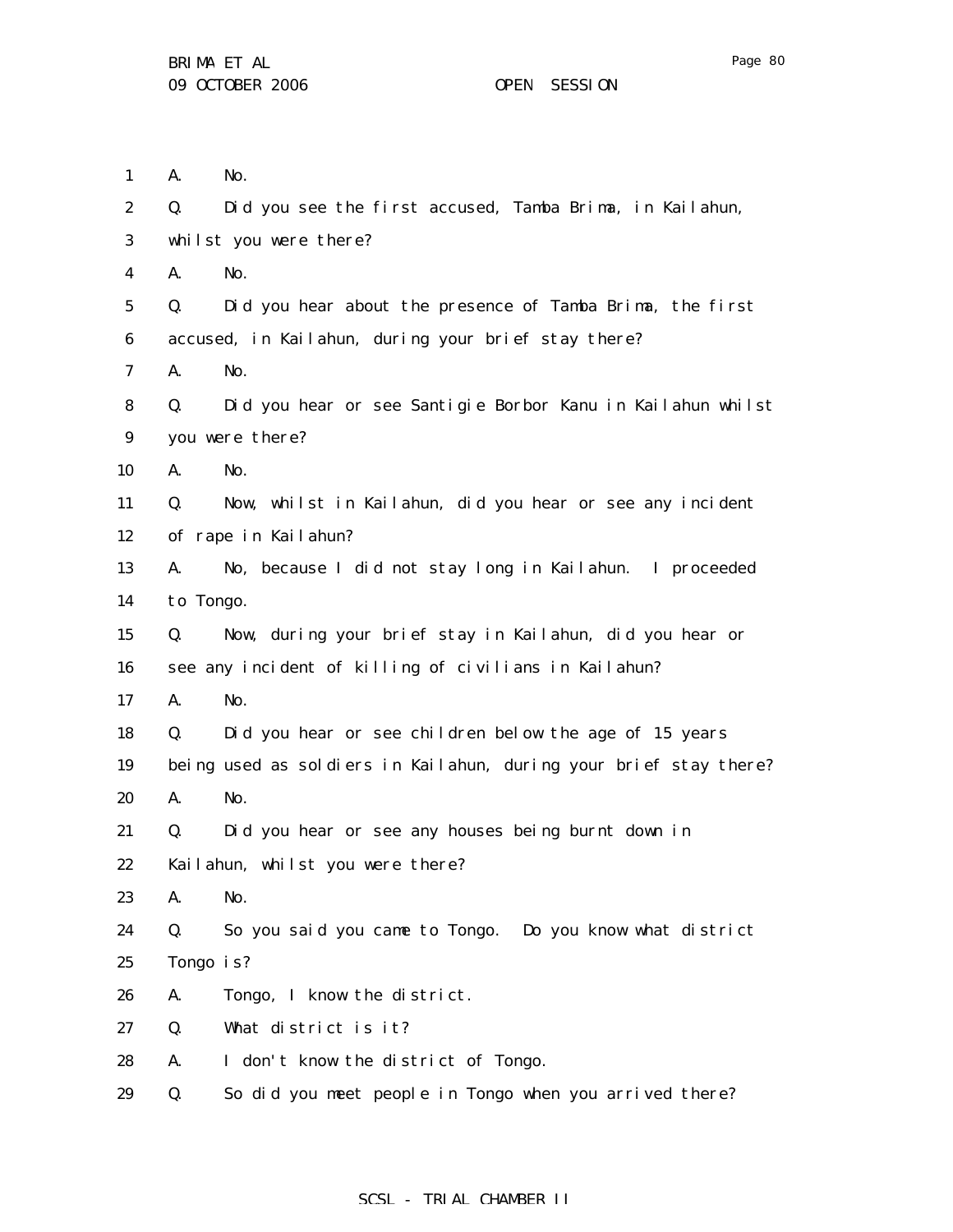1 2 3 4 5 6 7 8 9 10 11 12 13 14 15 16 17 18 19 20 21 22 23 24 25 26 27 28 A. Yes, I met white men in Tongo. I met the RUF; they were in charge of Tongo. Q. Now, when you say they were in charge of Tongo, who was in charge of Tongo? A. The commander I met in Tongo was Akim. Q. And do you know what group or organisation Akim belonged to? A. He was -- he was under the RUF. Q. How did you know that? A. Because I stayed with them for awhile and I -- it was the RUF command that was present. Q. Now, during your stay with them, did you observe or notice any incidence of mining of diamonds in Tongo? A. In Tongo, I did not spend a long time in Tongo, and I did not see where they were digging diamonds. I was fighting to go to Kono. Q. So did you leave for Kono? A. Yes. Q. Is there any reason why you were in such a rush moving from Guinea, to Liberia, to Kailahun to Tongo to Kono? A. Yes, because I was trailing my brothers, so I was able to. Q. Who were your brothers that you were trailing? A. My SLA colleagues. Q. When you were moving through these places, did you know where the SLAs were? A. Yes, we were -- we were moving, because I knew they were around. They had entered Freetown, so I was looking for them around there.

29 Q. So when you arrived in Tongo, do you know what year it was?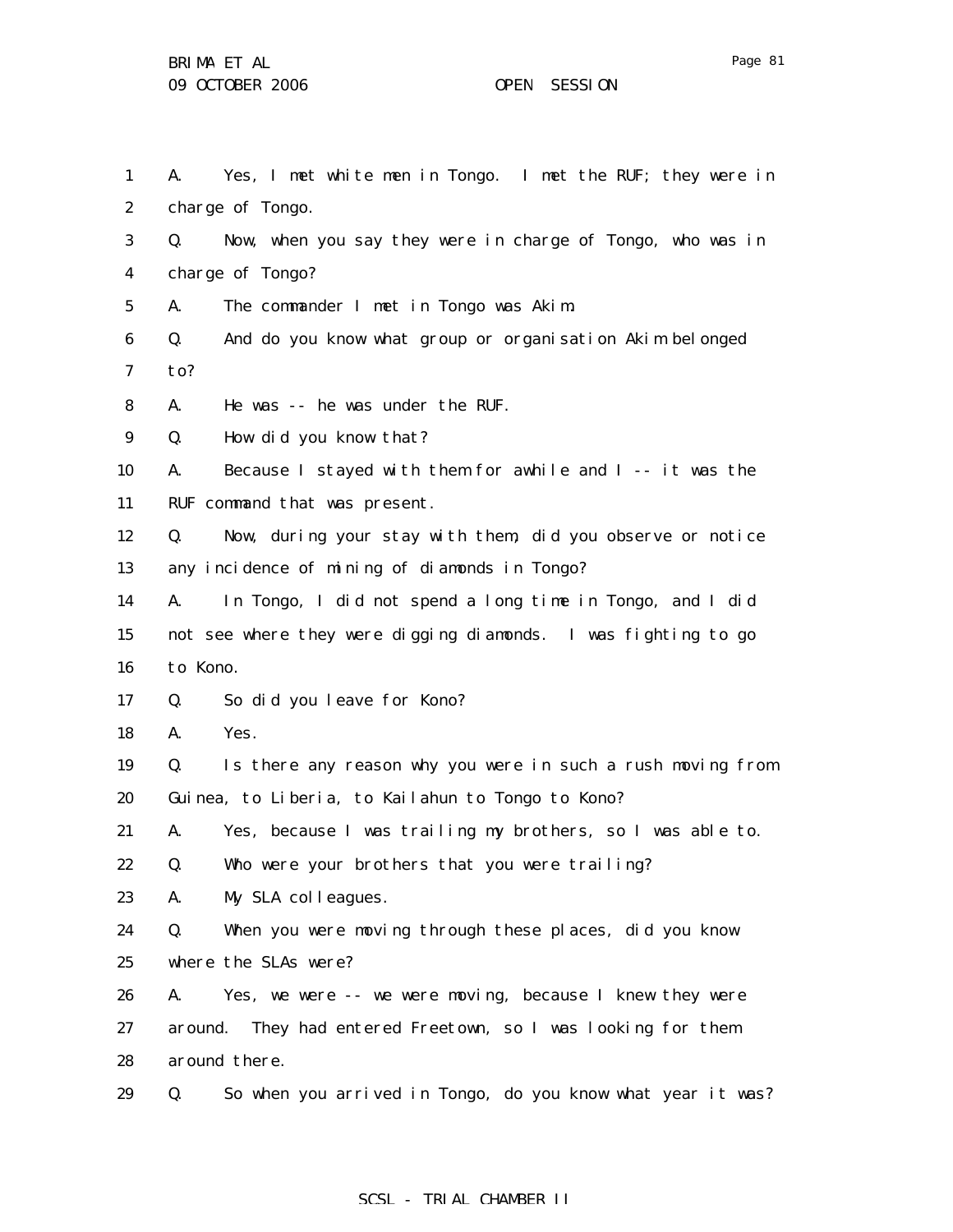| $\mathbf{1}$     | Tongo. I arrived in Tongo around -- in February, the first<br>A.  |
|------------------|-------------------------------------------------------------------|
| $\boldsymbol{2}$ | week in February. I arrived in Tongo the first week in February.  |
| 3                | What year was it?<br>Q.                                           |
| 4                | I cannot recall the year.<br>A.                                   |
| 5                | So from Tongo you said you went to Kono?<br>Q.                    |
| 6                | Yes.<br>A.                                                        |
| 7                | Did you arrive at Kono?<br>Q.                                     |
| 8                | Yes.<br>A.                                                        |
| 9                | Did you meet people there?<br>Q.                                  |
| 10               | In Kono, I met people there.<br>A.                                |
| 11               | Whom did you meet at Kono?<br>Q.                                  |
| 12               | Well, it was the RUF that were in Kono again.<br>A.               |
| 13               | And how did you know that?<br>Q.                                  |
| 14               | Because I spoke with a few men on the ground before I went<br>A.  |
| 15               | to Makeni.                                                        |
| 16               | Now you've referred to the words SLA brothers. Did you<br>Q.      |
| 17               | meet your SLA brothers at Kono, when you arrived there?           |
| 18               | Yes, I met a few of them there.<br>А.                             |
| 19               | Was there any overall commander in Kono, when you arrived<br>Q.   |
| 20               | there?                                                            |
| 21               | Well, the time I passed through Kono, I was eager to come<br>A.   |
| 22               | to Makeni, but I didn't ask -- went about asking questions, so I  |
| 23               | was just trying to come to Makeni. I did not bother to inquire    |
| 24               | much about my SLA brothers there.                                 |
| 25               | So how did you travel from Tongo to Kono?<br>Q.                   |
| 26               | I walked.<br>A.                                                   |
| 27               | How did you also travel from Kono to Makeni?<br>Q.                |
| 28               | From Kono to Makeni, there were vehicles plying the route,<br>А.  |
| 29               | so I had to board myself into a vehicle that brought me from Kono |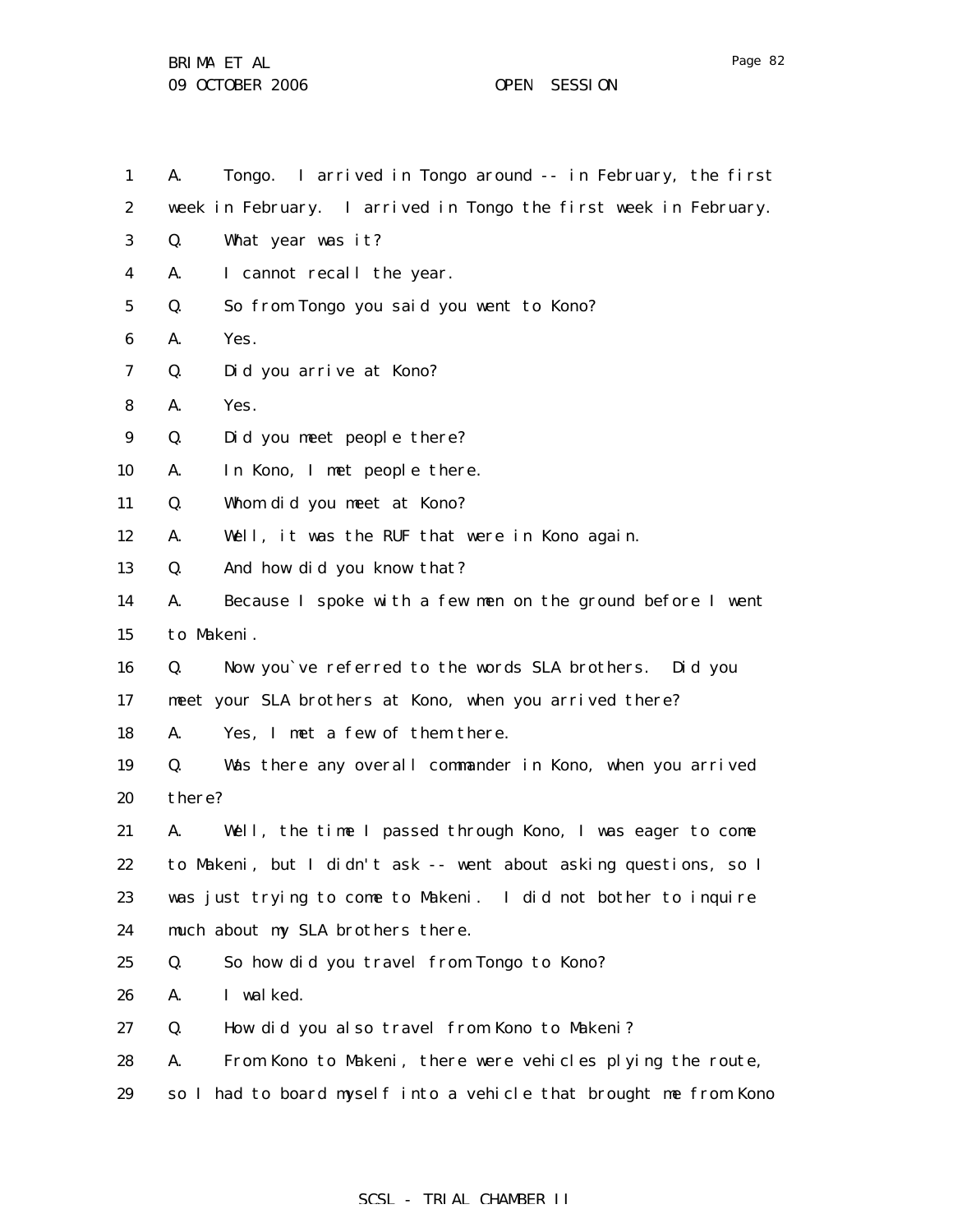1 to Makeni.

| $\boldsymbol{2}$ | Q.         | Did you meet people in Makeni?                                 |
|------------------|------------|----------------------------------------------------------------|
| 3                | A.         | I met a lot of people in Makeni.                               |
| 4                | Q.         | Whom did you meet in Makeni?                                   |
| 5                | A.         | I met -- I met some soldiers, some RUFs, because they were     |
| 6                |            | in command of Makeni. The RUF were in command.                 |
| 7                | Q.         | Did they have any leader, the RUF, who was commanding them     |
| 8                | in Makeni? |                                                                |
| 9                | A.         | Yes, they had leaders there, but -- but I was unable to        |
| 10               |            | speak with them, because I was proceeding to come to the point |
| 11               |            | where my men were.                                             |
| 12               | Q.         | So, from Makeni, where did you go to?                          |
| 13               | A.         | Well, from Makeni, I came so Four Mile.                        |
| 14               | Q.         | And where is Four Mile?                                        |
| 15               | A.         | It is just by the Freetown Highway, between Waterloo.          |
| 16               | Q.         | Waterloo and where?                                            |
| 17               | A.         | After Waterloo, you come -- after Waterloo, you come over      |
| 18               |            | to Four Mile, by the Freetown Highway.                         |
| 19               | Q.         | So how did you travel from Makeni to Four Mile?                |
| 20               | A.         | From Makeni to -- from Makeni to Four Mile, it was a           |
| 21               |            | vehicle that brought me there, a Hilux vehicle.                |
| 22               | Q.         | And did you travel with other people?                          |
| 23               | A.         | Yes, I travelled in an RUF vehicle which brought me from       |
| 24               |            | Makeni to Four Mile.                                           |
| 25               | Q.         | And did you meet people at Four Mile?                          |
| 26               | A.         | Yes, I met people at Four Mile.                                |
| 27               | Q.         | Who were at Four Mile?                                         |
| 28               | A.         | Well, when I came to Four Mile, I met Junior Johnson,          |
|                  |            |                                                                |

29 O-Five, I met Tito, I met Foday Bah Marah.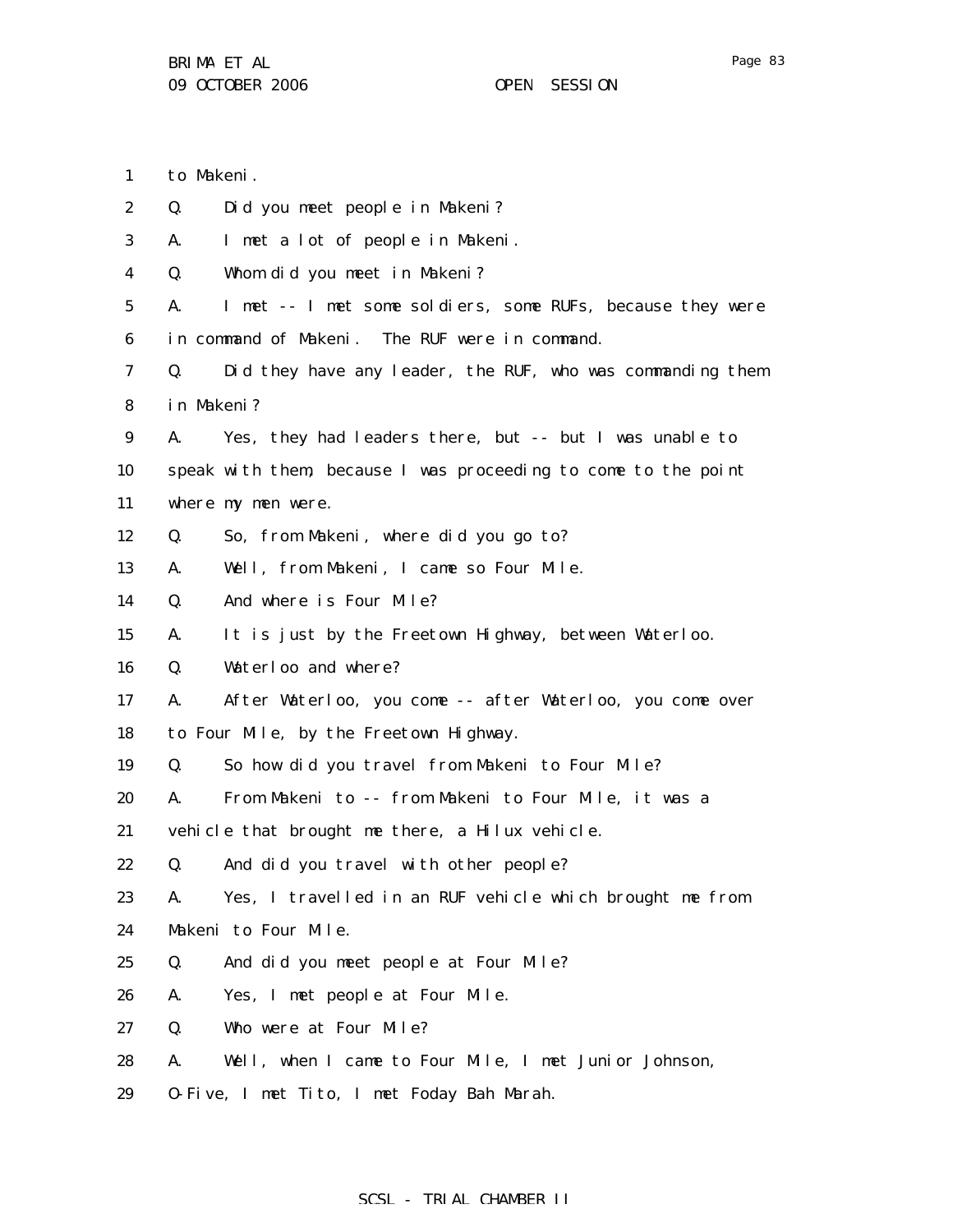1 2 3 4 5 6 7 8 9 10 11 12 13 14 15 16 17 18 19 20 21 22 23 24 25 26 27 28 29 Q. Junior Johnson, did he have any other name, apart from Junior Johnson? A. They used to call him Junior Lion. Q. So you said you met them there; were they doing anything when you met them at Four Mile? A. Well, he was the commander I met at Four Mile. It was through him I reported when I came. He was the commander. I met O-Five there, I met Tito, and I met Foday Bah Marah, as well. Q. So, you`ve called a number of names. Who was the commander to whom you reported? A. Well, to O-Five. Q. Now, do you know if all -- if apart from these soldiers that you mentioned -- if there were other SLA soldiers at Four Mile? A. Yes, there were many. There were -- there were a lot of soldiers around. Q. And can you estimate the number of soldiers who were at Four Mile around this time? A. Yes. At Four Mile I met more than 100 at Four Mile. Q. And did these SLAs have an overall commander? A. Yes. Q. Who was their overall commander? A. O-Five. Q. Do you know if O-Five had a second in command around this time? A. Yes, Junior Lion. Q. Now, around what time or what month and year did you come to Four Mile? A. It was in February, in the same February, that was the time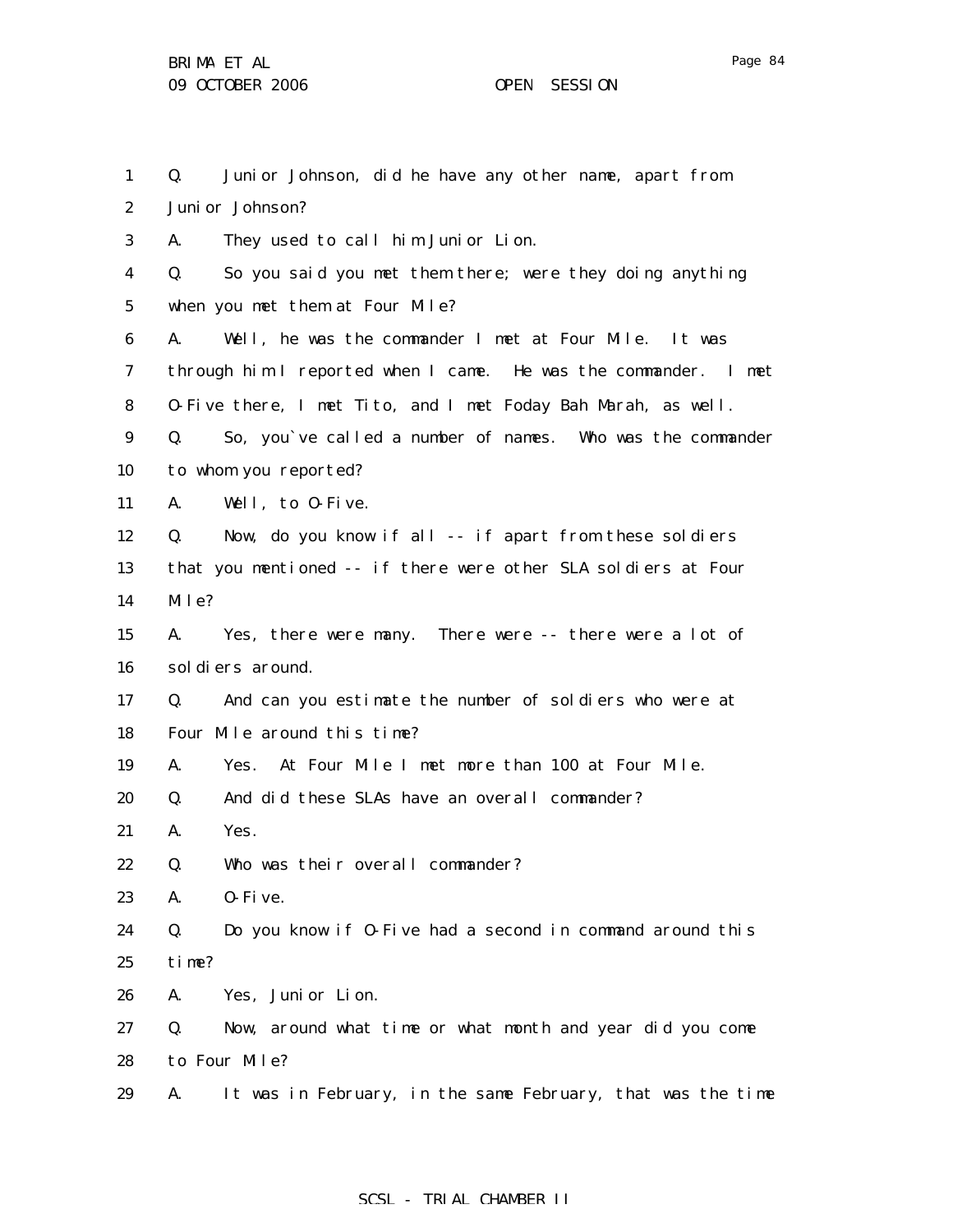- 1 I entered Four Mile.
- 2 Q. What year was it?

3 A. Around `99.

4 5 Q. So you`ve said O-Five was the overall commander. Did you spend time at Four Mile when you arrived there?

6 7 A. Yes. During that time I stayed at Four Mile, because I had seen my men, so I decided to stay at Four Mile.

- 8 Q. How long did you stay in Four Mile?
- 9 A. Well, I -- I stayed there for some months. I was there.

10 11 Q. Now, did you have any discussions with the men that you met at Four Mile, your SLA brothers?

12 A. Yes, I -- I spoke with them. They asked me where I was. I

13 had to explain to them where I came from, so we had discussions.

14 I stayed there. That was where I was.

15 Q. Did they tell you where they were coming from?

16 17 18 A. Yes. They told me that they were from Freetown. So that was the place I met them. They explained to me that they came from Freetown.

- 19 Q. And the SLAs that you met at Four Mile, were they armed?
- 20 A. Yes, they had arms.

21 Q. What kind of weapons did they carry?

22 A. They had AK-47. They had GPMG.

23 24 Q. Now, whilst at Four Mile, did anything happen that you can recall?

25 26 A. We were at Four Mile for some time and the ECOMOG started pushing us from Four Mile. They pushed us on to Mamamah.

- 27 28 Q. Now what is ECOMOG? You said the ECOMOG started pushing you; what is ECOMOG?
- 29 A. The Nigerian forces, the ECOMOG.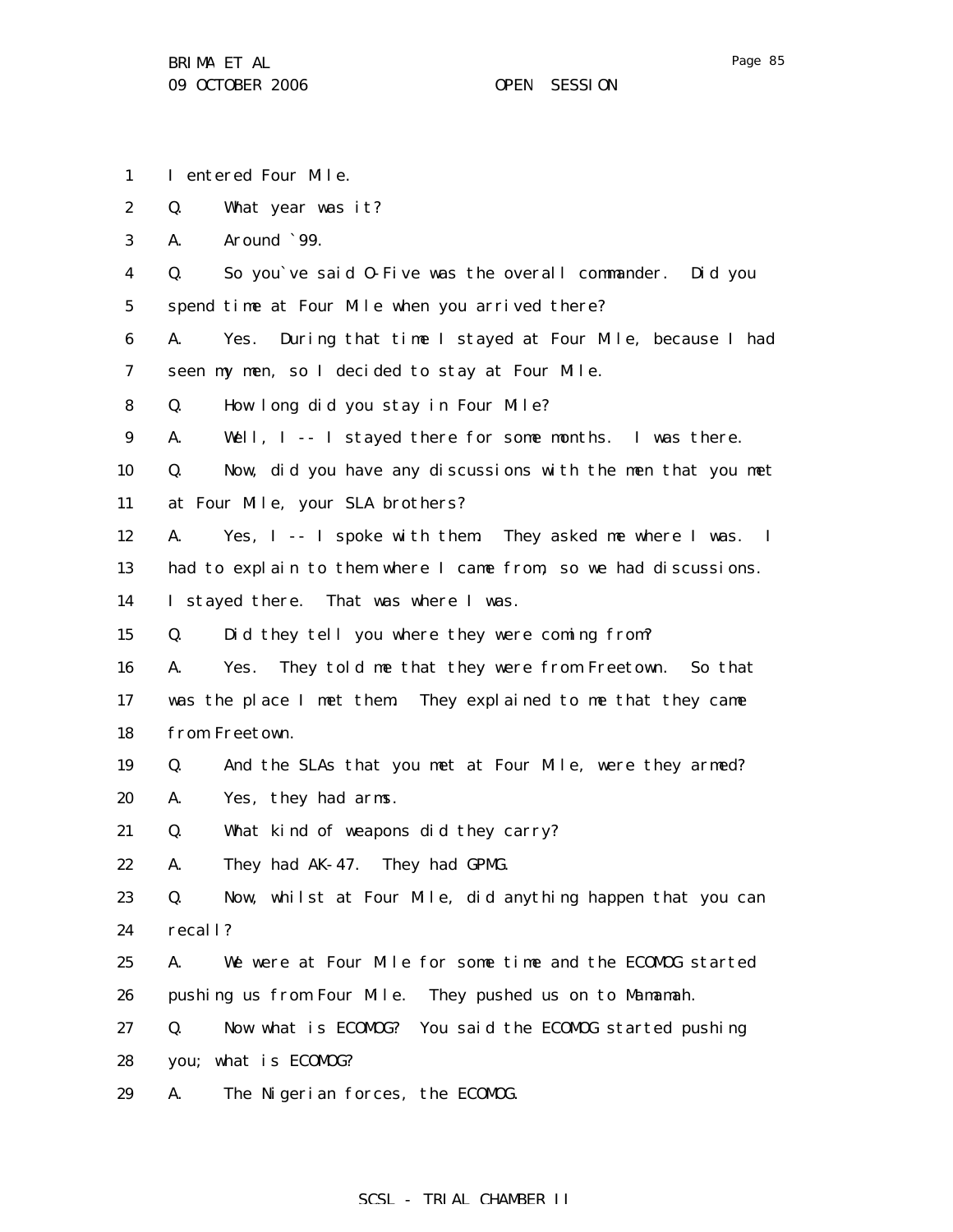BRIMA ET AL 09 OCTOBER 2006 OPEN SESSION

1 2 3 4 5 6 7 8 9 10 11 12 13 14 15 16 17 18 19 20 21 22 23 24 25 26 27 28 29 Q. From what direction were they pushing you? A. From the part of Freetown, they pushed us from Four Mile on to Mamamah, because we were initially based at Four Mile. Q. How far is Mamamah from Four Mile? A. It is along the highway. It is the same highway. Q. Now, did you reach Mamamah? A. Yes. Q. And were there people at Mamamah when you arrived there? A. Yes, there were people there. Some civilians were at Mamamah. Q. At this time, were you under the command of anyone? A. Yes, I was under the command of somebody. Q. Who was your commander? A. During that time, the commander under whom I was operating was Junior Johnson, Junior Lion. Q. Now, when you arrived at Mamamah, did you do anything there? A. Well, we blocked Mamamah. We had -- we made a small resistance. Junior Lion told us to dig some holes so that we can forestall the ECOMOG that were coming rapidly. So if -- after we had done that, it was not easy for the ECOMOG to come over. Q. Where were the holes dug? A. It was on the main highway, on the Main Street. Q. Now, you said you blocked Mamamah; what do you mean by that? A. Well, we set up a defensive at Mamamah, because the ECOMOG were advancing, so we too had to set up a defensive at Mamamah. Q. Now, before you left Four Mile, did you have any encounter with the ECOMOG forces?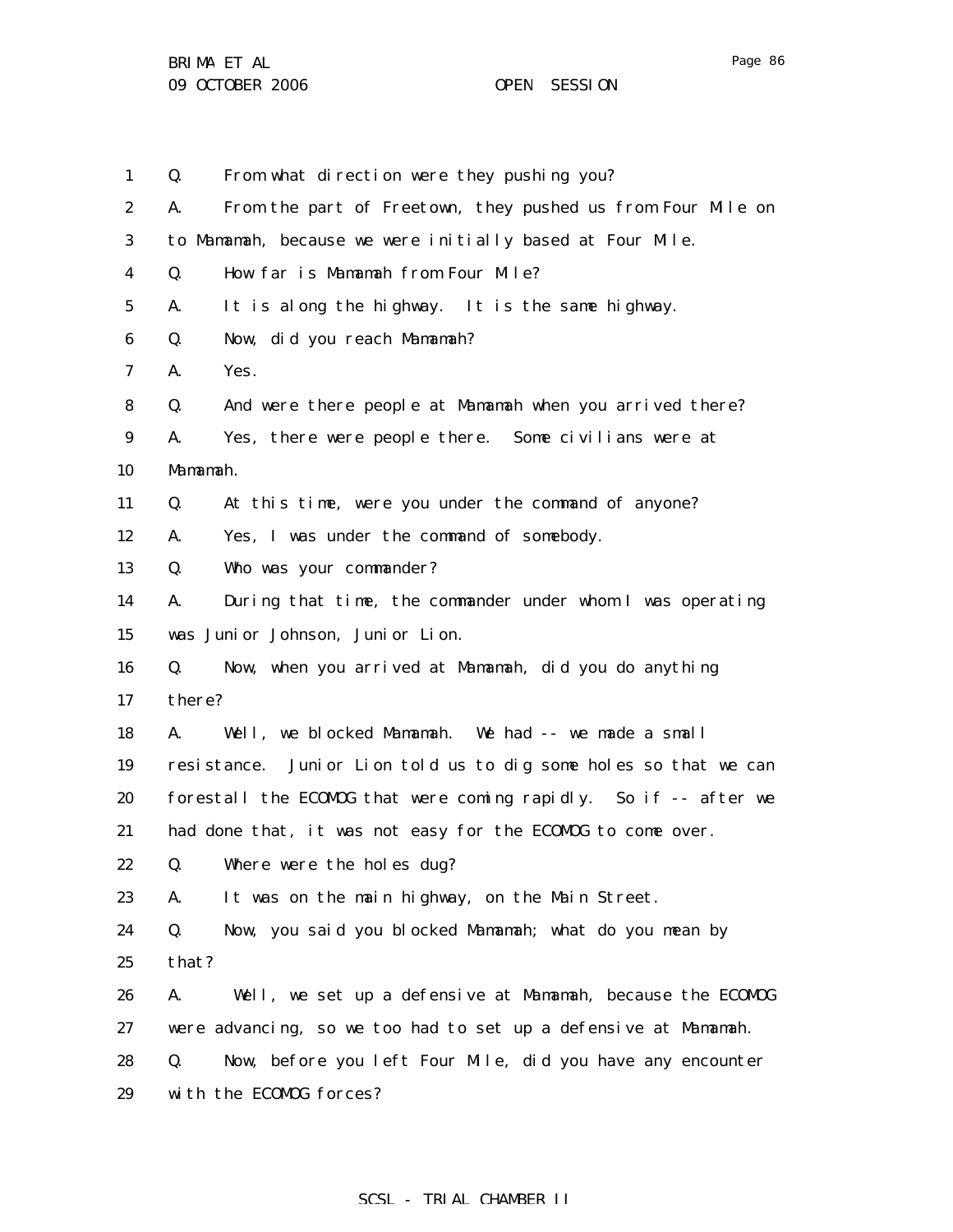BRIMA ET AL 09 OCTOBER 2006 OPEN SESSION

1 2 3 4 5 6 7 8 9 10 11 12 13 14 15 16 17 18 19 20 21 22 23 24 25 26 27 28 29 A. Yes, they moved us from Four Mile. That was why we came to Mamamah, because we came with heavy artilleries. Q. Was there a fight at Four Mile? A. Yes, we fought there at Four Mile. Q. And during that fight did anything happen? A. Yes, we had casualties on our own part. Q. And what do you mean by that? A. Because they fired at some of our colleagues, others were damaged. Q. Now, did you spend time in Mamamah after you set up the block force, the blocking force? Did you stay in Mamamah? A. Yes, we stayed there. Q. How long did you take in Mamamah? A. Well, we did not spend a long time there, so we moved. So the ECOMOG had wanted the highway, so they were advancing. They moved us from there. Anywhere we blocked they were pushing us off from that place. Q. Now, you`ve told the Court that you dug the highway, so that you can block ECOMOG from advancing. How were you removed from Mamamah by ECOMOG? A. Well, the way the road was made at Four Mile, they had to use their tanks to ply the road, so they were able to push us from that place. Q. So, did anything happen in Mamamah before you left? A. Yes. Before we left Mamamah, Junior Lion gave an order to one soldier. Q. Who was that soldier to whom Junior Lion gave an order? A. The soldier's name is Kankada. Q. Spelt K-A-N-K-A-D-A. Yes, what was the order given to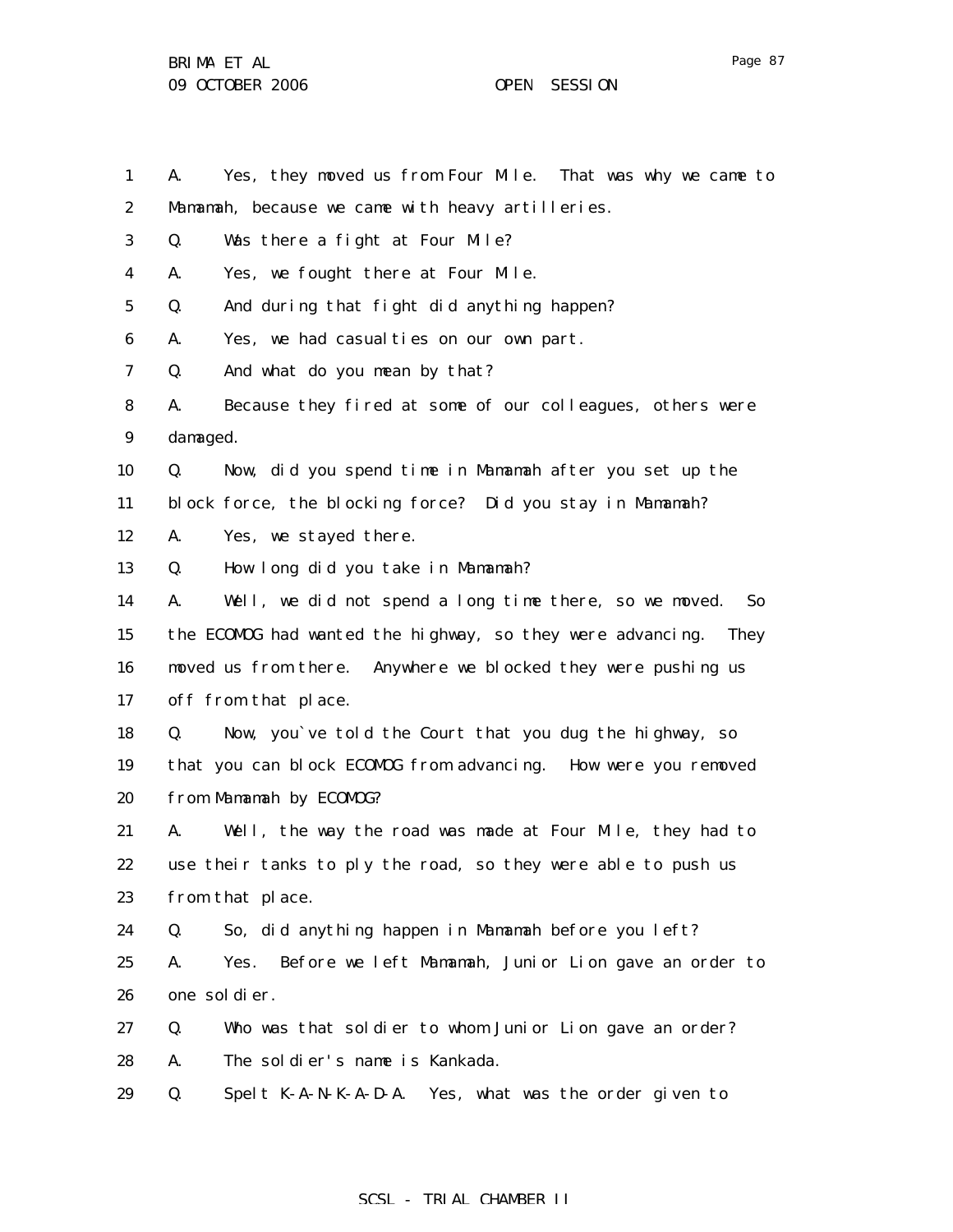1 Kankada?

| $\boldsymbol{2}$ | He gave him an order to make the area fearful. So since<br>A.     |
|------------------|-------------------------------------------------------------------|
| 3                | the ECOMOG were advancing, if they were to meet the heads of      |
| 4                | human beings and their bodies littering, so they would be afraid. |
| $\bf{5}$         | So some people were killed and laid their bodies and heads at the |
| $\boldsymbol{6}$ | checkpoint.                                                       |
| 7                | Now, who killed the people that you have referred to?<br>Q.       |
| 8                | Well, these people, Junior Lion gave the order to one of<br>A.    |
| 9                | his security, one Kankada.                                        |
| 10               | Who killed the people, that is what I want to know? You've<br>Q.  |
| 11               | told the Court that Junior Lion gave the order, so who killed the |
| 12               | people?                                                           |
| 13               | Kankada. His name is Kankada.<br>A.<br>It was Kankada.            |
| 14               | Do you know how many people were killed at Mamamah?<br>Q.         |
| 15               | A.<br>Well, the people were more than four.                       |
| 16               | The people who were killed, were they soldiers or<br>Q.           |
| 17               | ci vi li ans?                                                     |
| 18               | A.<br>Ci vi l i ans.                                              |
| 19               | And how did you know that?<br>Q.                                  |
| 20               | Because I was present and, when the order was given, it was<br>A. |
| 21               | the civilians that were killed, so that when the ECOMOG could     |
| 22               | have arrived at the place and saw these bodies laid on the        |
| 23               | ground, they would be afraid.                                     |
| 24               | And were you present when Junior Lion gave this order to<br>Q.    |
| 25               | Kankada, to kill these people?                                    |
| 26               | A.<br>Yes, I was around. I was present.                           |
| 27               | Apart from this incident which you have told the Court<br>Q.      |
| 28               | about, did any other thing happen before you left Mamamah?        |
| 29               | Well, after that, we did not stay long.<br>A.<br>We moved to 38.  |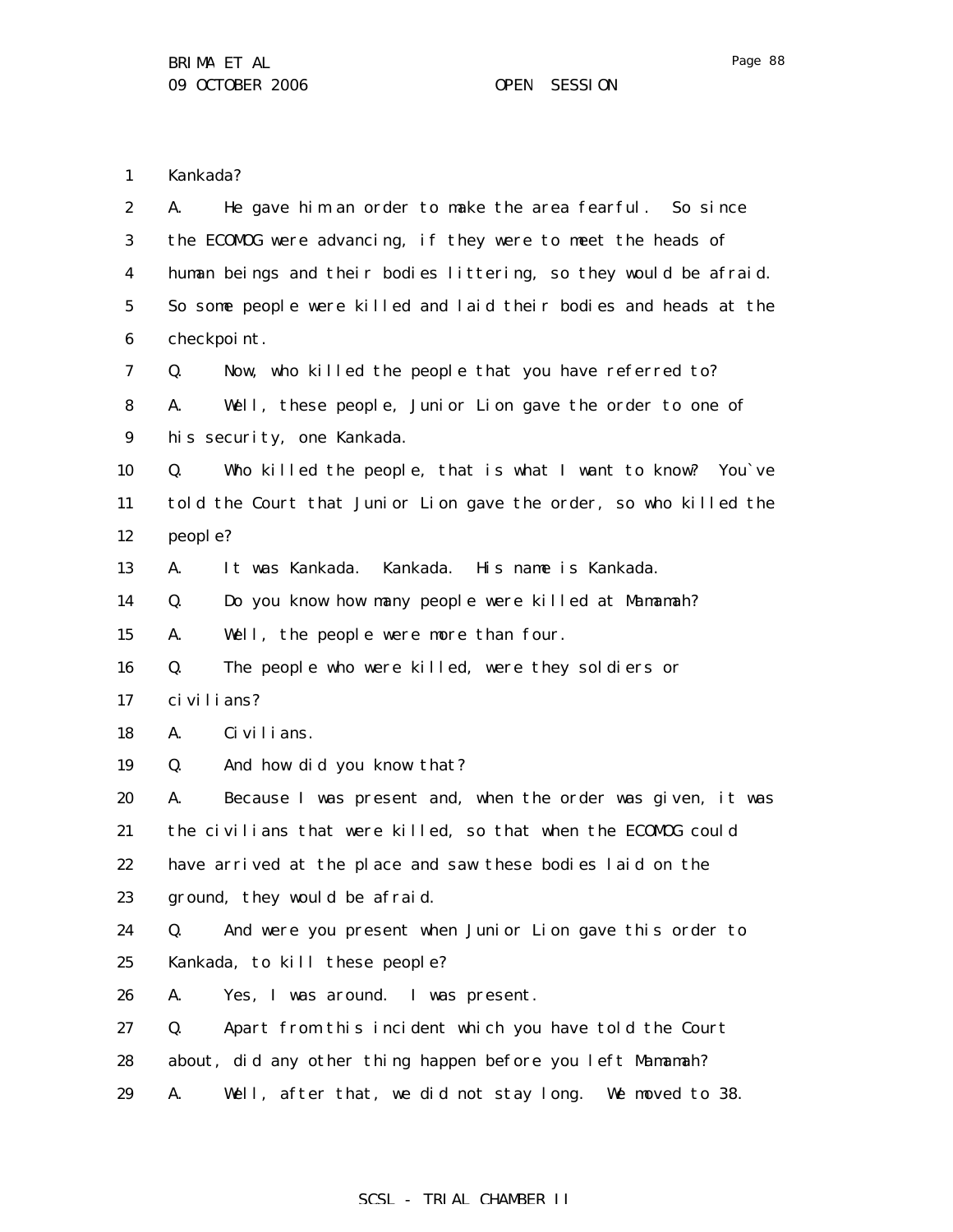| 1                | Q. | Now, let me just take you one step back. Whilst you were        |
|------------------|----|-----------------------------------------------------------------|
| $\boldsymbol{2}$ |    | at Four Mile, did you see Ibrahim Bazzy Kamara at Four Mile,    |
| 3                |    | during your stay there?                                         |
| 4                | A. | I did not ever see him at Four Mile.                            |
| $\bf{5}$         | Q. | Did you see Tamba Brima at Four Mile?                           |
| 6                | A. | I did not see him at Four Mile, no.                             |
| 7                | Q. | What about Santigie Borbor Kanu?                                |
| 8                | A. | No.                                                             |
| 9                | Q. | When you came to Mamamah, did you see Ibrahim Bazzy Kamara      |
| 10               |    | with the troops?                                                |
| 11               | A. | No.                                                             |
| 12               | Q. | Do you know if Junior Lion was reporting to any Ibrahim         |
| 13               |    | Bazzy Kamara, who is the second accused in this case?           |
| 14               | A. | Junior Lion was the commander. He was the one that I<br>No.     |
| 15               |    | met as the commander. I did not meet those men you are calling. |
| 16               | Q. | Was Junior Lion reporting to anyone who was superior in         |
| 17               |    | command to him?                                                 |
| 18               | A. | No.                                                             |
| 19               | Q. | Did Junior Lion at Mamamah have a second in command?            |
| 20               | A. | Yes.                                                            |
| 21               | Q. | Who was second in command?                                      |
| 22               | A. | He had Tito. Tito was there. He had SLA Rambo.<br>He had        |
| 23               |    | Foday Bah Marah.                                                |
| 24               | Q. | So from Mamamah, did you go anywhere?                           |
| 25               | A. | Yes, we went to 38.                                             |
| 26               | Q. | Now, did you witness or notice any burning of houses in         |
| 27               |    | Mamamah before you left?                                        |
| 28               | A. | Yes. By the time we were to move, Junior Lion gave an           |
| 29               |    | order that we should -- we should burn down the houses there at |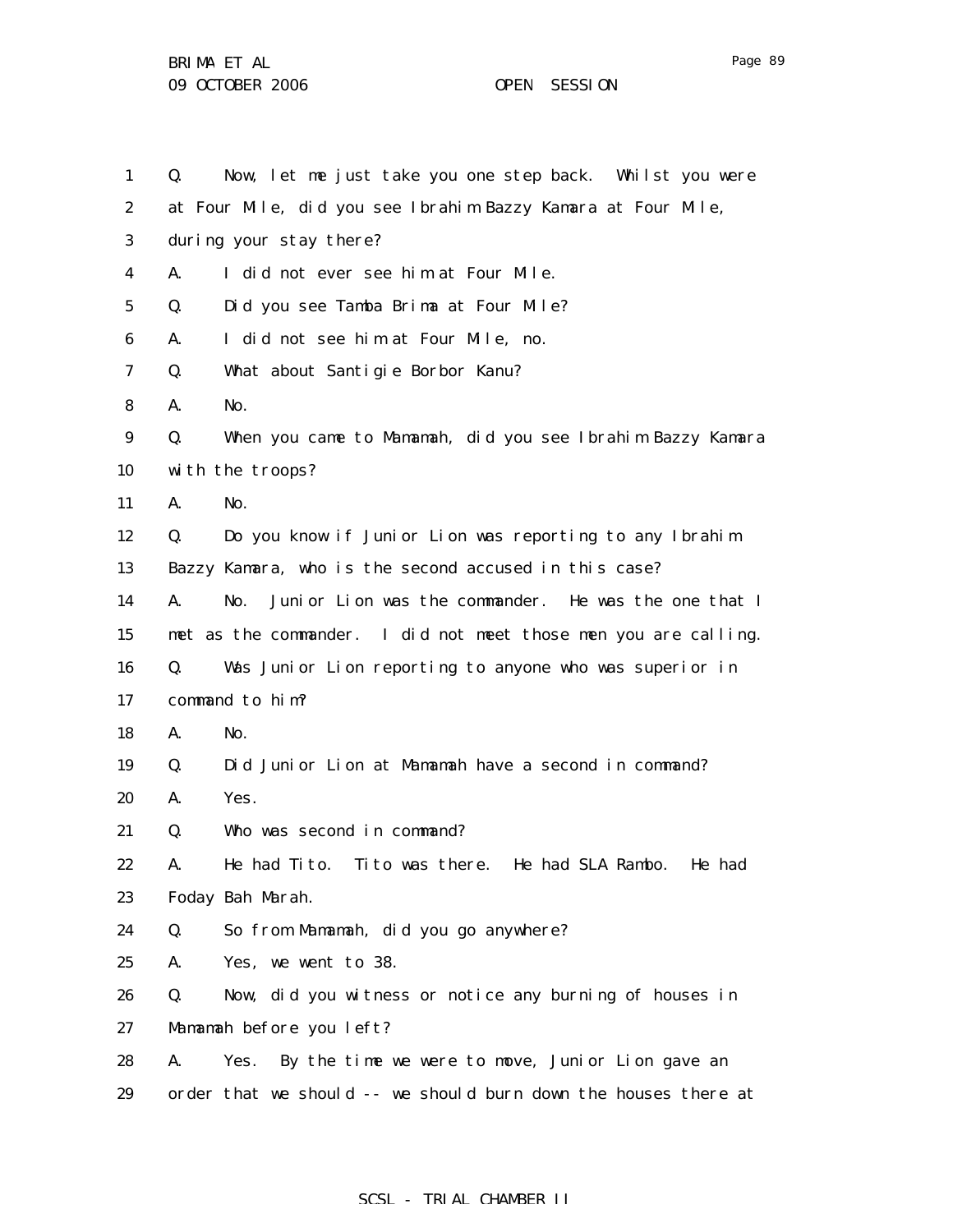1 2 3 4 5 6 7 8 9 10 11 12 13 14 15 16 17 18 19 20 21 22 23 24 25 26 27 28 29 Mamamah, before we could have left. Q. And were houses burnt down at Mamamah on the orders of Junior Lion before you left? A. Yes. Q. How many houses did you burn at Mamamah? A. We burnt down about four houses in Mamamah before we left there. Q. And you said you went to Mile 38 from Mamamah; did you meet people at Mile 38? A. At 38, no, only few civilians that were there were the people that occupied there. THE INTERPRETER: Could the witness come -- MR FOFANAH: Q. Mr Witness, please, you have to talk a bit slowly because you are being interpreted and if you can some close to the mic so that they can hear you clearly. The question again, did you meet people in -- at Mile 38 when you arrived? A. We did not meet many people there. There were no -- there were only few civilians, when we came from Four Mile to Mamamah on to 38 where the people had occupied the area now. Q. And at this time where was ECOMOG? A. They were advancing. Q. How did you know that? A. Because we used -- we used to exchange fire as they were coming, so, when they came to 38, we left them there again. Q. Now, how long did you take in Mile 38 before you left? A. 38, we did not spend long time there, because during the time the ECOMOG were advancing, as they were pushing us, they continued to come, so we moved from one place. We went to a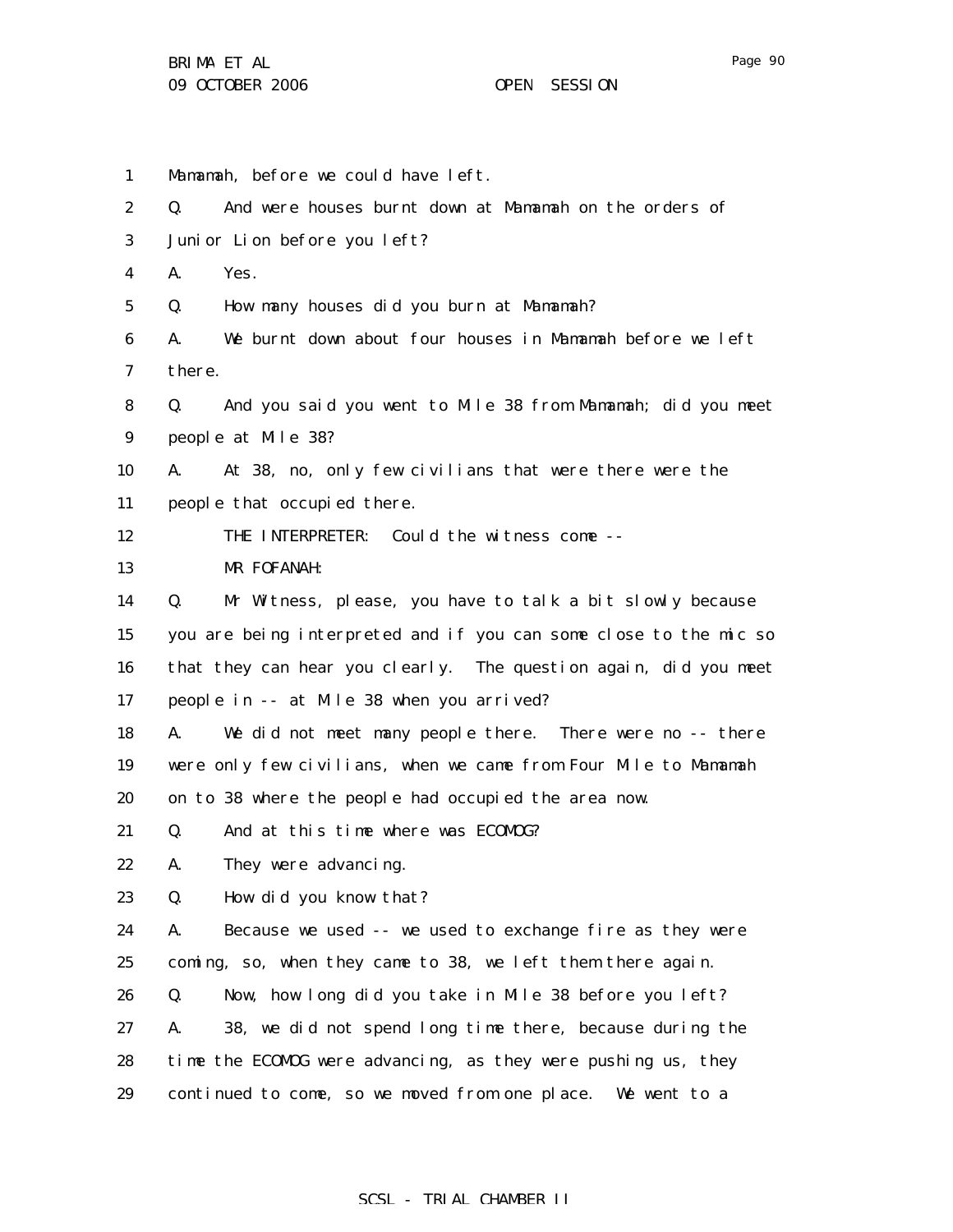1 place called Magbeni.

| $\boldsymbol{2}$ | Q.         | Did anything happened at Mile 38 before you left for             |
|------------------|------------|------------------------------------------------------------------|
| $\boldsymbol{3}$ | Magbeni?   |                                                                  |
| 4                |            | Magbeni, Your Honours, is M-A-G-B-E-N-I.<br>MR FOFANAH:          |
| $\mathbf 5$      |            | THE WITNESS: Well, at Mile 38, the commander, Junior Lion,       |
| 6                |            | passed an order that we should burn down the houses so that the  |
| 7                |            | ECOMOG would not have a way to stay there. So we obeyed the      |
| 8                |            | order and we proceeded to Magbeni.                               |
| $\boldsymbol{9}$ | Q.         | How many house did you burn at Mile 38 before you                |
| 10               | proceeded? |                                                                  |
| 11               | A.         | About three houses.                                              |
| 12               | Q.         | And when I say "you," I mean yourself and the other              |
| 13               |            | sol di ers, how many houses?                                     |
| 14               | A.         | Yes, we were all together. We were all together. It was          |
| 15               |            | about three houses.                                              |
| 16               | Q.         | Now, how far is Magbeni from Mile 38?                            |
| 17               | A.         | From Mile 38 to Magbeni --                                       |
| 18               | Q.         | Do you know how long it is or -- in mileage?                     |
| 19               | A.         | Well, it is not up to five miles to six miles from the           |
| 20               |            | highway to Magbeni.                                              |
| 21               | Q.         | And do you know where Magbeni is?                                |
| 22               | A.         | Yes.                                                             |
| 23               | Q.         | Where is Magbeni?                                                |
| 24               | A.         | It is by Okra Hill, behind Okra Hill. You would ride --          |
| 25               |            | you would ride and go to Okra Hill. We use the footpath through. |
| 26               | Q.         | Do you know what district Magbeni is?                            |
| 27               | A.         | It is the Koya District.                                         |
| 28               | Q.         | So when you arrived at -- did you arrive at Magbeni?             |
| 29               | A.         | Yes.                                                             |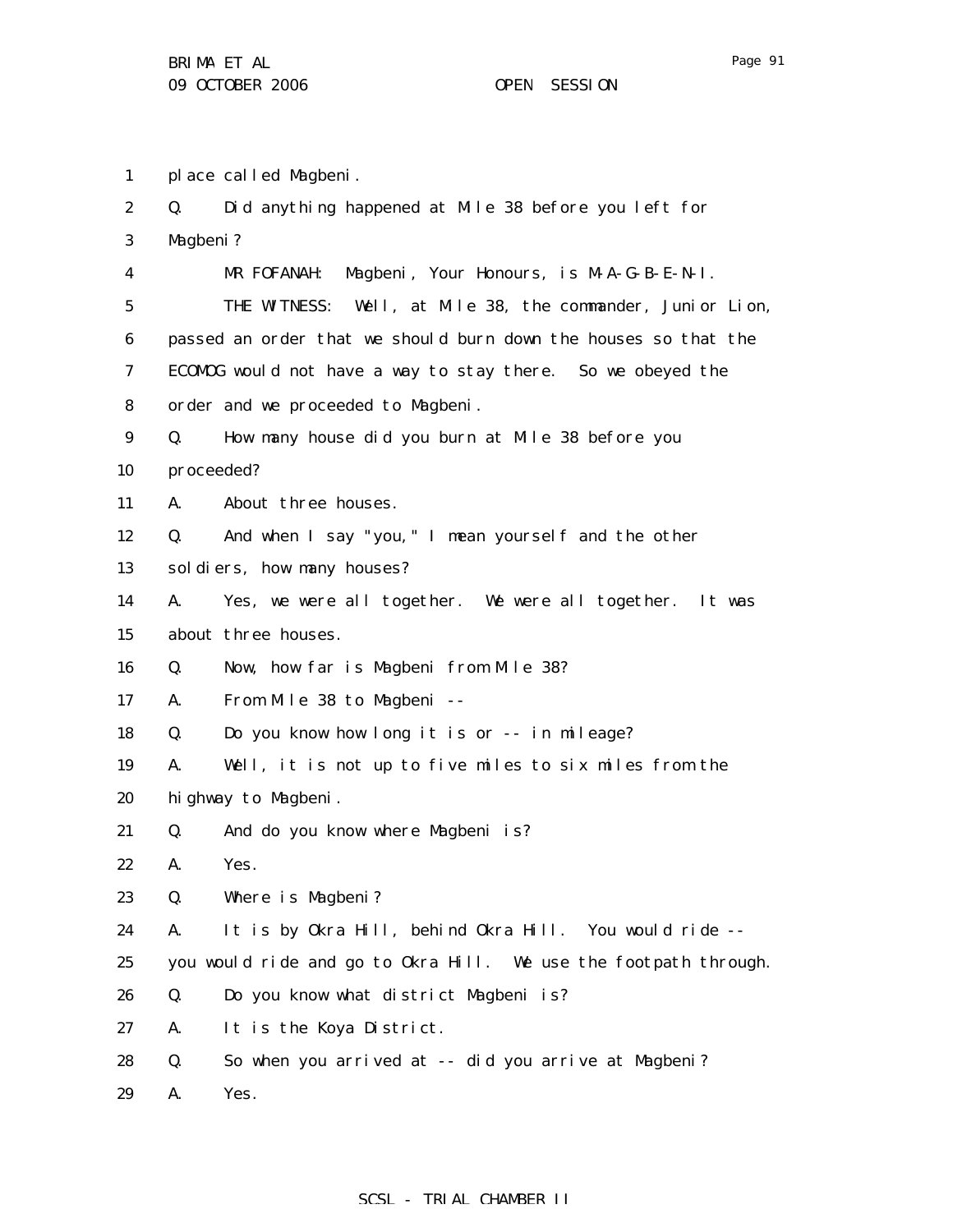| $\mathbf{1}$ | Q.    | When you arrived there, did you meet people there?                |
|--------------|-------|-------------------------------------------------------------------|
| 2            | A.    | Yes, we met civilians in Magbeni.                                 |
| 3            | Q.    | How many civilians did you meet at Magbeni?                       |
| 4            | A.    | They were there. There were many in Magbeni.                      |
| 5            | Q.    | And around the time when you arrived at Magbeni was Ibrahim       |
| 6            |       | Bazzy Kamara with you and the other troops, the other soldiers?   |
| 7            | A.    | No, he wasn't with me. He wasn't with us. Junior Lion was         |
| 8            |       | the commander; he and the troops moved together.                  |
| 9            | Q.    | Did you see or hear about Ibrahim Bazzy Kamara at Mile 38         |
| 10           |       | before you moved to Magbeni?                                      |
| 11           | A.    | No.                                                               |
| 12           | Q.    | And during your movement, do you know if Junior Lion was          |
| 13           |       | answerable to Ibrahim Bazzy Kamara?                               |
| 14           | А.    | No.                                                               |
| 15           | Q.    | So what is "no"? No, you don't know, or no what? Do you           |
| 16           |       | know if Junior Lion was answerable to Ibrahim --                  |
| 17           | A.    | That was not the case. I don't know -- I don't know that.         |
| 18           |       | He was not answerable to anybody.                                 |
| 19           | Q.    | Who was not answerable to anybody?                                |
| 20           | A.    | Junior, Junior was the overall commander for the troop            |
| 21           |       | during that period.                                               |
| 22           | Q.    | You said you met people at Magbeni when you arrived.<br>Now,      |
| 23           |       | did you stay at Magbeni when you arrived there?                   |
| 24           | A.    | We were in Magbeni for some time and we sent the<br>Yes.          |
| 25           |       | advance team in order to cross over the water, in order to find a |
| 26           | base. |                                                                   |
| 27           | Q.    | What water are you referring to?                                  |
| 28           | A.    | Well, it is a big river.                                          |
| 29           | Q.    | And who constituted the advance team that you sent across         |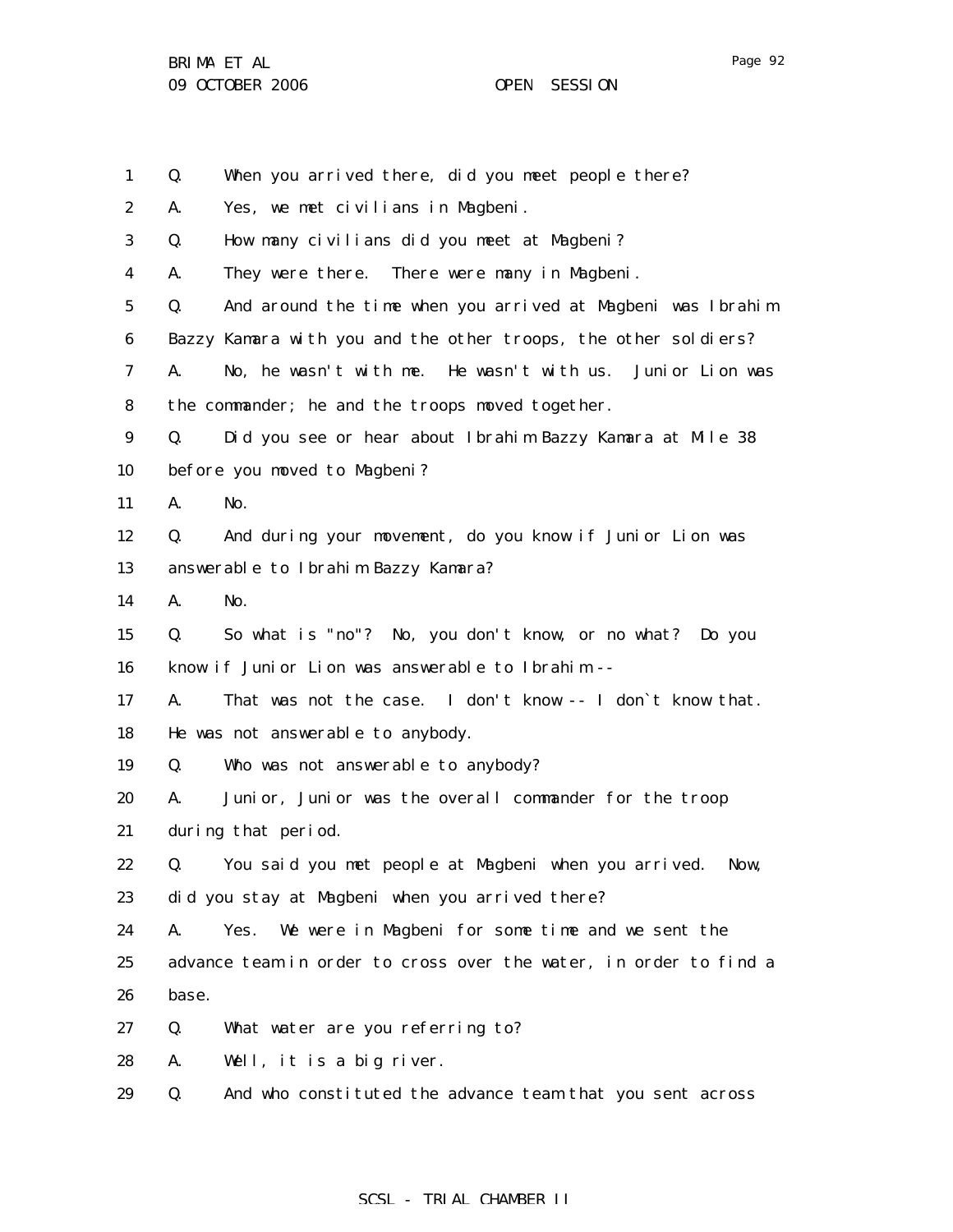1 2 3 4 5 6 7 8 9 10 11 12 13 14 15 16 17 18 19 20 21 22 23 24 25 26 27 28 29 the river to find a base? A. Well, it was Kai and Yapo Sesay who led the advance team; Bobby. Q. Now, who is Kai? A. A soldier. Q. Is that his full name? A. That was the name by which he was called. That is the name I knew. MR FOFANAH: One moment. Q. Now, do you know if he had any other name, apart from Kai? MR WAGONA: Objection. That question has been answered, Your Honours. PRESIDING JUDGE: What was the answer, Mr Wagona? MR WAGONA: Your Honours, the answer was that it was Kai. PRESIDING JUDGE: But the question was: Did he have any other name? Go ahead, Mr Fofanah. MR FOFANAH: Grateful. Q. Did Kai have any other name that you know? A. That is the name I know him for. Q. And can you describe this person that you call Kai? A. Yes. A fair in complexion soldier, a short one, fair in complexion. Q. You also called another name. Can you go over the name, the other person that constituted the advance team that went over the river? A. Well, the next man that they went together was Bobby Yapo Sesay. Q. Do you know if they went across and found a base that you talked about?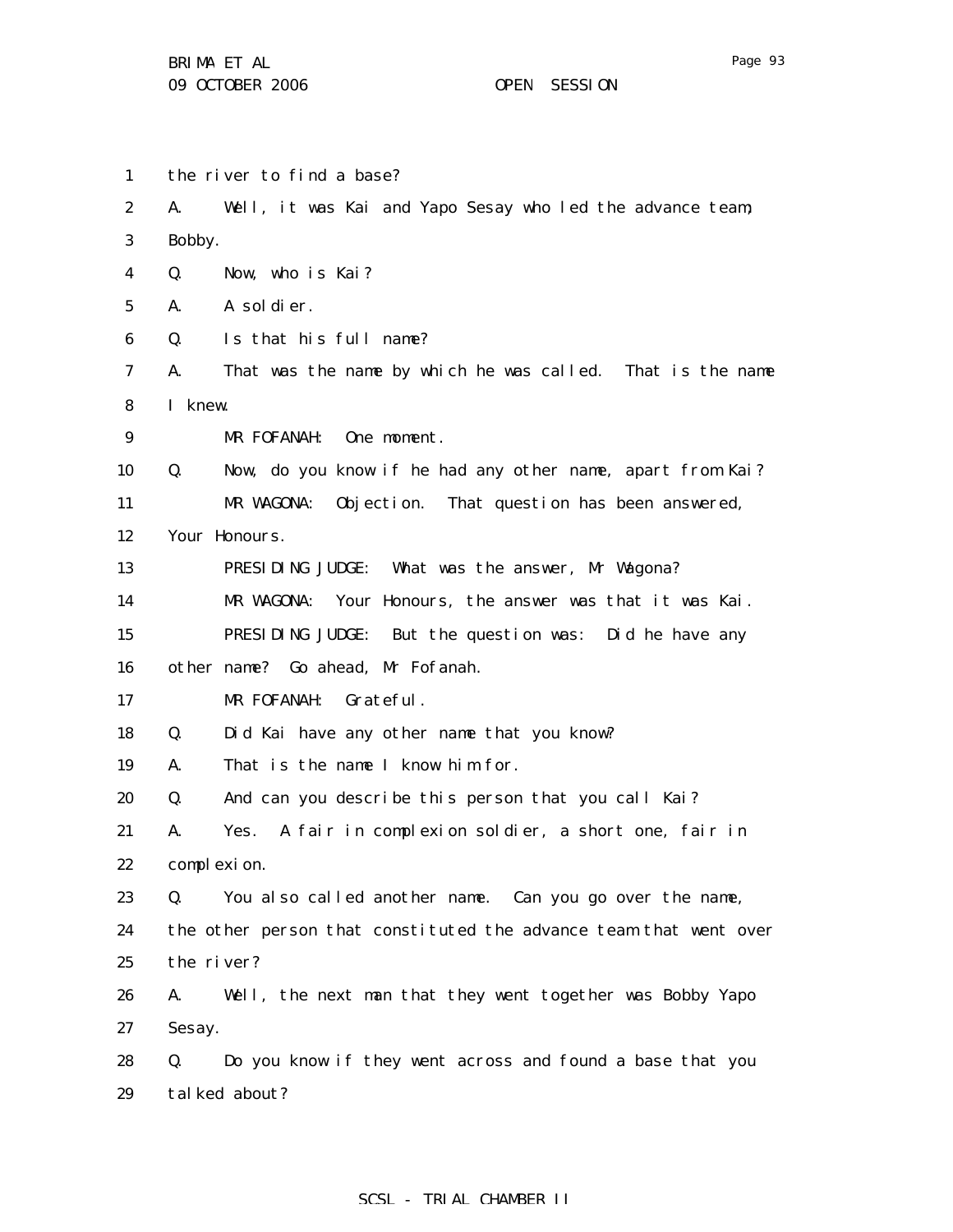1 2 3 4 5 6 7 8 9 10 11 12 13 14 15 16 17 18 19 20 21 22 23 24 25 26 27 28 29 A. Yes, they left. Yes, they left us at Magbeni, they went with the advance team and found a base. MR FOFANAH: Your Honours, respectfully may the first accused be permitted to use the convenience. PRESIDING JUDGE: Yes, Mr Brima can leave the Court. MR FOFANAH: Q. How did you know that they, in fact, found a base that you're talking about? A. Well, they were in the advance team, they were the first to cross and they were the ones that found the base before we could join them later. Q. Now, this base that they found, did it have any name? A. Yes, after we found the base, then Junior Lion, the commander, came and named the place West Side. Q. How did you move from Magbeni to West Side? A. We had to cross over the water with a canoe. We went over with canoes. Q. Before you left Magbeni, did anything happen there which you can recall? A. I can't recall anything happened. Q. Did you see or hear about any killing of civilians at Magbeni, whilst you were there? A. No. Q. Now, around what time did you arrive at the base called West Side, what month and year? A. West Side was around February. February, that was the time we arrived at West Side. I can't recall the year. Q. Now, when you arrived at West Side, did you meet people there, apart from the advance team?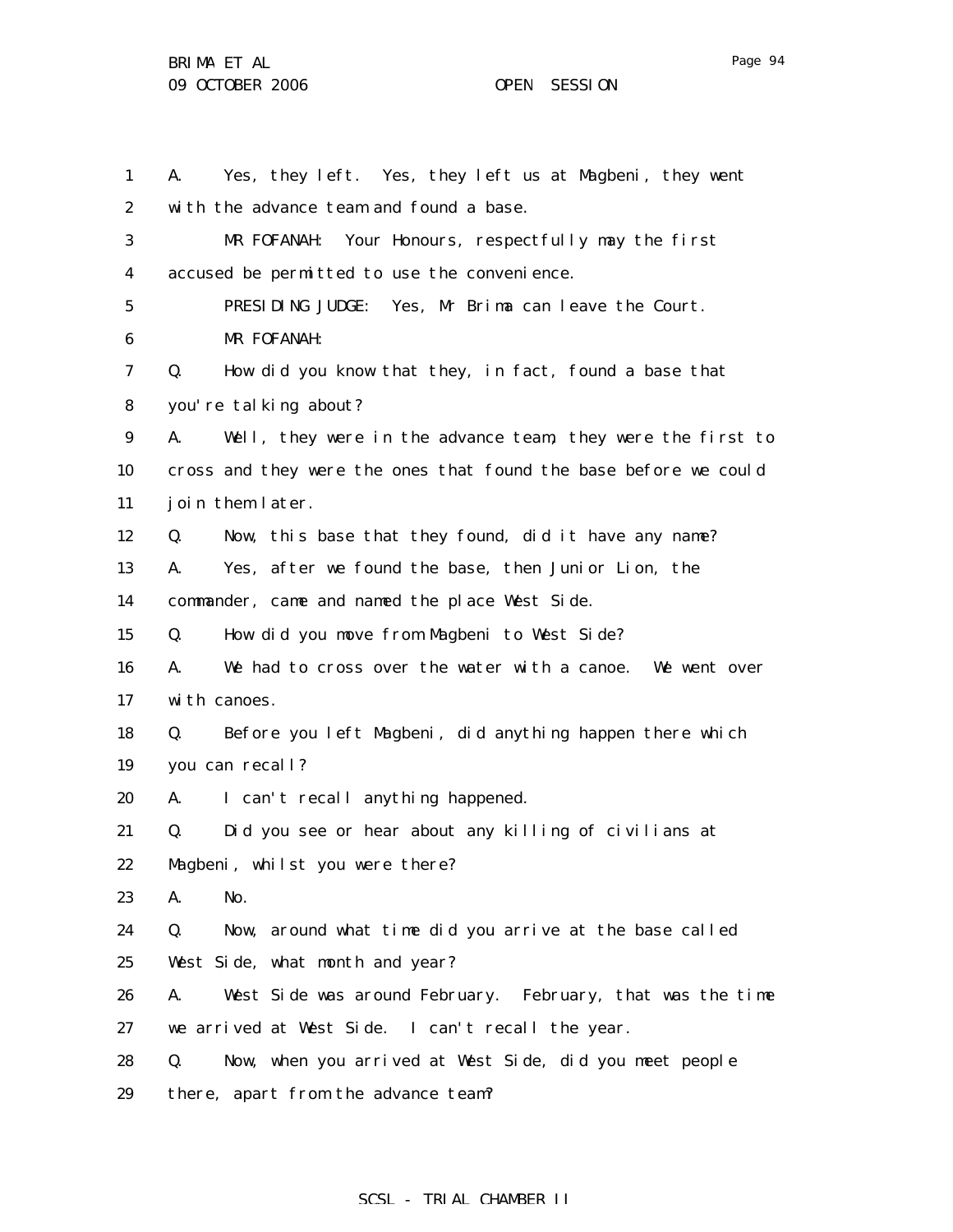1 A. After we crossed over, we met civilians.

| $\boldsymbol{2}$ | Did West Side have any other name that you know?<br>Q.            |
|------------------|-------------------------------------------------------------------|
| 3                | Well, I don't know another name for him, because I don't --<br>A. |
| 4                | I don't know the other name. As we arrived, Junior Lion called    |
| 5                | the place West Side, so that was the name it was called, the      |
| 6                | place was called.                                                 |
| 7                | Did you stay at West Side?<br>Q.                                  |
| 8                | Yes, we settled there.<br>A.                                      |
| 9                | How long did you take at West Side?<br>Q.                         |
| 10               | We were based there. We took months, we took three, four,<br>A.   |
| 11               | five months in West Side.                                         |
| 12               | Do you know if there was any overall commander at West Side<br>Q. |
| 13               | when you were based there?                                        |
| 14               | The time we were there, Junior Lion was the commander for<br>A.   |
| 15               | West Side.                                                        |
| 16               | Did you see or hear about Ibrahim Bazzy Kamara being at the<br>Q. |
| 17               | West Side during your stay there?                                 |
| 18               | A.<br>I did not see him I did not see him at West Side when I     |
| 19               | arrived there, when we crossed over.                              |
| 20               | Now, do you know if any military structure was set up at<br>Q.    |
| 21               | West Side whilst you were there?                                  |
| 22               | No.<br>A.                                                         |
| 23               | Was there anyone who was second in command to Junior Lion<br>Q.   |
| 24               | whilst you were there?                                            |
| 25               | Yes.<br>A.                                                        |
| 26               | Who was second in command to Junior Lion?<br>Q.                   |
| 27               | A.<br>Ti to.                                                      |
| 28               | Now, during your stay at West Side, did anything happen,<br>Q.    |
| 29               | which you can recall?                                             |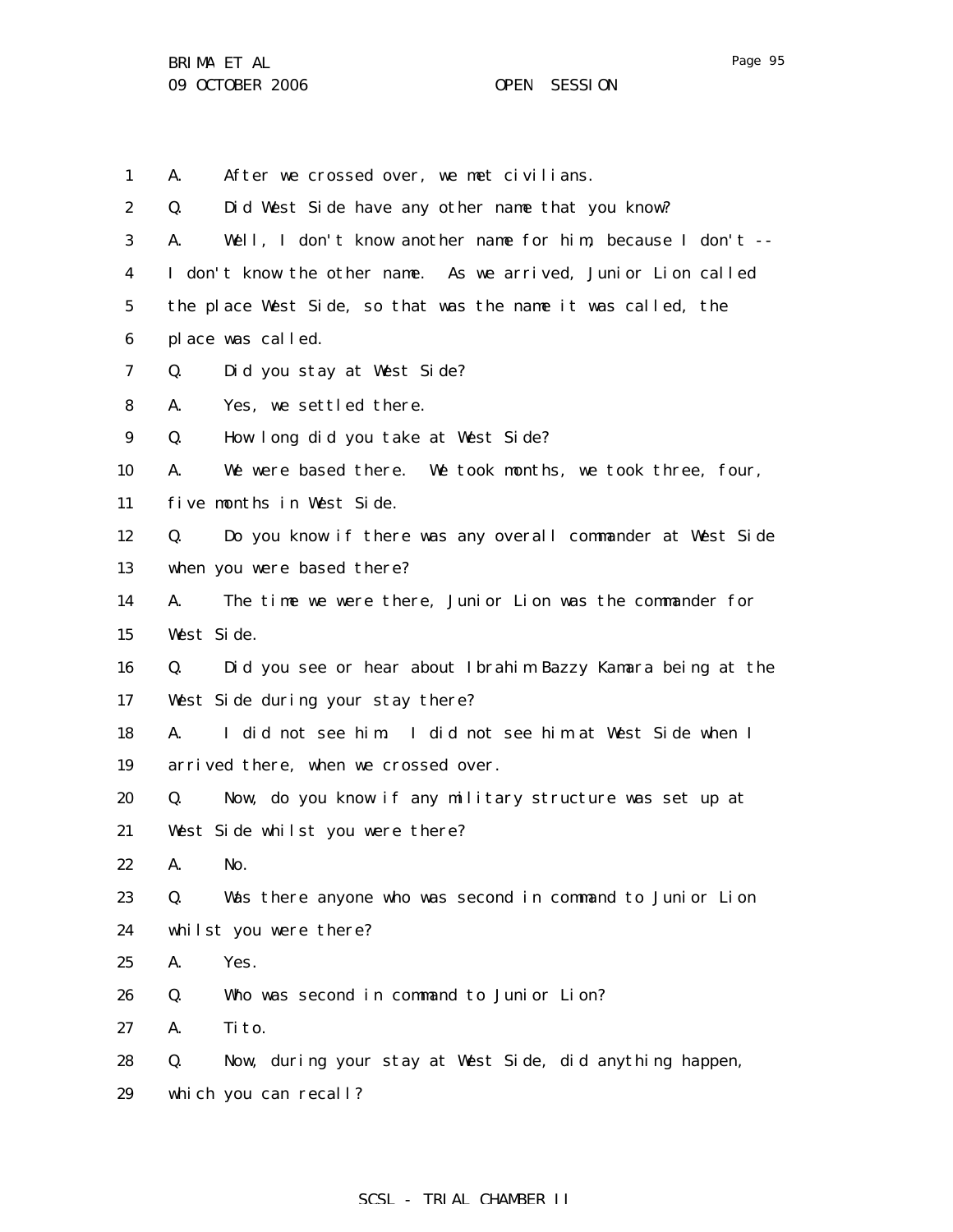1 2 3 4 5 6 7 8 9 10 11 12 13 14 15 16 17 18 19 20 21 22 23 24 25 26 27 28 29 A. Yes, we were at West Side for some time and we started operations. Junior Lion said we should plan an operation for Port Loko. We planned the operation for Port Loko to attack the Malians. Junior Lion was in charge of that operation at Port Loko. Q. Where were the Malians, where were they based? A. They were at -- THE INTERPRETER: Your Honours, can the witness take the name of the school. MR FOFANAH: Q. Can you go over the name of the school again? Where were the Malians based? A. It is a school at Port Loko, Schlenker. That is where they were based. MR FOFANAH: I think it is S-C-H-L-E-N-K-E-R. Q. Did you go on this operation yourself? A. No, I was at the base. Junior Lion went on that operation with Keforkeh. Q. Now, you've -- who is Keforkeh? A. Keforkeh is a soldier. He's an SLA soldier. Q. Is he the same as the Kai you have earlier referred to? A. Yes, the very same. The same Kai. Q. So this Keforkeh is also called Kai? A. Yes. Q. Since you did not go on the operation, how did you know about the operation? A. Because I was in the camp when they left to go on the operation. When they returned, they met me in the camp at the base.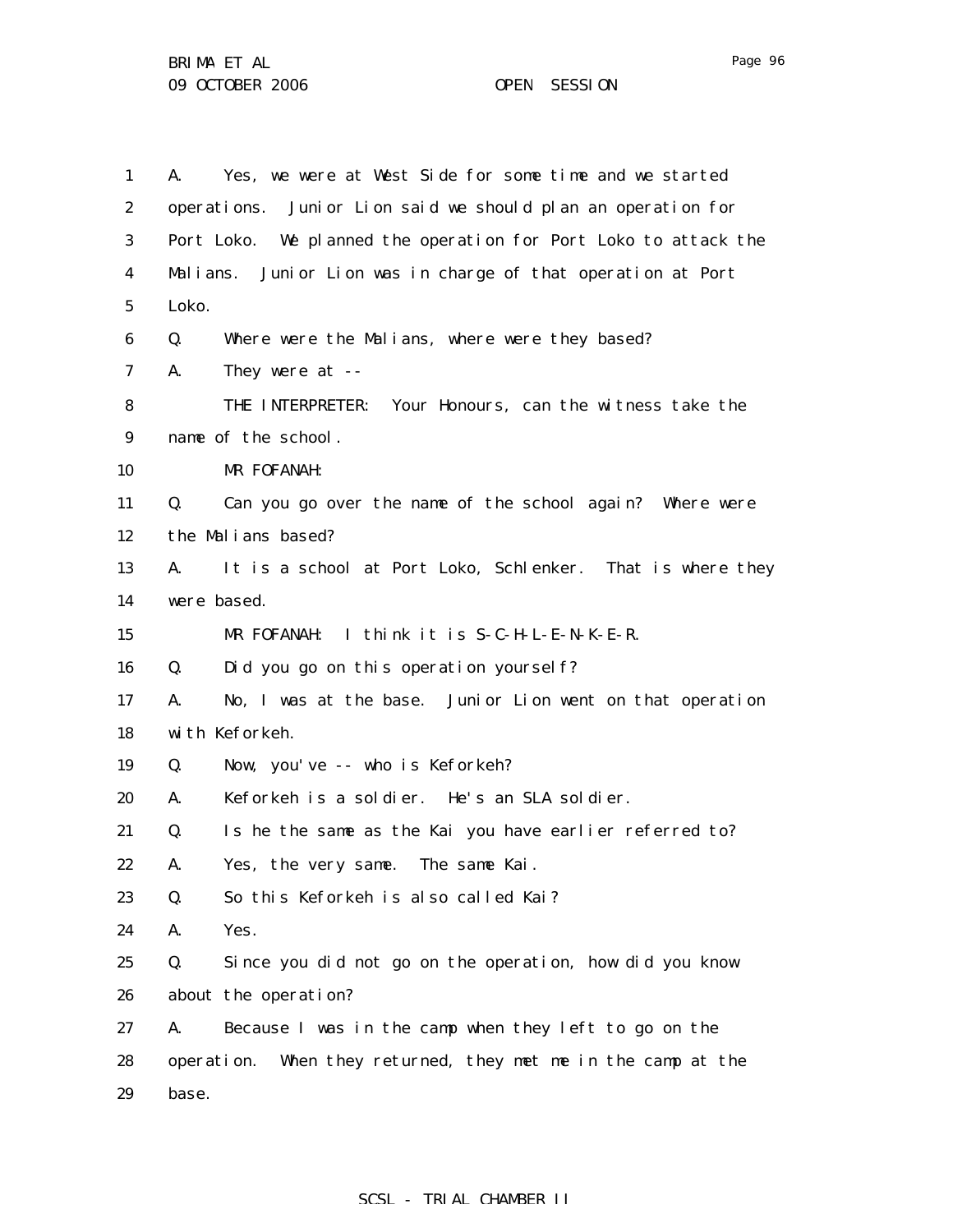| $\mathbf{1}$     | And when they came back, do you know what happened to do<br>Q.   |
|------------------|------------------------------------------------------------------|
| $\boldsymbol{2}$ | them at Schlenker where the Malians were based?                  |
| 3                | Yes, they returned with -- yes, they captured, two Malians<br>A. |
| 4                | when they returned and with ammunition.                          |
| $\mathbf 5$      | Can we respectfully get that again, because I heard the<br>Q.    |
| 6                | witness say "they brought two captured Malians," and the         |
| 7                | interpretation is: "They captured two Malians on their way."     |
| 8                | Mr Witness, can you go over your testimony again regarding the   |
| $\boldsymbol{9}$ | two Malians. What happened to them?                              |
| 10               | They returned with these captured Malians at the base at<br>A.   |
| 11               | West Side, these two Malians.                                    |
| 12               | How did you know that they were Malians?<br>Q.                   |
| 13               | When they returned, I knew they were Malians, because they<br>A. |
| 14               | were allowed to speak to the ambassador, the Malian ambassador.  |
| 15               | Where was the Malian ambassador?<br>Q.                           |
| 16               | He was in Freetown.<br>A.                                        |
| 17               | How did the two captured Malians speak to him?<br>Q.             |
| 18               | Over a radio set.<br>A.                                          |
| 19               | Who was operating the radio set?<br>Q.                           |
| 20               | A Pronto by the name of --<br>A.                                 |
| 21               | Can you go over the name, please?<br>Q.                          |
| 22               | Olingimah, a pronto.<br>A.                                       |
| 23               | Q.<br>What do you mean by pronto?                                |
| 24               | A.<br>The man who operates the set.                              |
| 25               | MR FOFANAH:<br>Olingimah, Your Honours, is spelled               |
| 26               | 0-L-I-N-G-I-M-A-H.                                               |
| 27               | So you said Olingimah was the set operator. Do you know if<br>Q. |
| 28               | Olingimah was answerable to or under the control of anyone?      |
| 29               | Yes, he was subordinate of Junior Lion, under the command<br>A.  |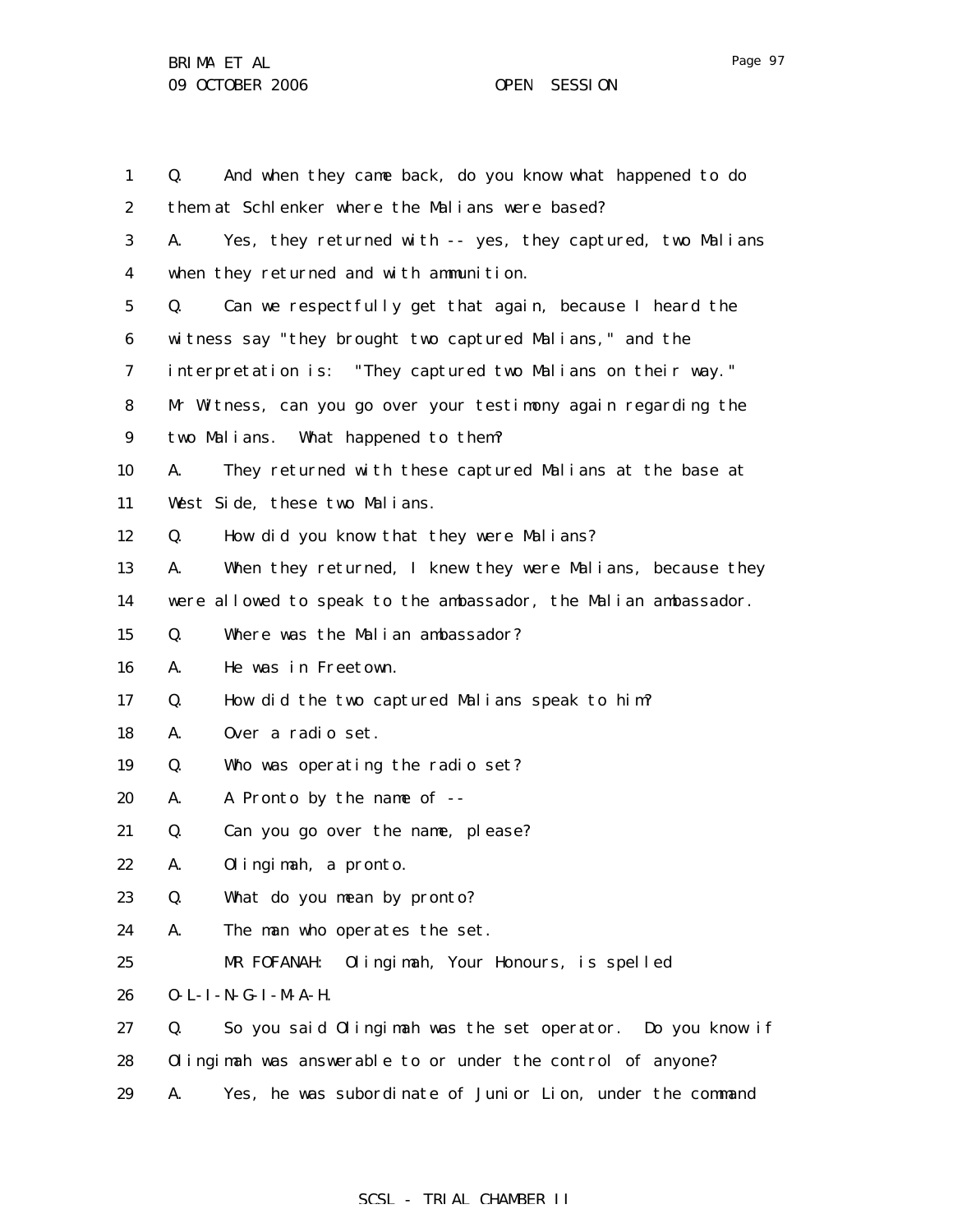1 of Junior Lion.

| $\boldsymbol{2}$ | Q.   | Were you present when the Malians spoke with the                  |  |
|------------------|------|-------------------------------------------------------------------|--|
| 3                |      | ambassador?                                                       |  |
| 4                | A.   | Yes.                                                              |  |
| $\mathbf 5$      | Q.   | What did they say?                                                |  |
| 6                | A.   | They spoke in their language. They told them to tell the          |  |
| 7                |      | ambassador that they had captured the two of them and they were   |  |
| 8                |      | at the base. They had been captured and held as prisoners of      |  |
| $\boldsymbol{9}$ | war. |                                                                   |  |
| 10               | Q.   | So who told who to say what?                                      |  |
| 11               | А.   | Junior Lion told them to speak to their boss, to the              |  |
| 12               |      | ambassador.                                                       |  |
| 13               | Q.   | Now, apart from the two Malians who were brought, do you          |  |
| 14               |      | know if anything happened at Port Loko upon the attack?           |  |
| 15               | A.   | Well, I cannot tell, because I was not there.                     |  |
| 16               | Q.   | Apart from the two Malians who were captured and brought,         |  |
| 17               |      | do you know if Junior Lion and his soldiers brought anything else |  |
| 18               |      | to the West Side base?                                            |  |
| 19               | A.   | Yes, I saw ammunition.                                            |  |
| 20               | Q.   | Apart from this attack on Port Loko, do you know if any           |  |
| 21               |      | other attack was planned and organised at West Side?              |  |
| 22               | A.   | Not in the West Side. When Junior Lion came from Port             |  |
| 23               |      | Loko, he planned another operation, he said, so I was in charge   |  |
| 24               |      | of that operation to the highway Makoloh.                         |  |
| 25               | Q.   | Is Makoloh the name of a place or the highway?                    |  |
| 26               | A.   | It is around the highway by a school.                             |  |
| 27               |      | MR FOFANAH:<br>Makol oh, Your Honours is, M-A-K-O-L-O-H.          |  |
| 28               | Q.   | So did you go on the operation?                                   |  |
| 29               | A.   | Yes. I was the operation commander for that operation.            |  |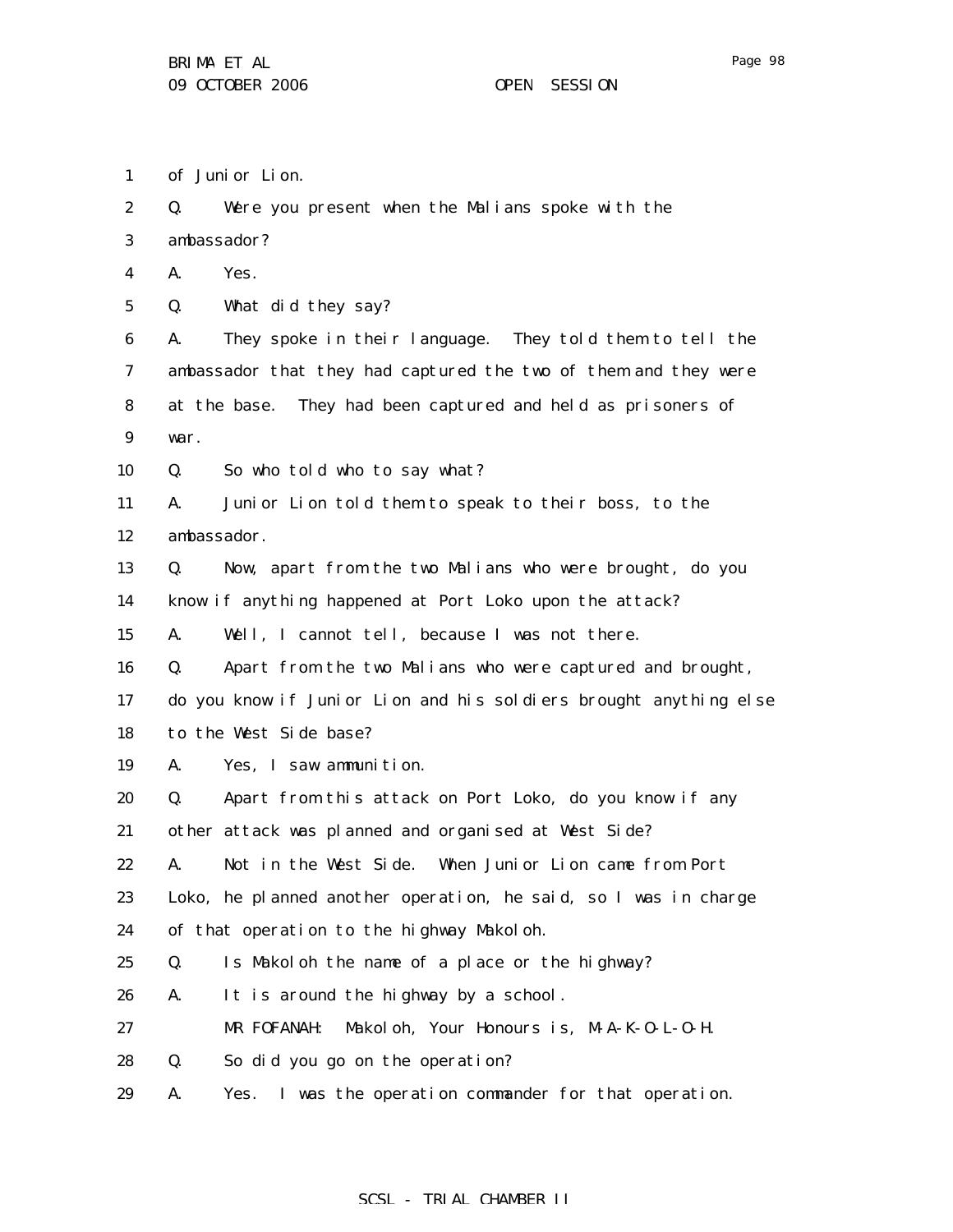1 2 3 4 5 6 7 8 9 10 11 12 13 14 15 16 17 18 19 20 21 22 23 24 25 26 27 28 29 Q. How many of you went on that operation? A. I went with 250 men. Q. And who were based at Makoloh? A. That was the headquarters of the ECOMOG, the battalion headquarters. Q. And you said you went on the attack. When you arrived there, were there ECOMOG soldiers at Makoloh? A. Yes, they were there. That is the battalion headquarter. They were there. Q. So what happened when you arrived at Makoloh with your troops? A. I was in charge of the operation, so we attacked Makoloh and removed the ECOMOG at Makoloh. Because I went in search of ammunition and I got the ammunition that I had gone for. Q. How did you remove the ECOMOG from Makoloh? A. I did not use the highway. I used a bypass, by the bush road. Q. So was there a fight between your troops and ECOMOG at Makol oh? A. Yes, yes. Q. Did anything happen during that fight? A. After the fight, we fought and we won. We captured the area, so some of them went to Freetown and we settled there. We did not spend a long time there. We only took ammunition and returned. Q. During that fight, were there any killings of people at Makol oh? A. Well, I would not say that people were killed, because we attacked at night around 2.00, because it was an exchange firing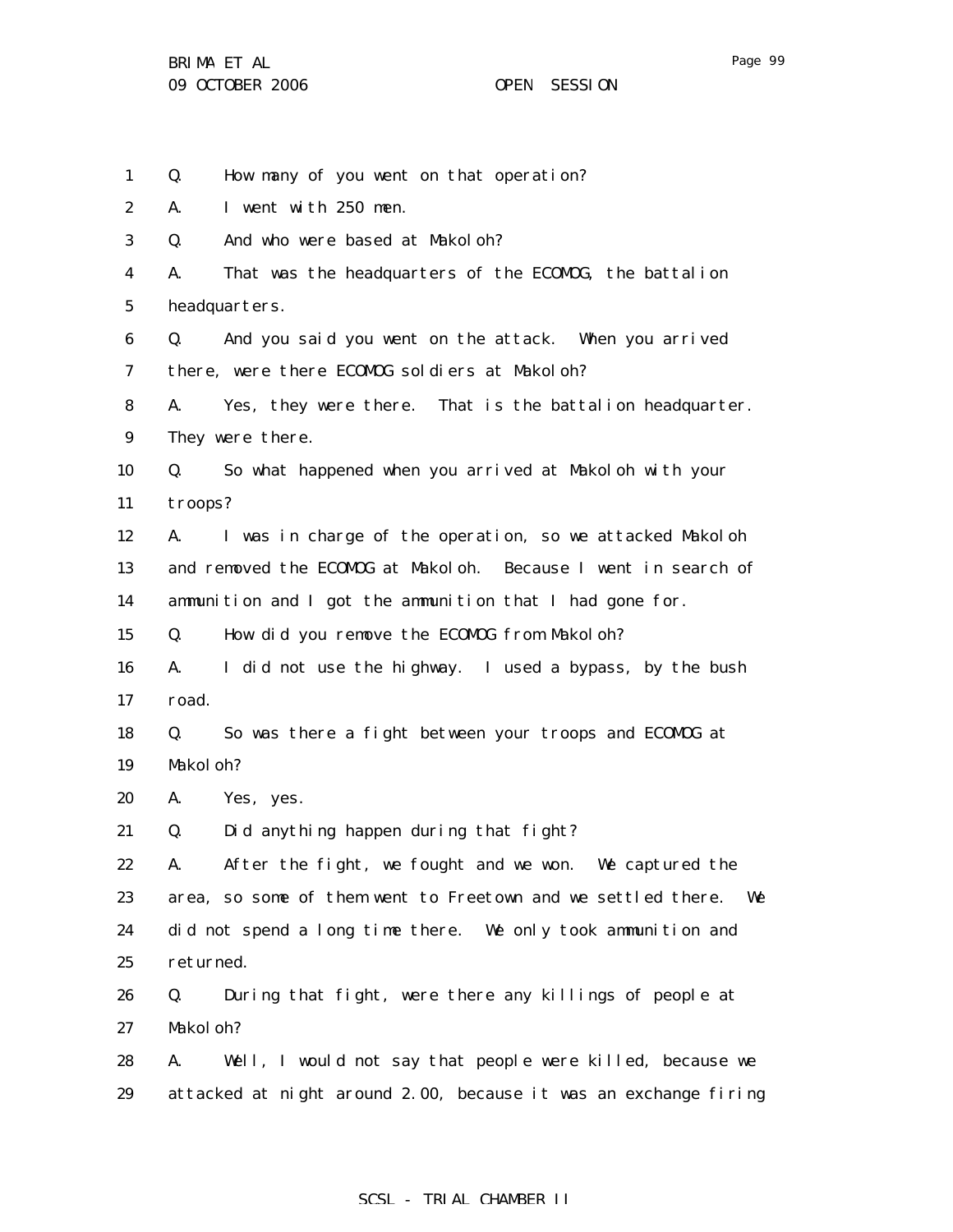1 2 3 4 5 6 7 8 9 10 11 12 13 14 15 16 17 18 19 20 21 22 23 24 25 26 27 28 29 between us and the ECOMOG. Q. And did you do any burning of houses at Makoloh during that attack? A. No, we did not burn down houses. We only took ammunitions and pulled out. Q. From Makoloh where did you go to? A. We returned to Magbeni to cross over to go to West Side. Q. Also, during your attack as commander on the Makoloh operation, did you see or hear about any incident of rape at Makol oh? A. No, because it was at night. Q. Were houses looted at Makoloh by your troops? A. We went in search of ammunition and we got the ammunition. We went to the headquarters. THE INTERPRETER: Your Honours, can the witness take that bit again. MR FOFANAH: Q. Did you loot any houses at Makoloh when you went on the operation? A. Yes. Q. How many houses did you loot? A. Well, the number of houses I cannot recall. Q. So you said you returned back to your base from Makoloh. When you returned to the base, was Junior Lion still there, the overall commander? A. Junior Lion was the commander, so he was waiting for me at the Waterside to welcome me. Q. And when you arrived, did he welcome you? A. Yes, he was happy because he saw the ammunition, so he was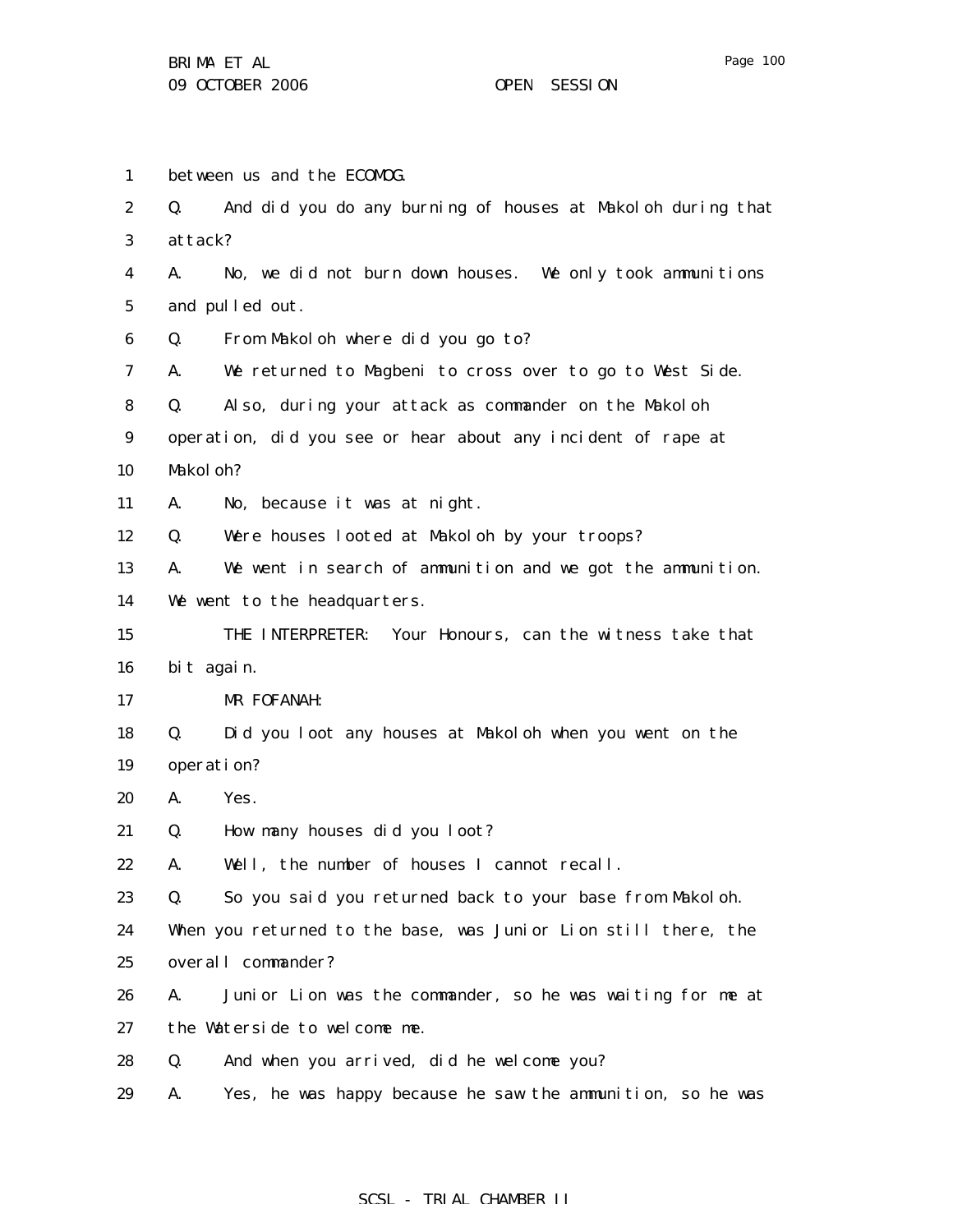Page 101

1 glad.

| $\boldsymbol{2}$ | Q. | Was there anyone who served as second in command to you on    |
|------------------|----|---------------------------------------------------------------|
| 3                |    | the Makoloh attack?                                           |
| 4                | A. | Yes.                                                          |
| $\bf{5}$         | Q. | Who was your second in command?                               |
| 6                | A. | The second in command was Mohammed. He is an SLA soldier.     |
| 7                | Q. | Now, when you went back to West Side base, did you continue   |
| 8                |    | to stay at West Side?                                         |
| 9                | A. | Yes. We retired there, because we had ammunition, because     |
| 10               |    | we were in charge, so we settled.                             |
| 11               | Q. | And were there any other operation planned whilst you were    |
| 12               |    | at the West Side?                                             |
| 13               | A. | Yes, we planned another operation for the highway, for the    |
| 14               |    | cease fire.                                                   |
| 15               | Q. | What do you mean by cease fire?                               |
| 16               | A. | Before the cease fire, we planned an operation [Overlapping   |
| 17               |    | speakers] Mansumana before the cease fire.                    |
| 18               | Q. | Where is Mansumana?                                           |
| 19               | A. | Mansumana is after 38.                                        |
| 20               |    | Mansumana, Your Honours is, M-A-N-S-U-M-A-N-A.<br>MR FOFANAH: |
| 21               | Q. | So did you plan this operation on Mansumana?                  |
| 22               | A. | Yes, because we had a superior, Junior Lion, he planned an    |
| 23               |    | operation and he said he would take us there, to Mansumana.   |
| 24               | Q. | So did he himself, Junior Lion, take yourself and the other   |
| 25               |    | SLA troops to Mansumana on this operation?                    |
| 26               | A. | No, did I not the go with them, because I had returned from   |
| 27               |    | Makoloh, so another man took that operation.                  |
| 28               | Q. | So who was the other man who took the operation?              |
| 29               | A. | His name was Keforkeh.<br>The fellow I described awhile ago.  |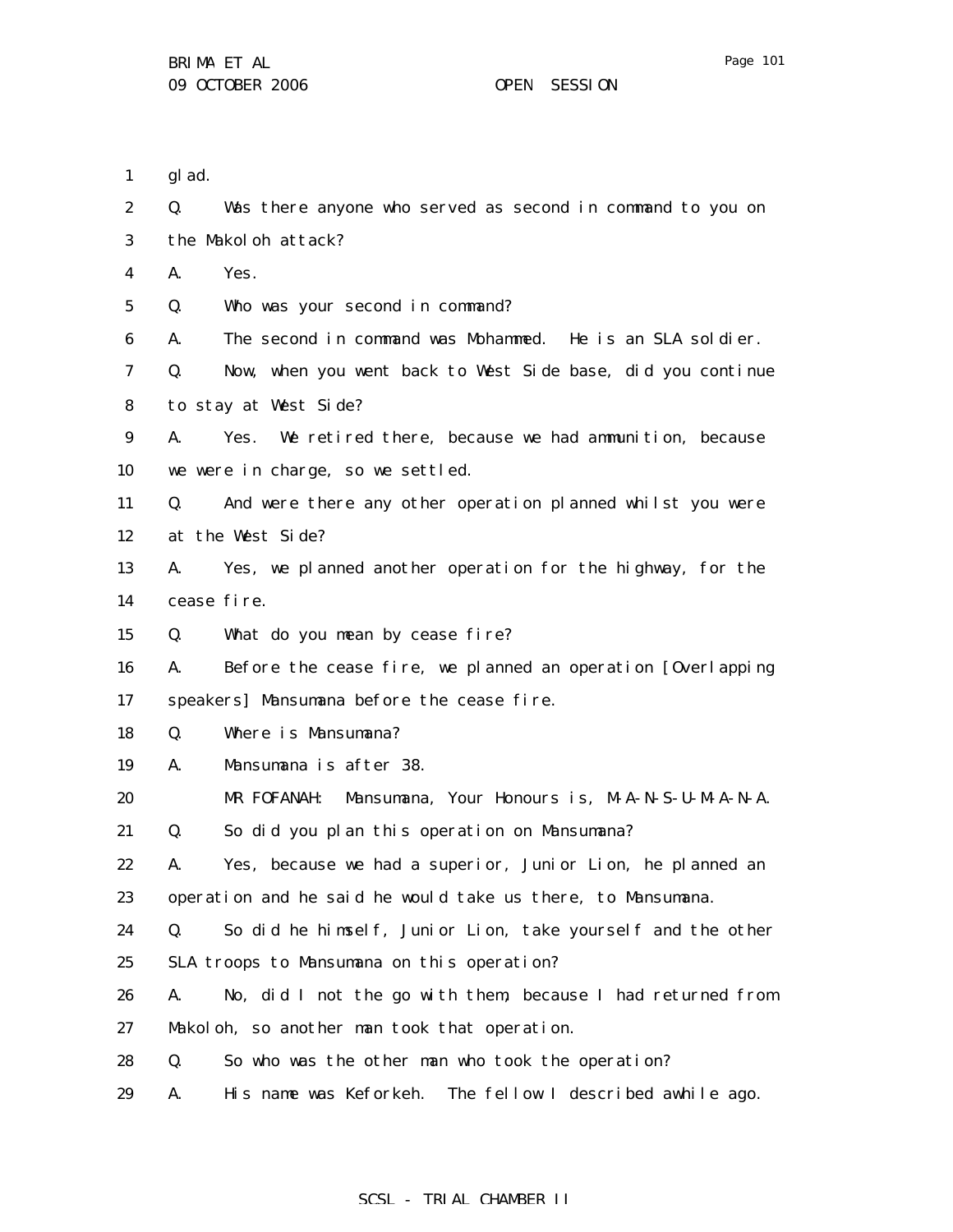- Page 102
- 1 Q. Do you know if he, in fact, went on the operation?
- 2 A. Kai or who?
- 3 Q. Did Keforkeh attack Mansumana?
- 4 A. Yes, he attacked Mansumana.
- 5 Q. Who were at Mansumana, if you know?
- 6 A. The ECOMOG were based there.
- 7 Q. What kind of ECOMOG?
- 8 A. Nigerian ECOMOG.
- 9 Q. And you mean ECOMOG soldiers?
- 10 A. Yes, ECOMOG soldiers, ECOMOG Nigerian soldiers.
- 11 Q. Do you know the outcome of the attack by Keforkeh on

12 Mansumana?

- 13 14 A. Yes, he attacked Mansumana. He stayed there for a while before he pulled out and returned.
- 15 Q. So when you said he stayed there for a while, is it your
- 16 testimony that the attack on Mansumana was successful?
- 17 MR WAGONA: Your Honours --

18 19 THE WITNESS: Yes, we succeeded at Mansumana. We succeeded.

- 20 21 22 MR WAGONA: Your Honours, the Prosecution is getting concerned about these attacks on ECOMOG on grounds of relevance to the indictment.
- 23 24 PRESIDING JUDGE: I think we have had this objection before. What is your reply to that, Mr Fofanah?
- 25 26 27 28 29 MR FOFANAH: Your Honours, especially with regards the second accused, a number of alleged atrocities and crimes were alluded to him by witnesses of the Prosecution and a lot of them had to do with the use of arms and ammunition. And the indictment, as drafted, is not only restricted to armed men, but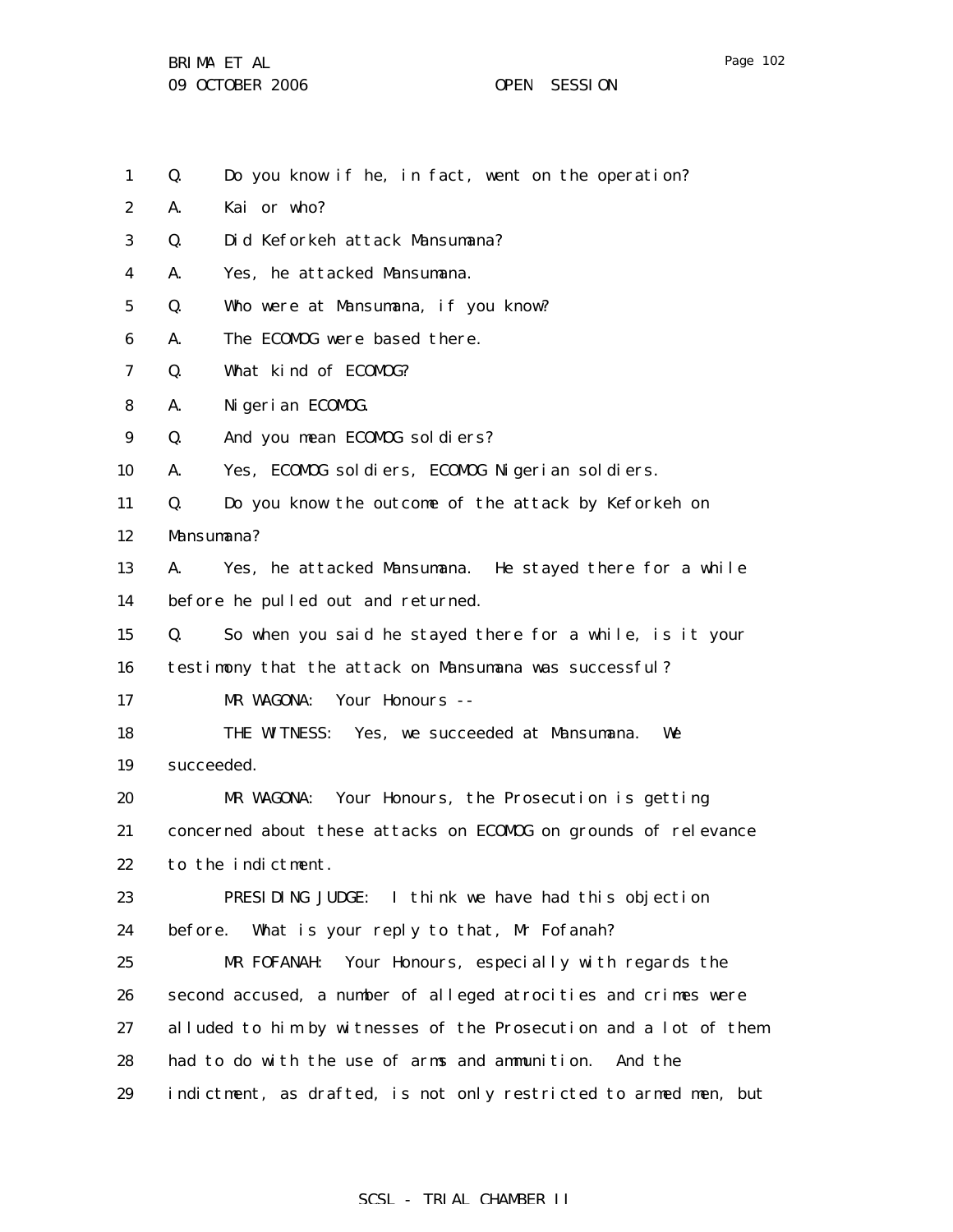1 2 3 4 5 6 7 8 9 10 11 12 13 14 15 16 17 18 19 20 21 22 23 24 25 26 27 28 29 civilians as well, and the witnesses of the Prosecution recounted on a number of occasions that all the attacks on the places under review were, in fact, done on the orders of the second accused. That in some cases he was present himself and in other cases he was given orders and instructions. We are merely trying to put our case and see how the witness will respond to it. MR AGHA: Your Honours, there is no case for the Prosecution that the second accused was attacking ECOMOG soldiers. The indictment clearly leads civilians. The indictment is about attack on civilian populations. PRESIDING JUDGE: Yes, was is your reply, Mr Fofanah? There has been an objection on the grounds of relevance, so why do you say it is relevant? MR FOFANAH: Yes, Your Honours, firstly, I started by indicating that he said they went there to get arms and ammunition, which they brought back to the base. Those arms and ammunitions were obviously used for a purpose, and regarding the ECOMOG soldiers' presence, it is merely part of the story, because in order to get the arms and ammunition from ECOMOG, which was used for various other attacks, I mean, they had to be engaged in a fight. And without prejudice to their case, I mean, even if ECOMOG was based in these locations, it is also alleged that certain things happened to the places where ECOMOG was. For example, burning of houses, raping of civilians, and even if civilians were not there, it does not mean if houses were burnt down, they could not be -- except if the Prosecution indicates they are withdrawing that aspect of the indictment. But I respectfully believe that we are trying to establish the range. JUDGE SEBUTINDE: Incidentally, what time frame is this?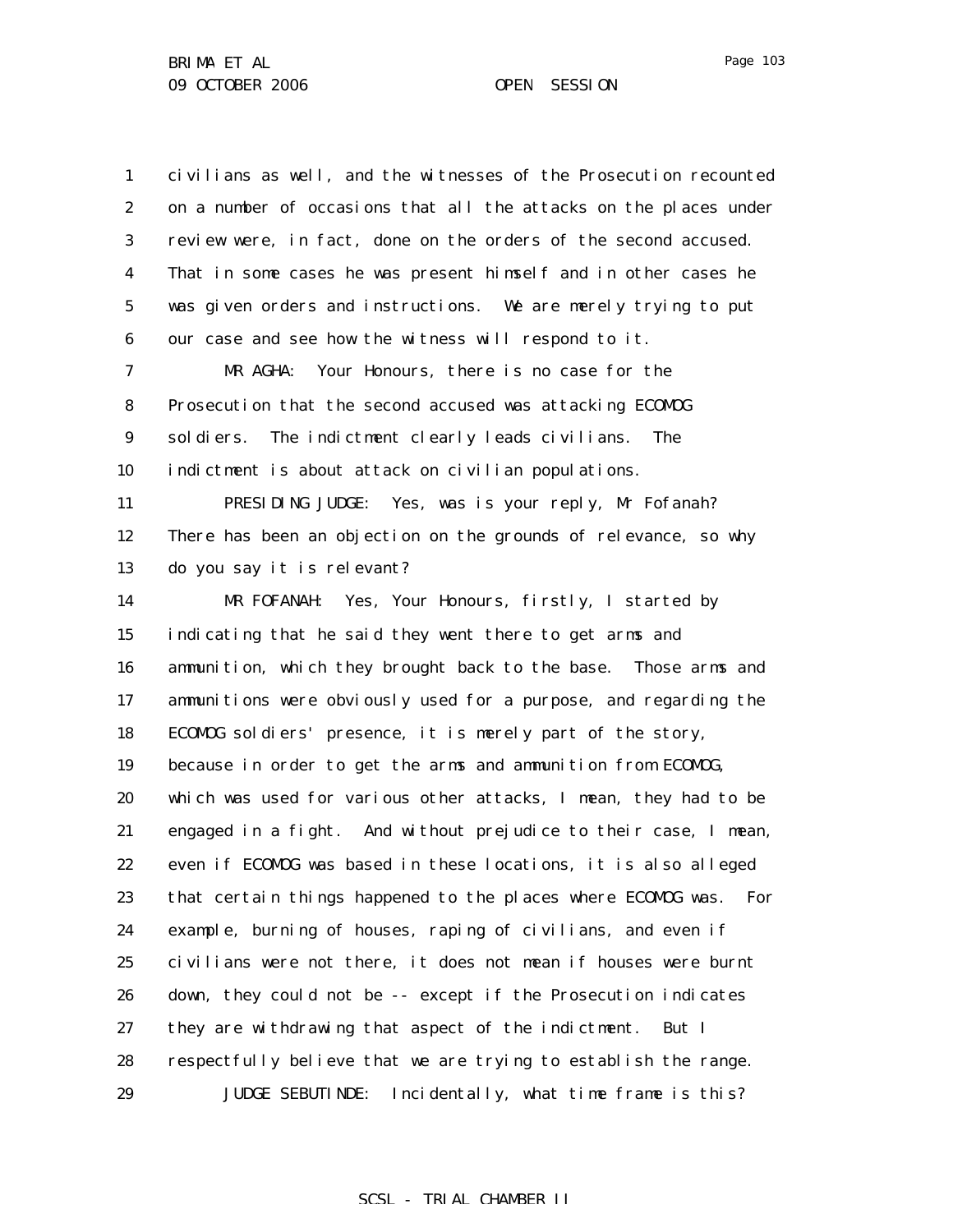1 2 3 4 5 6 7 8 9 10 11 12 13 14 15 16 17 18 19 20 21 22 23 24 25 26 27 28 29 What time frame is this evidence? MR FOFANAH: I think it is 1999, after February, but I will put that to the witness. MR AGHA: I don't think, Your Honours, looting and burning appears for Port Loko at all. I may stand to be corrected on that. But again, it goes back to whether they were taking arms and ammunition. The Prosecution is quite happy about that, but does not really see the relevance in terms of the indictment. PRESIDING JUDGE: What part of the indictment are you answering, Mr Fofanah, by leading evidence from this witness? MR FOFANAH: Your Honours, counts 6 to 9 talks about sexual violence, and Port Loko at page 14 is indicated as a district. MR AGHA: Well, the questioning, Your Honour, is not about sexual violence, so far as I can see. MR FOFANAH: I am just putting the case. PRESIDING JUDGE: All right. We have heard you more times than we have to, Mr Agha. MR FOFANAH: That is one, and then there is this widespread use of terror, I mean, which is a general count. Counts 1 to 2, terrorising the civilian population and collective punishment. Port Loko, as a district, is not merely restricted to the areas we have referred to. Port Loko it is large enough to embrace many other villages and towns. And then, Your Honours -- PRESIDING JUDGE: I appreciate that, Mr Fofanah, but the objection is to the relevance of leading evidence on attacks on ECOMOG. I just cannot see how that fits in to what you are saying. MR FOFANAH: Well, if -- may I seek your indulgence for a movement, Your Honours.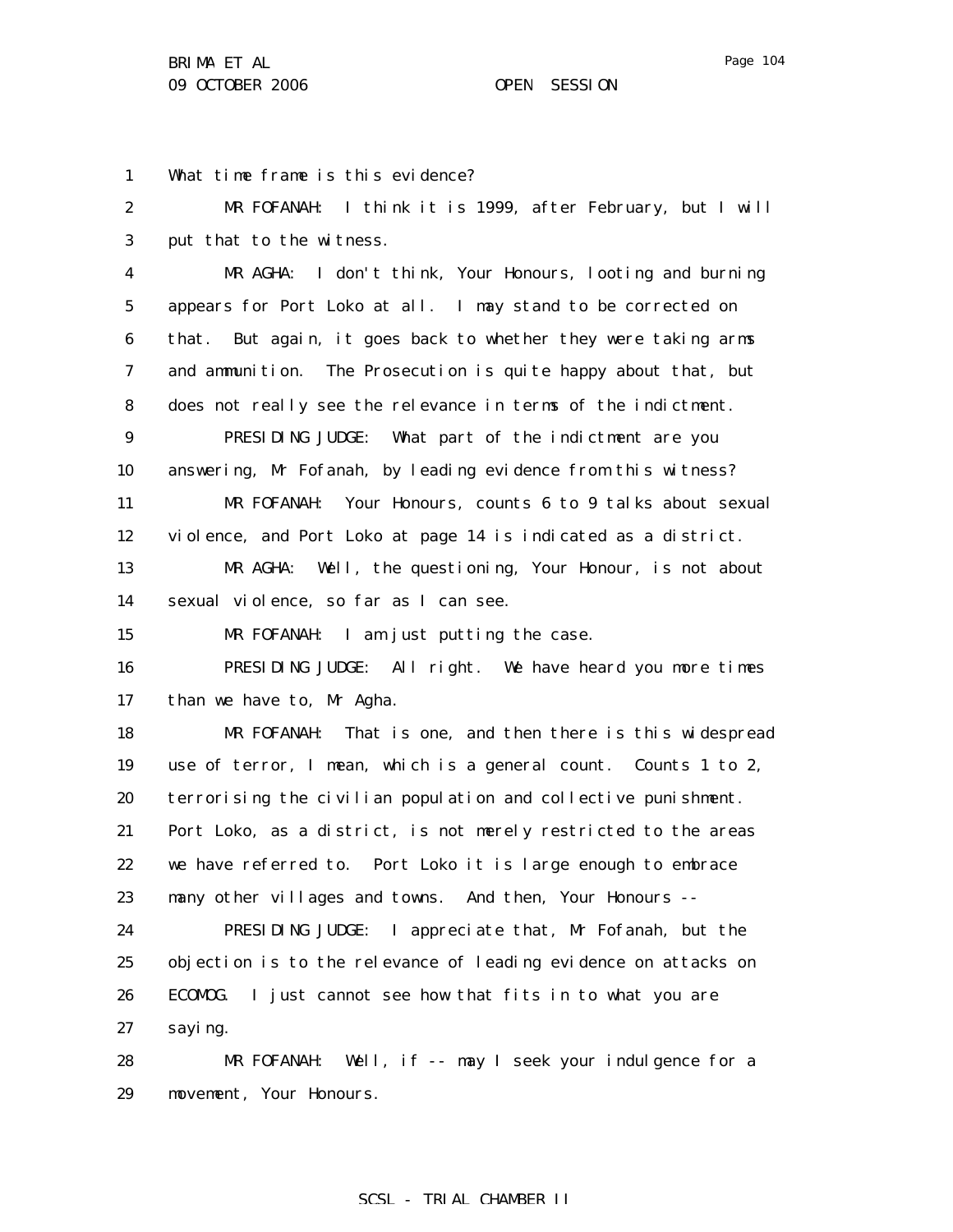1

# [Defence counsel conferred]

2 3 4 5 6 7 8 9 10 11 12 13 14 15 16 17 18 19 20 PRESIDING JUDGE: Yes, Mr Fofanah. MR FOFANAH: Grateful. Thank you very much, Your Honours. Just on this same point, Your Honours, I would particularly like to draw the Court's attention to paragraphs 38 and 39. In fact, from 37 to 39 -- 37 to 40, paragraphs 37 to 40 of the indictment, which clearly lays out the case theory of the Prosecution in developing the count charges. I mean, paragraph 38 particularly states that at all times relevant to this indictment members of the RUF/AFRC junta and or AFRC/RUF forces subordinate to and/or acting in concert with Alex Tamba Brima, Brima Bazzy Kamara and Santigie Borbor Kanu conducted armed attacks. Those are my emphasis, conducted armed attacks throughout the territory of the Republic of Sierra Leone, including Bo, Kono, Kenema, Koinadugu, Bombali and Kailahun and Port Loko Districts. And then it went further to say that at paragraph 39, these attacks were carried out primarily to terrorize the civilian population but also used to punish the population for failing to provide sufficient support the AFRC/RUF or for allegedly providing support to the Kabbah government.

21 22 23 PRESIDING JUDGE: All right. I can see the relevance of that evidence, Mr Fofanah. I will overrule the objection. You go ahead.

24 25 26 MR FOFANAH: I'm grateful, Your Honours. Your Honours, may I respectfully be guided by your records. I was cut off midstream.

27 PRESIDING JUDGE: Well, my last --

28 29 JUDGE SEBUTINDE: The last issue was the operation on Mansumana being successful. You were asking the witness: So was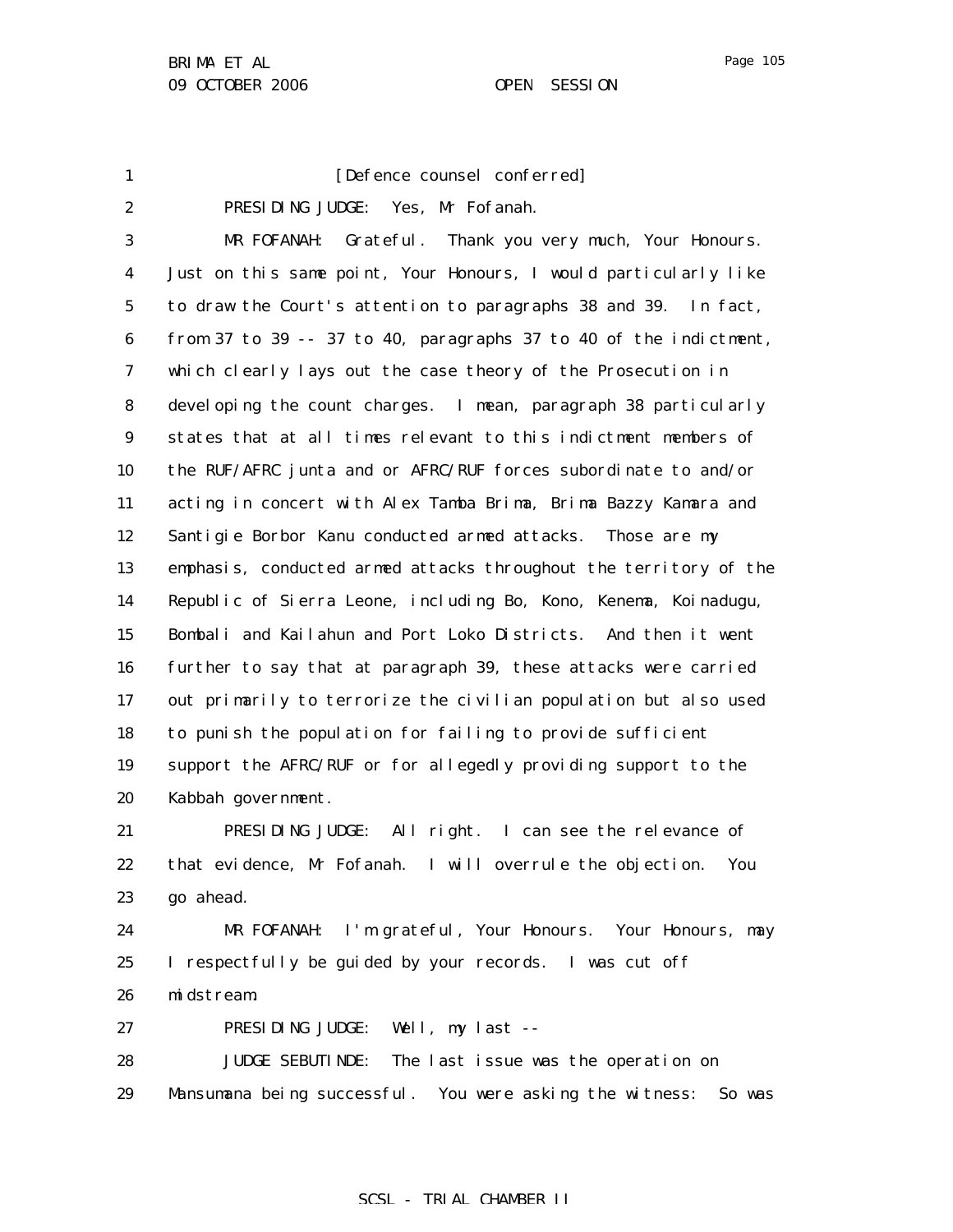1 the operation successful? And he had not answered that question.

2 3 4 5 6 7 8 9 10 11 12 13 14 15 16 17 18 19 20 21 22 23 24 25 26 27 28 That means, the operation to attack ECOMOG at Mansumana, was it successful. MR FOFANAH: Thank you, I'm grateful. Q. Mr Witness, we last stopped at where you said Keforkeh led the troops on Mansumana, and then you said he stayed there for a while before returning to the West Side base. So the question I which asked was: By saying that he stayed at Mansumana for a while, were you indicating that the attack on Mansumana was successful? A. Yes. Q. And did Keforkeh and the soldiers he used in the attack, did they later return to the West Side base? A. Yes, they returned back to the West Side base. Q. And did they carry anything upon their return? A. Yes, they went along with ammunition. Q. Now, did they tell you -- did anyone, including Keforkeh and those who went on the attack, did they tell you whether they were involved in the killing of civilians at Mansumana, when they went on the attack? A. No. Q. Were you told or did you hear of civilians dying during the fight between the troops that went to attack ECOMOG and ECOMOG itself? A. No. Q. When you say "no," what do you mean by "no"? A. They did not tell me that. Q. So you said that he brought ammunitions back to the West

29 Side base. Were these weapons used for any purpose that you know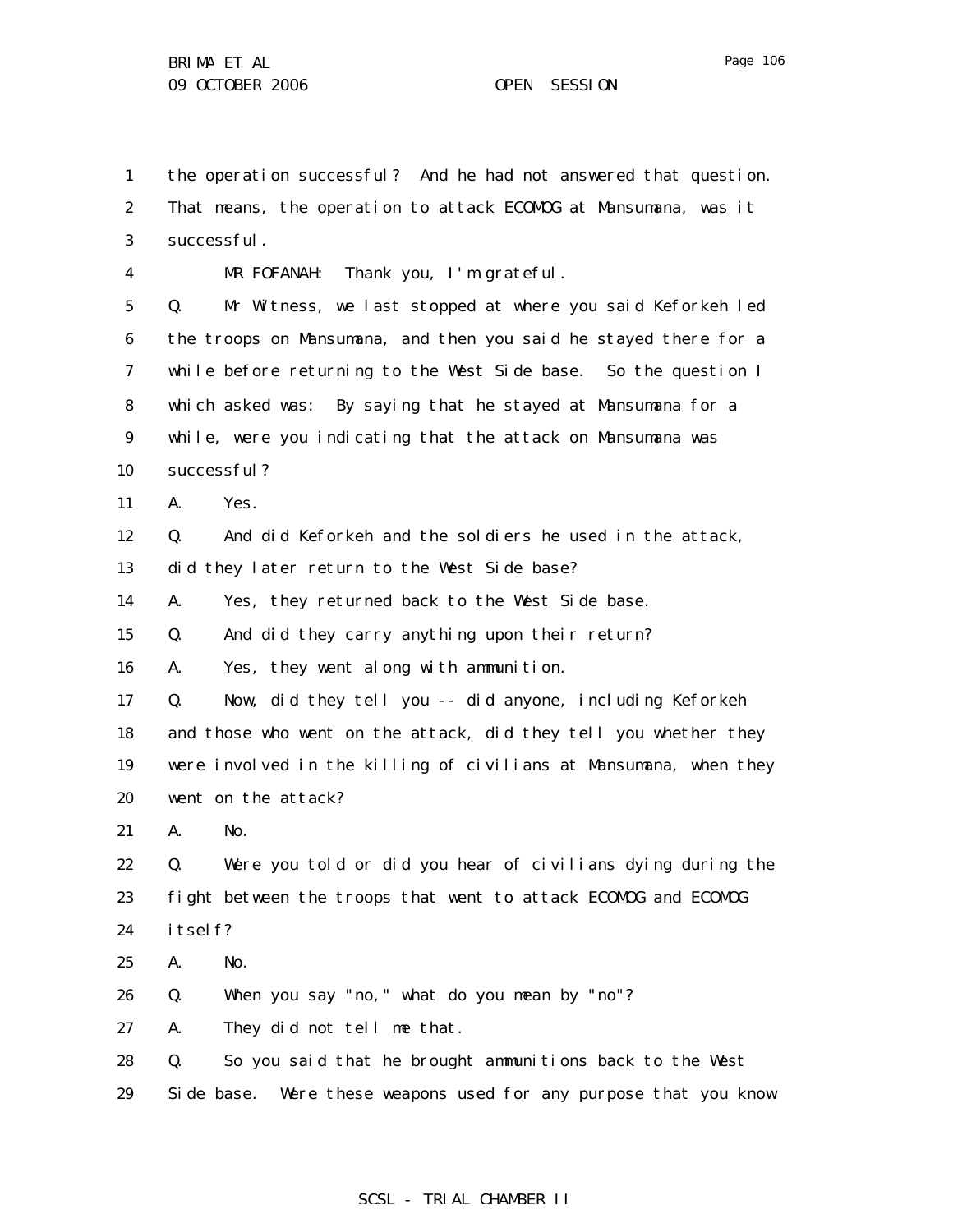| $\mathbf{1}$     | about?                                                              |
|------------------|---------------------------------------------------------------------|
| $\boldsymbol{2}$ | A.<br>They took the ammunition from the ECOMOG and returned<br>Yes. |
| 3                | to the West Side base with them.                                    |
| 4                | What did you do with the ammunitions that were brought to<br>Q.     |
| $\mathbf 5$      | the West Side base?                                                 |
| 6                | We kept the ammunition for defensive purposes.<br>A.                |
| 7                | Now, throughout your stay at the West Side base, did Junior<br>Q.   |
| 8                | Lion remain as overall commander?                                   |
| $\boldsymbol{9}$ | Junior Lion remained the overall commander until<br>A.<br>Yes.      |
| 10               | Kallay came from Makeni, who took over from him; that is, Foday     |
| 11               | Kallay, he was the one that was made the overall commander.         |
| 12               | Who is Foday Kallay?<br>Q.                                          |
| 13               | A soldier, an SLA soldier.<br>А.                                    |
| 14               | Do you know what year it was that Foday Kallay came to the<br>Q.    |
| 15               | West Side base?                                                     |
| 16               | Well, the time I cannot recall, because he came from Makeni<br>A.   |
| 17               | and joined the West Side.                                           |
| 18               | Were you present at the West Side when Foday Kallay came?<br>Q.     |
| 19               | Yes.<br>A.                                                          |
| 20               | Did any other incident happen at the West Side whilst you<br>Q.     |
| 21               | were there?                                                         |
| 22               | A. Nothing happened until the time I left the West Side and I       |
| 23               | came over to Freetown during the time of the cease fire.            |
| 24               | Now, throughout your stay at the West Side until Foday<br>Q.        |
| 25               | Kallay came and became overall commander, did you hear or see       |
| 26               | Ibrahim Bazzy Kamara at the West Side?                              |
| 27               | I did not see him at the West Side.<br>A.                           |
| 28               | Do you know if the commanders at the West Side were acting<br>Q.    |
| 29               | under the instructions or command of Ibrahim Bazzy Kamara when      |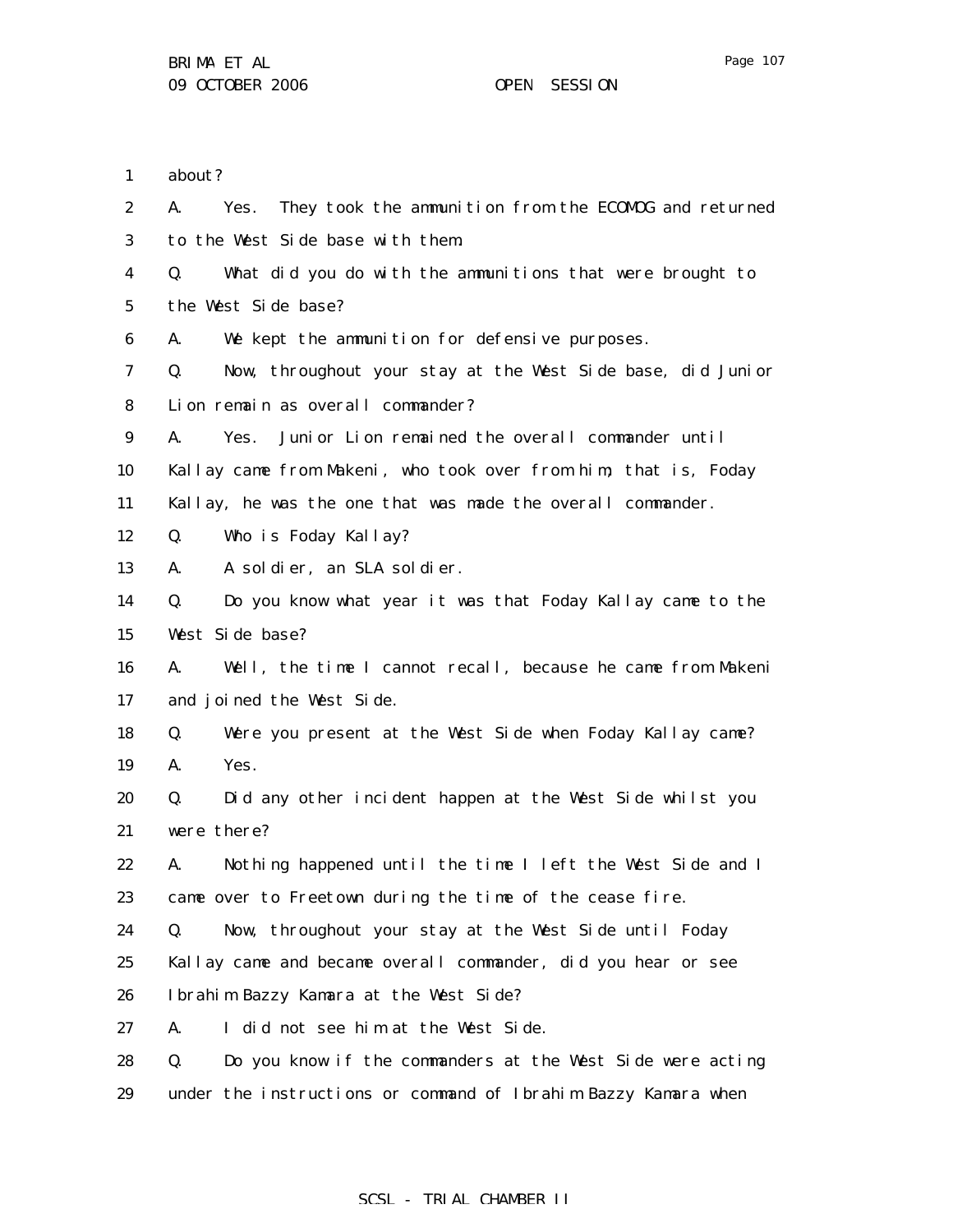Page 108

1 they were there?

| 2                | They were acting under the orders of Junior Lion at<br>No.<br>A.    |
|------------------|---------------------------------------------------------------------|
| 3                | the time I was at the West Side.                                    |
| 4                | Were there children used as soldiers at the West Side<br>Q.         |
| $\bf 5$          | during your stay there?                                             |
| 6                | They brought a lot of children from Freetown, but they<br>A.<br>No. |
| 7                | were not used to fight.                                             |
| 8                | Who brought children from Freetown?<br>Q.                           |
| $\boldsymbol{9}$ | Well, the time I was at Four Mile, it was Junior Lion I<br>A.       |
| 10               | used to see with a lot of children, ladies, who were civilians.     |
| 11               | Do you know how old these children were?<br>Q.                      |
| 12               | Well, according to my observation, some were big girls,<br>A.       |
| 13               | some were little girls under age, but majority of them were big     |
| 14               | girls, but among them were children whose number was reasonable.    |
| 15               | Now, when you say girls, were all the children girls?<br>Q.         |
| 16               | No, they were mixed, boys and girls.<br>A.                          |
| 17               | Do you know if many of the children that you saw were below<br>Q.   |
| 18               | the age of 15.                                                      |
| 19               | A.<br>Yes, some were below 15, some were above.                     |
| 20               | And were these children taken to the West Side base?<br>Q.          |
| 21               | Yes.<br>A.                                                          |
| 22               | Did they continue to stay at the West Side base until you<br>Q.     |
| 23               | left for Freetown?                                                  |
| 24               | No, we released some children. We handed them over to the<br>A.     |
| 25               | UN.<br>They came with some and some remained with us.               |
| 26               | Who handed them over to the UN?<br>Q.                               |
| 27               | A.<br>It was Junior Lion.                                           |
| 28               | Do you know how many children were handed over to the UN?<br>Q.     |

29 A. Yes, there were more than 50.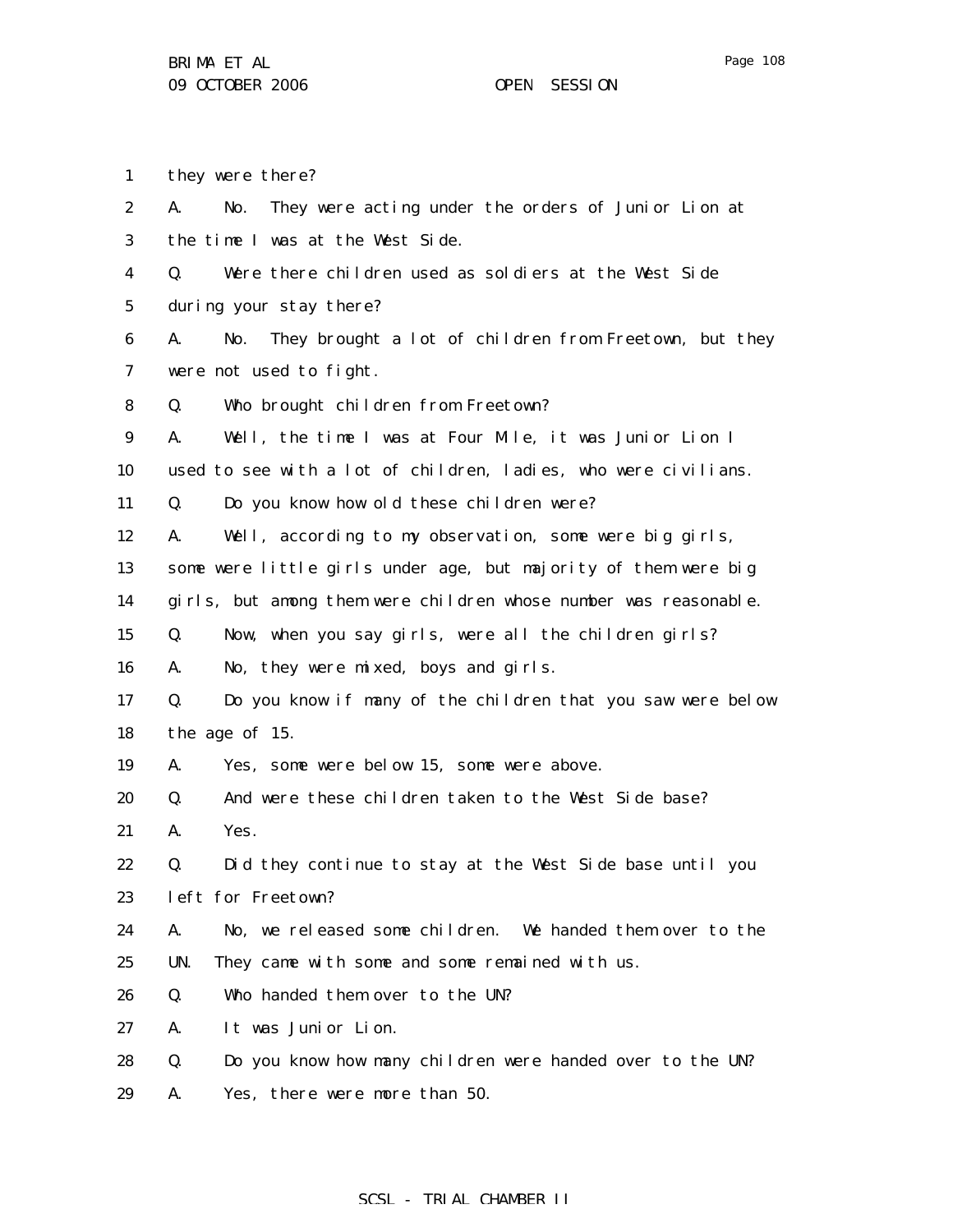the West Side?

Q. How many children remained at the West Side? A. I did not count the number that remained. Q. Were these children free to move about whilst they were at MR FOFANAH: Your Honours, I have no further questions for

7 the witness.

1

2

3

4

5

6

- 8 9 PRESIDING JUDGE: Thank you, Mr Fofanah. Yes, which of the Defence is going next to cross-examine?
- 10 MR MANLY-SPAIN: I will, Your Honour.

A. Yes, they used to move about.

- 11 CROSS-EXAMINED BY MR MANLY-SPAIN:
- 12 Q. Mr Witness, on this question of children at West Side, at
- 13 14 one time you said that you had with you your wife and child; am I right?
- 15 A. At West Side?
- 16 Q. Not at West Side.
- 17 A. Yes, I had my wife and child.
- 18 Q. And with them you went to Conakry -- to Guinea?
- 19 A. Yes.
- 20 21 Q. Do you know whether other soldiers, like you, had their wives and children, brothers and sisters at West Side?
- 22 23 A. Yes, many of them. Some of them had their children and their wives.
- 24 25 26 Q. Thank you, Mr Witness. Mr Witness, throughout the period you have given evidence about, did you see the third accused, Santigie Kanu, commanding other soldiers who were under him?
- 27 A. Where?
- 28 Q. Anywhere, throughout?
- 29 A. No, no, no.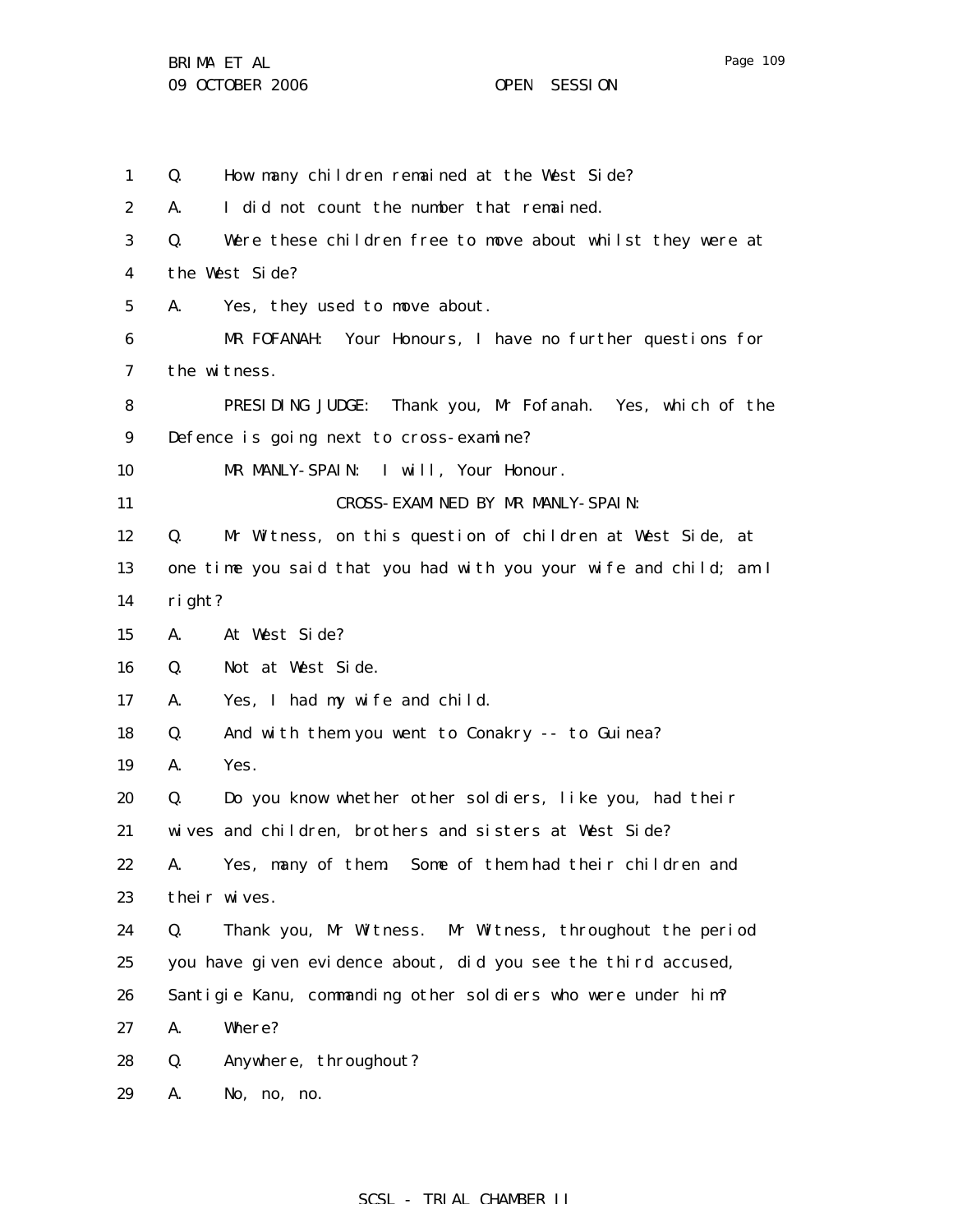29

A. Yes.

1 2 3 4 5 6 7 8 9 10 11 12 13 14 15 16 17 18 19 20 21 22 23 24 25 26 27 28 Q. Did you know that the third accused had soldiers who were subordinate to him, during this period? A. No. Q. Thank you, Mr Witness. JUDGE DOHERTY: I'm not sure, Mr Manly-Spain, if he means he didn't know or the third accused did not have soldiers under his command. MR MANLY-SPAIN: Q. I'm asking: Did the third accused have soldiers subordinate to him throughout this period you have given evidence about? A. No. Q. Thank you. Mr Witness, I only have a few questions. Mr Witness, when went from Guinea, Liberia, Kailahun, Kono, Makeni and back to meet your friends, your colleagues, at Four Mile, were you carrying a weapon? A. No, during the time I was moving, I hadn't a weapon. Q. Mr Witness, at the beginning when the AFRC was overthrown, when you went to Masiaka, did you see the third accused, Santigie Kanu? A. I was unable to see any of them at Masiaka, because I was with my family too. MR MANLY-SPAIN: Your Honour, can I ask leave for the second accused to use the bathroom. PRESIDING JUDGE: Yes, Mr Kamara can leave the Court. MR MANLY-SPAIN: Thank you. Q. Mr Witness, you said you were deployed with SAJ Musa at the time of the ECOMOG intervention.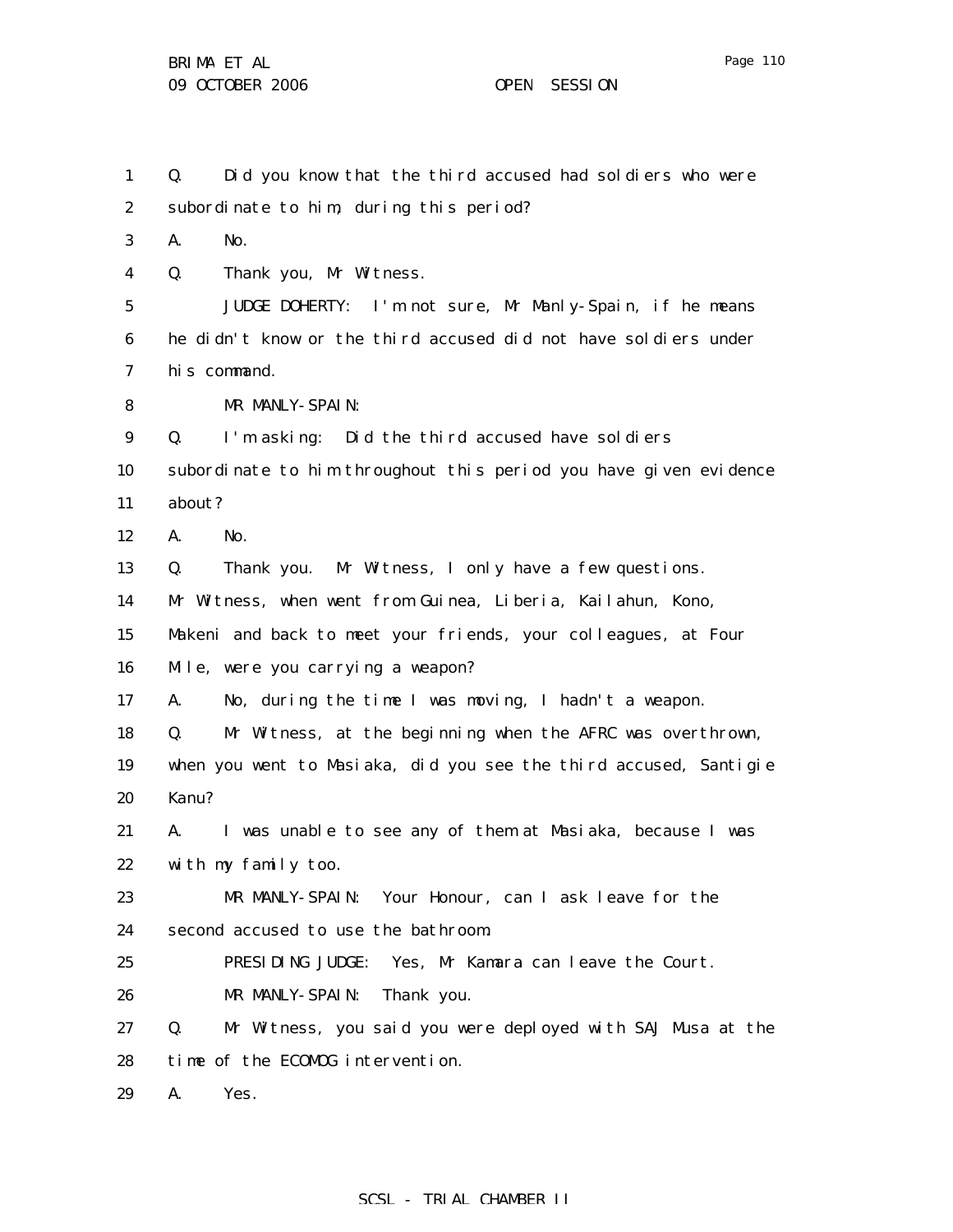| $\mathbf{1}$     | You said you pulled out of Freetown when ECOMDG attacked?<br>Q.   |
|------------------|-------------------------------------------------------------------|
| $\boldsymbol{2}$ | Yes.<br>A.                                                        |
| 3                | Do you remember what ECOMDG attacked with?<br>Q.                  |
| 4                | It was the Nigerian soldiers.<br>A.                               |
| $\mathbf 5$      | But what did they attack with?<br>Q.                              |
| 6                | Heavy artillery: They used the jet; they used heavy<br>A.         |
| 7                | support weapons; they used the tanks.                             |
| 8                | Thank you, Mr Witness. Mr Witness, were you part of any<br>Q.     |
| 9                | resistance to ECOMOG when they attacked Freetown?                 |
| 10               | A.<br>Well, the time I was in Freetown, since I was a soldier, so |
| 11               | I was with them fighting, because I was a soldier.                |
| 12               | And do you know how this fighting took place before the<br>Q.     |
| 13               | AFRC collapsed?                                                   |
| 14               | A.<br>Say again, sir?                                             |
| 15               | Do you know how long the fighting between the ECOMDG and<br>Q.    |
| 16               | the SLA took place before the AFRC collapsed?                     |
| 17               | A.<br>They fought us. They drove us from Freetown because they    |
| 18               | had not wanted the AFRC in power.                                 |
| 19               | How long did you resist for, let me put it that way?<br>Q.        |
| 20               | Well, about nearly a month.<br>A.                                 |
| 21               | Thank you, Mr Witness. Mr Witness, you referred to meeting<br>Q.  |
| 22               | one Akim in Tongo.                                                |
| 23               | A.<br>Yes.                                                        |
| 24               | Before then, did you know him?<br>Q.                              |
| 25               | Yes, I knew him before as a soldier, because I have fought<br>A.  |
| 26               | I have fought along with him.<br>with him.                        |
| 27               | Thank you. Do you know whether, at the time you met him in<br>Q.  |
| 28               | Tongo, he was fighting as an SLA or RUF?                          |
| 29               | Because -- he was under the RUF command, because he used to<br>A. |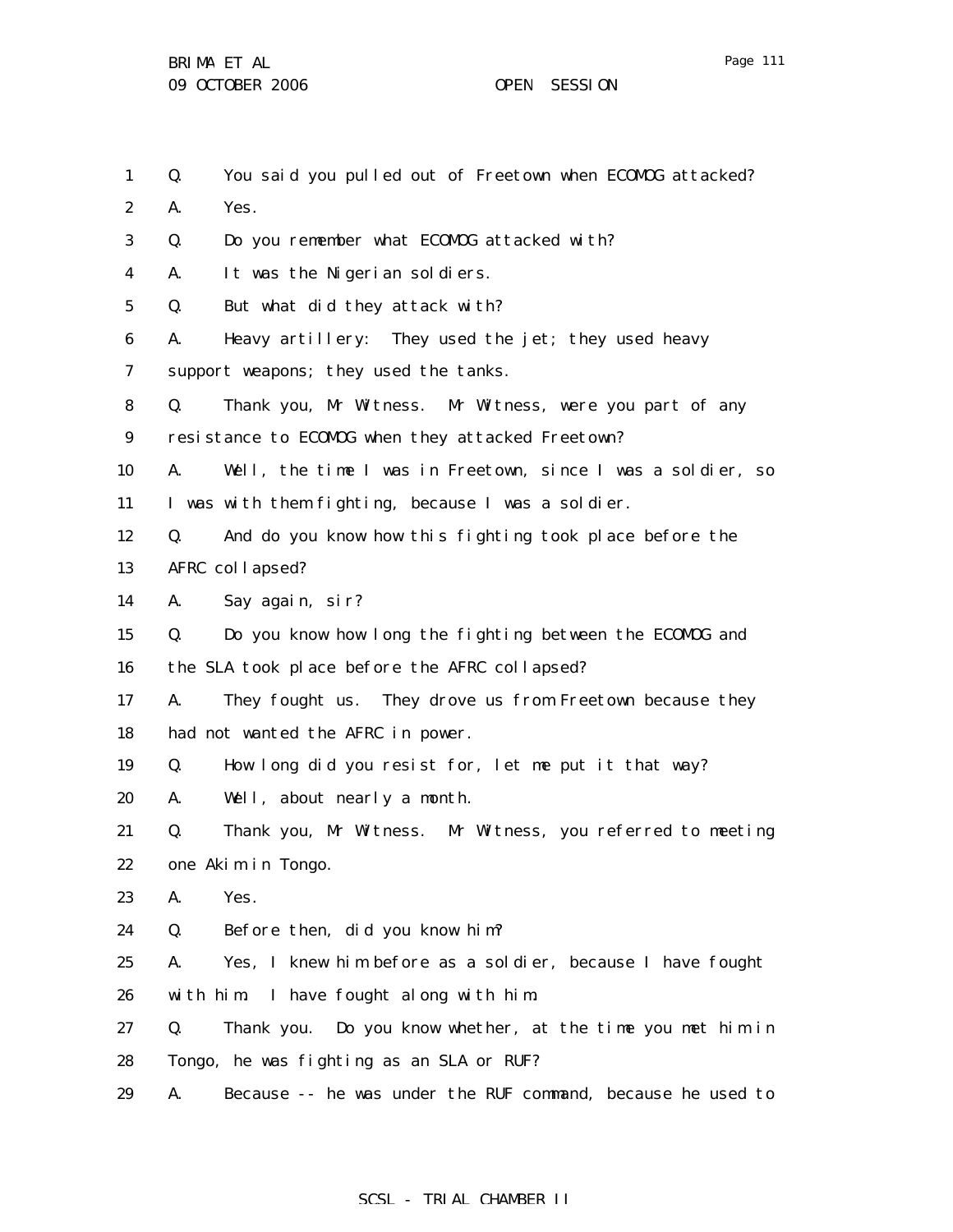1 2 3 4 5 6 7 8 9 10 11 12 13 14 15 16 17 18 19 20 21 22 23 24 25 26 27 28 take command from Mosquito. Q. The first time you went to Kono, Mr Witness, after the intervention, you said something like at Kono you were with Five-Five; am I right? A. Which Five-Five? Five-Five at the -- I was at Five-Five. That was where I was able to see some of my colleagues, so that was the place I was down. Q. Yes, what is Five-Five that you are referring to? A. Well, that is the place -- that is the name of a place in Kono. The place is called Five-Five. Q. Thank you, Mr Witness. Mr Witness, at time you were at Tongo, do you know whether SLAs had arrived in Freetown on January 6? A. Yes. THE INTERPRETER: The interpreter is sorry. Can the witness come again, he is not audible at the last part of his testimony. MR MANLY-SPAIN: Q. Do you know whether the SLAs had arrived in Freetown in January? To clarify, January 6, 1999. A. They had already come to Freetown, yes. Q. So am I right to say that when you met them at Four Mile, this was at the time they were retreating from Freetown? A. Yes. They had left Freetown, the time I met them at Four Mile. Q. Thank you very much. Mr Witness, did you see the third accused, Santigie Borbor Kanu, at Four Mile? A. No. No.

29 Q. Before you got to West Side, did you come across the third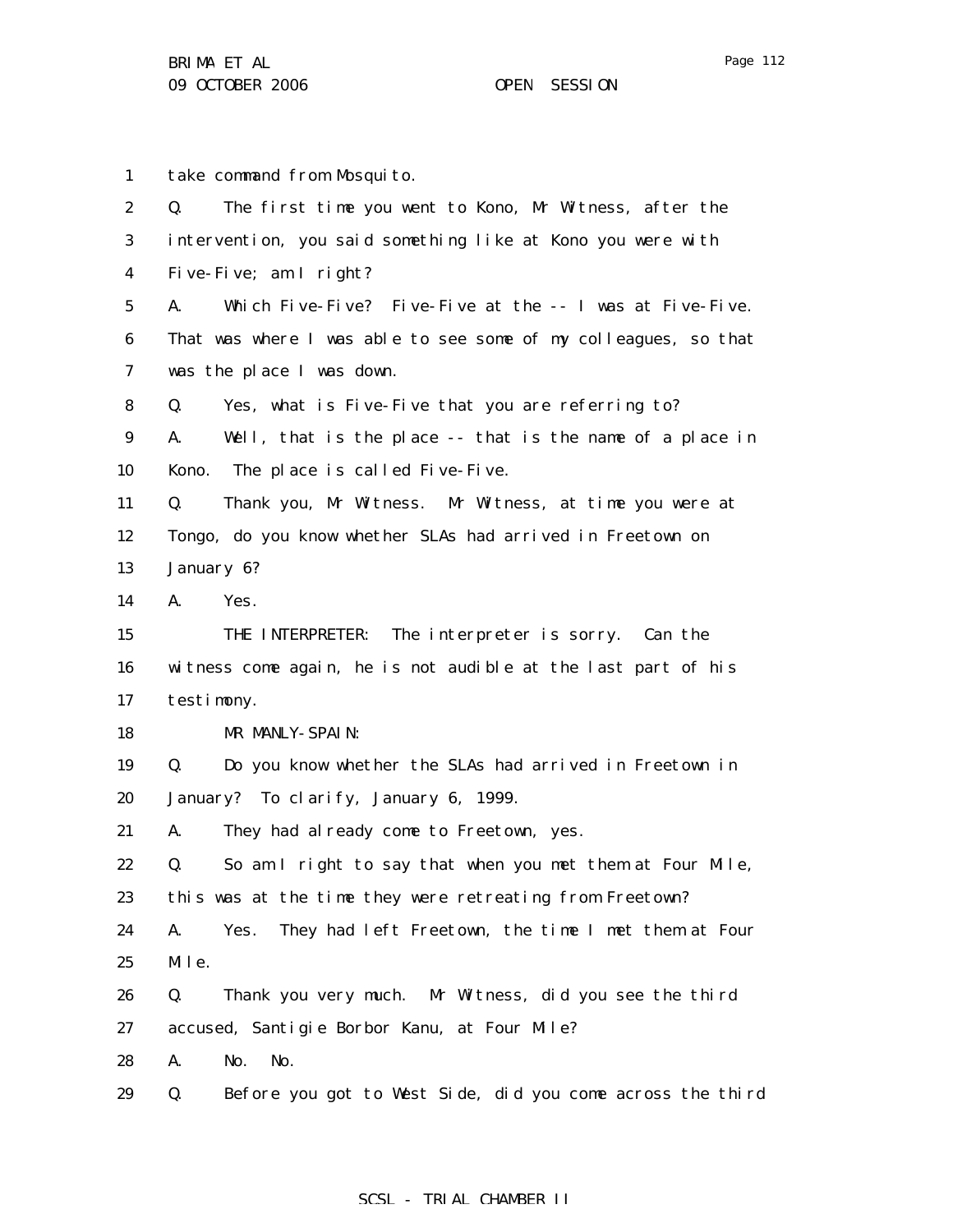| $\mathbf{1}$     | accused, Santigie Borbor Kanu, with the troops who were             |
|------------------|---------------------------------------------------------------------|
| $\boldsymbol{2}$ | retreating?                                                         |
| $\bf{3}$         | No.<br>A.                                                           |
| $\boldsymbol{4}$ | Thank you, Mr Witness. Mr Witness, when did you actually<br>Q.      |
| $\bf{5}$         | leave the West Side?                                                |
| 6                | A.<br>Well, after the cease fire. That was the time I left the      |
| 7                | West Side. When the cease fire agreement was signed, I came to      |
| 8                | Freetown to come over to my work again.                             |
| $\boldsymbol{9}$ | Did you go through the DDR programme?<br>Q.                         |
| 10               | No, I did not go through the DDR programme. I went through<br>A.    |
| 11               | a training as a soldier. The British came and trained us.           |
| 12               | Are you still serving in the SLA?<br>Q.                             |
| 13               | I am still serving. I am in the army team.<br>A.                    |
| 14               | Q.<br>Thank you, Mr Witness.                                        |
| 15               | MR MANLY-SPAIN: No more questions.                                  |
| 16               | PRESIDING JUDGE: Thank you. Mr Graham, have you any                 |
| 17               | questions.                                                          |
| 18               | MR GRAHAM: No, Your Honour, I have no questions for the             |
| 19               | witness.                                                            |
| 20               | PRESIDING JUDGE: Yes, Mr Wagona.                                    |
| 21               | MR WAGONA: Your Honours, at this stage the Prosecution              |
| 22               | humbly requests for an adjournment on the grounds that we are not   |
| 23               | yet ready with cross-examination, and this is one of the            |
| 24               | witnesses whose summary was disclosed on 29 September, outside      |
| 25               | the 21-day rule. And we will need this time to conduct whatever     |
| 26               | investigations that we need to conduct to address the testimony     |
| 27               | And given that there will be another witness for<br>of the witness. |
| 28               | cross-examination on 18, we humbly pray that this adjournment be    |
| 29               | given for 19th.                                                     |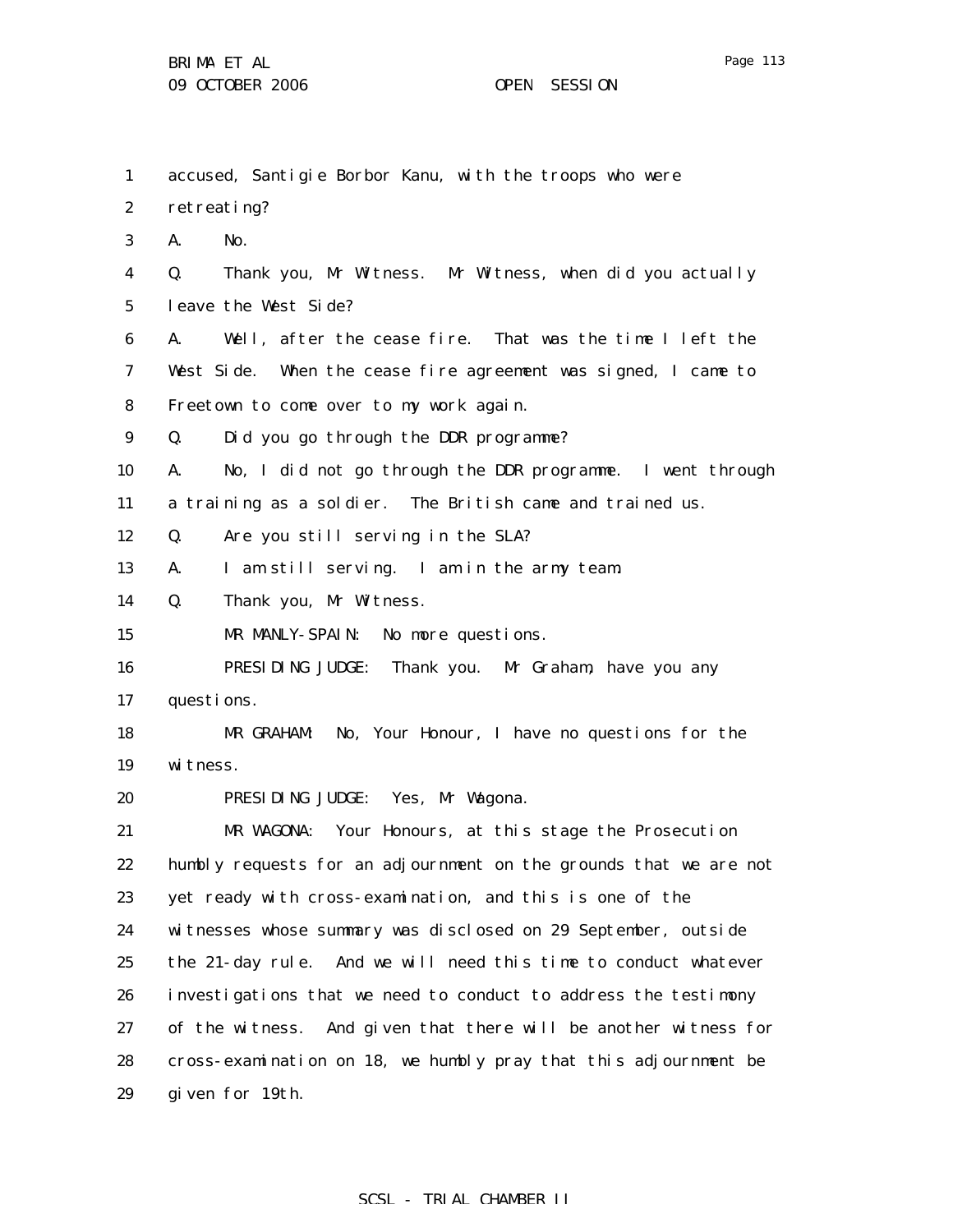| $\mathbf{1}$     | PRESIDING JUDGE: Well, I think 18th is a better date.<br>We         |
|------------------|---------------------------------------------------------------------|
| $\boldsymbol{2}$ | could set that day aside for cross-examining these witnesses.<br>We |
| 3                | have no indication yet how long the cross-examination is going to   |
| $\boldsymbol{4}$ | take. If we don't get through both witness in the morning, we       |
| $\mathbf 5$      | can adjourn one of them to another date.                            |
| 6                | MR WAGONA:<br>Much obliged.                                         |
| 7                | PRESIDING JUDGE: Is there any objection from the Defence            |
| 8                | to that application?                                                |
| 9                | MR FOFANAH: Your Honours, we have no objection.<br>We are           |
| 10               | entirely in the Court's hands.                                      |
| 11               | Thank you, Mr Fofanah.<br>PRESIDING JUDGE:                          |
| 12               | [Trial Chamber conferred]                                           |
| 13               | PRESIDING JUDGE: Yes, your application is granted,                  |
| 14               | Mr Wagona, with one slight variation. We'll adjourn this witness    |
| 15               | also to the 18 October. So we understand the Defence will be        |
| 16               | calling expert witnesses on the 16th, but notwithstanding that,     |
| 17               | we will keep the 18th, at least the morning of the 18th, for        |
| 18               | cross-examination of these witnesses.                               |
| 19               | Thank you, Your Honour.<br>MR WAGONA:                               |
| 20               | PRESIDING JUDGE: 18 of October. Mr Witness, we will ask             |
| 21               | you to come back to court on Wednesday of next week. That is 18     |
| 22               | October, and you will be able to, hopefully, finish your            |
| 23               | testimony then. But in the meantime, because you are still in       |
| 24               | the course of giving evidence, I have to repeat my warning, that    |
| 25               | you are not permitted to discuss your evidence or the case with     |
| 26               | any other person at all. Is that clear?                             |
| 27               | THE WITNESS:<br>Sir.                                                |
| 28               | PRESIDING JUDGE: All right. Thank you. If you would just            |
| 29               | sit there, we will make arrangements for -- pardon me for a         |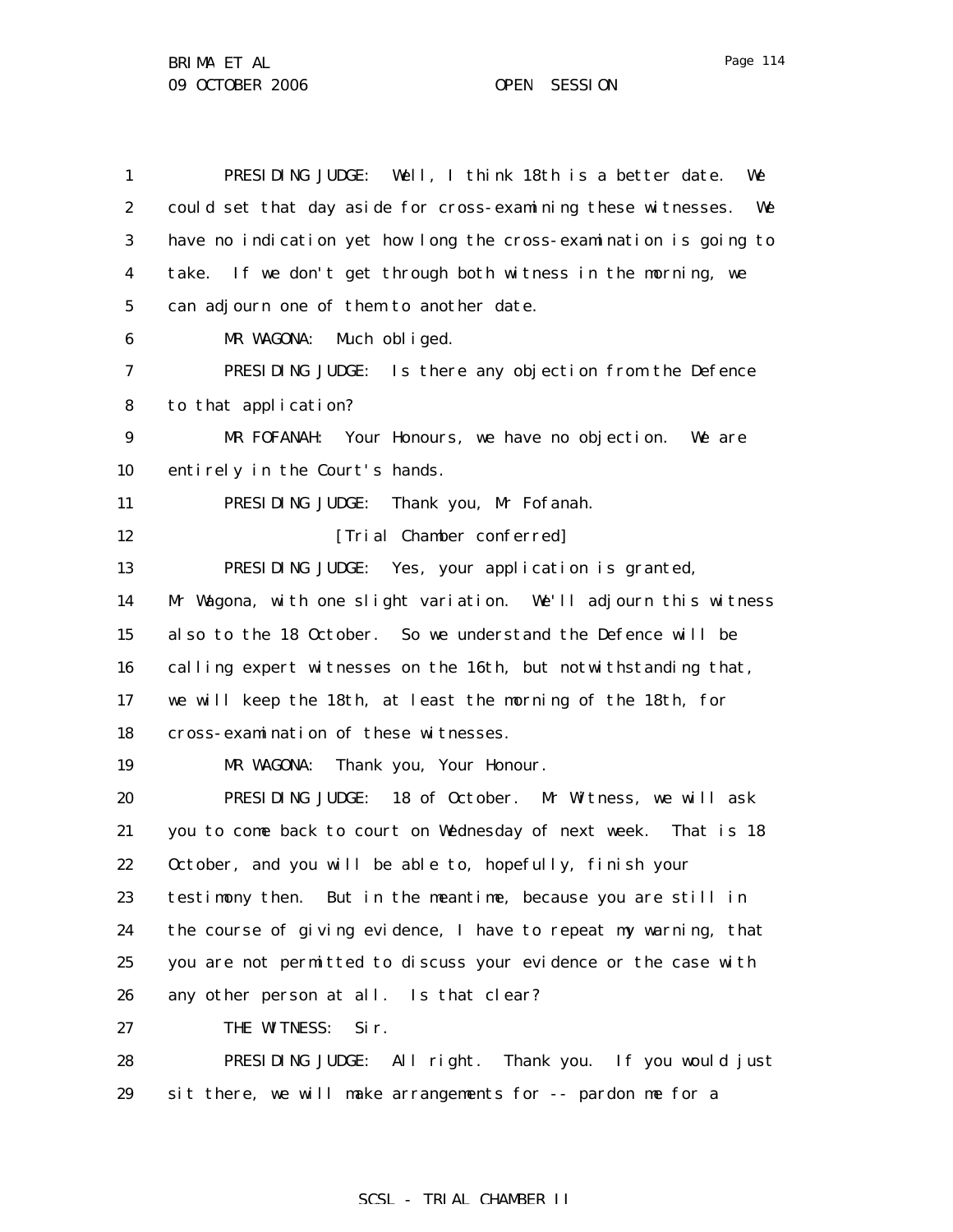BRIMA ET AL 09 OCTOBER 2006 OPEN SESSION

 moment. I think we will -- it is ten to 4.00, by the time we get another witness in and swear him, it will be time to adjourn for the day. Just sit there, Mr Witness, for the moment, and we will adjourn the Court to 9.15 tomorrow morning. [The witness stood down] [Whereupon the hearing adjourned at 3.50 p.m. to be reconvened on Tuesday, the 10th day of September, 2006, at 9.15 a.m.]

Page 115